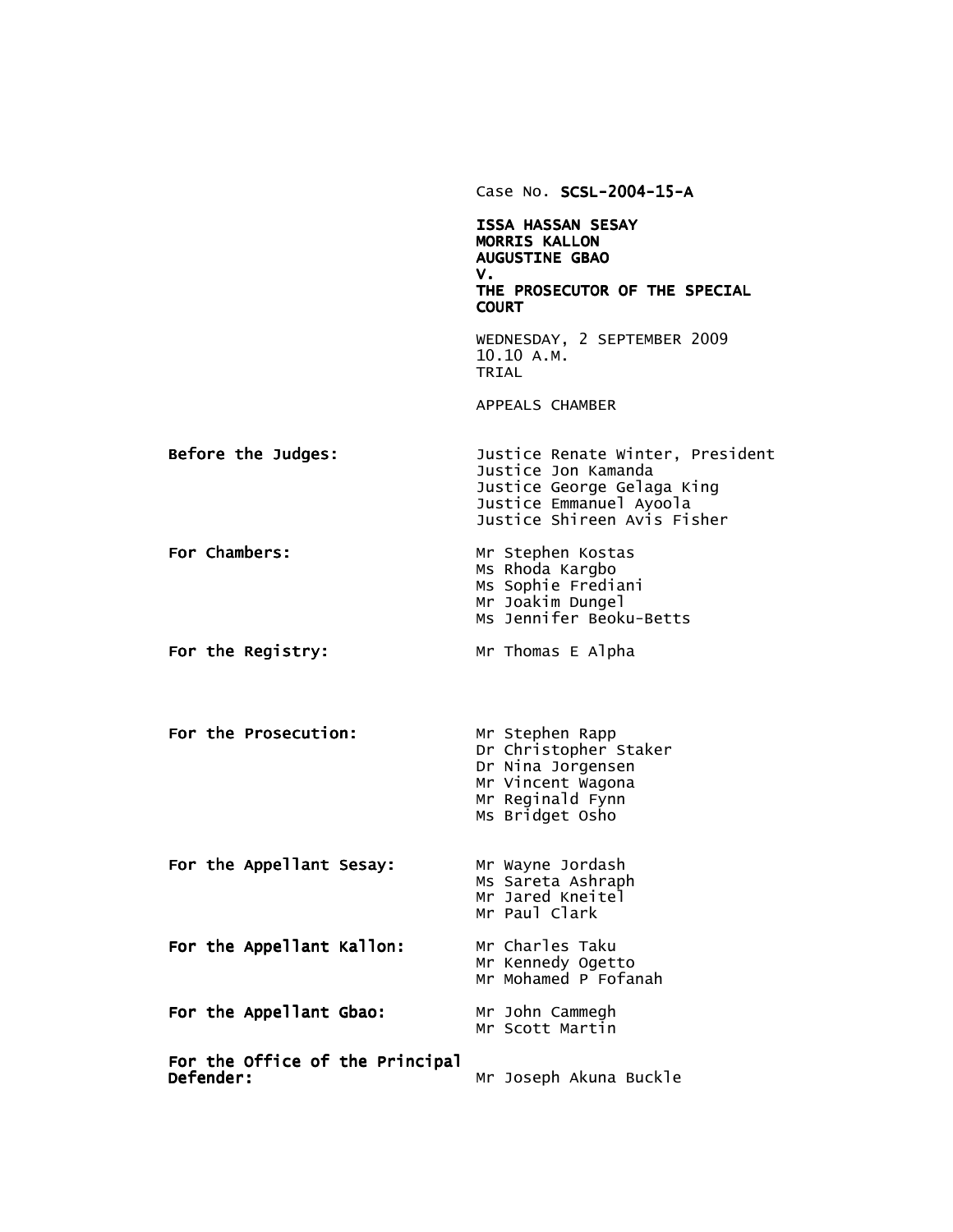1 2 3 4 5 6 7 8 9 10 11 12 13 14 15 16 17 18 19 20 21 22 23 24 25 26 27 28 29 Wednesday, 2 September 2009 [Open Session] [The accused present] [Upon commencing at 10.10 a.m.] JUSTICE WINTER: Good morning everyone. Clerk of Court, may I ask you to call the case please. THE CLERK OF COURT: The case, the Prosecutor against Issa Hassan Sesay, Morris Kallon, Augustine Gbao. JUSTICE WINTER: First of all, I would like to make sure that the accused persons can hear me. May I ask you, Mr Sesay, if you can hear me and follow the proceedings through translation? ACCUSED SESAY: Yes, your Honour. JUSTICE WINTER: Thank you. Can I - may I ask Mr Kallon if he can hear me and follow the proceedings through translation? ACCUSED KALLON: Yes, my Lord. JUSTICE WINTER: Thank you. May I ask now Mr Gbao if he can hear me and follow the proceedings through translation? ACCUSED GBAO: Yes, my Lord. JUSTICE WINTER: Okay, thank you. I call now for the appearances. The Prosecutor, please. MR RAPP: Good morning, Madam President, your Honours of the Appeals Chamber, learned Defence counsel. Appearing today for the Prosecutor is myself, Stephen Rapp, the Prosecutor, but presenting orally during this three-day hearing on behalf of the Prosecution will be Dr Christopher Staker, Dr Nina Jorgensen, Vincent Wagona and Reginald Fynn. Also joining us on the Prosecution side and part of the team is Bridget Osho. Thank you very much, your Honours.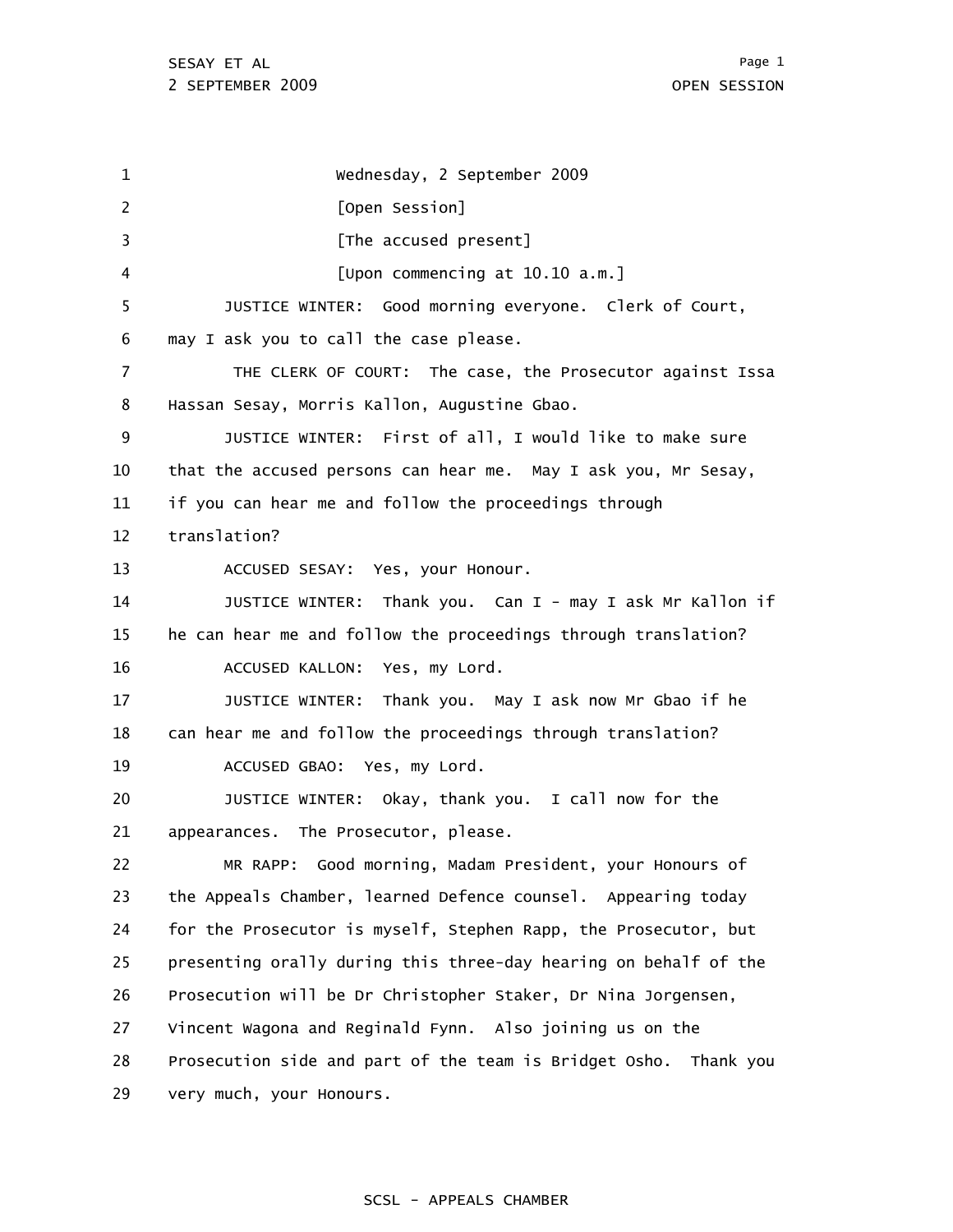1 2 3 4 5 JUSTICE WINTER: Thank you. Now the counsel for Mr Sesay. MR JORDASH: For Mr Sesay it is myself, Wayne Jordash, Sareta Ashraph, Jared Kneitel and Paul Clark. Good morning. JUSTICE WINTER: Thank you very much. Counsel for Mr Kallon.

6 7 8 9 10 11 12 MR TAKU: May it please your Lordships, my name is Chief Charles Taku, I appear for Mr Kallon. With me is my learned colleague and brother Mr Kennedy Ogetto, and also our learned colleague Mr Fofanah, Mohammed Fofanah. We have Aba Usinmensa [phon] who will be here shortly. We will have Mr Kingsley Belle and also one of our colleagues Mr Geoffrey Lawson who is coming to Africa for the first time to support us. Thank you.

13 14 JUSTICE WINTER: Thank you very much. Finally, the counsel for Mr Gbao, please.

15 16 17 18 MR CAMMEGH: Good morning, Madam President. It is John Cammegh, lead counsel for Augustine Gbao, accompanied by my co-counsel Scott Martin and my legal assistant Lea Kulinowski. Thank you.

19 20 21 22 23 24 25 26 27 28 29 JUSTICE WINTER: Thank you very much. I would like now to give you a brief summary of the schedule. It is now the appeals hearing in the case of Prosecutor versus Issa Hassan Sesay, Morris Kallon and Augustine Gbao. At the outset, as I said, I will briefly summarise the manner in which we will proceed today and I also would like to draw your attention to the fact that we have a slight change in the schedule tomorrow and the day after tomorrow. I think the Court clerk already has presented you with this new scheme and it will be filed this morning. It most probably has already been filed. My honoured colleagues have it on their desk.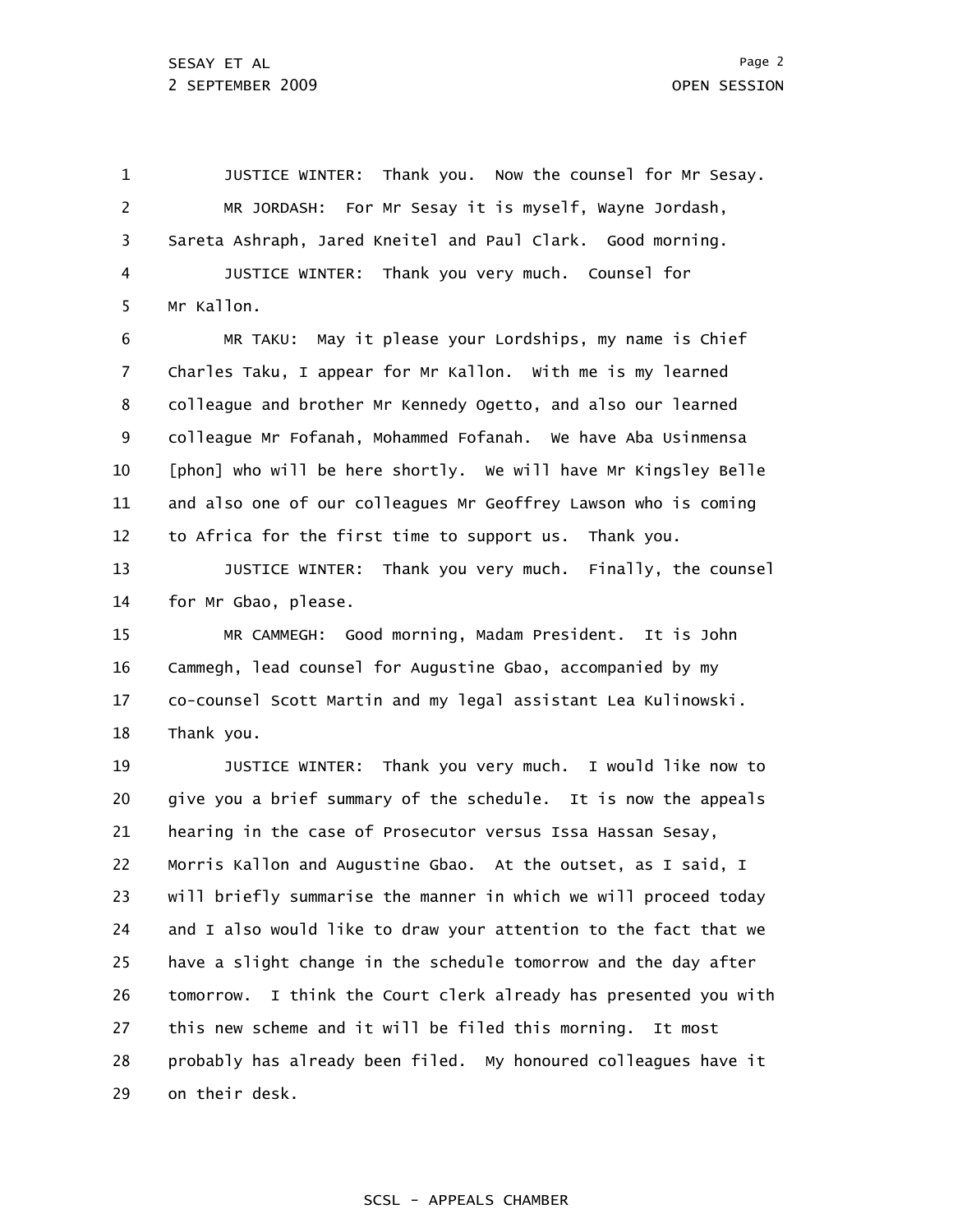1 2 3 4 5 6 7 8 9 10 11 12 13 14 15 16 17 18 19 20 21 22 23 24 25 26 27 28 Now, this hearing will proceed according to the scheduling order as I corrected on 31 August and today. Counsel for Mr Sesay will present their submissions on appeal this morning for two hours. Then we will move to the lunch break and afternoon we will continue with counsel of Mr Kallon and we will have a pause then for 20 minutes and finally counsel for Mr Gbao will present submissions on appeal for two hours. It would be most helpful to the Appeals Chamber if the parties present their submissions in a precise and clear manner. I wish to remind the parties that the Judges may interrupt them at any time and ask questions and/or they may prefer to ask questions following each party's submissions. I would also like to remind counsel and the parties and the parties - and the Prosecution that we have a very strict schedule, as you have seen, and I would request all of the parties speaking to us to adhere to that schedule. Thank you very much for your understanding. I would like now to invite the counsel for Mr Sesay. I adhere to my schedule also. I would now like to ask again Mr Sesay to present submissions in support of Mr Sesay's appeal. Please, Mr Jordash, you have the floor. MR JORDASH: I am grateful, thank you. Could I just enquire as to whether the Court has received the bundle of authorities and decisions which I hope to move through sequentially in the next two hours. We will take - the bundle contains the new authorities which we indicated to the chamber and authorities which are within the various pleadings which have been collated to hopefully move more swiftly.

29 We will divide our submissions into three parts. The first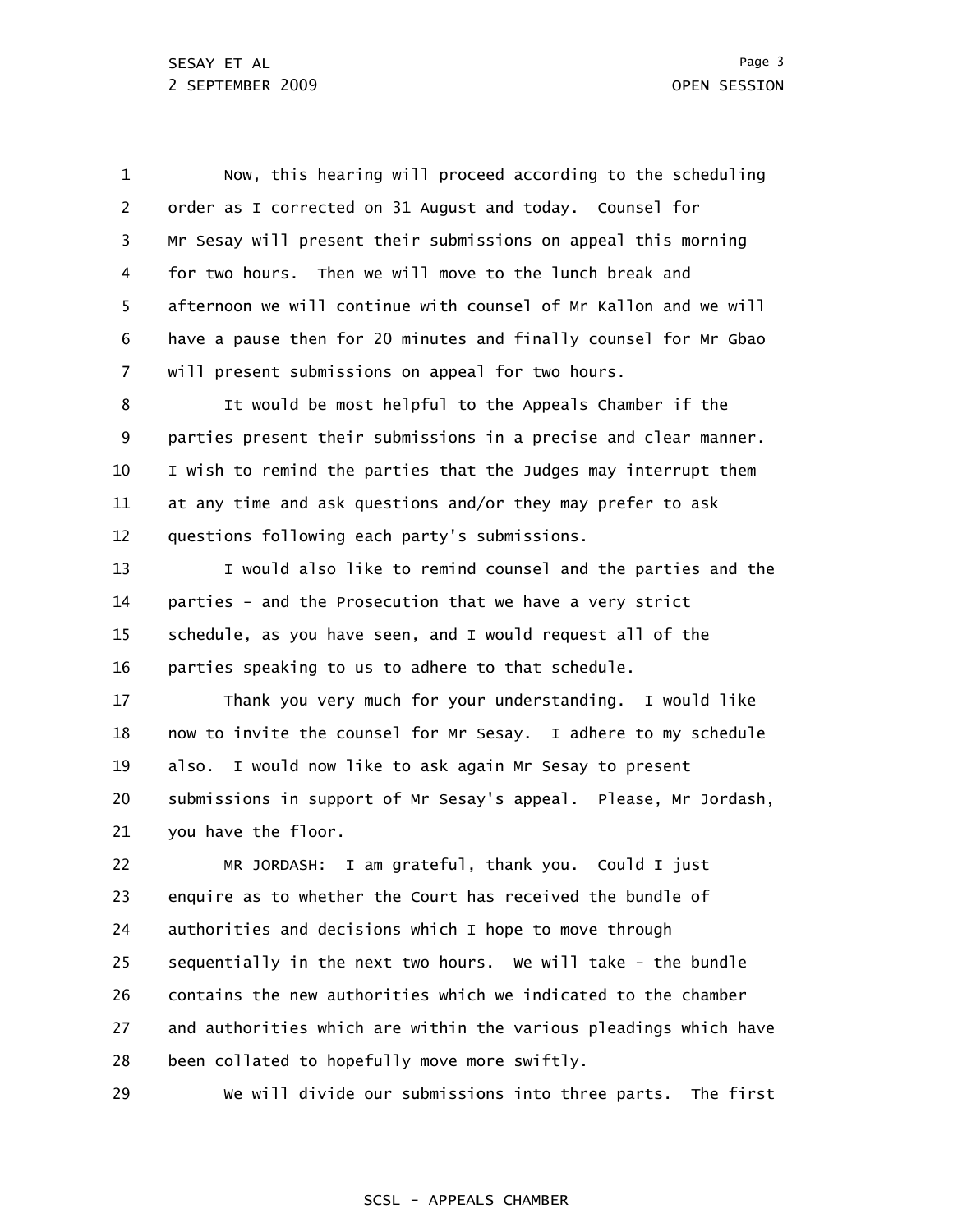1 2 3 4 5 two we would refer to as attribution issues; issues which first concern the process generally, errors of law and fact which we submit turned the process into a highly irregular one which undermined from the outset onwards the fairness of the proceedings and the convictions on each and every charge.

6 7 8 9 10 The second attribution issues concern, firstly, the joint criminal enterprise and, secondly, the issue of Mr Sesay's conviction for planning the use of a person - of child soldiers to participate actively in hostilities and the third part of our submissions will deal with sentence.

11 12 13 14 15 16 17 18 19 20 21 If I may begin with the trial process itself, we submit that the most critical aspects of a fair process were lacking, errors of law and errors of fact which together undermined the fairness of the proceedings, and in particular we submit the problems began with the indictment; basic rules we submit developed at the ICTY and ICTR ignored and disregarded in breach of the Appellant 's right under Article 17(4)(a) to be informed promptly and in detail of the charges and, two, 17(4)(b) the right to have adequate time and facilities for an effective defence. We submit that it started with the defective indictment and the problems rolled on from there.

22 23 24 25 26 27 28 If I may ask the honourable Court to turn to index 2 of the authorities and the case of Blaskic, Court of Appeal 29 July 2004, we start in this way because this authority was along with Kupreskic, the appeal judgment, the beginning we submit of modern pleading requirements; modern pleading requirements which we submit were in almost all respects disregarded by the Prosecution and disregarded more importantly by the Trial Chamber.

29 If I could invite your Honours to turn briefly to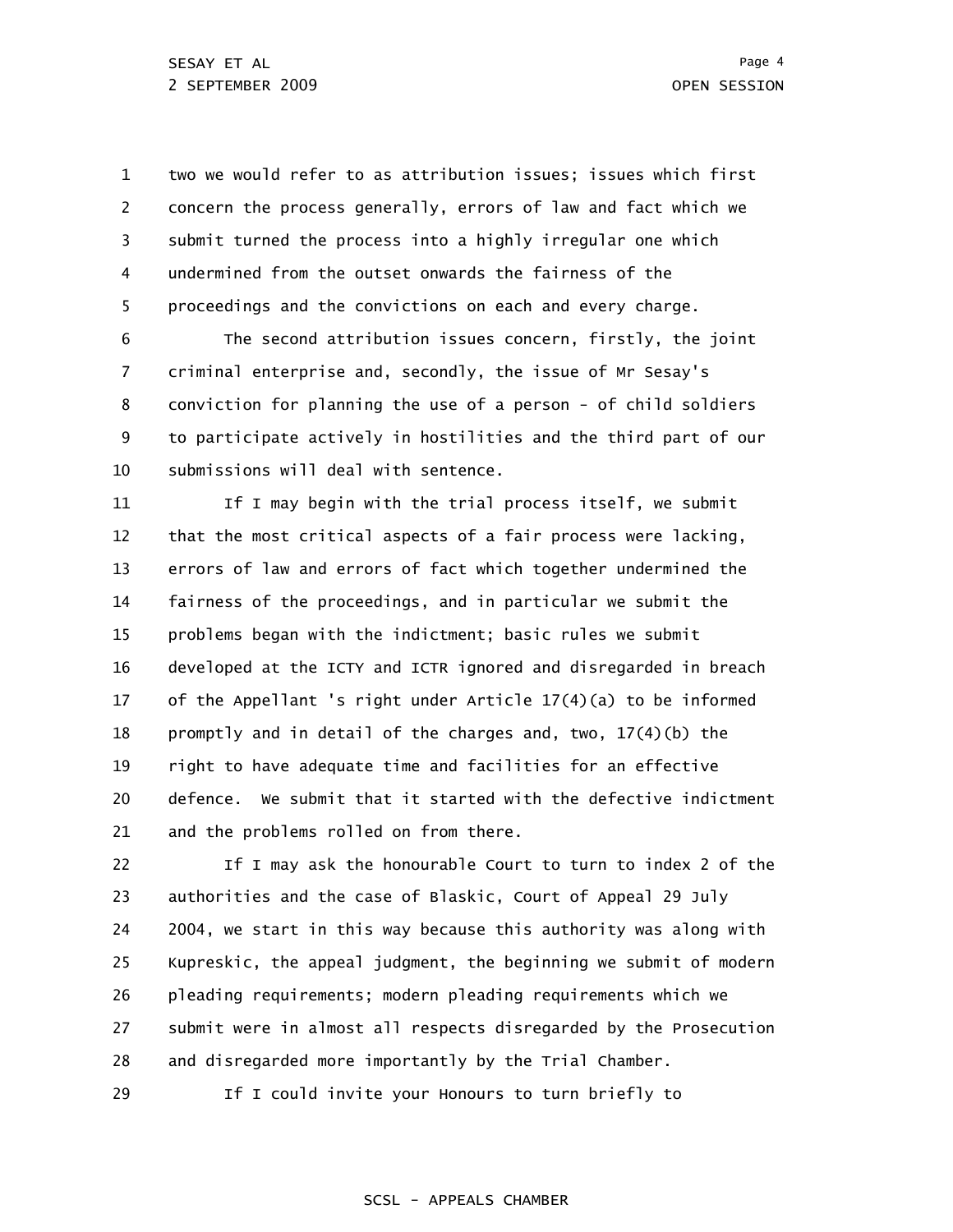1 2 3 4 5 6 7 8 paragraphs 207, the Appeal Chamber makes the remark that an accused has the right not only through disclosure of evidence but also through the indictment to be informed of the charges. The Blaskic Court of Appeal rejected the Blaskic Trial Chamber judgment which had viewed the indictment as somehow unimportant in the provision of the Article  $17(4)(a)$  right to be informed of the charges and had deemed that that could be satisfied through the provision of evidence at a later stage.

9 10 11 12 13 14 15 16 17 18 We submit this is the - I pause there while - I can see that there are the files which we intended your Honours to have. I do apologise. I don't understand what happened. If I can ask your Honours to turn to index 2, Blaskic appeal judgment, paragraph 208, the right, Article 21(4)(a) of the Statute provides that an accused is entitled at a minimum to be informed promptly and in detail in a language which he understands the nature of the charge against him. Article 21(4)(b) requires that an accused be given adequate time and facilities for the preparation of his defence.

19 20 21 22 23 Moving on to 209, Article 18(4) and 21(4) of the Statute and Rule 47(c) accord the accused an entitlement that translates into an obligation on the part of the Prosecution to state the material facts underpinning the charges in an indictment, but not the evidence by which such material facts are to be proven.

24 25 26 27 That is the gravamen of our complaint. The indictment does not contain material facts. It contains a summary of the legal classification and a list of formulaic factual allegations and nothing more. It does not contain the material facts.

28 29 Paragraph 215, the Appeals Chamber considers that the approach adopted by the Trial Chambers in Kronjelac [phon] is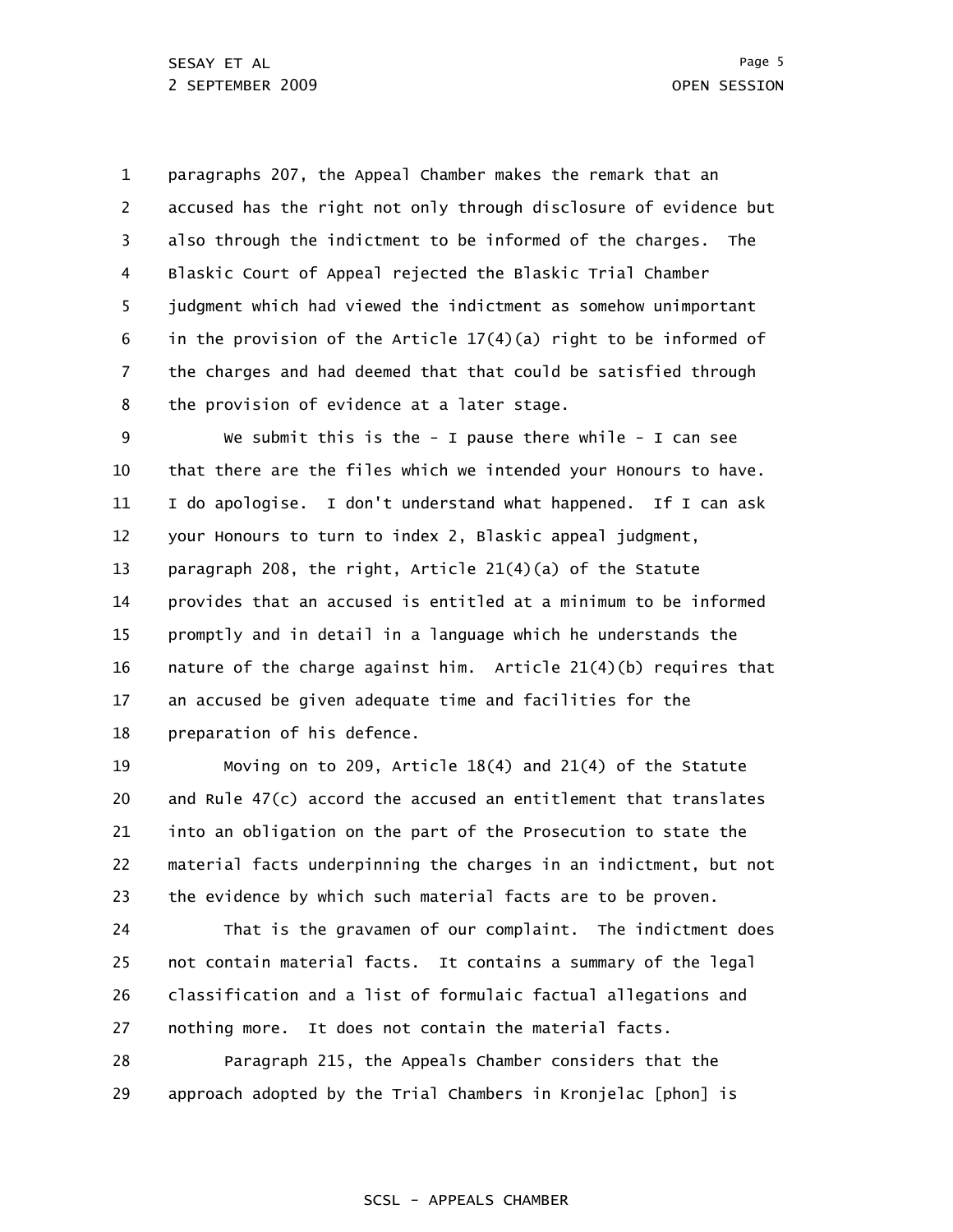1 2 3 4 5 6 7 8 9 consistent with the jurisprudence of the international tribunal and lends support for the conclusion that the alleged form of participation of the accused in a crime pursuant to Article 7(1) of the Statute should be clearly laid out in an indictment. The Appeals Chamber recalls that the practice by the Prosecution of merely quoting the provisions of Article 7(1) in the indictment is likely to cause ambiguity. How much worse, we submit, is it when every liability is pled and no material facts are attached to the pleading?

10 11 12 13 14 15 16 17 18 Paragraph 216 dealing with superior responsibility, the accused needs to know not only what is alleged to have been his own conduct giving rise to his responsibility as a superior, but also what is alleged to have been the conduct of those persons for which he is alleged to be responsible. Again, no material facts indicating what Mr Sesay was alleged to have done, no material facts dealing with what his subordinates were alleged to have done, nothing but the barest of legal formulas indicating 6(3) liability.

19 20 21 Turning over the page to 218, what is required at the ICTY and ICTR is summed up in this paragraph in relation to superior responsibility allegations:

22 23 24 25 26 27 28 29 "The accused is the superior subordinate sufficiently identified ..." I pause there to say it must be an error of law to only indicate that the subordinates were the whole of the RUF. "... over whom he had effective control in the sense of the material ability to prevent or punish criminal conduct and for whose acts he is alleged to be responsible. The conduct of the accused by which he may be found to have known or had reason to know that the crimes were about to be committed or had been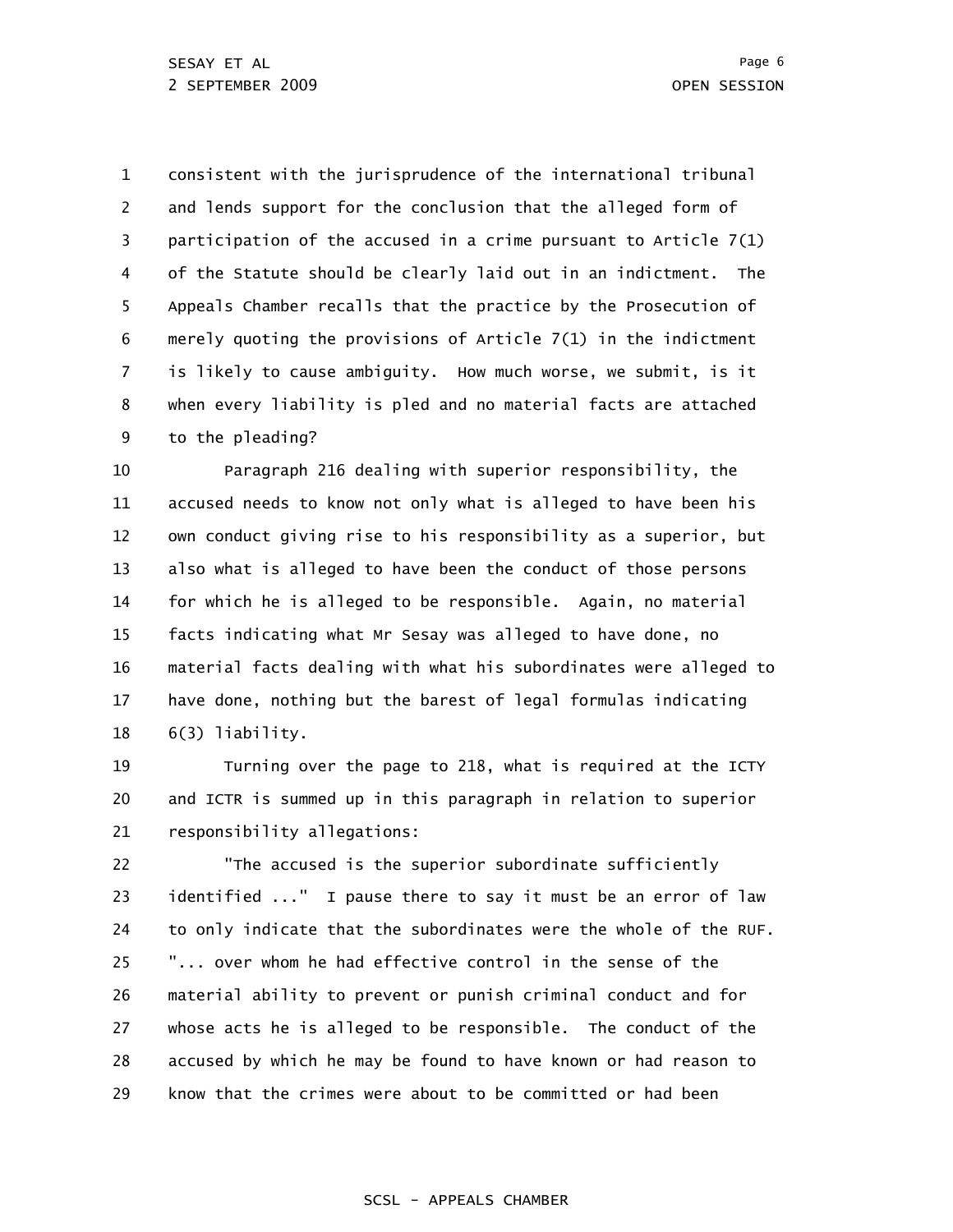1 committed by his subordinates."

2 3 4 I pause there to note nothing in relation to UNAMSIL, nothing in relation to the various attacks found proven against Mr Sesay pursuant to 6(3). Nothing.

Paragraph 219:

5

6 7 8 9 10 11 12 13 14 15 "With respect to the mens rea there are two ways in which the relevant state of mind may be pleaded. Either the specific state of mind itself should be pleaded as a material fact, in which case the fact upon which that material fact is to be established are ordinarily matters of evidence and need not be pleaded. Each of the material facts must usually be pleaded expressly, although in some circumstances it may suffice if they are expressed by necessary implication. This fundamental rule of pleading is not however complied with if the pleading merely assumes the existence of the legal ..."

16 JUSTICE WINTER: Please continue.

17 18 MR JORDASH: Paragraph 220, at the heart of this trial process we submit:

19 20 21 22 23 24 25 26 27 28 29 "An indictment as the primary accusatory instrument must plead with sufficient particularity the material aspects of the Prosecution case failing which it suffers from a material defect. The Appeals Chamber in Kupreskic examined a situation in which the necessary information to ground the alleged responsibility of an accused was not yet in the Prosecution's possession and stated that in such circumstances doubt must arise as to whether it is fair to the accused for the trial to proceed. The Appeals Chamber emphasised that the Prosecution is expected to inform the accused of the nature and the cause of the case before it goes to trial. It is unacceptable for it to omit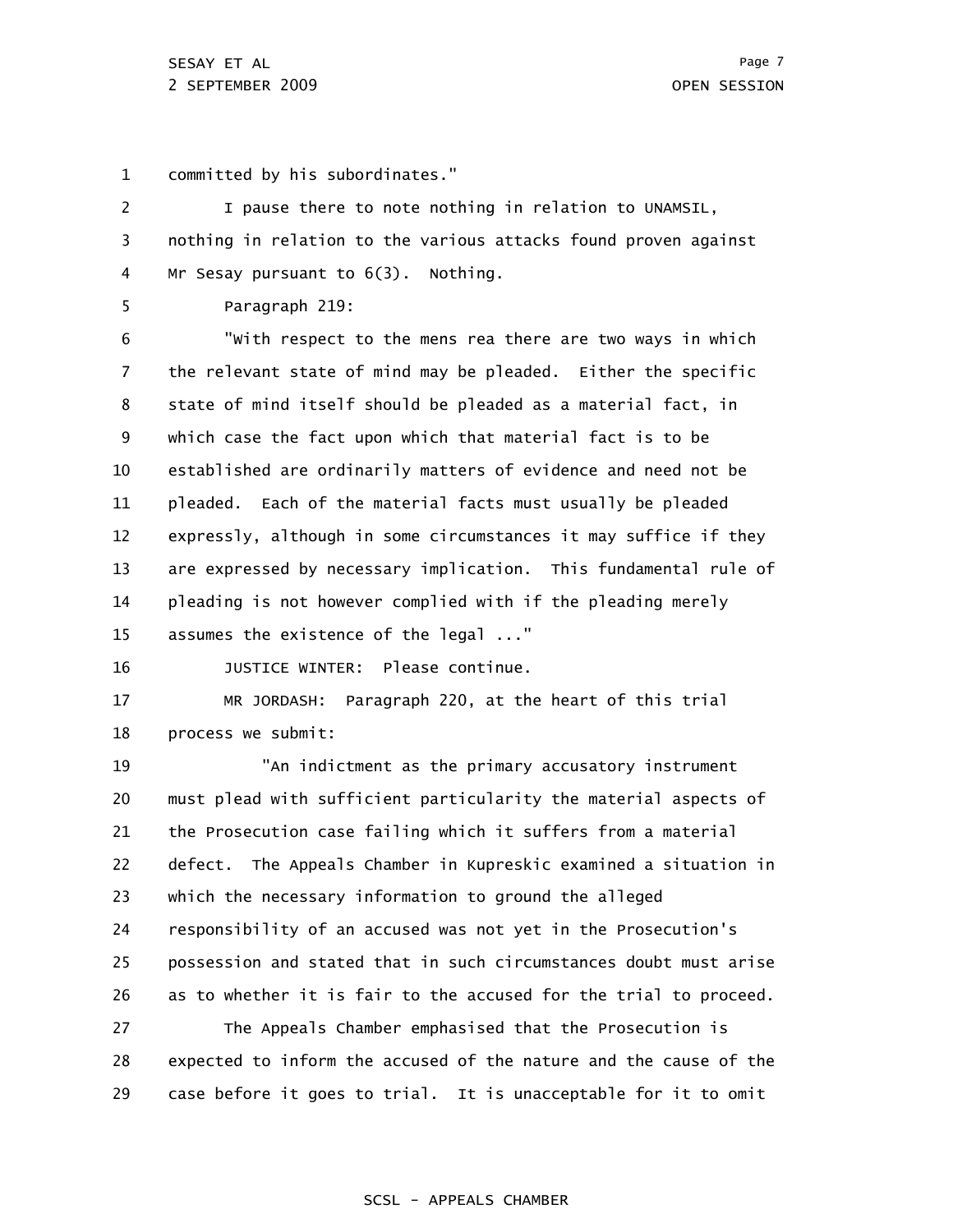1 2 3 the material facts in an indictment with the aim of moulding its case against the accused during the course of the trial depending on how the evidence unfolds."

4 5 6 7 8 We submit it is as plain as day following night that a trial in which 240, we counted from annex 1 of our appeal brief, 240 charges distinct basis for conviction were omitted from the indictment. Annex A2 contains on our count 147 insufficiently pled charges led through evidence.

9 10 11 12 13 14 This admonishment by the Blaskic Appeal Chamber is expected - is supposed to balance the needs of the Prosecution prosecuting difficult crimes and the fairness of the trial. If the Prosecution didn't have those charges, if it could only lead them later on in the day, that is when the assessment of whether it was fair to proceed should have been made.

15 16 17 18 19 20 21 The narrow exception which we deal with in ground 6 of our appeal, the narrow exception of when details may be omitted from an indictment deals with what is referred to as the sheer scale rule. Obviously, we submit, that doesn't apply if the Prosecution have the allegations in the form of statements but choose not to disclose them in the indictment or failing that in the pre-trial brief.

22 23 24 25 26 27 28 29 The Trial Chamber's error, or one of the errors in relation to the indictment, is plain from paragraph 330 of the judgment where they take cognisance of the fact that the investigations and trials were intended to proceed as expeditiously as possible. We submit that is a clear indication of an error of law. Of course we submit an accused's rights to be informed of the nature and cause, and the rights to adequate facilities, cannot be sacrificed because the trials are expected to begin and the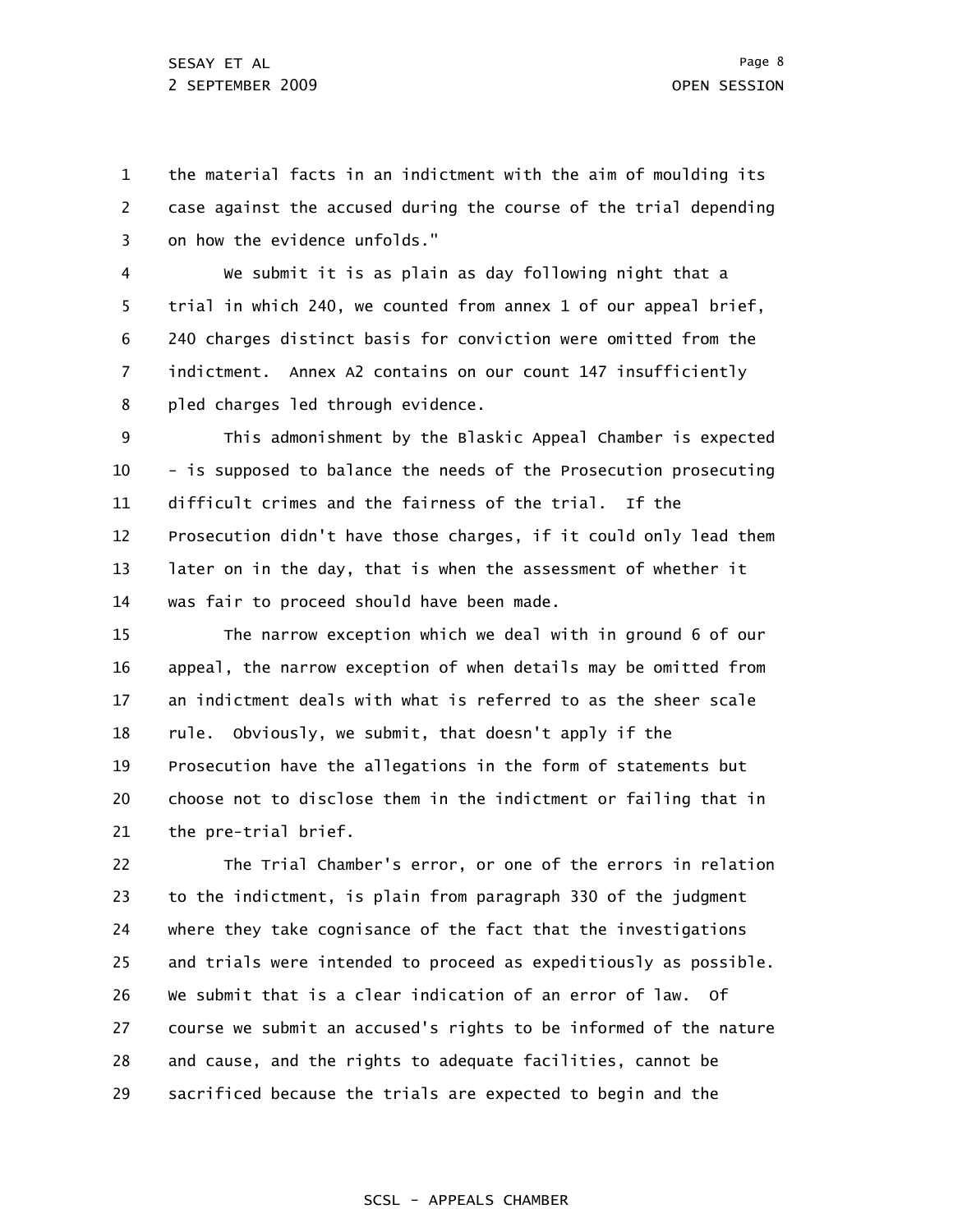1 2 Prosecution choose not to apply for an adjournment for further investigations.

3 4 5 6 7 8 9 10 The effect of this indictment was exacerbated by a ruling by the Trial Chamber which was a fundamental error of law in which, if I may ask you to turn to paragraph 30 of our grounds in which it was decided that provided the evidence coming in was a building block constituting an integral part of and connected with the same res gestae forming the factual substratum of the charges and the indictment, then it could come in because it wasn't new.

11 12 13 14 15 16 17 18 There is no such test in international criminal law and in fact that test is at odds with every single piece of interlocutory jurisprudence dealing with the issue of notice of the charges to the accused. What it meant was that every time the Prosecution sought to reinvestigate the case - I say reinvestigate, to actually investigate the case - the evidence produced, however egregious, however incriminating was allowed to be led and that Annex A is the result of that legal mistake.

19 20 21 22 23 24 25 26 27 28 The Prosecution at paragraphs 2.18 to 2.38 deal with the defects that we allege undermine the fairness of the trial and purport at 219 to submit the Trial Chamber showed a high degree of diligence. We submit there is no evidence of that in the judgment, there is no evidence that they examined all these charges and we submit the charges were such, and of such a volume, that a Trial Chamber exercising diligence would have necessarily understood that this was a problem for the accused to be able to prepare his defence. There is no other case at the international tribunals where this has happened.

29 Paragraphs 2.20 to 2.23 of the Prosecution response deals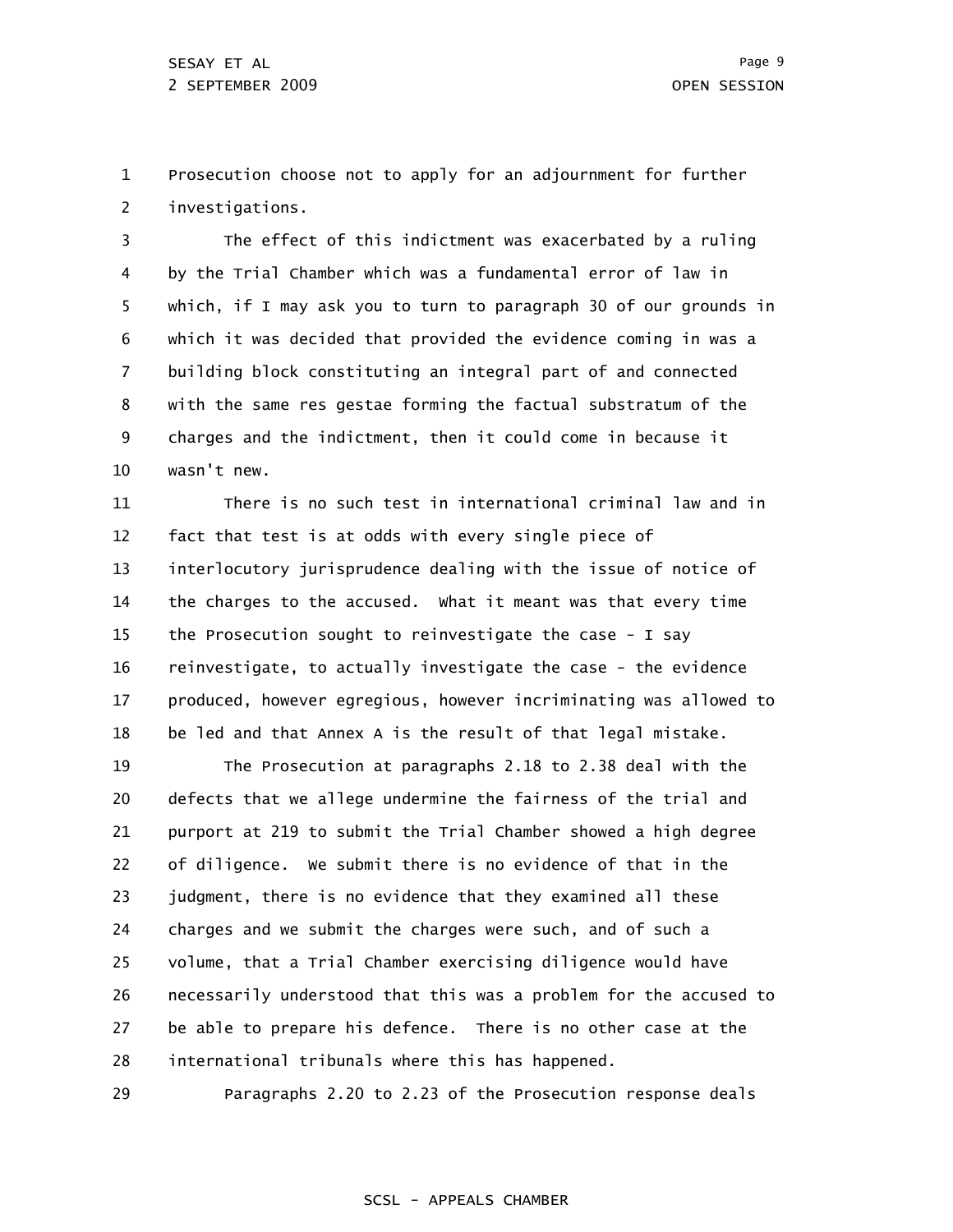1 2 3 4 5 6 7 8 9 10 with the issue where the Prosecution suggest that the Trial Chamber had no obligation to return to its original decision on the defects of the indictment which is at - dated 13 October 2003. It was within its reasonable discretion not to return and assess. We submit plainly, hundreds of new charges place an onerous obligation on the Trial Chamber to look back at the decision. All the Trial Chamber had at that early stage were the Prosecution's assertions that "This was all we can do. The nature of this conflict was such we have not been able to obtain greater details."

11 12 13 14 15 Clearly, as the trial progressed, the details came through investigation. That placed an onus on the Trial Chamber to stop and at the very least, we submit, have the Prosecution apply to amend the indictment and have the accused given the opportunity to be able to argue what prejudice might arise.

16 17 18 19 20 21 22 23 24 25 A good example of the prejudice, we submit, is the allegation of mining in Tombodu, the accused's convictions for planning enslavement in Kono. In the indictment, at paragraph 71, the indictment states that between 14 February 1998 to January 2000 AFRC/RUF forces abducted hundreds of civilian men, women and children, took them to various locations outside the district or to locations within the district, Tombodu, Koidu, Wendedu, Tomenday [phon]. At these locations the civilians were used as forced labour including domestic labour and as diamond miners in the Tombodu area.

26 27 28 29 Focusing for a moment on the diamond mining in Tombodu, that was the substance of the allegations in the indictment. We can usefully compare that with the Trial Chamber's judgment at paragraphs 1247 to 1248 - I beg your pardon, 1246, and one can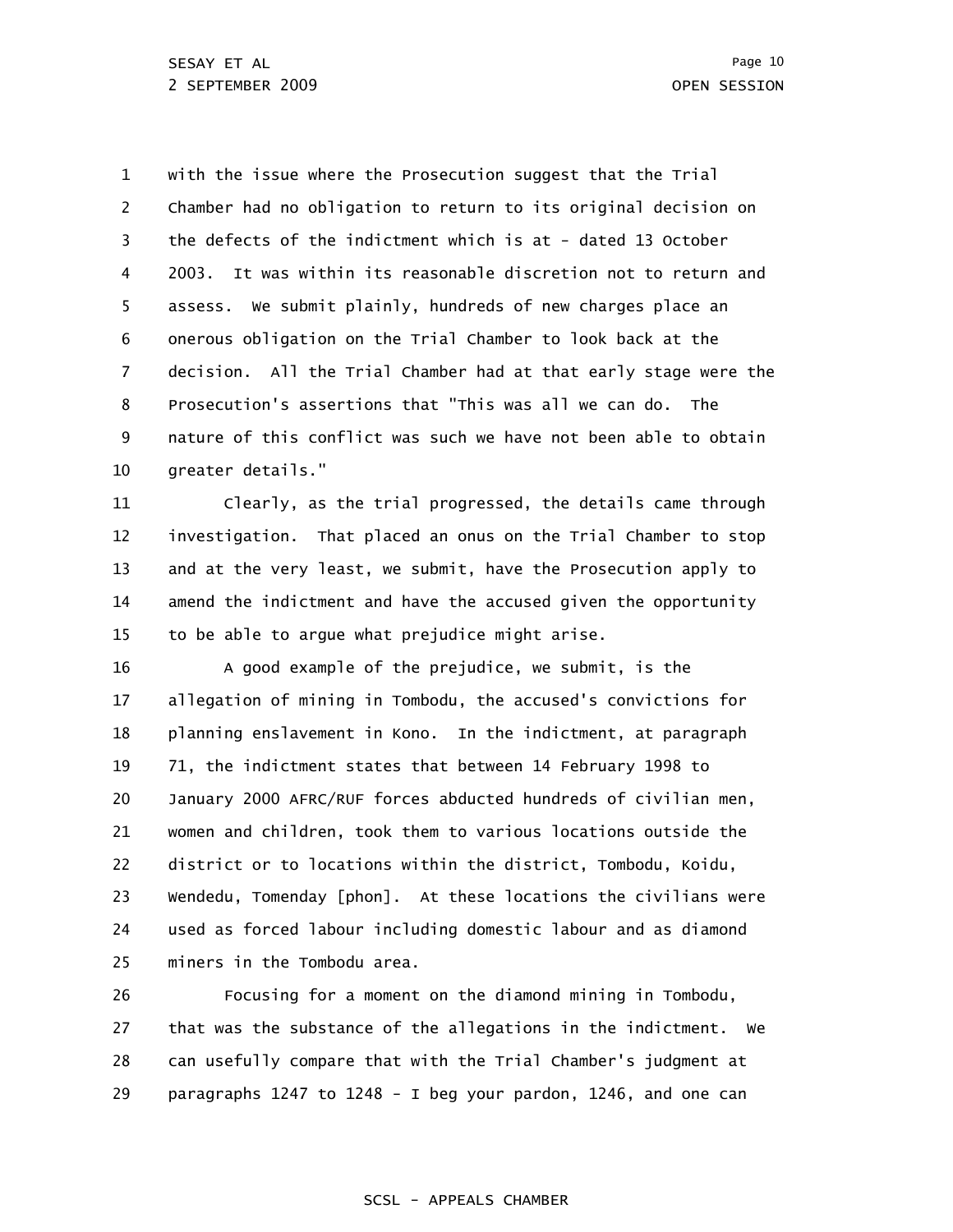1 2 3 4 see perhaps 20 locations now being considered for mining in Kono. 1247, clear detailed assertion - conclusions concerning mining in various locations. And then we turn to 1251 and we return to the original allegation which was mining in Tombodu.

5 6 7 8 9 This is why in ground 35, one of the reasons we allege that the Trial Chamber erred in finding Sesay responsible for enslavement of diamond mining elsewhere, no material facts in the indictment - worse than that, a misleading indictment which alleged mining in one place, Tombodu, alone.

10 11 12 13 The errors were compounded by misleading evidence in the pre-trial brief. Pre-trial briefs and opening speeches, as your Honours will know, can cure defective indictments in certain limited circumstances.

14 15 16 17 18 19 20 21 May I ask your Honours to turn to Annex 3, which deals with the notice we were given in the pre-trial brief on this subject. Page 14, the notice in the pre-trial brief alleged forced labour conscription of hundreds of captured men, women and children, so repeating the generalised comments in the indictment. Throughout 1997 and 1998 - those are the dates that were given - people were routinely captured - I beg your pardon, I am reading from Kailahun.

22 23 24 25 26 27 28 29 Page 17, we see there the original indictment allegation of mining. On page 18, we see there in the next column pre-trial brief notice. Still no reference to the Prosecution's case on mining, that found proven against Mr Sesay, and one can see following the annex through - I am terribly sorry, I am looking at the wrong annex. I won't waste much time on this, but Annex 3 is the right annex, page 28, and I won't waste much time but I will ask your Honours to look at that and see how from the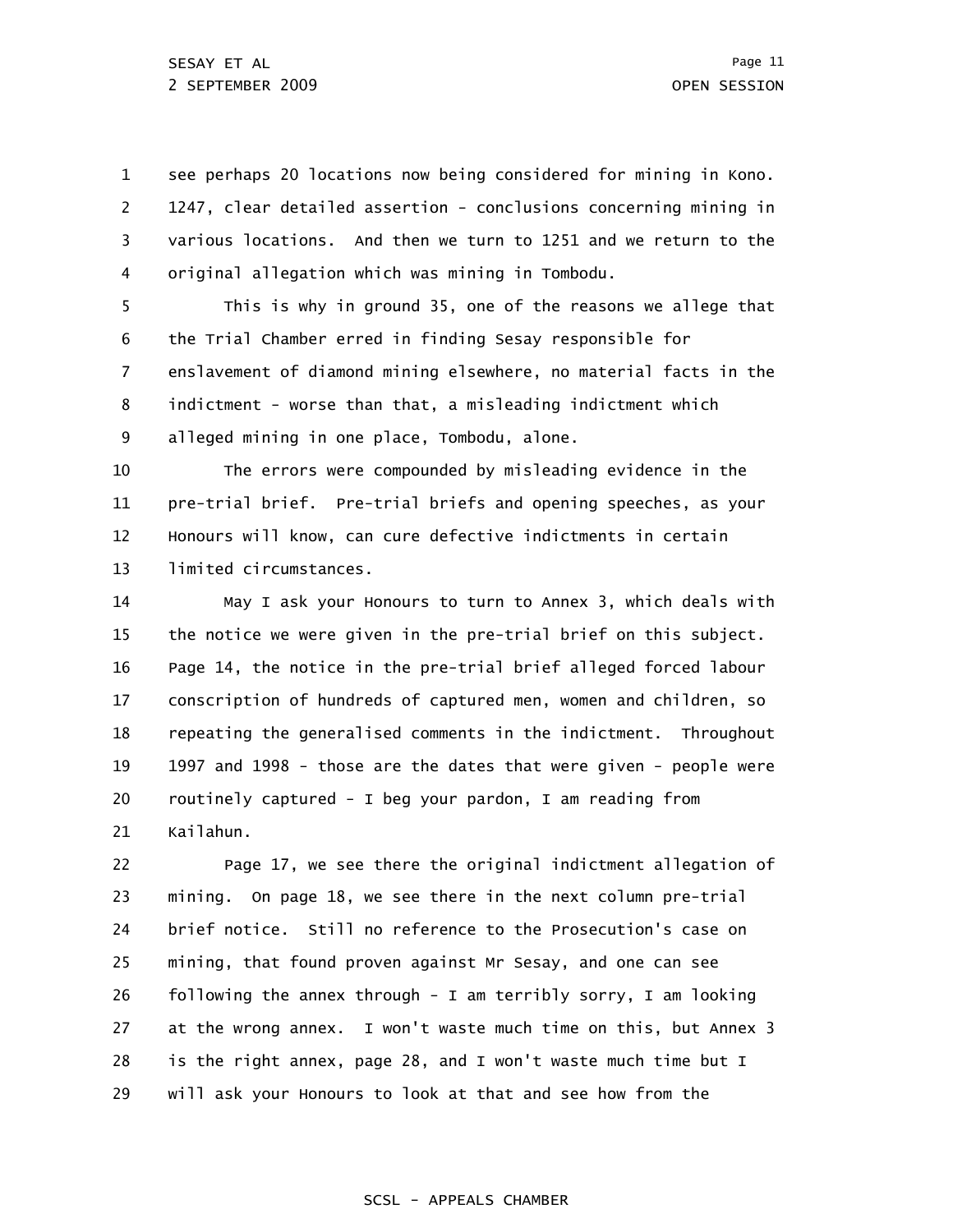1 2 3 4 5 6 7 8 9 indictment pleading mining in Tombodu, pre-trial brief, no development of such a case found proven against Mr Sesay. Supplementary pre-trial brief no development of the original allegation in the indictment. All the allegations arose through the evidence and we submit that plainly in a trial cannot be right and we submit that there is always and has always been found in the last ten years at the ad hoc tribunals a clear distinction between allegations through notice and allegations dealt with in evidence.

10 11 12 13 14 15 16 17 18 19 20 21 22 There is no question we submit, therefore, of any defects being cured through pre-trial communications. The pre-trial brief is a model of vagueness and a model of how to mislead the Defence when trying to make sense of a case which has been adequately pled in the indictment. And I would invite your Honours to look at the indictment and we will come back to aspects of it, but invite your Honours to look at the indictment and ask the question: Could the accused effectively prepare with this indictment? The answer clearly, we submit, is no, and as the Prosecution realised early on in the case it was clearly not adequate to even prove a case, which is why they investigated it afresh and why they continued to plead the allegations through evidence alone.

23 24 25 26 27 28 29 We submit if one looks at our various grounds alleging defects, that is your Honours' starting point for deliberations. It is not simply that there was, as we say in ground 7, an ambiguous suggestion that burning was going to form parts of terror. It is not only that. It is the fact that in the indictment there are no material facts alleged against Mr Sesay relating to burning. It is about the fact that in the pre-trial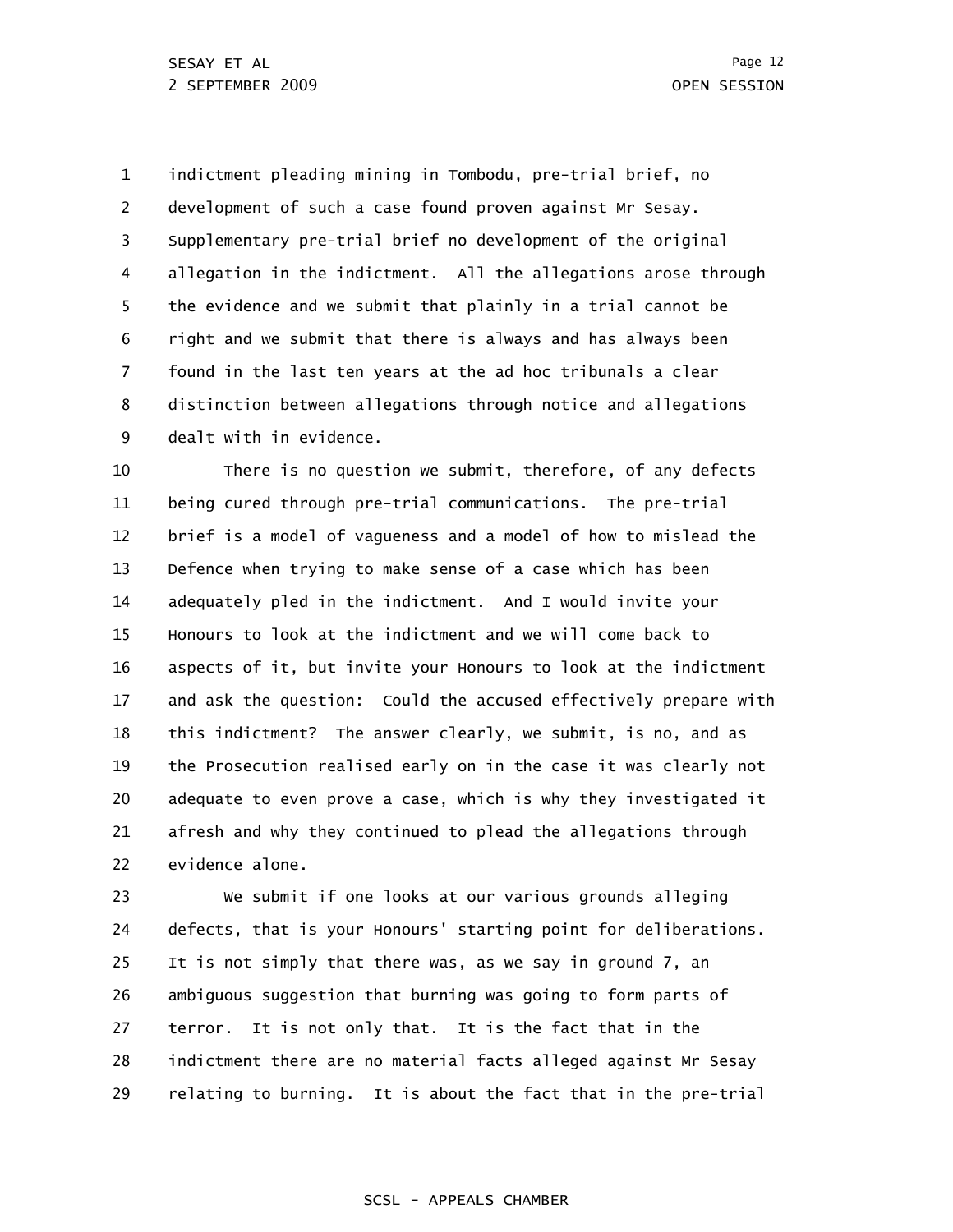1 2 brief there are no material facts about what Mr Sesay is alleged to have done. It was misleading from beginning to end.

3 4 5 6 7 8 9 10 11 12 13 14 15 16 17 18 We say the same in relation to grounds 9 and 10 of the Sesay appeal dealing with the charges in Kailahun and counts 12, 15 and 17. It is worthwhile looking for a moment at Count 8, forced marriage in Kailahun. We submitted in our closing, as your Honours will know, that there had been inadequate notice of the forced marriage count. That at one stage the Prosecution were alleging that it was an offence which was predominantly sexual; at another stage it was an offence which was predominantly about conjugal duties excluding - sorry, not excluding, but with sexual violence secondary almost to the conjugal conduct. That in itself, we submit, is evidence enough of an error of law, but take it alongside the fact that there were no material facts in the indictment, a misleading pre-trial brief and you have a collection of unfairness which of course, we submit, made it impossible for the Defence to know the nature and cause of the details being alleged.

19 20 21 22 23 24 25 26 27 28 29 We would also invite you to look at Annex 3 in relation to these allegations. Your Honours know from ground 39 sexual - our grounds - sexual violence counts, and we allege that there was improper pleading, and I am looking at paragraph 294. We allege that the indictment was improperly pled in relation to forced marriages in Kailahun. We submit that in Kailahun that the pleading that an unknown number of women from somewhere were captured by someone in the AFRC and RUF and held somewhere for some coercive purpose, perhaps conjugal, perhaps sexual, with emphasis fluctuating through the case, was manifestly inadequate. Made even more so by this fact: It rests, we submit, on the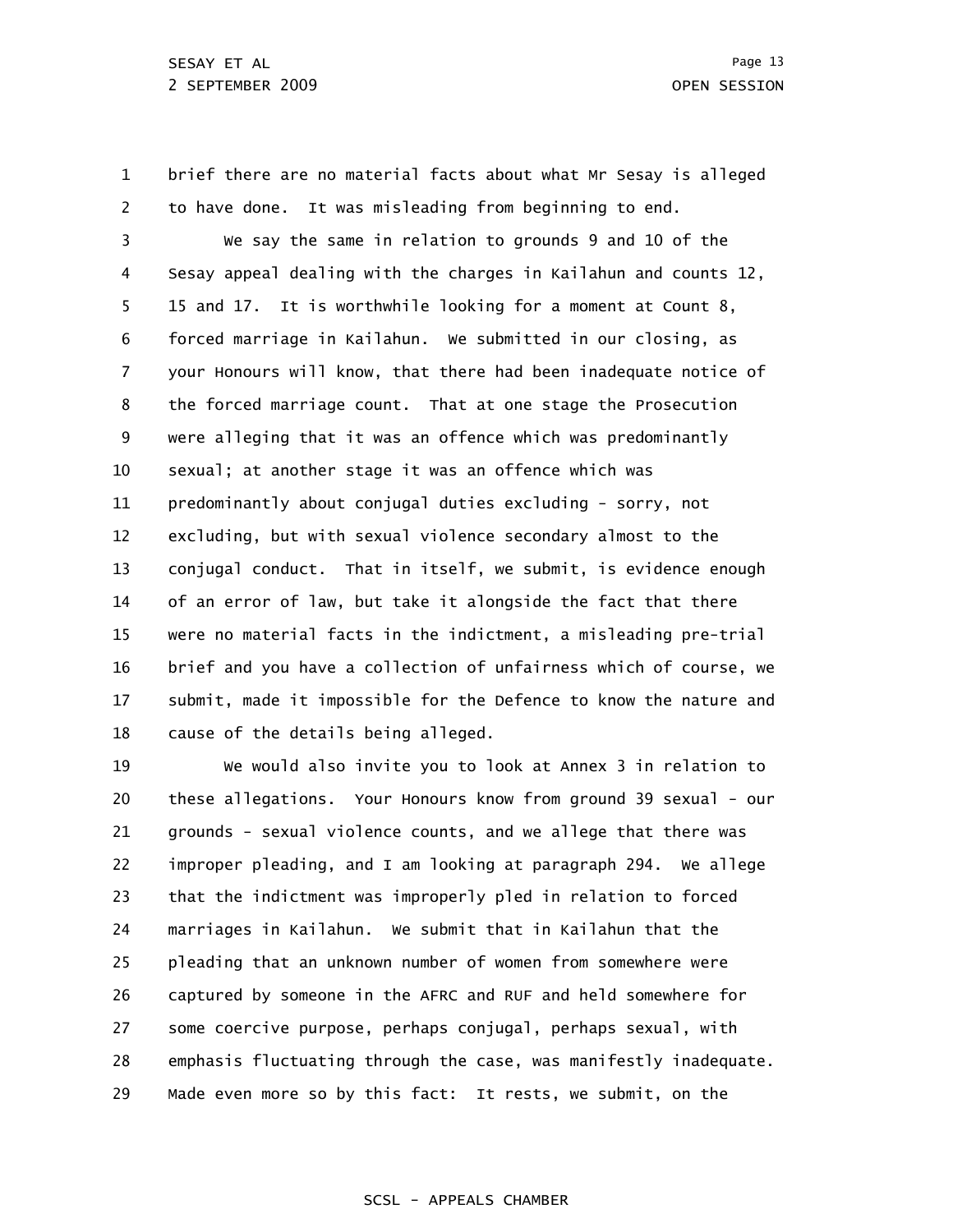1 2 3 4 5 6 7 evidence of two witnesses: TF1-314 and TF1-093. You will not find reference to those witnesses or their evidence in the indictment. You will not find evidence of those witnesses in the pre-trial brief, or the supplemental pre-trial brief, or indeed in the trial until 2006, and yet if one looks at the date the statements were obtained they were obtained prior to the supplemental pre-trial brief.

8 9 10 11 12 13 14 15 16 17 So claims to impossibility about obtaining details must be looked at in that light. The Prosecution, for reasons yet unexplained, maintain those statements and chose not to plead them in any of the pre-trial pleadings, but parachuted them in after the sixth trial session; in other words, after 59 witnesses had been called by the Prosecution, after countless opportunities to cross-examine had been lost. No explanation as yet from the Prosecution why that wasn't pleaded or why that was impossible. They had those statements. They could have pled specimen counts.

18 19 20 21 22 23 24 25 26 If I can ask your Honours to turn to index 5 of our authorities bundle, Kupreskic, the Prosecution will submit that there was no obligation to do such a thing as plead specimen counts. Well, that perhaps is a slightly more controversial submission from us, but what isn't controversial is what Kupreskic said in 2001 in relation to an attempt by the Prosecution to do exactly the same thing in relation to a continuous course of conduct, that of persecution, and you will see the argument there at paragraph 96:

27 28 29 "The Appeal Chamber notes the Prosecution argument that in the case of murder we need to put a list of the individuals that you have killed, but with persecution, because it is a continuous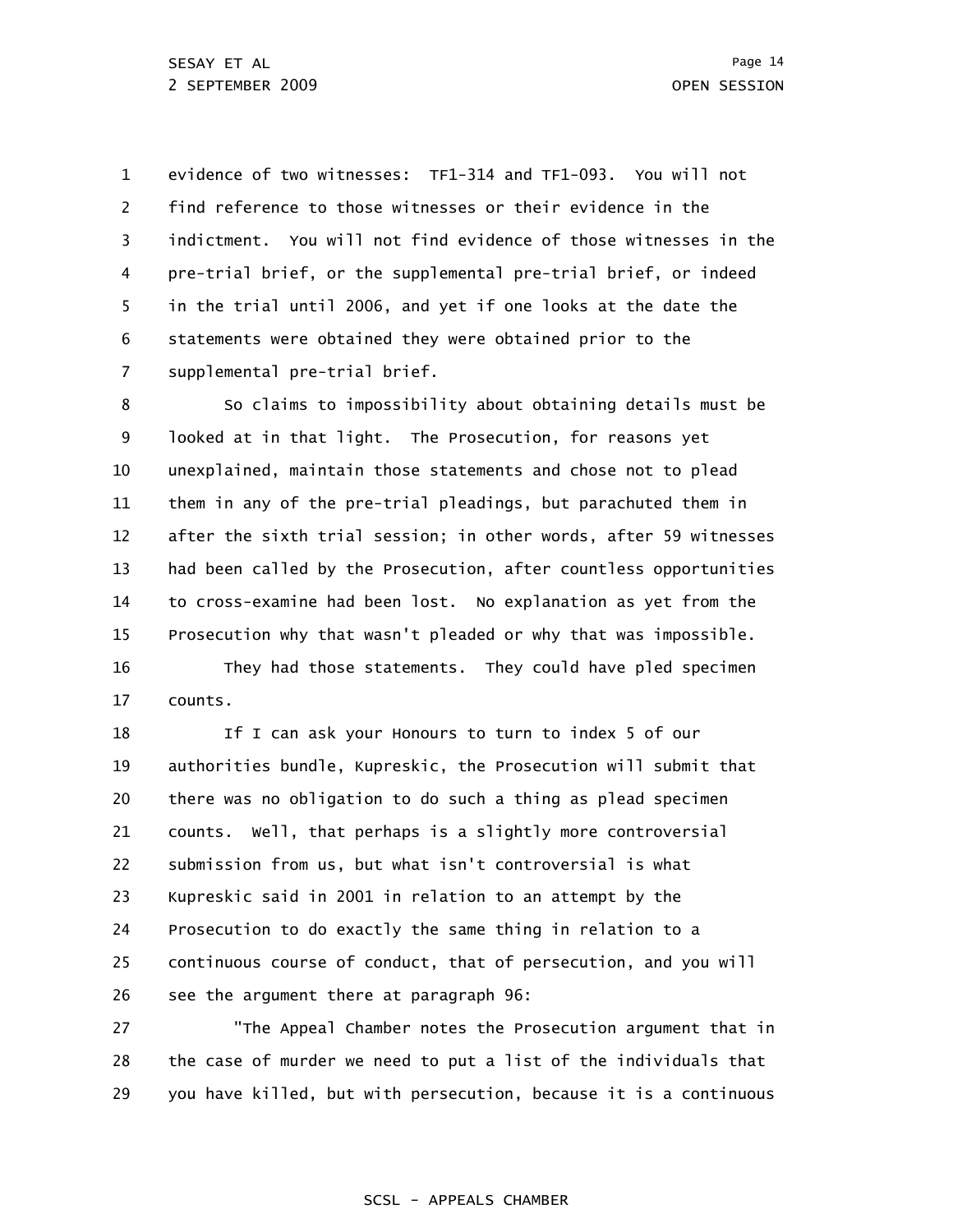1 course of conduct, you don't need to do the same."

2 3 4 The Appeal Chamber robustly rejected that argument in 2001 and it has been robustly rejected in every appeal judgment since, from Blaskic onwards.

5 Paragraph 98:

6 7 8 9 10 11 12 13 "However, the fact that the offence of persecution is a so-called umbrella crime does not mean that the indictment need not specifically plead the material aspects of the Prosecution case with the same detail as other crimes. Persecution cannot because of its nebulous character be used as a catch-all charge. Pursuant to elementary principles of criminal pleading it is not sufficient for an indictment to charge a crime in generic terms. An indictment must delve into particulars."

14 Reading further down:

15 16 17 18 19 20 21 "What the Prosecution must do as with any other offence under the Statute is to particularise the material facts of the alleged conduct of the accused that in its view goes to the accused's role in the alleged crime. Failure to do so results in the indictment being unacceptably vague since such an omission would impact negatively on the ability of the accused to prepare his defence."

22 23 24 25 26 27 28 29 There was no excuse, we submit, for the indictment to plead continuous charges - and this will be the Prosecution's submission undoubtedly. Continuous charges don't require particularisation. There is no authority for that proposition and, of course, as a matter of logic there couldn't be because of elementary pleading requirements and because the accused logically cannot know what has been alleged if nothing is said about what he is supposed to have done, who he is supposed to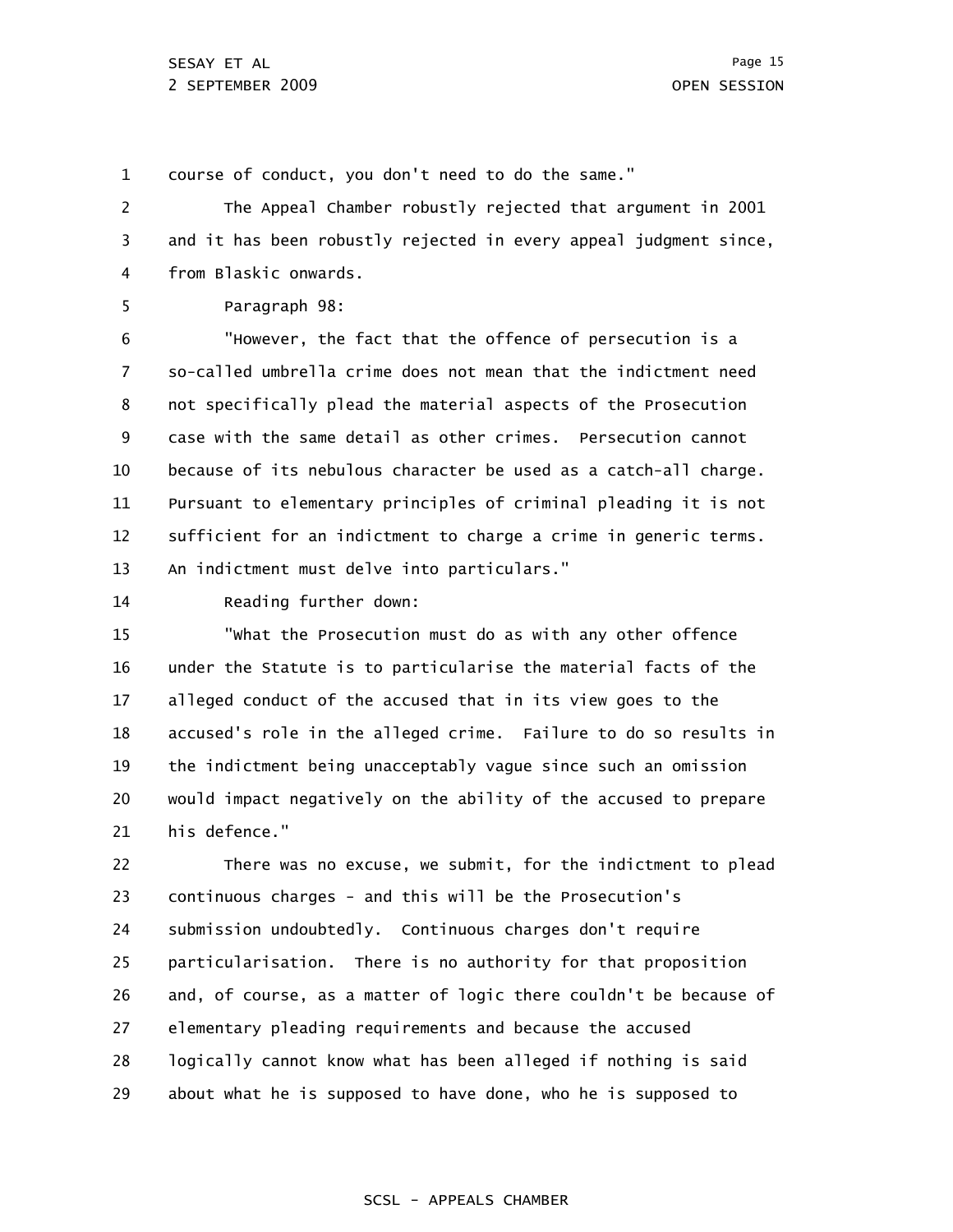1 2 have done it to, who his subordinates might have been, who they are supposed to have done it to.

3 4 5 6 7 8 9 This is not about whether the Prosecution can name victims. It is not about whether the mass nature of the crimes prevent them from naming victims. The Court will note we make no submission about that. We asked and we challenged the Trial Chamber's judgment as an error of law in relation to the failure to require the Prosecution to plead what it was the accused had done.

10 11 12 13 14 15 16 17 18 19 20 21 22 This aspect of the process was exacerbated when the trial continued. Ground 4 and 5 deal with that exacerbation. Ground 4 and 5 deal with the failure, we submit, the errors of law which arose in relation to what amounts in ground 4 and 5 to a failure of the Trial Chamber to require evidence of motive and to take it into account. We submit there was no basis in law for declining to order the Prosecution to disclose details of relocation packages to insider witnesses. The niceties of the law have been debated between the Prosecution and the Defence, but it amounts to this: The witness went into the witness box and said, "I have been helped to be relocated by the chief of Prosecutions. I was helped with my immigration status by the chief of Prosecutions. I was helped alongside the FBI to be relocated."

23 24 25 26 27 28 29 It was a specific request from the Defence to have that material. The Prosecution claimed and the Trial Chamber agreed that the application was not specific enough. We submit that plainly is wrong and what the Trial Chamber did was denied itself at the deliberation stage critical evidence. We submit these were insider witnesses, accomplices. The law requires caution with accomplices. That caution must be more than simply looking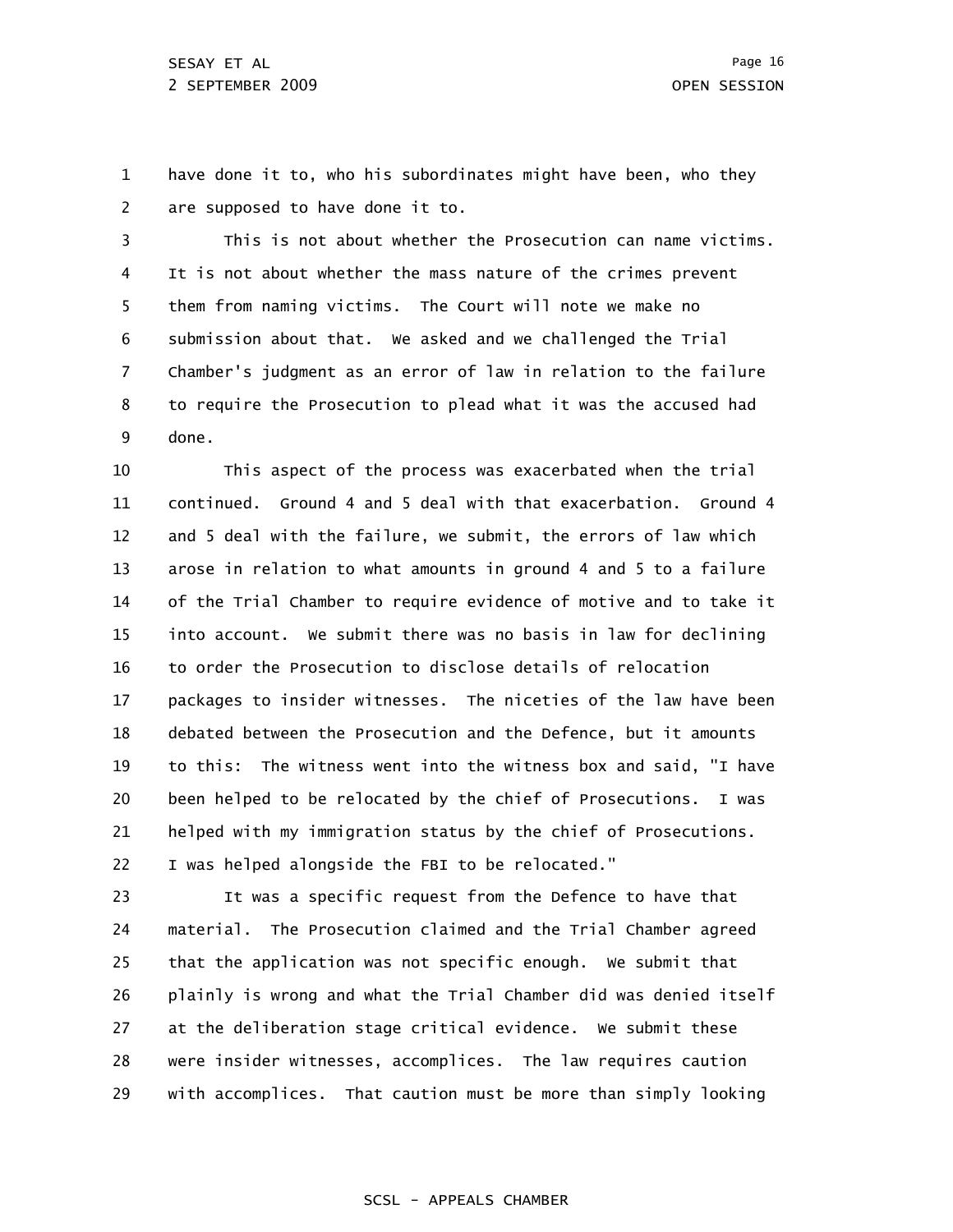1 2 at them with a critical eye. It involves enquiring into why it was they gave evidence.

3 4 5 6 7 8 9 What might have made their evidence unreliable. The worst perpetrators in this conflict gave evidence in this Court. TF1-045, TF1-366, TF1-362. The Prosecution are yet to say whether any of them received relocation packages. Could a life in another country be an incentive to lie? Could it make evidence unreliable? Of course it could, we submit, and it was an error of law not to order the Prosecution to disclose that.

10 11 12 13 14 15 16 17 18 It was an error of law as we sum-up in ground 5 for the Trial Chamber then to make the suggestion - and we put it no higher than that - that it had considered that evidence of motive and had decided it didn't impact on testimony. It didn't consider the evidence because the Prosecution were not under any obligation because of that error of law to disclose it. It is unclear to us even now why it was that that application for disclosure of what the witness had said was not targeted enough to fall within Rule 68 material.

19 20 21 The process - the irregular process - continued we submit on this vein with a refusal by the Trial Chamber to enquire into payments made to witnesses by the Prosecution.

22 23 24 25 26 27 28 Now, we don't say that the allegation by TF1-362 when she gave evidence in the Taylor trial that she had received money in an envelope from the Prosecution is necessarily correct, but it was evidence on oath from a witness who has been used to uphold the main plank used to uphold Mr Sesay's conviction for planning enslavement - sorry, planning the use of child soldiers, Count 13, 12.

29 We say the Trial Chamber had an immovable obligation to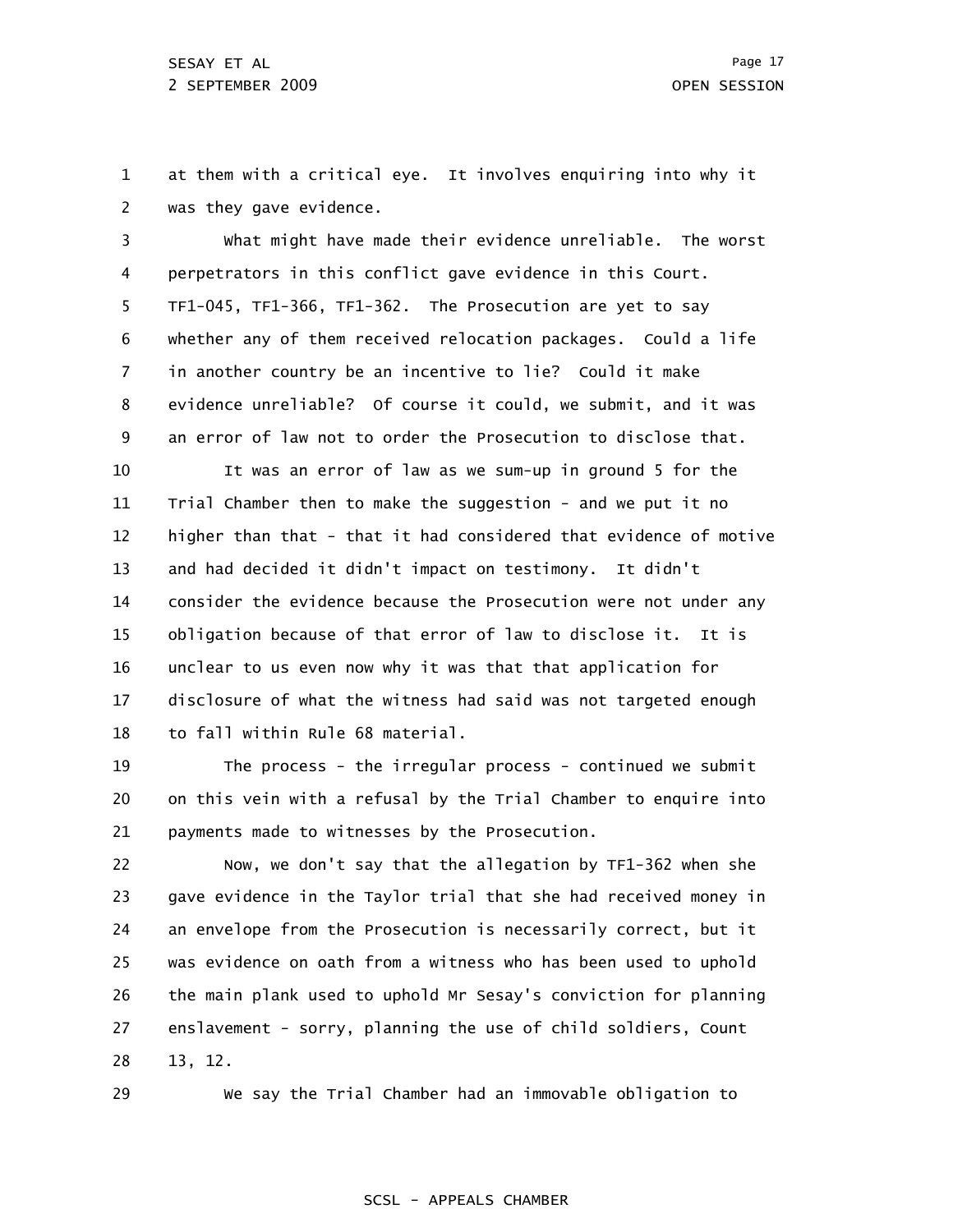1 2 3 4 5 6 look at that allegation. The Prosecution will say, "Well, you didn't bring that allegation to the Court. This is what the Trial Chamber said. It was too late. The Defence should have brought the allegation to the Trial Chamber earlier. It should have brought it during its own case, or during the Prosecution case." We submit that is plainly wrong.

7 8 9 10 11 12 13 If, just taking for a moment that that was right, and Defence counsel had been negligent in not raising the point, it is not within the reasonable exercise of a Trial Chamber's discretion to ignore evidence of payments to insider witnesses, and I would invite your Honours to look at the motion where we requested the Trial Chamber to hear evidence concerning the payments.

14 15 16 17 18 19 20 21 22 23 I raised two witnesses, 334 and 362, although there is ample evidence in the disclosures from the Prosecution, and the revelations in the Taylor case, that there was something amiss in the Prosecution investigation team. We had four witnesses saying they had been given money with no explanation; a remarkable coincidence if there wasn't some truth in it, but as we say, we don't say it is true. We simply say it was an error of law not to investigate and in not doing so the Trial Chamber deprived itself of the very material which would have allowed a proper verdict to have been returned.

24 25 26 27 28 334 received 52 payments over the course of his testimony against Mr Sesay. That is what we know that was disclosed from the Prosecution. We don't know if there was anything else. But we do know he was given those 52 payments and we do not know the reason. Information is what the Prosecution say.

29 Prosecution witness - and looking at index 11 I can just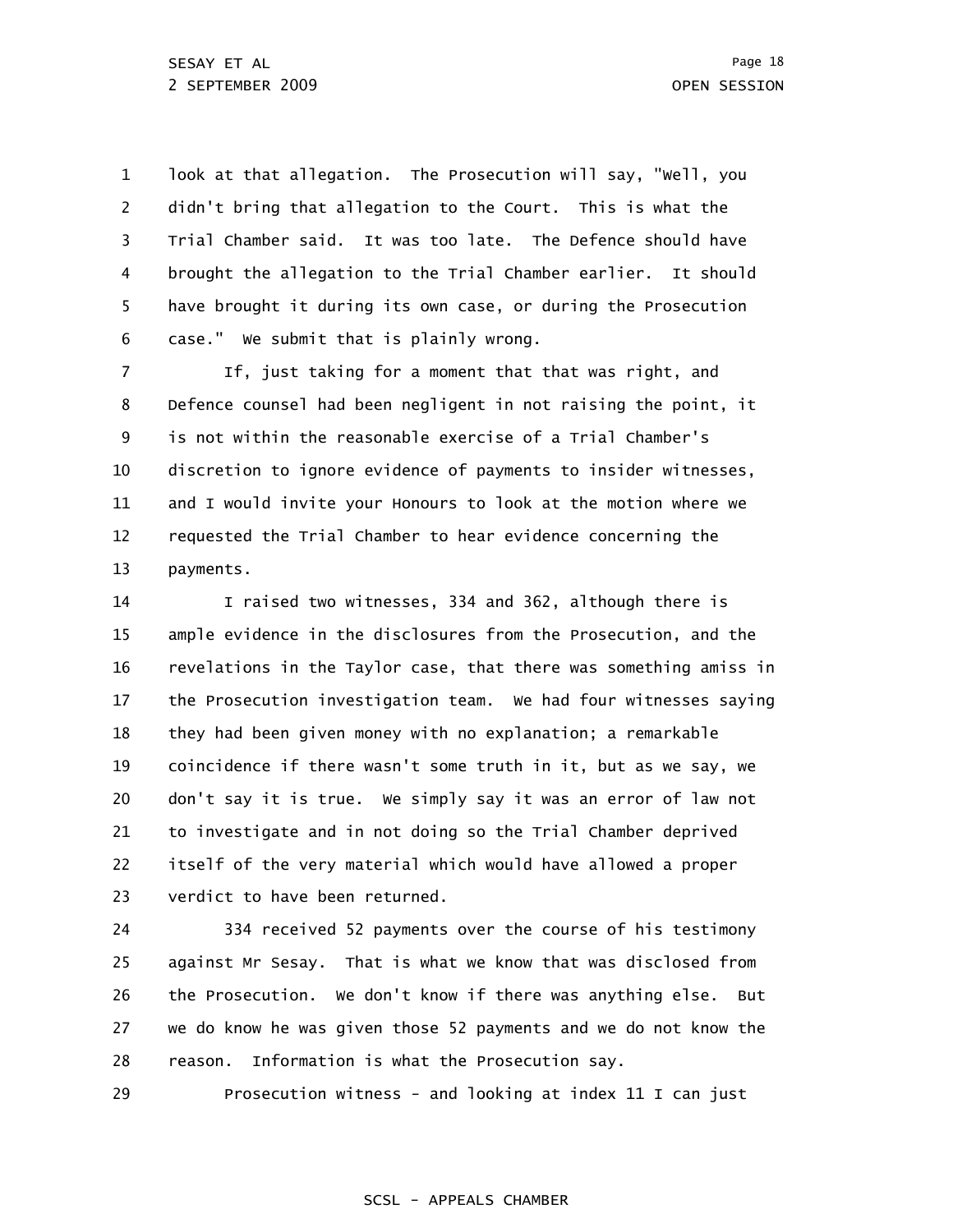1 read it to you if it speeds things up:

2 3 4 5 6 7 "RUF Prosecution witness 334 was given money for meals on days when he wasn't interviewed. He was given a mobile phone to enable the OTP to be in contact with indepth clarification interviews ...". 52 payments, as I have said, "... given money for transport notwithstanding that he travelled to the Court in a Special Court vehicle" and so on and so forth.

8 9 10 11 12 13 14 15 It mattered not, we say, that we raised the point late. It was the right time to raise it. The Prosecution - the Trial Chamber say in the decision that we ought to - the Defence ought to have called witnesses. Who could we have called to deal with that point? The right time to raise it was at the end of the case. When a party hasn't called a witness that the Trial Chamber considers to be important in order to clarify its deliberations, it should call the witness.

16 17 18 19 20 21 22 23 24 25 26 27 28 That is why we described this first plank of our submissions as an irregular process. It is the accumulation of these factors: Defective indictment, charges being led, witnesses saying they have been paid, witnesses relocated. We cannot be surprised that the allegations came drip, drip, drip. I should say rather that they came like an avalanche throughout the case. What was it that brought forward those allegations? It was a fundamental obligation on the Trial Chamber to investigate that. We submit it was an error of law not to do so. Moving to ground 12, the pleading of the joint criminal enterprise, and this will mark the end of what we want to address your Honours on at the moment about irregular process. The rest your Honours will find in the brief.

29 Ground 12, the pleading of the joint criminal enterprise.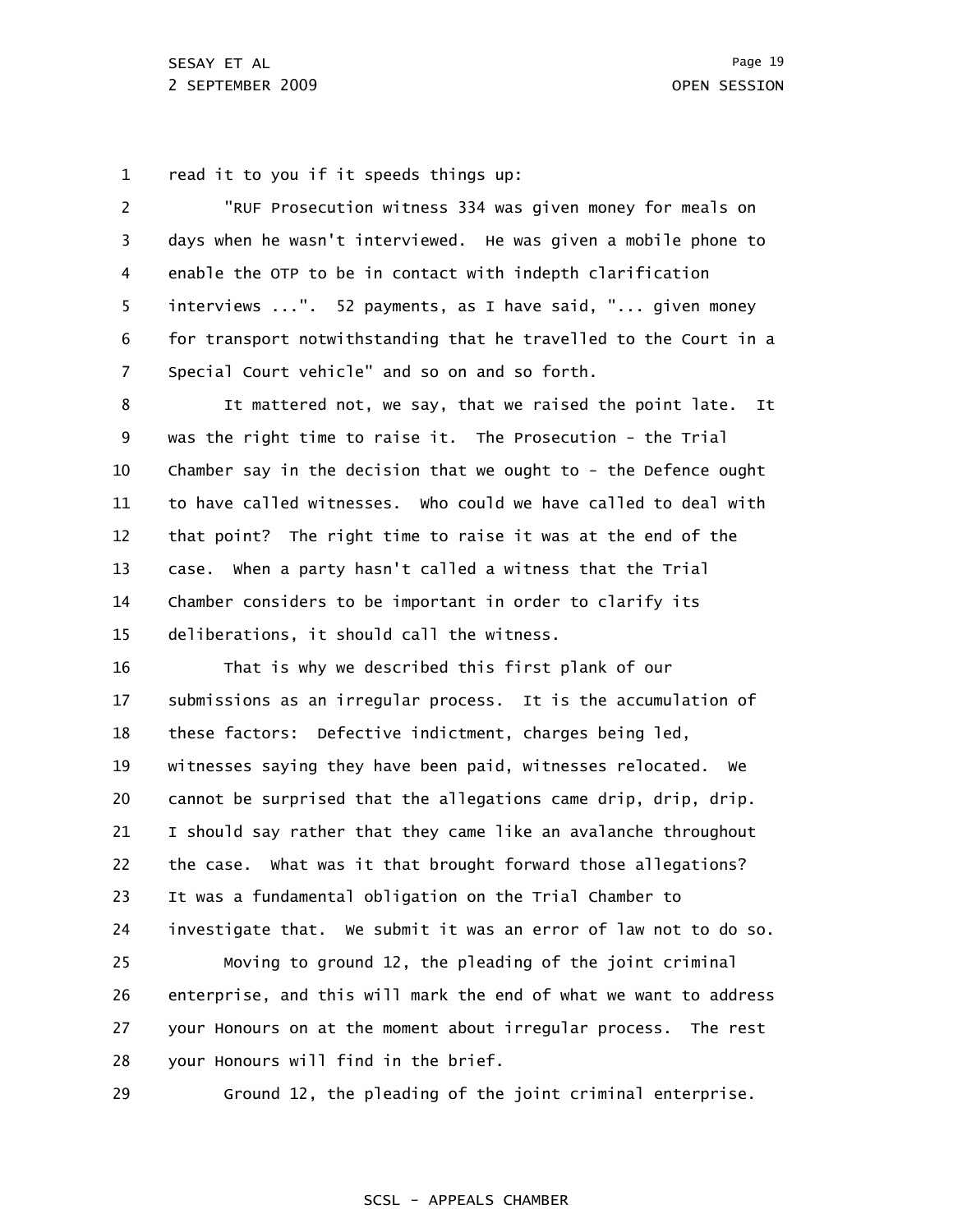1 2 3 4 5 6 7 8 9 10 11 12 I am sure your Honours are very familiar with the issue, having ruled on it in the Taylor case and ruled on it in the AFRC appeal case, and the Prosecution will say that is the end of the matter, but we submit it is not. The problems that everyone has been having with this joint criminal enterprise is because the Prosecution didn't plead the material facts. It is not enough to simply say in an indictment, which is what they did, "This is the joint criminal enterprise; you are being alleged to have committed crimes through it." They have to say what the material facts were. What was it that was being alleged that Mr Sesay had done? What was it being alleged that he was trying to further? What were the actions that furthered the common purpose?

13 14 15 16 17 18 19 20 Instead of that, in this case we had the Prosecution serving an indictment without the material facts. At the half-time stage of the Rule 98, changing the pleading to indicate that they were now pursuing joint criminal enterprise 2, the systemic joint criminal enterprise - if I may just take a moment, the Trial Chamber 's error was to consider that new notice as unimportant. What was being alleged in the Rule 98 skeleton was a complete change of the joint criminal enterprise.

21 22 23 24 25 26 27 28 If I could ask you, please, to turn to index 15, this is the skeleton which was submitted by the Prosecution at the Rule 98 stage. Paragraph 18 - what we have at paragraph 18 is a complete volte face. We have at the last three lines, "For example the execution of 60 persons detained - investigated and detained by Gbao in Kailahun Town is an example of the first form of JCE, as are the acts of Operation Pay Yourself to which Sesay and Kallon were participants."

29

At this stage, taking Operation Pay Yourself, pillage was a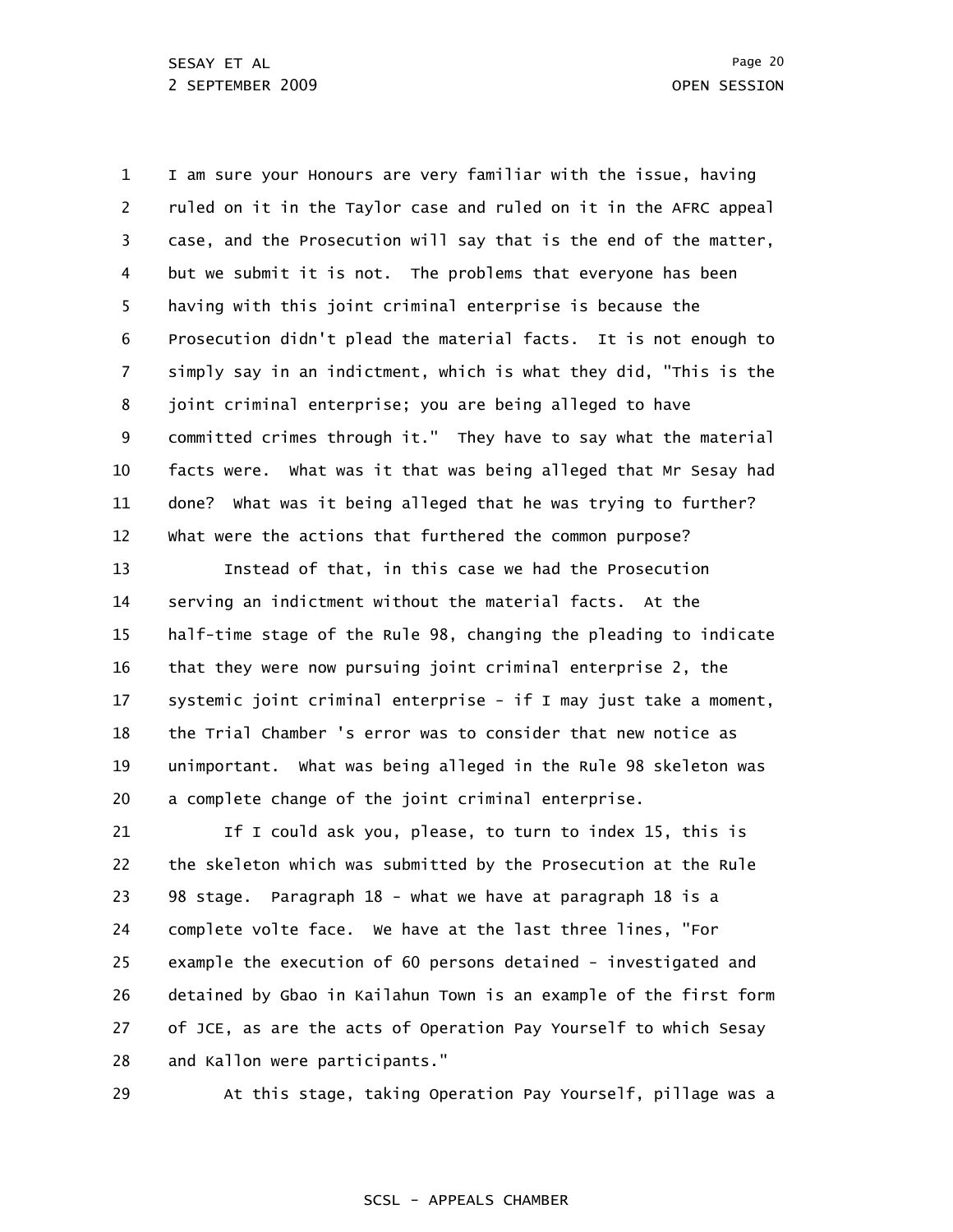1 means of achieving the joint criminal enterprise.

2 3 4 5 6 7 8 Turning over the page, "Forced mining, forced farming, forms of enslavement were examples of the second form of the JCE." In other words, they were alleging forced farming, forms of enslavement, forced mining were no longer means to achieve the common purpose of the original joint criminal enterprise, but were now separate systemic joint criminal enterprises, the second category.

9 10 11 JUSTICE WINTER: If I may interrupt you at that stage, if I recall correctly there was no whatever conviction under the second part of JCE, no?

12 13 14 15 16 17 18 19 20 21 MR JORDASH: That is exactly right. The Trial Chamber decided that that notice, although it was inconsistent with the first, had no impact upon the accused's right to know his case and yet we submit of course it did. This vague joint criminal enterprise, which has been pled on the indictment, with whatever decisions are made about it in the end, is vague. It is not the clearest of defined joint criminal enterprises. To then introduce a whole new description of a joint criminal enterprise at the half-time stage is highly misleading, is not the provision of continuously consistent information.

22 23 24 25 26 27 28 29 We know that joint criminal enterprise 2 is very different to joint criminal enterprise 1. Of course, as the Prosecution will say, it is a variant of the first, but its mens rea requirements are different and, in addition to that, it is about a system; a system which must be an overarching criminal system into which the defendant's acts must fit. In other words, forced farming, forms of enslavement were no longer to be considered by the accused as part of the original joint criminal enterprise and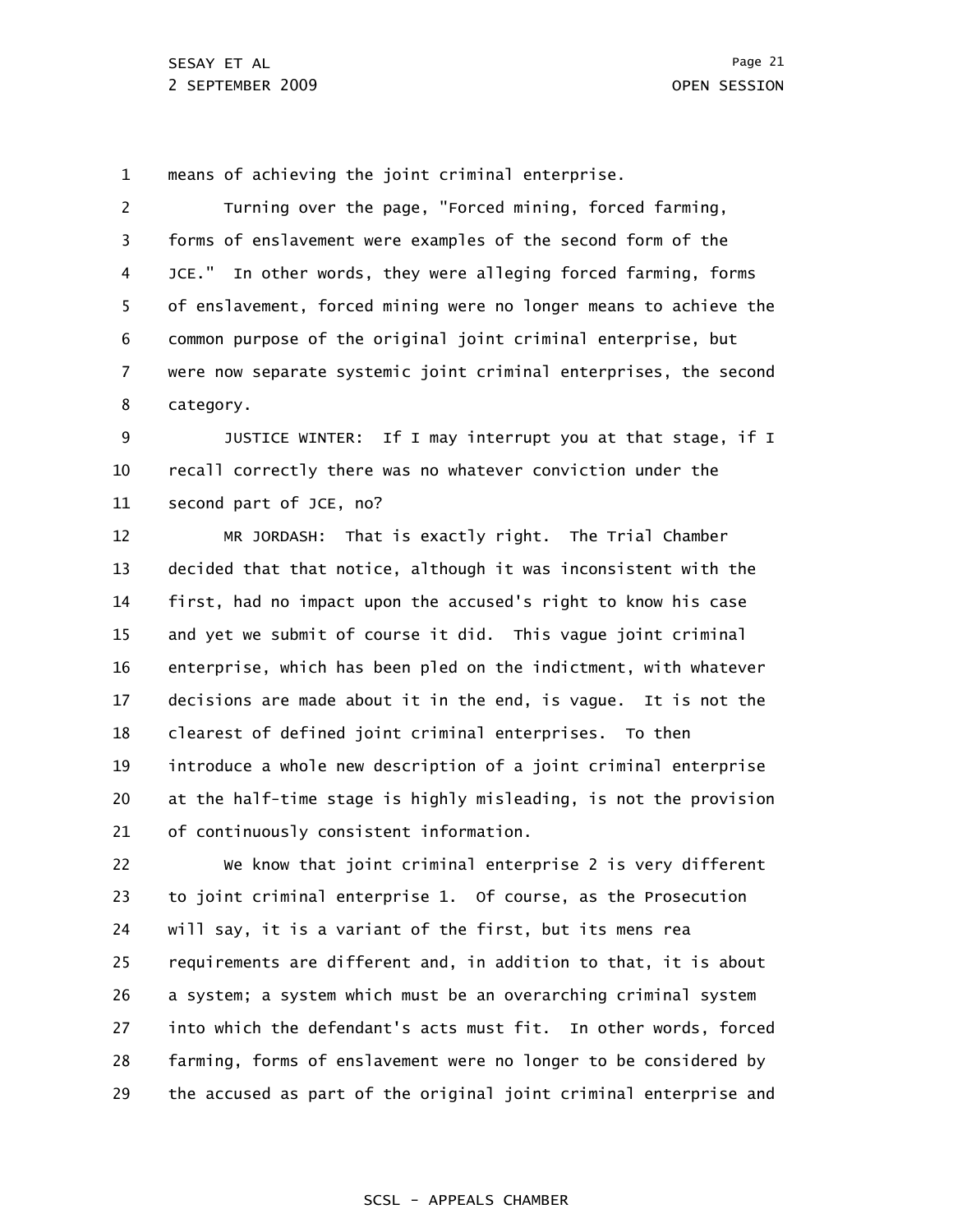1 that is the gravamen of our complaint.

2 3 4 5 6 7 8 9 10 11 12 13 14 15 16 17 18 19 20 21 22 23 24 25 The JCE notice continued the misleading information. The joint criminal enterprise - and I focus on pillage again pillage as a means in the first indictment, pillage as a separate joint criminal enterprise in the Rule 98, pillage by the joint criminal enterprise notice on 3 August 2007 was a final objective; the agreement to terrorise and collectively punish to achieve pillage and to achieve the control of the population. So pillage became in its third manifestation one of the purposes. So it was returned into the original joint criminal enterprise, moved from means to a final objective. We submit plainly that is not consistent, timely information to the accused which allows an effective defence and it is instructive to turn to - well, it would have been if it was in the brief, but it is not. But if I can invite your Honours to turn and look at the Prosecution closing, which again repeated and this is an important point, we submit. The Prosecution closing at paragraph 242 repeated the joint criminal enterprise notice of 3 August 2007 alleging that pillage was in fact the end result of an agreement to terrorise and to collectively punish, so there was no return to the original indictment and the Trial Chamber erred, we submit, in failing to see that the Prosecution had never known its case from beginning to end. If it had, it kept changing it to suit the evidence as it unfolded.

26 27 28 29 We submit if the Prosecution at the end of a trial of this kind of nature, with this kind of grave crimes, submit at the end of the case that the joint criminal enterprise was a different joint criminal enterprise to that pled in the indictment, that is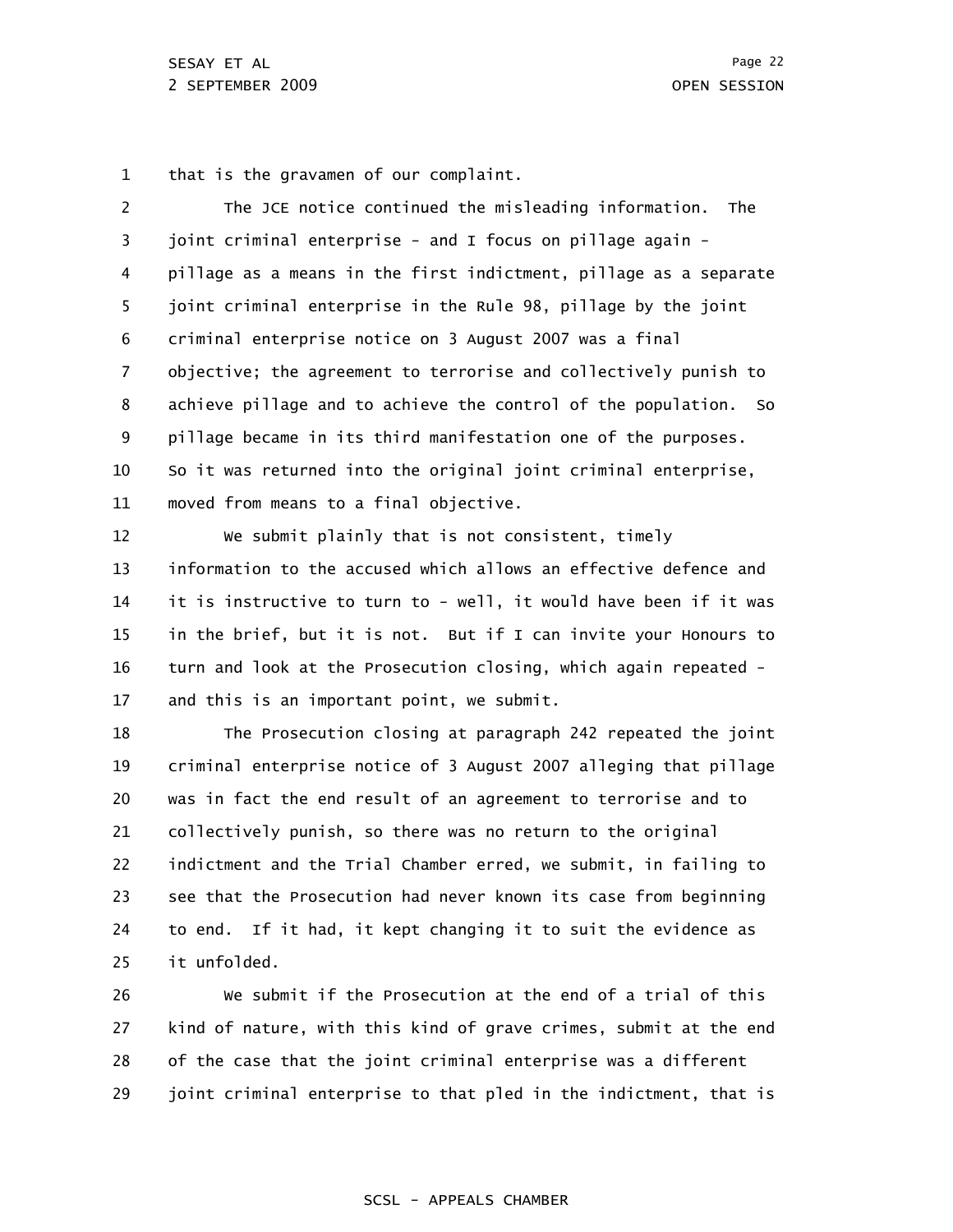1 2 3 4 as plain, we say, as an indication that the Defence has been irreparably prejudiced. It is at number 17 in the bundle, but I won't ask your Honours to turn it up but invite your Honours to peruse it at a later stage.

5 6 7 8 No, I will ask your Honours to turn it up, please. Paragraphs 410 at 17 of the - no, it is not there. In the Prosecution closing at paragraph 10 they say what has been alleged was a campaign to terrorise and to collectively punish.

9 10 11 12 13 14 15 16 17 18 19 In the Prosecution response to our appeal at 5.9, the Prosecution say despite that closing, the Trial Chamber did not have to be satisfied that a crime was committed with the specific intent to terrorise or collectively punish in order to conclude that the crime was within the JCE. Contrast that with their closing where they, as plainly as plainly can be, say this joint criminal enterprise was a campaign to terrorise and collectively punish. How then do they now in their response submit that the Trial Chamber did not err by demanding that there was an intention to terrorise or collectively punish? The two simply do not jell.

20 21 22 23 24 25 What, we submit, do the Prosecution say today was the agreement? They say in the response, as I have just read, that it wasn't an agreement to terrorise as such. It is noteworthy, we say, at 5.1 - and I am dealing now with both the defects of the indictment ground 12 but also ground 24 and the erroneous interpretation of the JCE doctrine by the Trial Chamber.

26 27 28 29 At 5.1 of the Prosecution response onwards they note at paragraphs 5.4 - and it is a remarkably opaque description, indicating both the Prosecution's lack of concrete pleading of the joint criminal enterprise but also, more importantly, an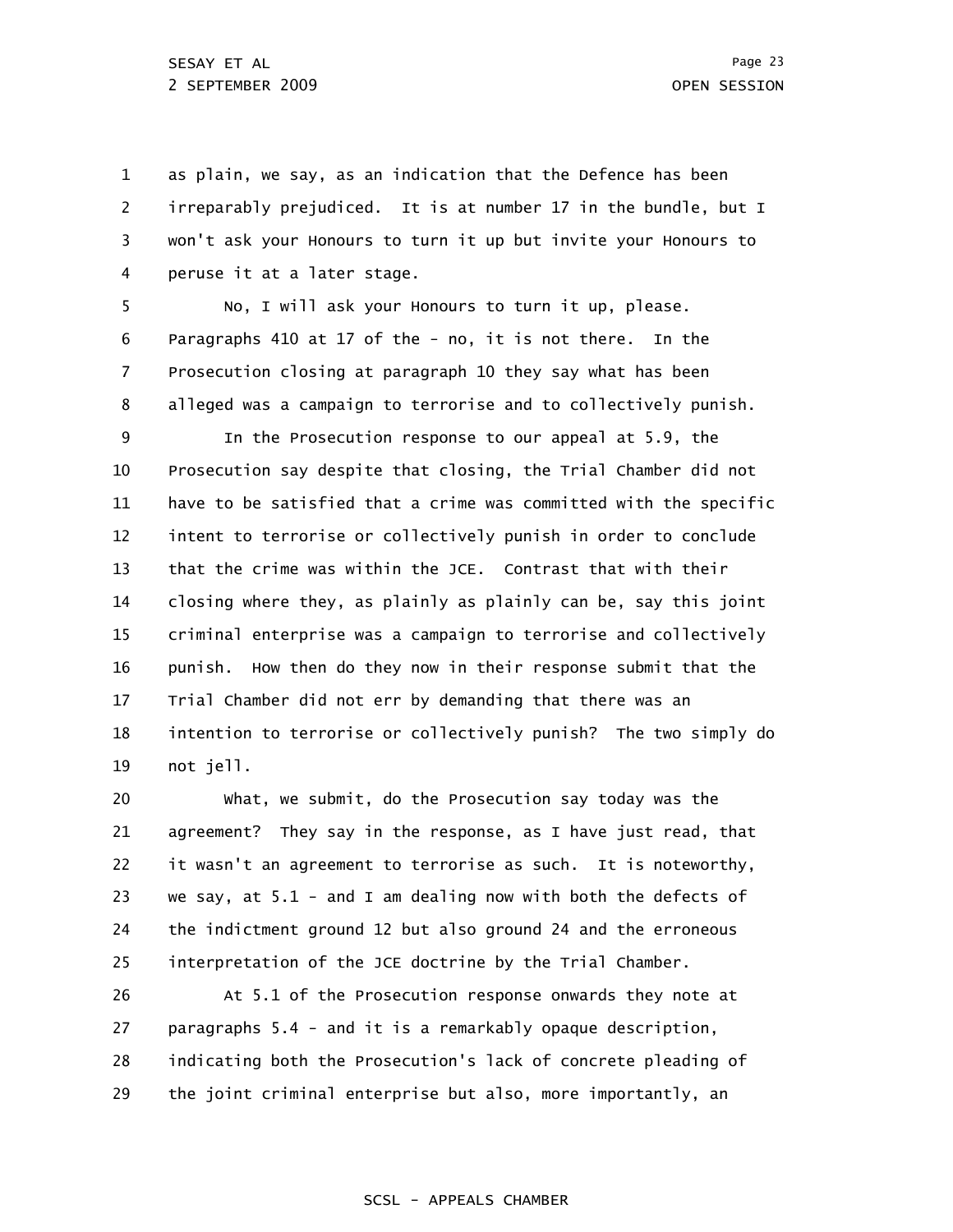1 2 indication of the Trial Chamber's error in defining the common purpose as we allege in ground 24. The Prosecution say:

3 4 5 6 7 8 "The Trial Chamber did not define the objective of taking power and control over the state territory as criminal in itself by virtue of the criminal means used to achieve that objective, but rather gave the proper characterisation to objective and means in accordance with the jurisprudence of this Appeals Chamber."

9 10 11 12 13 14 15 If I may just have a moment? Could I ask your Honours, please, to turn to index 19. This is the Prosecution's pre-trial brief in relation to the general allegation of what this joint criminal enterprise was supposed to be all about. Page 6, count 1, terrorising the civilian population, "It is the Prosecution theory of the case that the crimes alleged were done as part of a campaign to terrorise the civilian population."

16 17 18 19 Page 7, paragraph 16, "It is the Prosecution's theory that at various locations the AFRC/RUF engaged in the crimes charged 3 to 13 to punish the civilian population for allegedly supporting President Kabbah's government."

20 21 22 23 24 What does it mean, we submit, for the Prosecution to say what this joint criminal enterprise is now? If it was a campaign to terrorise and collectively punish it might make some sense, we submit, legally, even though we submit that it was defectively pleaded by virtue of not including Sesay's material acts.

25 26 27 28 29 How was the Trial Chamber to assess criminal liability through the joint criminal enterprise if, as the Prosecution submit, it was a campaign to take over the country through the means alleged? What then was the steps to be taken by the Trial Chamber to assess liability? If it is a campaign to terrorise or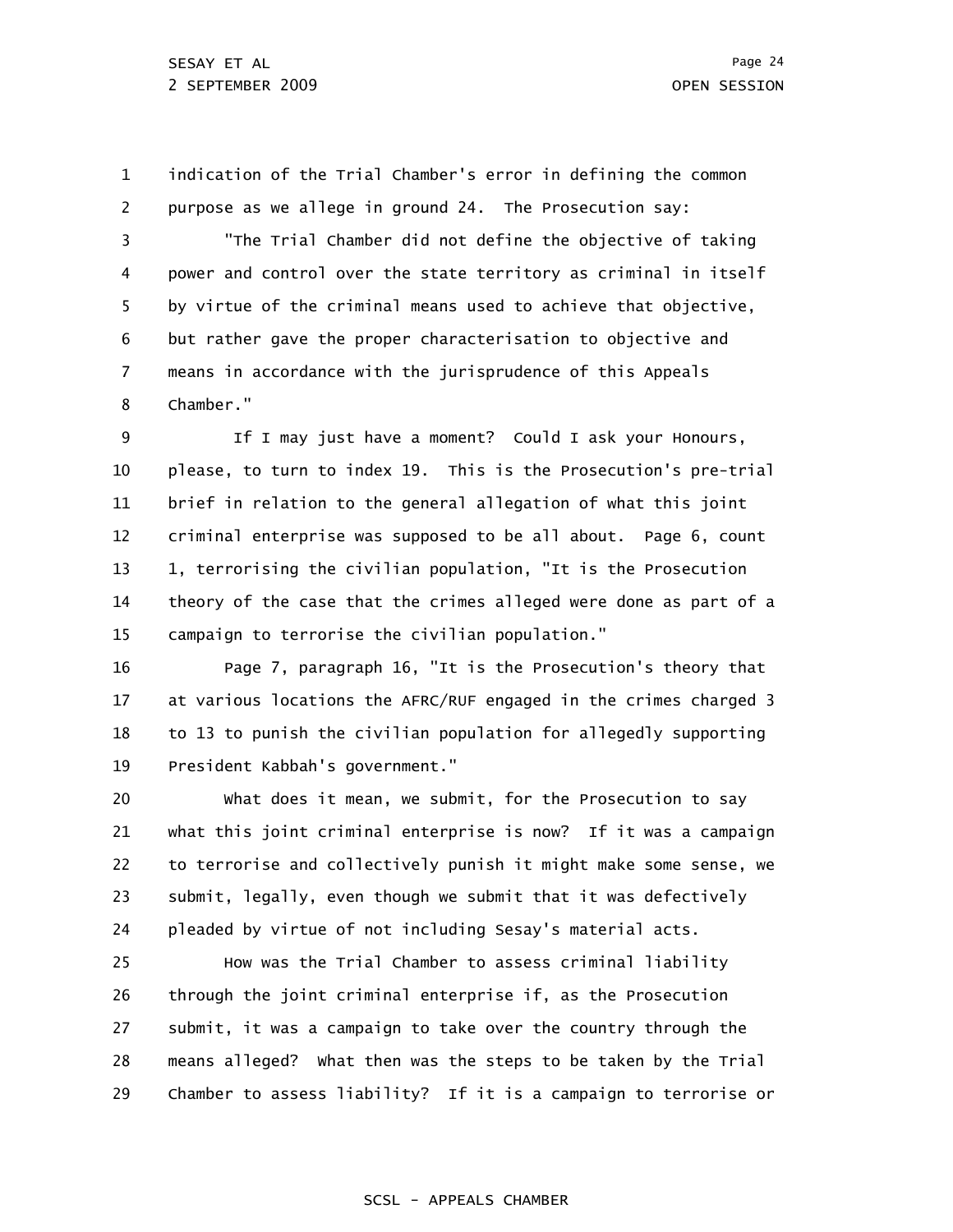1 2 3 4 5 6 7 8 9 10 11 12 13 to collectively punish the Trial Chamber's assessment is to take cognisance of a plurality, a group, to ask itself whether that group was acting in concerted action to terrorise or collectively punish, to move from there - and that assessment obviously is done by having regard to the actions of the plurality and the pattern of the crimes - and then the next step would be to ask what was it the accused is alleged to have done? Was it in furtherance of that concretely objectively found plurality acting in concert and then to ask when, at the end of all of that, whether the accused's actions in furtherance of that objective were sufficient to make a finding of significance and thereafter to assess whether that gave rise to an inference of criminal intent?

14 15 16 17 18 19 20 What did the Prosecution say and what did the Trial Chamber say? And this is the error, we say, is at the heart of their application of the joint criminal enterprise. How do you assess a joint criminal enterprise with a common purpose which is non-criminal, taking over the country, with a collection of crimes said to have been agreed by the plurality? What do you judge significance by? How do you judge intent?

21 22 23 24 25 26 We submit the Trial Chamber erred with this joint criminal enterprise because what it did was what was logical by joint criminal enterprise doctrine, that is, you take the overarching purpose which has been alleged, you look at the means within that purpose, the means by which you reach that purpose and you assess the joint criminal enterprise in that staged way.

27 28 29 The only way to assess this joint criminal enterprise, the one alleged by the Prosecution and alleged by the Prosecution that it was as found by the Trial Chamber, is to take the common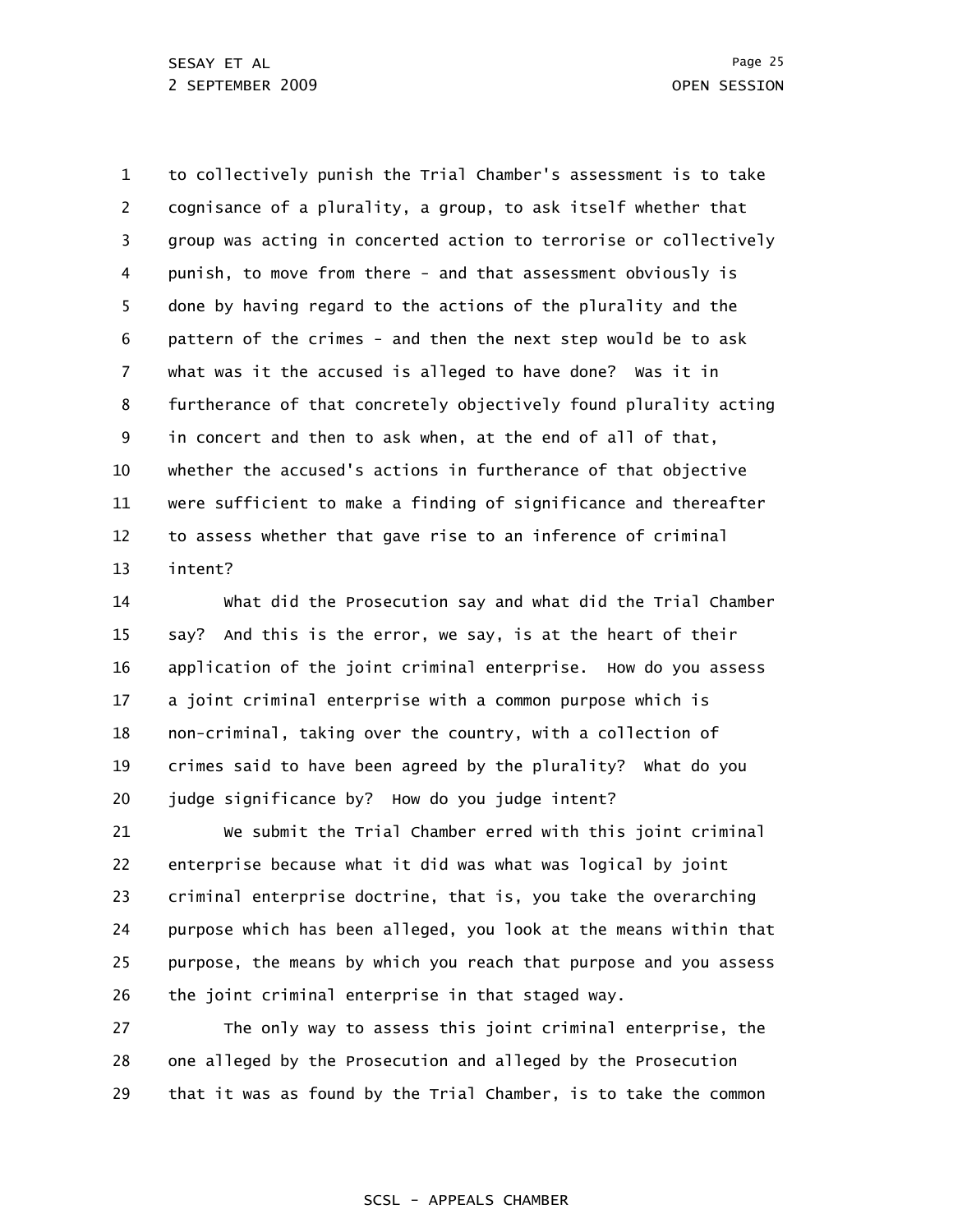1 2 3 4 5 6 7 8 9 10 purpose of taking over the country, the non-criminal purpose, and assess significance against it. That is what the Trial Chamber did, we submit, and it is plain because there is no other logical way of doing it. Joint criminal enterprise form 1 requires - and all of them, the Prosecutor at the ICTY have this form - a criminal purpose objective, means by which that objective is reached, assessment of the accused against the purpose, therefore permissible to hold the accused liable for all the crimes within the purpose and by virtue of his significant contribution to the purpose.

11 12 13 14 15 16 17 18 19 20 21 22 That is our submission on the joint criminal enterprise. It logically follows that the Trial Chamber got it wrong, but we don't rely just on logic. We rely upon the way in which they in fact found Sesay liable for these horrendous crimes, hundreds of them, through the joint criminal enterprise doctrine. By looking at the paucity of findings one can surmise that something went very wrong. If we are wrong about the way the Prosecution - the way the Trial Chamber assessed the joint criminal enterprise and the way in which they regarded the common purpose as the taking over the country, in summation, it doesn't matter because in the end, when one looks at what the Trial Chamber did in relation to Sesay's contribution, it just doesn't, we submit, add up.

23 24 25 26 27 28 29 And it doesn't add up for these reasons: That they were unable, the Trial Chamber, to identify sufficient evidence to base a finding of significant contribution against the Appellant Sesay. As noted in our submissions on ground 24, there was simply no evidence of crimes from May until June of 1997. How was it then - if the Prosecution are right and if the Trial Chamber is right - how was it that they inferred a joint criminal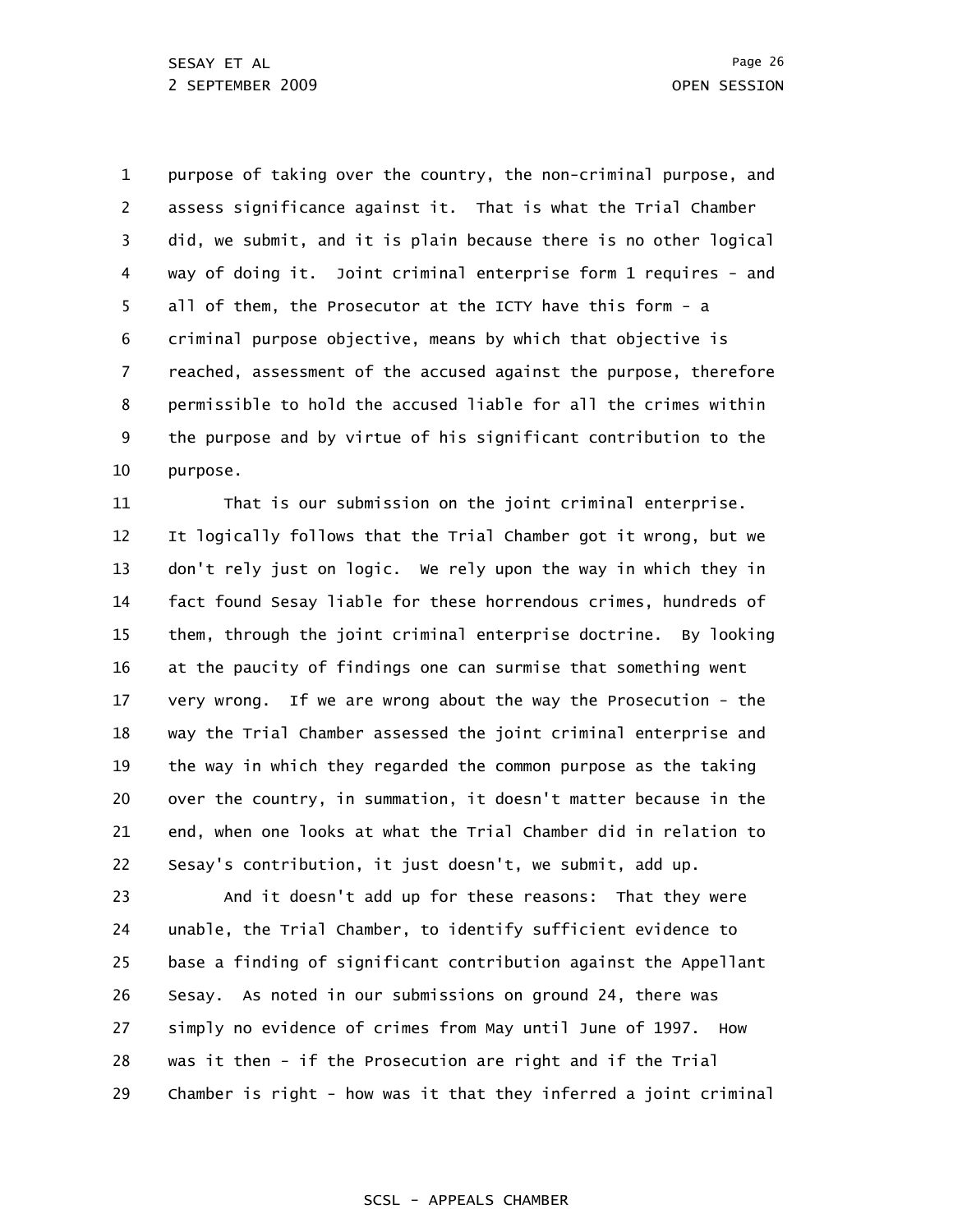1 enterprise without evidence of crimes?

2 3 The Prosecution response, 5.16 for that point, is instructive:

4 5 6 7 8 "To the extent that there was a gap between the point at which the forces joined in pursuit of the common objective, and the point at which evidence of the criminal means were established, this is not indicative of any error. The accused were convicted only in respect of these criminal means."

9 10 11 12 13 14 Now, I pause there to say that there were no criminal means from May to June found by the Trial Chamber. The first crimes found proven were the terror attacks in Bo in June, so how was it - unless they were taking the common purpose of taking over the country as the criminal purpose, how was it they inferred the joint criminal enterprise?

15 16 17 18 19 The Prosecution go on to say, "The Trial Chamber was moreover entitled to consider the role of the Supreme Council in the context of the pattern of atrocities and draw the necessary inferences." There was no pattern of atrocities in that time period.

20 21 22 23 24 As accepted by the Prosecution at paragraphs 5.23 of their response, when dealing with the same point, the issue of the failure of the Trial Chamber we say to assess the link between non-JCE members and the joint criminal enterprise members, paragraph 5.23, I will just pick out a sentence:

25 26 27 28 29 "The responsibility and leadership role of each accused and their authority and control were established as well as relevant reporting lines. Several crimes committed by these commanders and fighters were linked directly to JCE members such as Bockarie."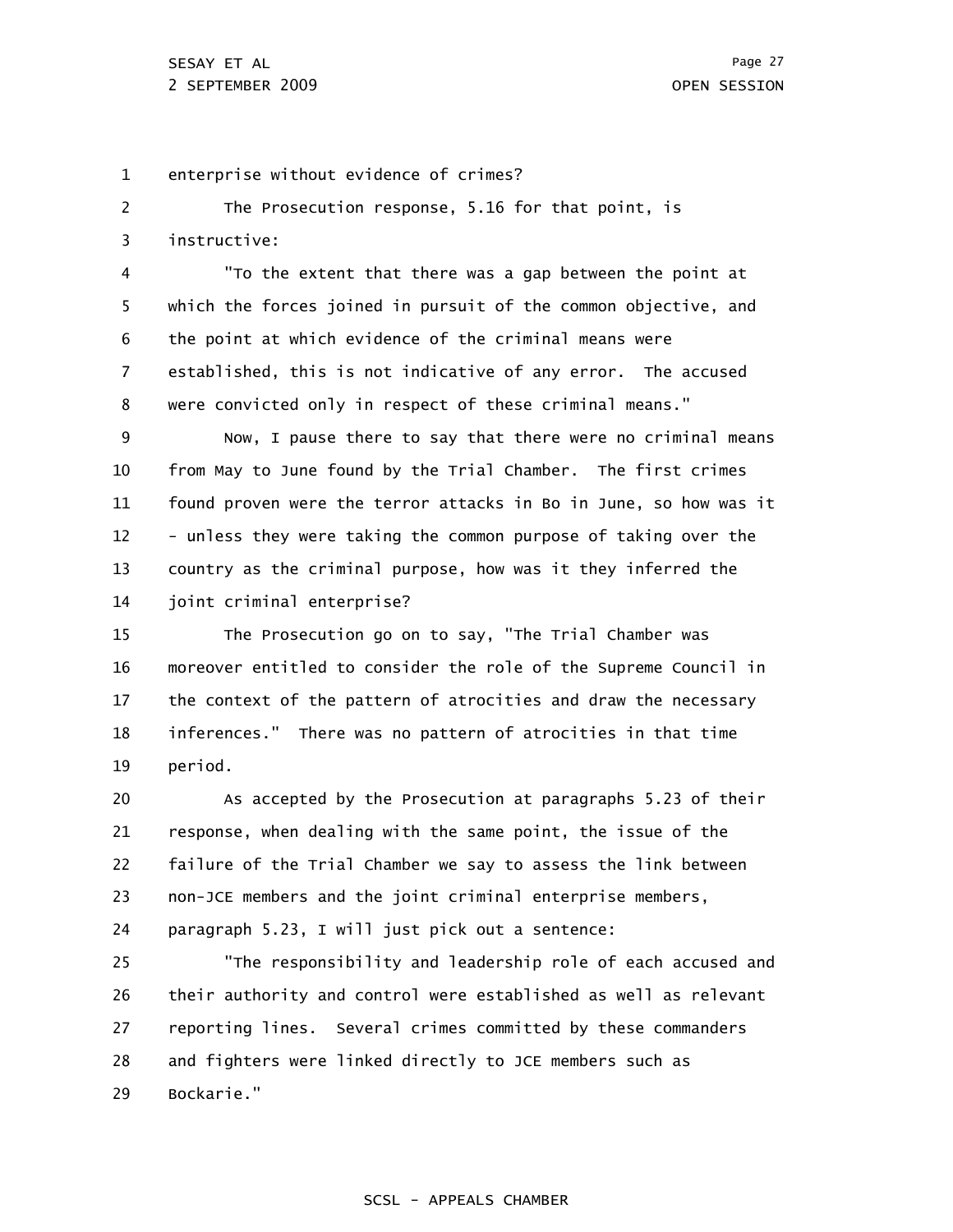1 2 3 4 5 6 That is a very fair assessment. Several of these hundreds of crimes were linked to JCE members. The remainder, the Trial Chamber erred in law by failing to ask the right question. The right question was: Did a JCE member procure a non-JCE member to commit a crime? By its own admission the Trial Chamber never asked the question.

7 Paragraph 1992 of the judgment:

8 9 10 11 12 13 14 "However, taking into account the entirety of the evidence and in particular the widespread and systematic nature of the crimes committed, the Chamber is satisfied beyond reasonable doubt that these individuals ...", that is the non-JCE members, "... were used by said members of the joint criminal enterprise to commit crimes that were either intended by the members to further the common purpose ...".

15 16 17 18 19 20 This complaint could - is easily fitted into the first aspect of our submissions, an irregular process, because if you are to hold accused responsible for crimes committed through the joint criminal enterprise liability, and they are committed in large part by non-JCE members, that is not the assessment that is required.

21 22 23 24 25 26 27 28 29 Taking into account the widespread and systematic nature of the crimes, if that was the test that was required, every accused in a war said to have - found to have been a member of a plurality would be guilty of every crime. In a war where the Trial Chamber, a trier of fact, finds that crimes against humanity have been committed, that is widespread or systematic crimes, that would be sufficient, if the Trial Chamber got it right, to find every accused member of a plurality guilty of every single crime.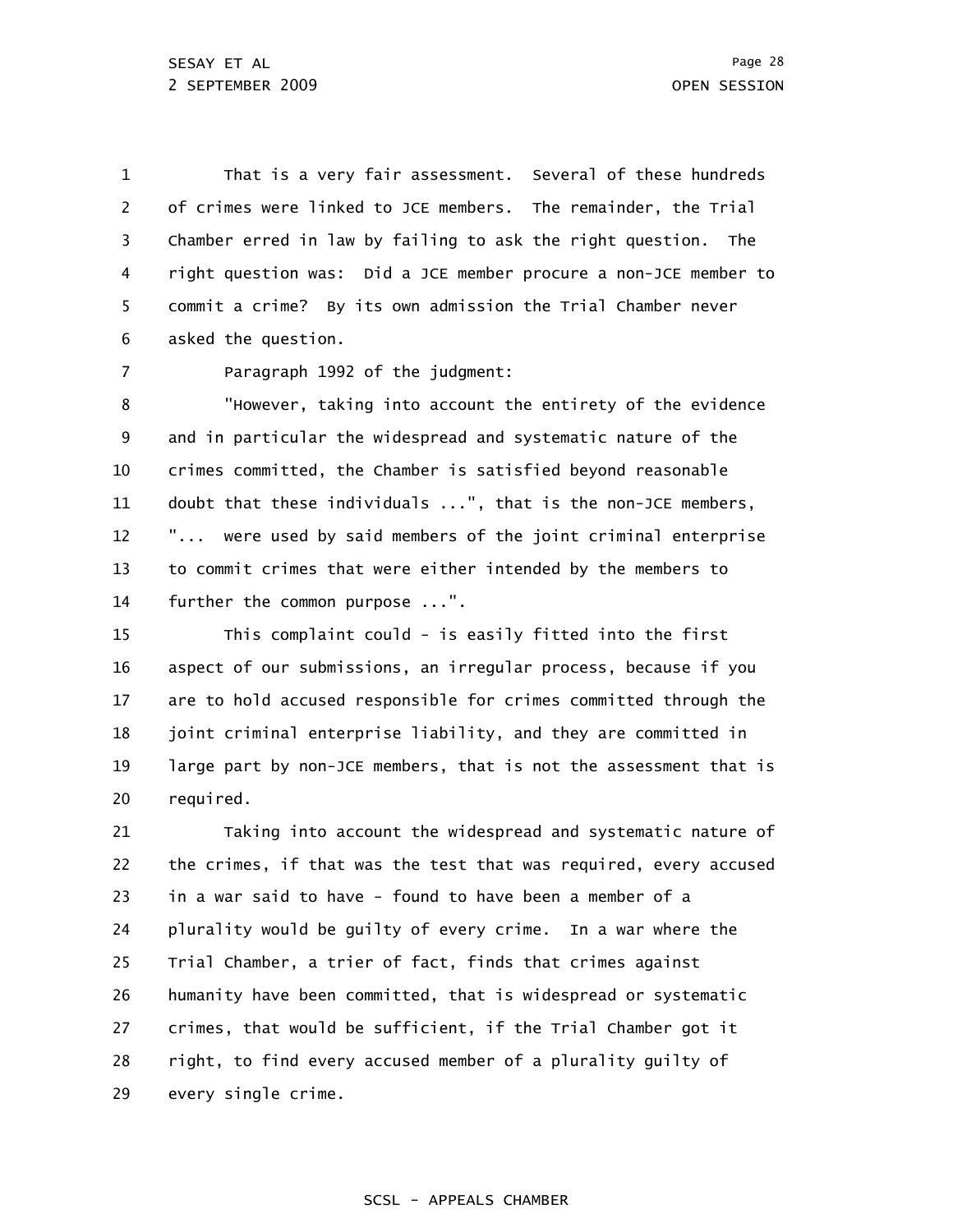1 2 3 4 5 6 7 8 9 10 11 12 13 14 That plainly cannot be right. And it cannot be right, we submit, and it is not as the Prosecution assert an error of fact that no reasonable tribunal - that a reasonable tribunal could still have arrived at the conclusion that these crimes were committed at the behest of a JCE member. That is not what we are talking about. We are talking about an error of law, a failure to assess. That is why the judgment is transparently a list of crimes with little said about the Appellant Sesay. What is said about the Appellant Sesay and his contribution is equally as instructive. Taking ground 35, Bo District, Sesay's contribution to Bo District, Bo attacks, terror attacks 1 June 1997 to 30 June 1997, are to be found at paragraph 1015 of the judgment, "Sesay's contribution ..." - and may I invite your Honours to turn to the judgment 1993:

15 16 17 18 "Sesay's contribution to the terror attacks in Bo found by the Trial Chamber were, 1997 forced mining, at 1999 arrest of Kamajors in Kenema ...", or sorry, alleged Kamajors in Kenema, "paragraph 2000 Bunumbu".

19 20 21 22 Taking each in turn, 1997 Mr Sesay's contribution to the terror attacks in Bo to the joint criminal enterprise which arose then was forced mining in Kenema which didn't begin until August of that year. So that wasn't a contribution to Bo.

23 24 25 1999, Kamajors arrested in Kenema; those arrests took place in October of 1997 and couldn't have been a contribution to Bo in June.

26 27 2000, Bunumbu did not open, as the Trial Chamber found at judgment 1634, until 1998.

28 29 In other words, what you are left with - I was about to say what you are left with is Sesay's participation with the Supreme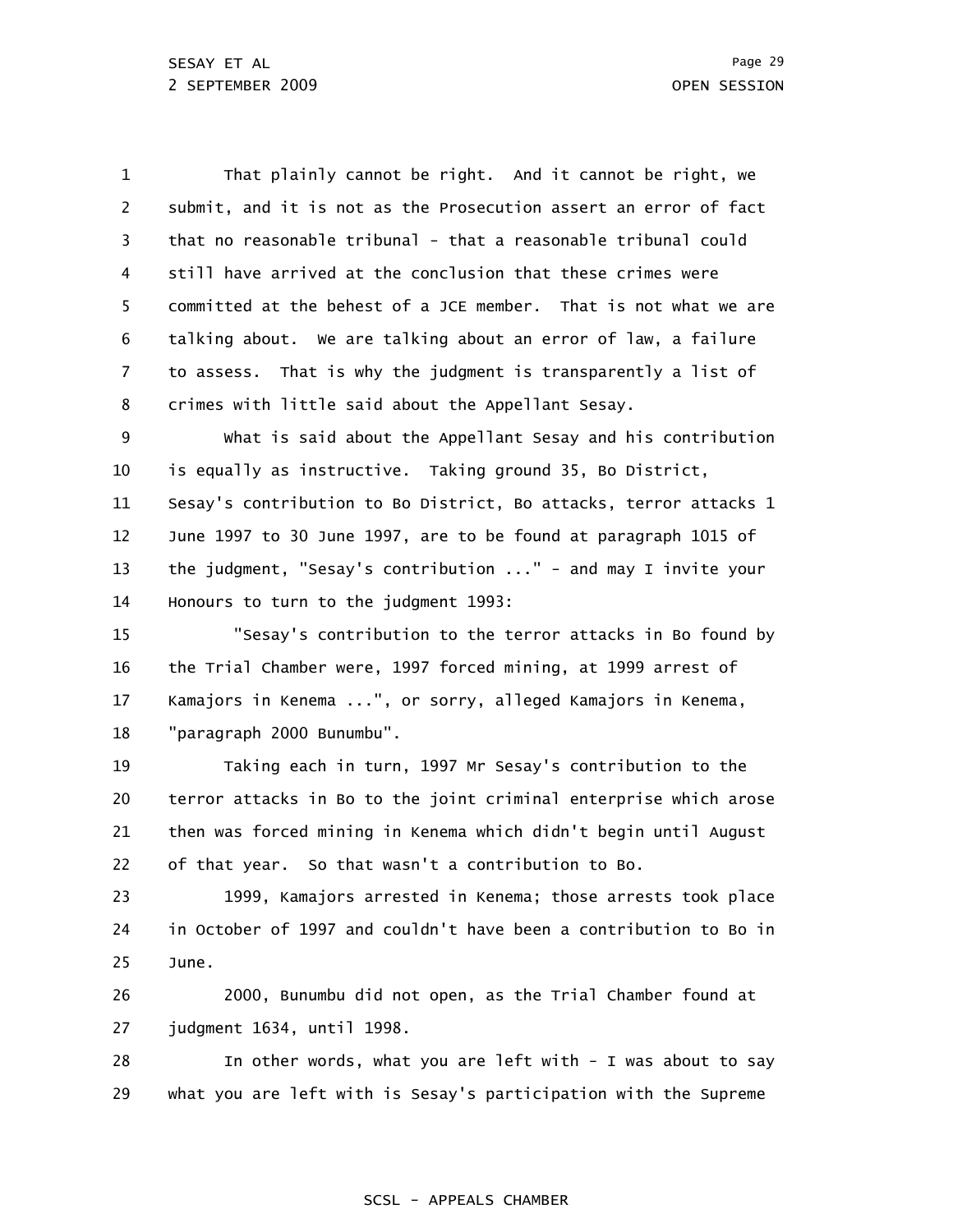1 2 3 Council, but that is not right either, because the Trial Chamber found that Sesay did not attend Supreme Council meetings until August of 1997.

4 5 6 7 8 In sum, Sesay has been convicted of approximately 400 killings, burning of 500 houses, acts of terrorism, Count 1, and so on on the basis of not a single contribution to Bo. That is the problem with the Trial Chamber's joint criminal enterprise. Simply no evidence of contribution to Bo.

9 10 11 12 Kenema suffers from equal problems. The Trial Chamber found - the Trial Chamber relied upon the previous findings, which I have just articulated, plus at paragraphs 2052 of the judgment, they detail the beating of TF1-129.

13 14 The contribution to Kenema can be summed up in this way: 2055 deals with Sesay's contribution which has been summed up as:

15 16 17 18 19 20 21 "A significant contribution to the furtherance of the common purpose by securing revenues, territory and manpower for the junta government and by implementing the policy of eliminating civilian opposition to the junta regime. We find that the findings in relation to participation and significant contribution of Sesay and Kallon apply mutatis mutandis to the crimes committed in Kenema."

22 23 24 25 26 27 28 The crimes committed in Kenema again give an indication of the errors which were made by the Trial Chamber. Membership of the Supreme Council was one element, yet at judgment paragraph 756 the Trial Chamber found that Sesay did not have decision-making power at the Supreme Council. That decision-making laid in the hands of SAJ Musa, Johnny Paul Koroma and some honourables.

29 The second contribution to Kenema, abuse of the levers of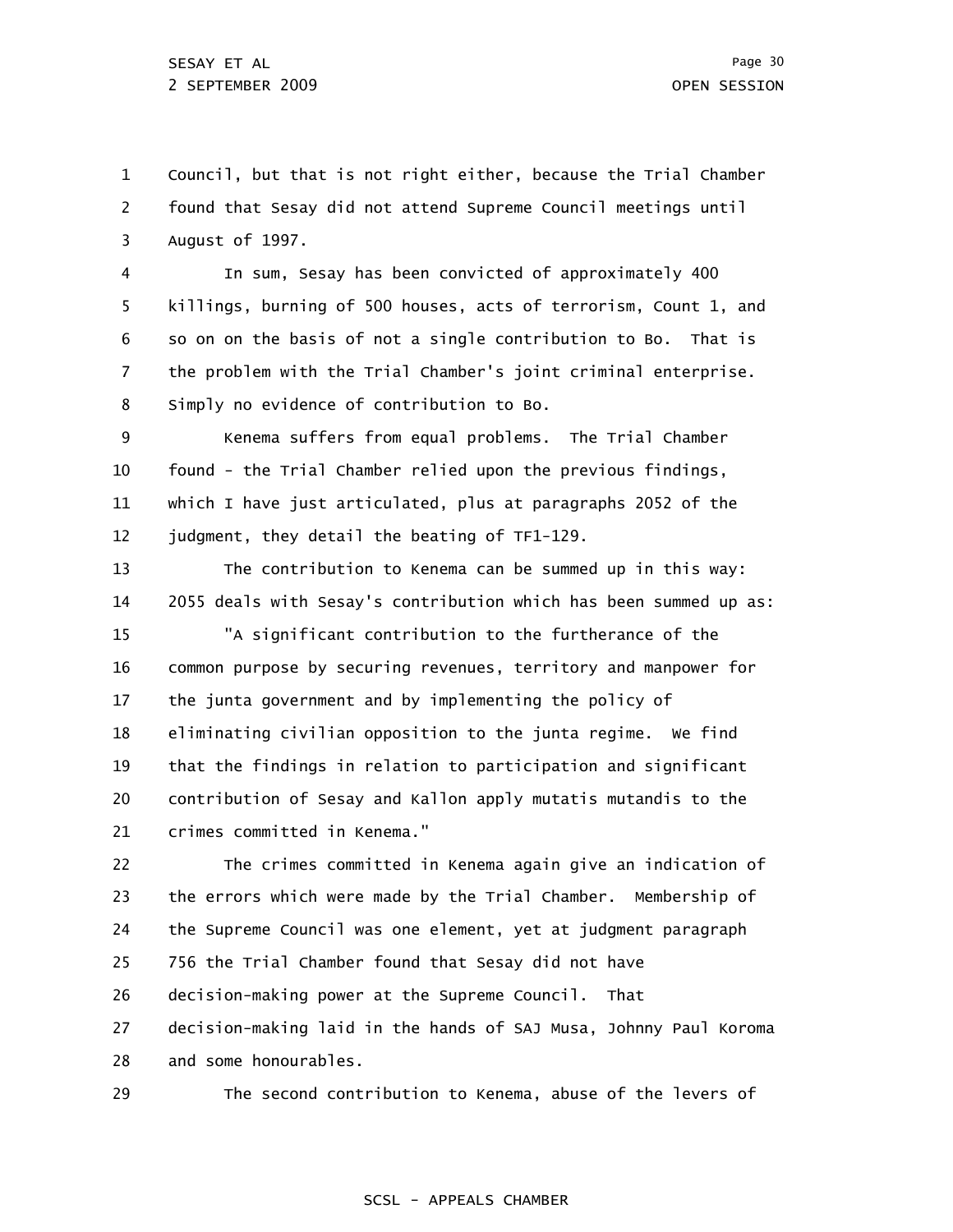1 2 3 4 5 power, the arrest of three people in Kenema, two of whom the Trial Chamber did not find amounted to a crime against humanity. One, TF1-129, Sesay's acts alone was not sufficient to amount to an inhumane act, but when taken together with other people's acts afterwards was found to amount to an inhumane act.

6 7 8 9 10 11 12 13 14 And, thirdly, Bunumbu again raises its head. Bunumbu, as I indicated a moment ago, as a means of the finding that Sesay contributed to the securing of recruitment to the RUF doesn't work for Kenema either, because Bunumbu by the Trial Chamber's own finding, did not commence until February 1998; that is after the intervention, after the RUF had been pushed out of Kenema. What we are left with of any significance - and it is not significant we submit for this reason - is the mining found by the Trial Chamber. The Trial Chamber found that Sesay's

15 16 contribution to the events in Kenema and the crimes committed there was his contribution to the mining.

17 18 19 20 21 22 23 If I can ask your Honours to turn to 1091, which deals with that conclusion, this is it. This is the Trial Chamber's finding that Sesay planned the mining in Kenema. This was his contribution to the crimes in Kenema dealt with in a single line, "Diamonds were either given to RUF commanders including Bockarie, Sesay and Mike Lamin, or taken by AFRC commanders to senior AFRC official Eddie Kanneh in Kenema."

24 25 26 27 28 29 The single finding to support - aside from three arrests in Kenema - to support the whole crime base of Kenema against Sesay is that he was given diamonds. From that the Trial Chamber inferred that Sesay was in the Supreme Council, the Supreme Council must have planned the mining in Tongo, Sesay received the diamonds and from that an inference was drawn as to his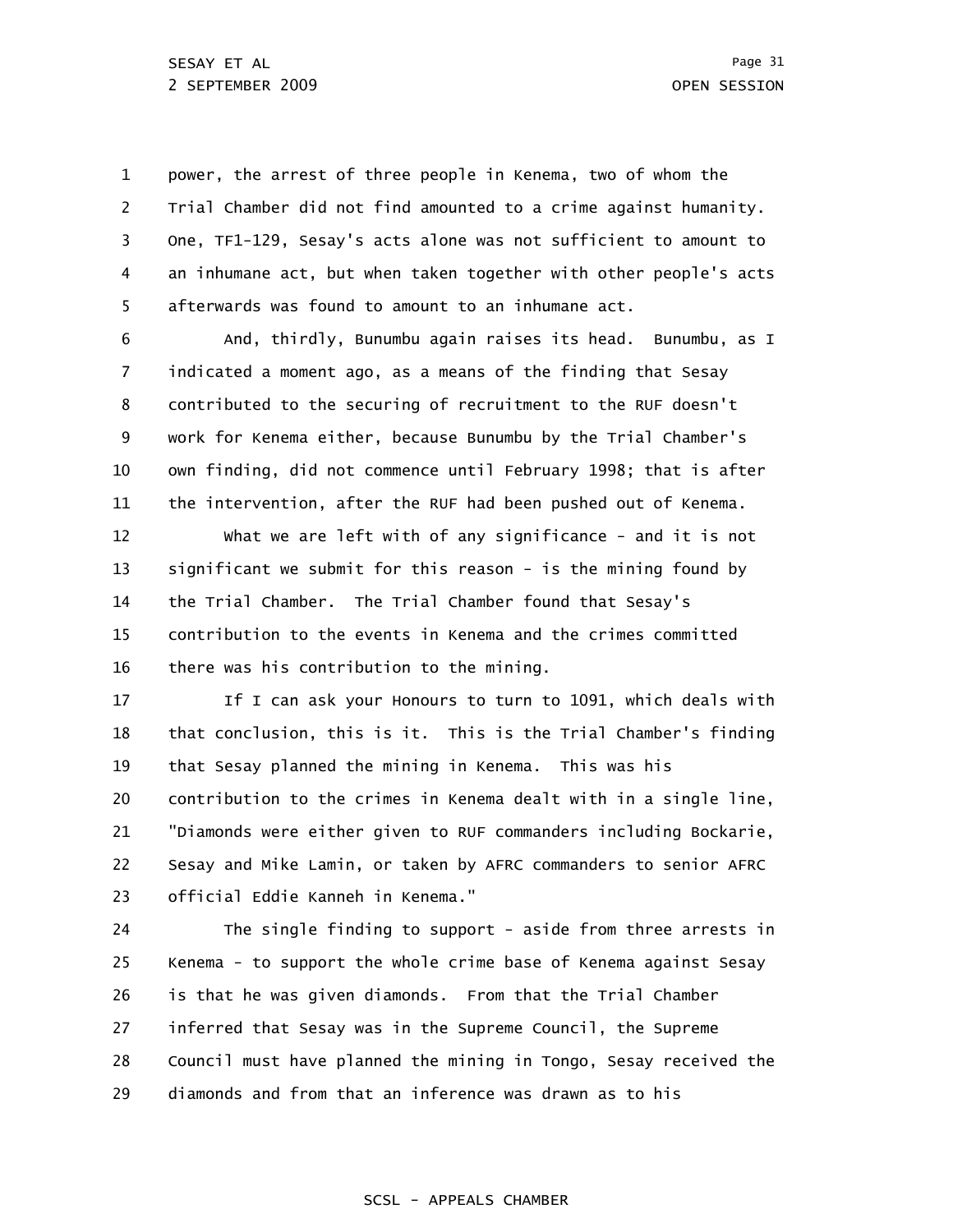1 participation in the horrendous events in Kenema.

2 3 4 5 6 7 And yet at paragraph 760 of the judgment the Trial Chamber found that SAJ Musa was entrusted with the mining unit. At paragraph 761 to 762 they found that the RUF and AFRC had separate command structures and SAJ Musa was in the AFRC and in paragraph 957 the Trial Chamber found that SAJ Musa, Zagalo and Gullit were in charge of the mining.

8 9 10 11 12 13 There was never a finding that Sesay was present in Tongo during the mining. There was no evidence led that he was. There was no evidence looked at by the Trial Chamber and no evidence existed of any decision-making. In fact, as the paragraphs I have just indicated show, the decision-making was found to have been done by others.

14 15 16 17 18 19 20 21 22 23 No evidence found by the Trial Chamber of any actions by Sesay to supervise or effect the operations in any way; simply allowing in the judgment that he received diamonds. And on the basis of what amounts to three arrests, two of which were found not to be crimes, one arrest and a single line in the judgment the Prosecution will urge your Honours to look at the judgment as a whole, and I would urge you to do the same, because that is it when it comes to mining in Kenema. And the mining and one arrest was used to support hundreds of crimes through the joint criminal enterprise.

24 25 26 27 How was it that the Trial Chamber inferred intent to commit hundreds of killings in Tongo, a forced mining system which went on for months, on the basis of a single line of evidence that he received diamonds? We submit it is plainly wrong.

28 29 Kono, the same problems again. At paragraphs 240 to 248 of our appeal we deal with that and time is ticking so I will move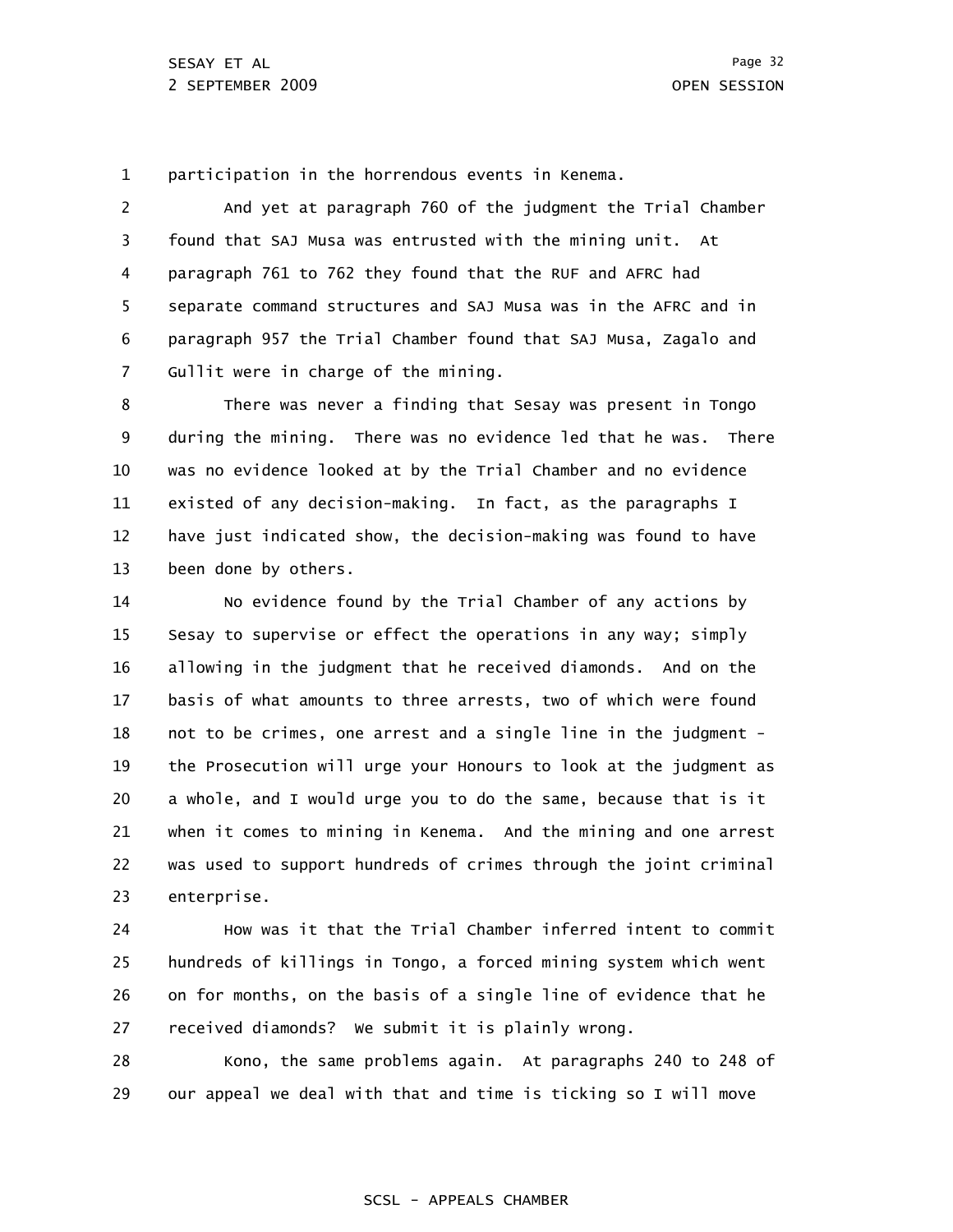1 2 3 4 5 6 7 8 9 10 11 12 13 14 as swiftly as I can. Paragraphs 2082 of the judgment - this is the summation of what was found against Sesay as his significant contribution to Kono, and Kono was, aside from 6 January 1999, undoubtedly the largest crime base under consideration in the RUF indictment. Hundreds, if not thousands, of crimes ranging from amputations, killings, burnings, by any stretch of the imagination the worst crimes known to international criminal law. And Sesay's contribution to that as found by the Trial Chamber was this: Paragraph 2082, his presence in Makeni at the intervention; 2084 endorsing an order by Johnny Paul Koroma during his three-day travel through Kono; 2086 participation in forced mining; 2087 from his base in Kailahun giving orders; 2088 planning or involvement in the Yengema training base. Yengema was in Kono, or - Kono, yes.

15 16 17 18 19 20 21 22 23 24 25 26 27 28 29 Taking each in turn: Paragraph 2082, Sesay's presence in Makeni, the Trial Chamber found that his presence in Makeni at the time of the intervention was tacit approval of looting. As your Honours know, we challenge that finding because we say that that was an error of fact, that no reasonable tribunal could have found on the one hand that Sesay was - looking at 2083 - that Sesay was not actively engaged in the military operation because he had sustained an injury during an attack on Bo. The operation commander Superman was subordinate to Sesay during the attack. No reasonable tribunal, we submit, could have found that he was there injured, not taking part in the operation because of that injury, and then inferred from his presence alone (1) that he planned the attack and (2) more importantly, that there was tacit approval of the looting. Where else would he have been if he was injured but amongst his RUF colleagues during the time of chaos,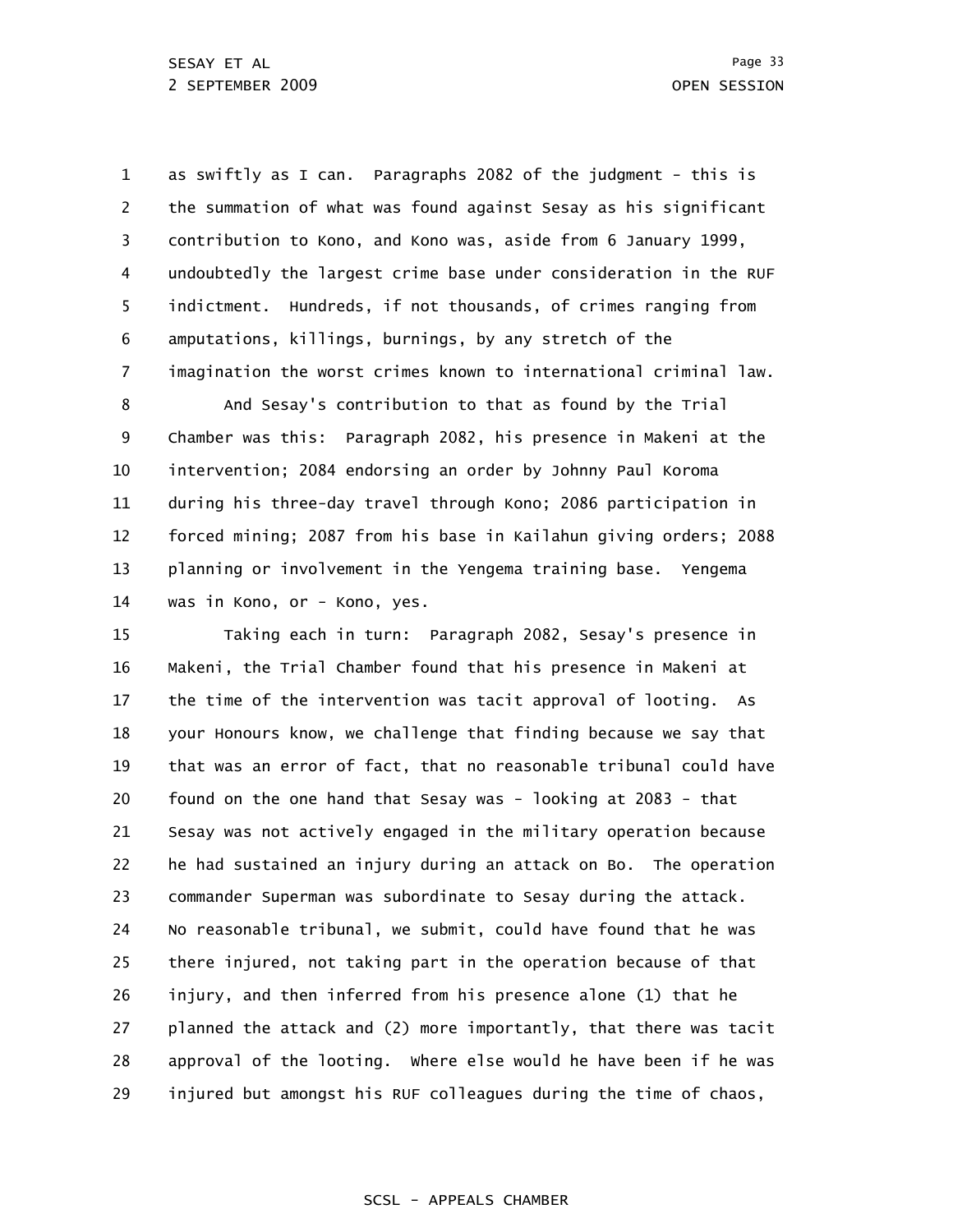1 violence and criminality?

2 3 4 5 6 7 8 9 10 11 12 13 14 Taking the second limb, endorsing the order by Johnny Paul Koroma, I won't labour the point but I return to what we submitted at the beginning of the submissions. The evidence relied upon, that Sesay endorsed that order came from one witness, 334, the witness who received all these payments. But that really isn't the real gravamen. The real complaint is this: That at one stage in his account he said Sesay didn't say anything and then later on his account changed to say Sesay endorsed the order from Johnny Paul Koroma. The error of law was an error of fact  $-$  I am sorry, the error of fact was an unreasonable assessment of evidence. The error of law was to not approach the accomplice with the requisite caution. To find beyond a reasonable doubt that Sesay

15 16 17 18 19 endorsed that order from a man who was an accomplice, who was one of the worst perpetrators in the whole conflict by his own admission, a West Side Boy paid, was of course unreasonable. And that single order, according to the Trial Chamber finding, led to hundreds of crimes. That is the frailty of the conviction.

20 21 22 23 24 Participation in forced mining, that was the third limb of the contribution to Kono found against Sesay. Paragraph 2086 in the judgment, paragraph 2086 is what the Trial Chamber found to support his participation in mining. There is not a single piece of evidence to support that paragraph in relation to Sesay:

25 26 27 28 "The RUF miners' commanders reported directly to Sesay. He visited the mines to collect diamonds, signed off on mining logbooks and transported diamonds to Bockarie and took them to Liberia."

29

The Prosecution case was never that Sesay was in Kono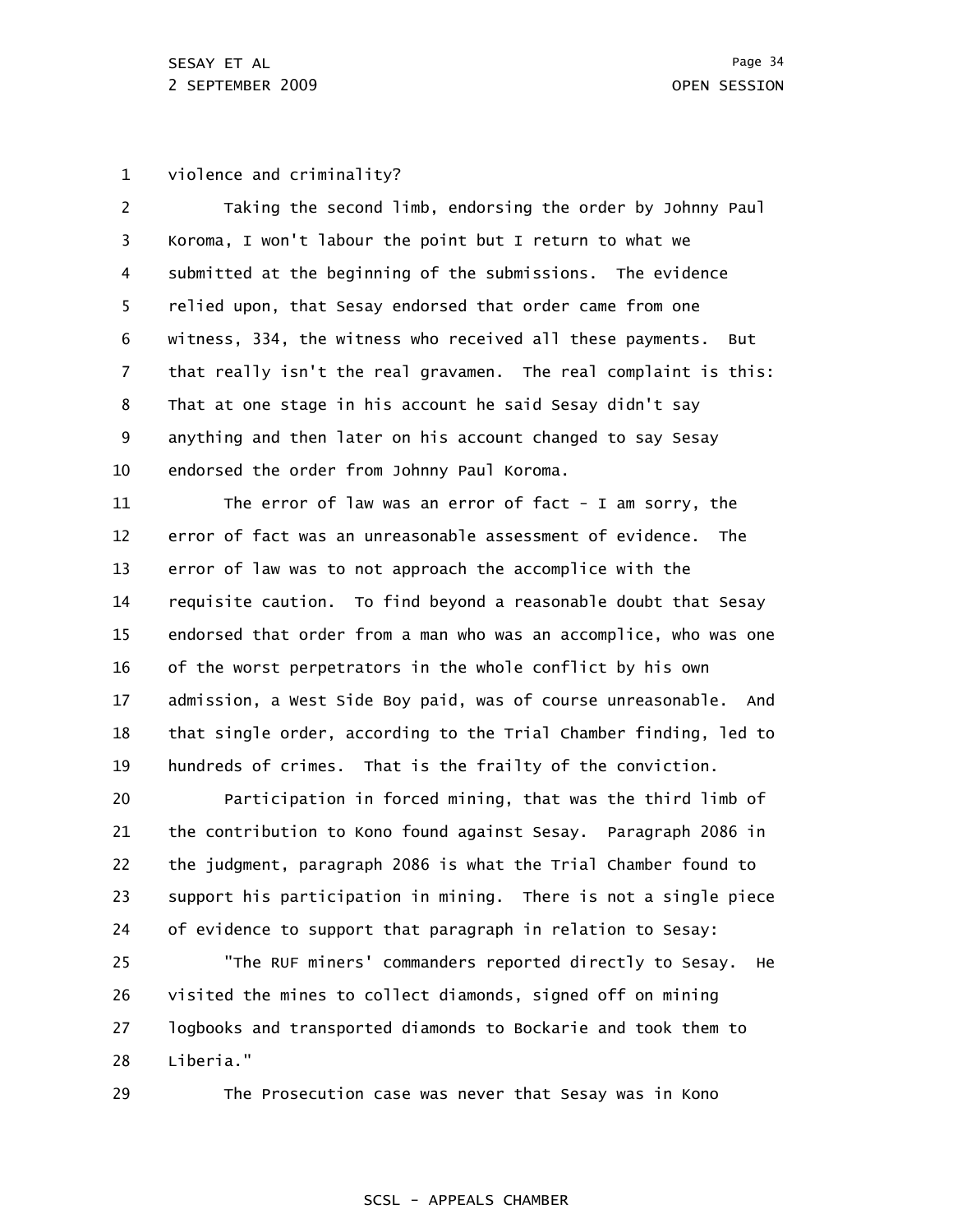1 2 3 4 5 6 7 8 during - except for the three days when he passed through taking Johnny Paul Koroma to Kailahun. They didn't lead any evidence to say he was in Kono, except for TF1-263 who was not relied upon by the Trial Chamber. In fact, they found he was mistaken when suggesting Sesay was there in May. There is not a single piece of evidence, as the Prosecution should concede, to show that Sesay was picking up diamonds in the joint criminal enterprise period.

9 10 11 12 13 5.43 of the Prosecution response, a curious description, "In relation to Sesay's involvement in Kono, in the mining activities in Kono between 14 February and May 1998, it should be noted that the Trial Chamber found that the practice of forced mining continued throughout 1998."

14 15 16 They don't address the point, because they don't want to make the concession, but the concession they should make is that there is no evidence to support the Trial Chamber's finding.

17 18 19 And the same goes for the next limb used to support Sesay's contribution to Kono, his alleged - sorry, his found involvement with Yengema. Paragraph 2088 the judgment says:

20 21 22 "Bockarie and Sesay ordered the training base to be established at Yengema. Sesay was personally involved in the planning and creation of the base."

23 24 25 26 27 This was the final limb relied upon by the Prosecution to find a significant contribution to Kono. As the Prosecution know, the Trial Chamber found that Yengema was not in operation is not in operation until December 1998, as the judgment at 1646 found.

28 29 How was Sesay's involvement, as found in Yengema in December 1998, used to infer planning and the creation of the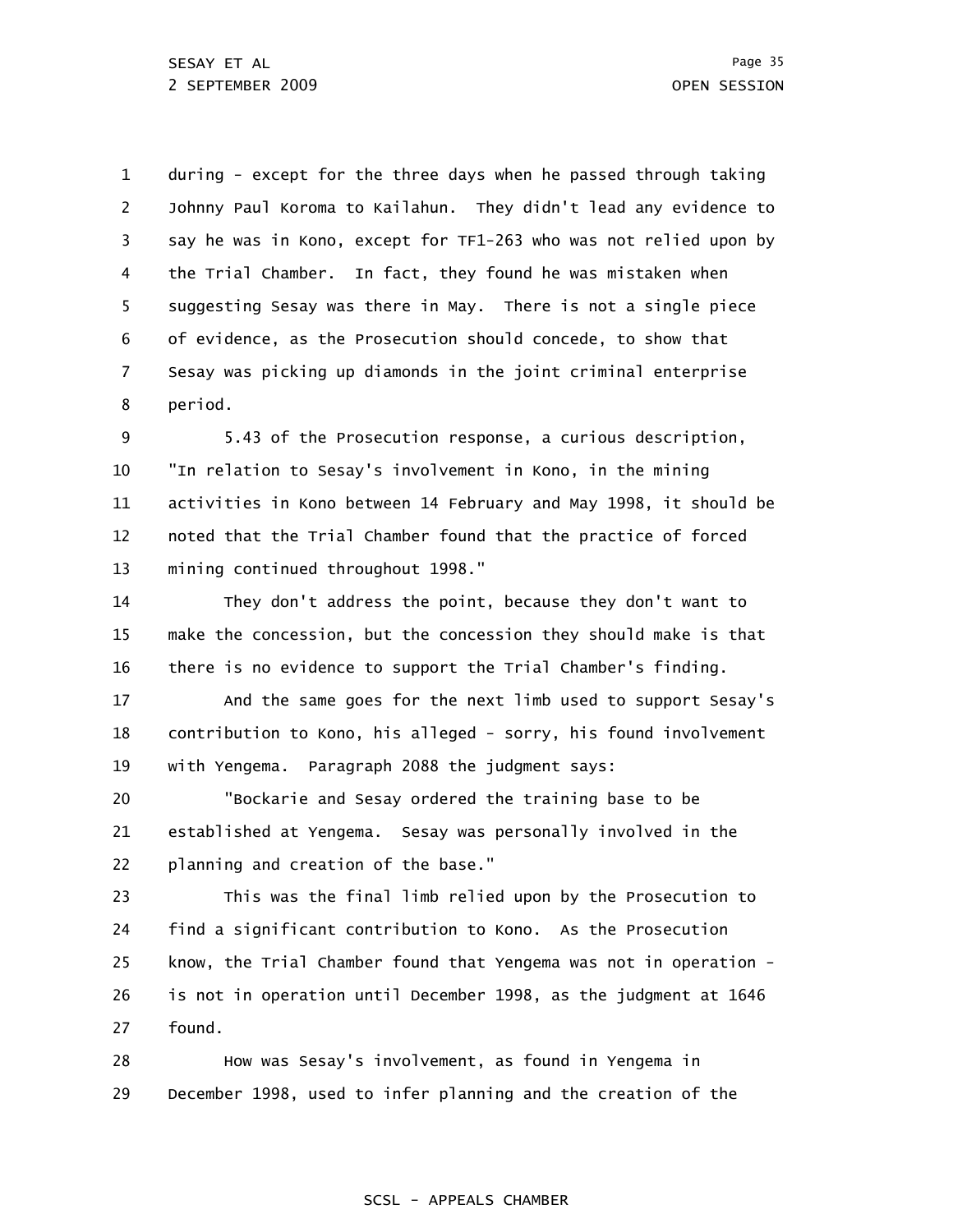1 2 3 4 5 6 7 8 Yengema base within the indictment period? Error of fact relied upon by the Trial Chamber to convict Mr Sesay for the joint criminal enterprise. The Prosecution response at paragraph 5.43, "The reference to Yengema must be seen as - in its context as a reference to involvement in the planning and creation of the base." Not a single piece of evidence to say Yengema was being planned or created before April of 1998 and, even if it was, how could that planning itself be a contribution to a crime?

9 10 11 12 And one more limb which I missed out, but I would like to deal with very swiftly, paragraph 2087, the final limb relied upon to find significant contribution to a joint criminal enterprise:

13 14 15 16 17 18 "From his base in Kailahun District Sesay ordered that all civilians be trained and the SBUs be armed with small firearms. As a result, many civilians from 10 to 25 years of age were trained in Buedu at the time over a two-week period. Sesay himself had SBUs under his direct control, some of which were used on the frontlines."

19 20 Not a single piece of evidence in that footnote and in that paragraph relates in any way to Kono.

21 22 23 24 TF1-314 footnoted there, her evidence was about meetings in Buedu, armed attacks in Kailahun, choosing people to go on missions, SBUs and SGUs and the bringing of people from Masingbi in 1994.

25 26 27 28 29 And so we know, we submit, that the Trial Chamber in some way did not apply the joint criminal enterprise doctrine correctly. Now, as I said before, it matters not whether the error we think they made is the error itself. We know there is an error because the contributions which have been identified for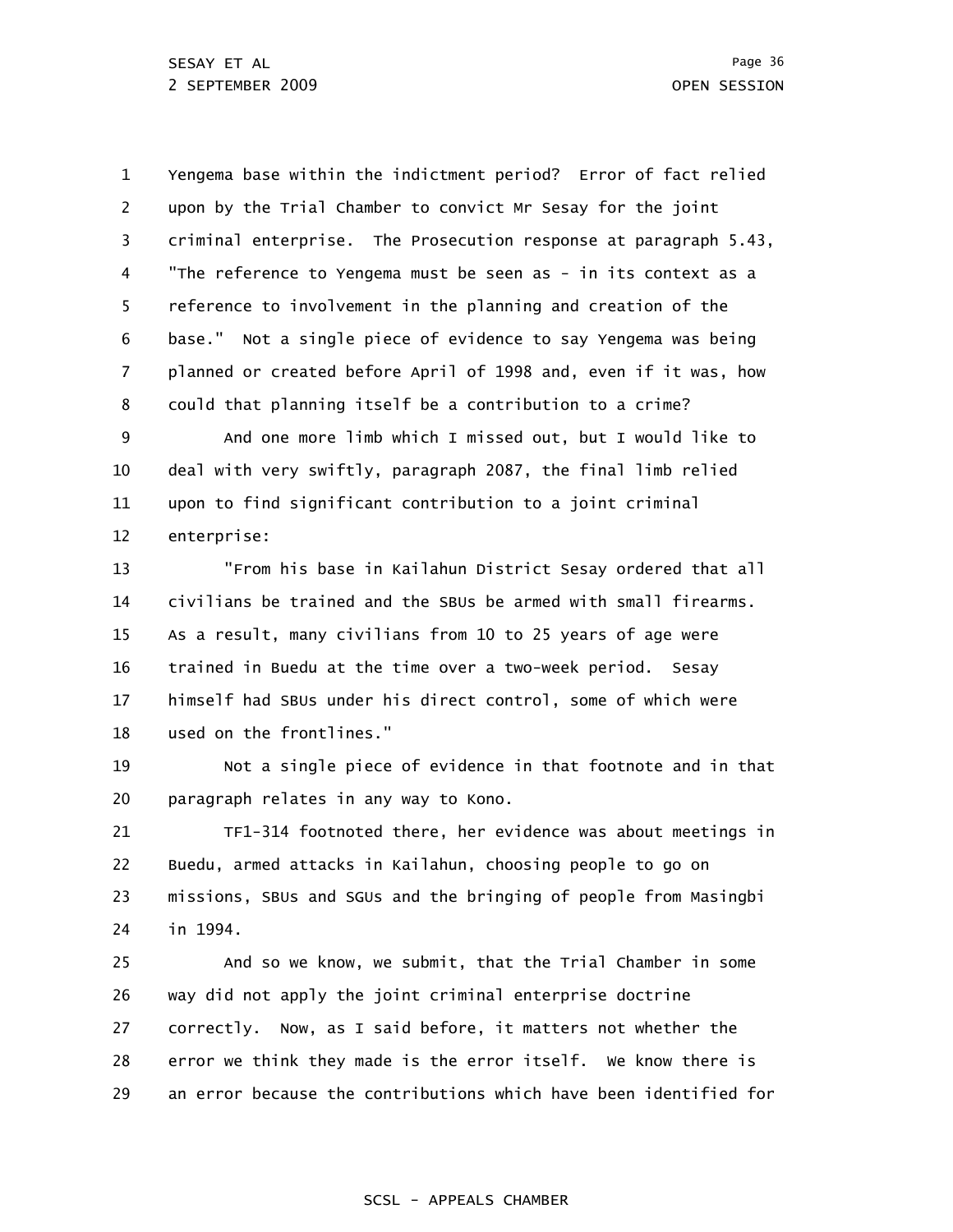1 2 3 Kenema, Bo and Kono simply don't add up. Take away the errors of the fact and what you are left with is the flimsiest of contributions to huge crime bases.

4 5 6 7 8 9 10 11 12 Kailahun is exactly the same. Sesay's participation is dealt with by the Trial Chamber at 2162. The Trial Chamber once again - and this is a repeat through the joint criminal enterprise findings, "Significant contribution to the furtherance of the common purpose by securing revenues, territory and manpower for the government and by aiming to reduce or eliminate civilian opposition to junta rule." It is a phrase which is seductive but doesn't actually mean anything, we submit, unless there is evidence to support it.

13 14 15 16 17 18 19 20 21 22 The Trial Chamber found in relation to Kailahun that the contributions which had been found in relation to the other districts applied mutatis mutandis to Kailahun. The only difference - well, it is not a difference, but they relied upon the training at Bunumbu effectively, and the training in Bunumbu, taken at its highest, ignoring what we submit are errors of fact in finding the evidence of TF1-362 credible, reliable, at its highest the Trial Chamber found at paragraph 247 - that seems a bit early. It is a bit early. But they found in any event that over the course of the Bunumbu life 500 people were trained.

23 24 25 26 27 28 29 Sesay's presence in Kailahun during the indictment period was from the intervention when he arrived with Johnny Paul Koroma to the end of the - and until 20 April when it is agreed between the parties that Sesay left to go to Liberia to take diamonds on behalf of Bockarie, a six-week period in Kailahun, Sesay's contribution to Kailahun summed up by his participation in Bunumbu, a six-week period, if one takes that finding and ignores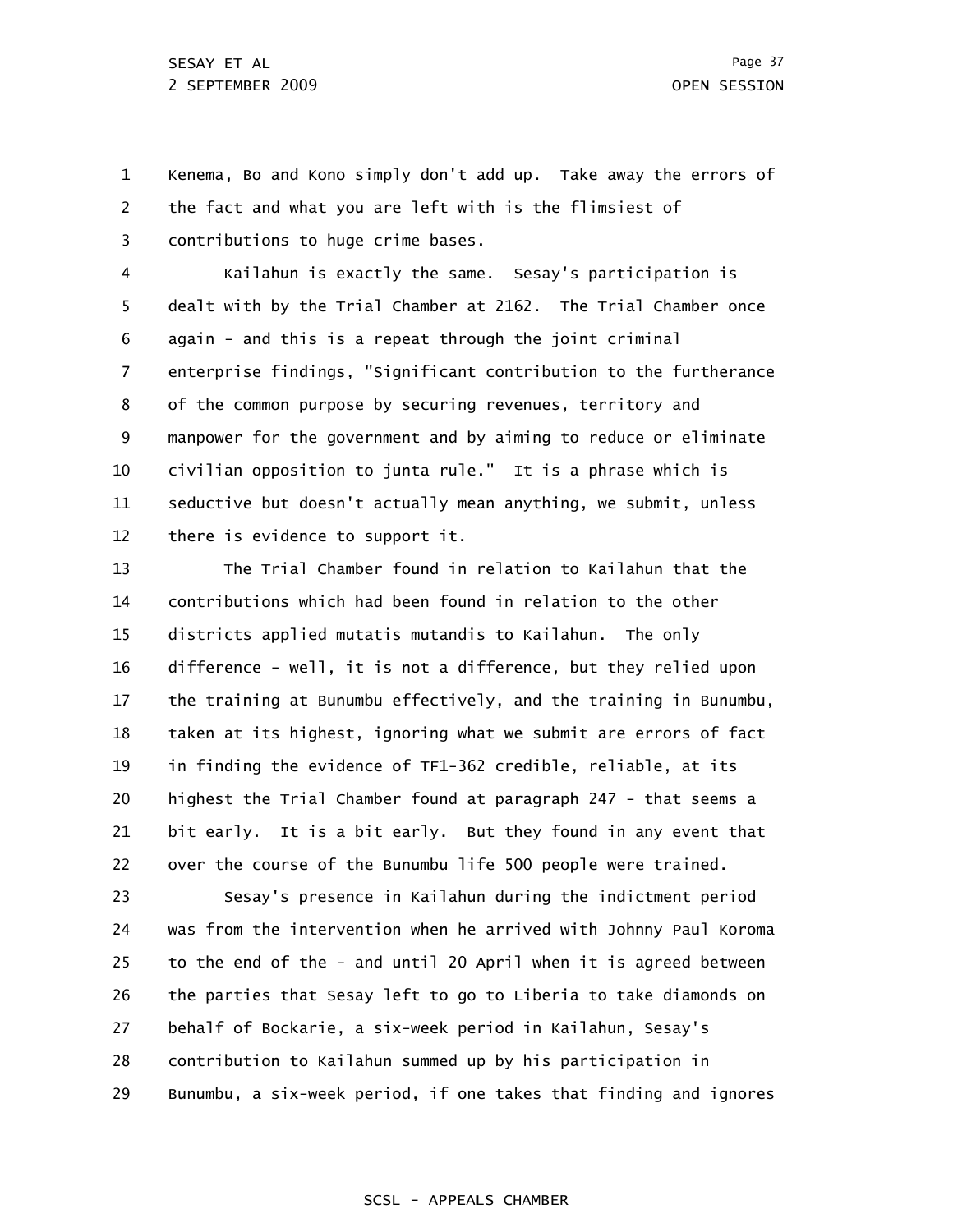1 2 3 4 5 6 7 the problems with it, that must have been Sesay's contribution to the recruitment of a small fraction of that 500 people. It logically must be the case. We submit that couldn't possibly be a significant contribution to the Kailahun crime base. Training of a small fraction of 900 people - sorry, a small fraction of 500 people. And you will find that number at paragraph 1438 of the judgment.

8 9 10 11 12 13 14 15 16 17 Those are our submissions on the joint criminal enterprise. At the heart of the joint criminal enterprise liability, as your Honours know, is the collation of evidence of a participation in a joint enterprise which allows a trier of fact to infer criminal intent. From that criminal intent, to commit a concretely found crime, the Trial Chamber - the trier of fact - can then infer intent in relation to what in this case amounts to probably thousands of crimes. The contributions here just simply would not allow a reasonable tribunal to infer criminal intent for these horrendous crimes.

18 19 20 21 22 23 24 In summation, Sesay wasn't present in Bo. He was found to be present one day in Kenema. In Kono, he was there for three days. In Kailahun, he was there for six weeks at best. And, as I have outlined, that is why the Trial Chamber struggled to find a contribution because there wasn't a sufficient contribution to find beyond a reasonable doubt participation in a joint criminal enterprise however it is defined at this late stage.

25 26 27 28 29 May I address your Honours now on ground 43, child soldiers, the Appellant's conviction for participating - for planning the use of persons under the age of 15 to participate actively in hostilities in Kailahun, Kono, Kenema and Bombali between 1997 and September 2000. We submit the frailties which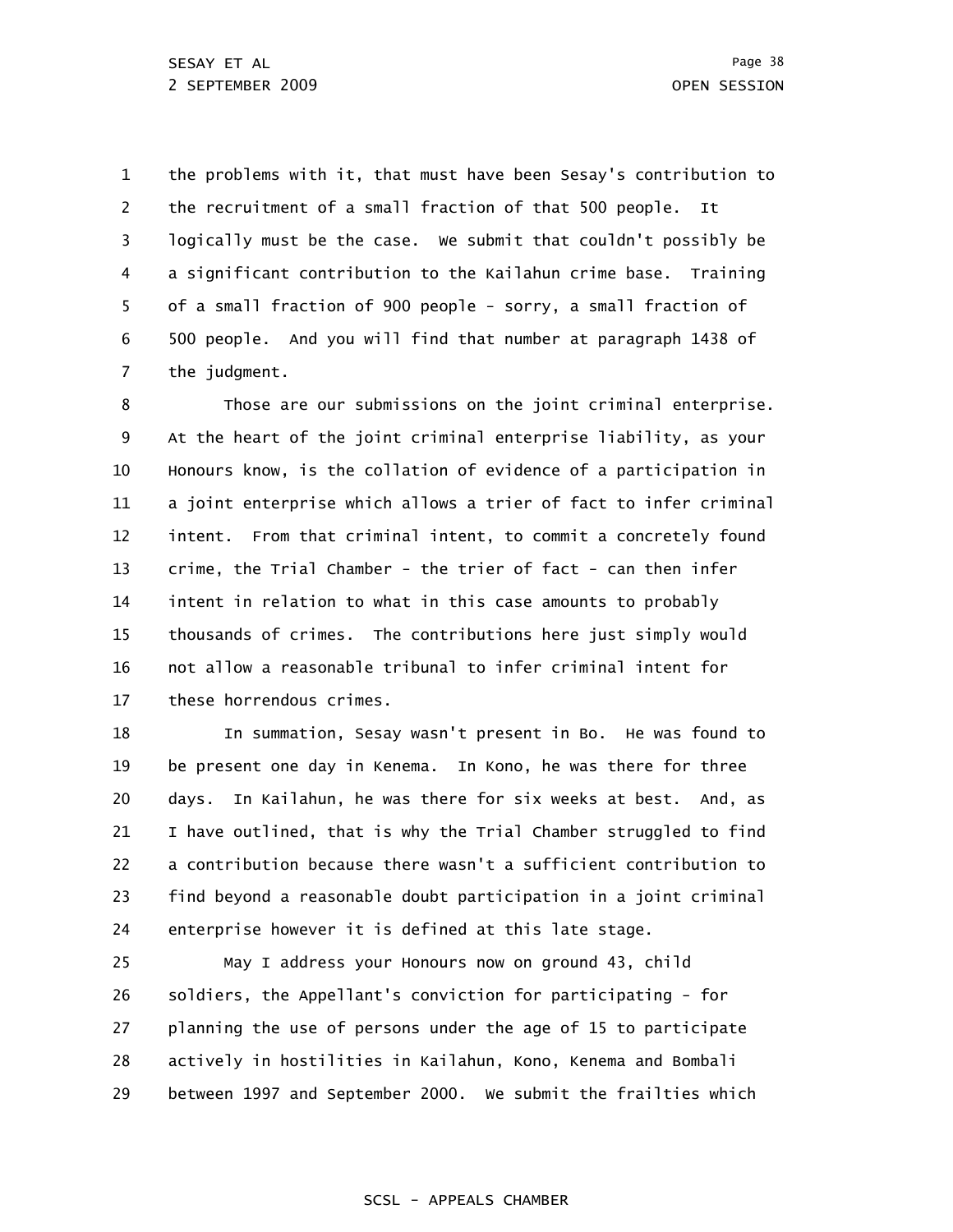1 2 3 4 5 we have outlined in relation to the joint criminal enterprise are equally as stark in the assessment by the Trial Chamber of Mr Sesay's responsibility for planning the use of what the Trial Chamber found was thousands of child soldiers and the use thereof.

6 7 8 9 10 That is the starting point, we submit, in relation to ground 43. The Trial Chamber found in effect that Sesay is responsible for planning the whole of the RUF use of child soldiers with a corresponding 51 years' imprisonment. I will come back to the number in a moment.

11 12 13 14 15 16 17 18 19 20 21 22 23 In order, as Brdjanin tells us - Brdjanin Trial Chamber paragraph 354, and it is in your Honour's bundle at index 24, this indicates - this is the law that must be applied when applying planning liability. Paragraph 354 deals with Brdjanin and what was found against him factually, and yet the Trial Chamber went on to find him not responsible for planning. The Trial Chamber in that case were satisfied that the acts and conduct of the accused, in particular a speech - public speeches and decisions of the ARK crisis staff - were aimed at the implementation of the strategic plan that facilitated the commission of the crimes by the relevant physical perpetrators, but yet despite that involvement he was not found responsible for planning, and the reason for that is summed up at 358:

24 25 26 27 28 29 "Although the accused espoused the strategic plan, it has not been established that he personally devised it. The accused participated in its implementation mainly by virtue of his authority as president of the ARK crisis staff and through his public utterances. Although these acts may have set the wider framework in which the crimes were committed, the Trial Chamber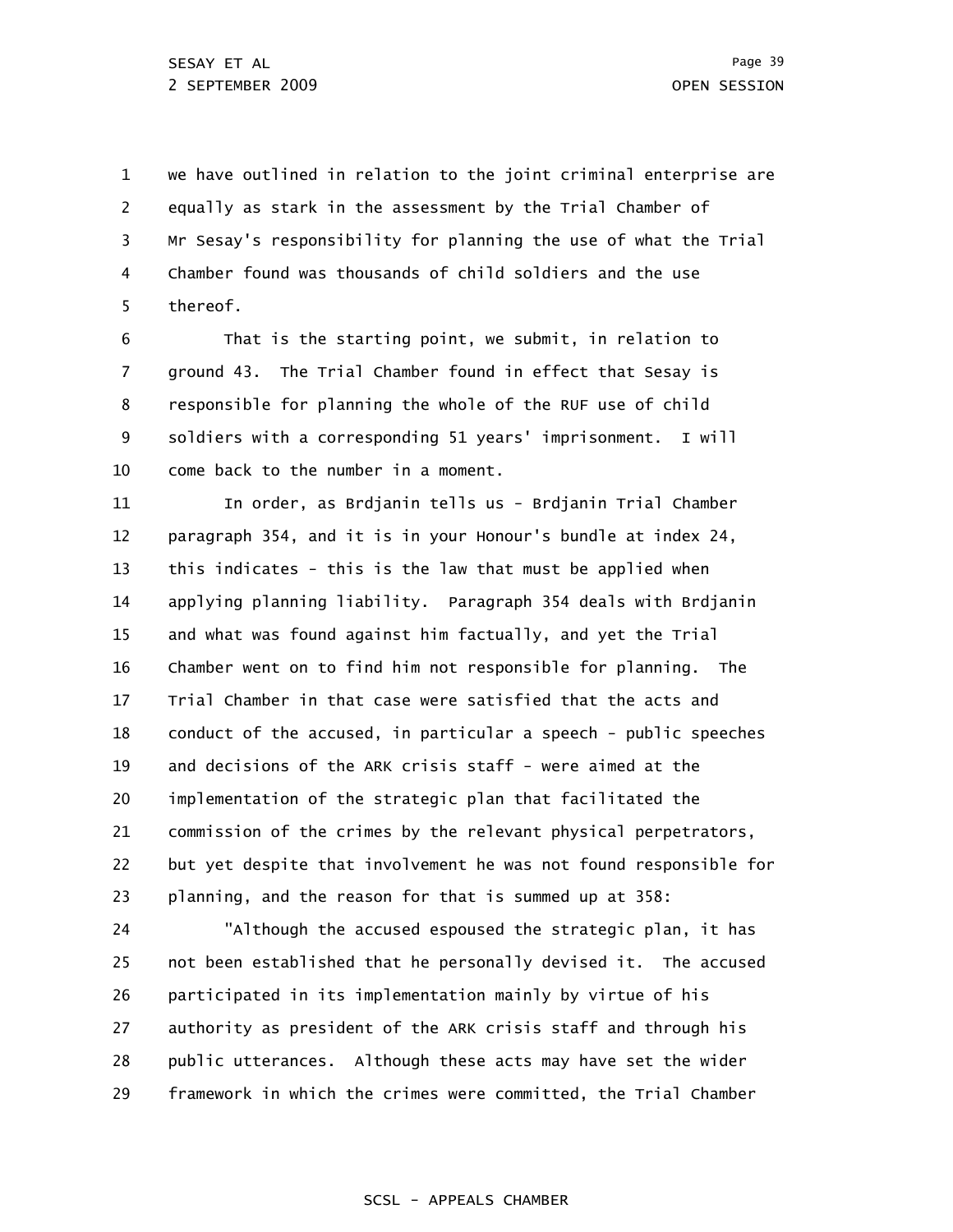1 2 3 finds the evidence before it insufficient to conclude that the accused was involved in the immediate preparation of the concrete crimes."

4 5 6 7 8 9 10 11 12 13 We submit in order to find Mr Sesay responsible for planning of all the child soldiers - planning the use of all the child soldiers in RUF territory, then they have to prove that he was involved in the immediate preparation of the concrete crimes at both the preparatory and the execution phases. Bunumbu is simply insufficient. 500 people, some of them children. Even if the Chamber finds that Sesay was, or finds that the Trial Chamber were right to find that Sesay was involved in Bunumbu, it could not amount to preparation of concrete crimes amounting to thousands of child soldiers.

14 15 16 17 If I may briefly go through the findings, paragraph 1617 is where you will find, your Honours, the thousands abducted substantial - thousands of people were abducted and a substantial percentage of these were children.

18 19 20 21 22 23 24 25 First of all, Mr Sesay was found responsible for planning the use of child soldiers between 1997 and September 2000. From 1997 to February of 1998 there is simply no evidence of Sesay involved in any type of activity which could amount to planning. Bunumbu didn't open until February 1998. The Trial Chamber made no findings in 1997 which would or could be anything constituting planning. There was simply no evidence of Sesay having any role in any scheme to prepare or execute the use of child soldiers.

26 27 The child soldier findings at paragraph 1664 to 1666 relate to Tongo. No reference to Sesay in that 1997 period.

28 29 At paragraph 1638 of the Trial Chamber judgment we get the first piece of evidence which might be probative of some kind of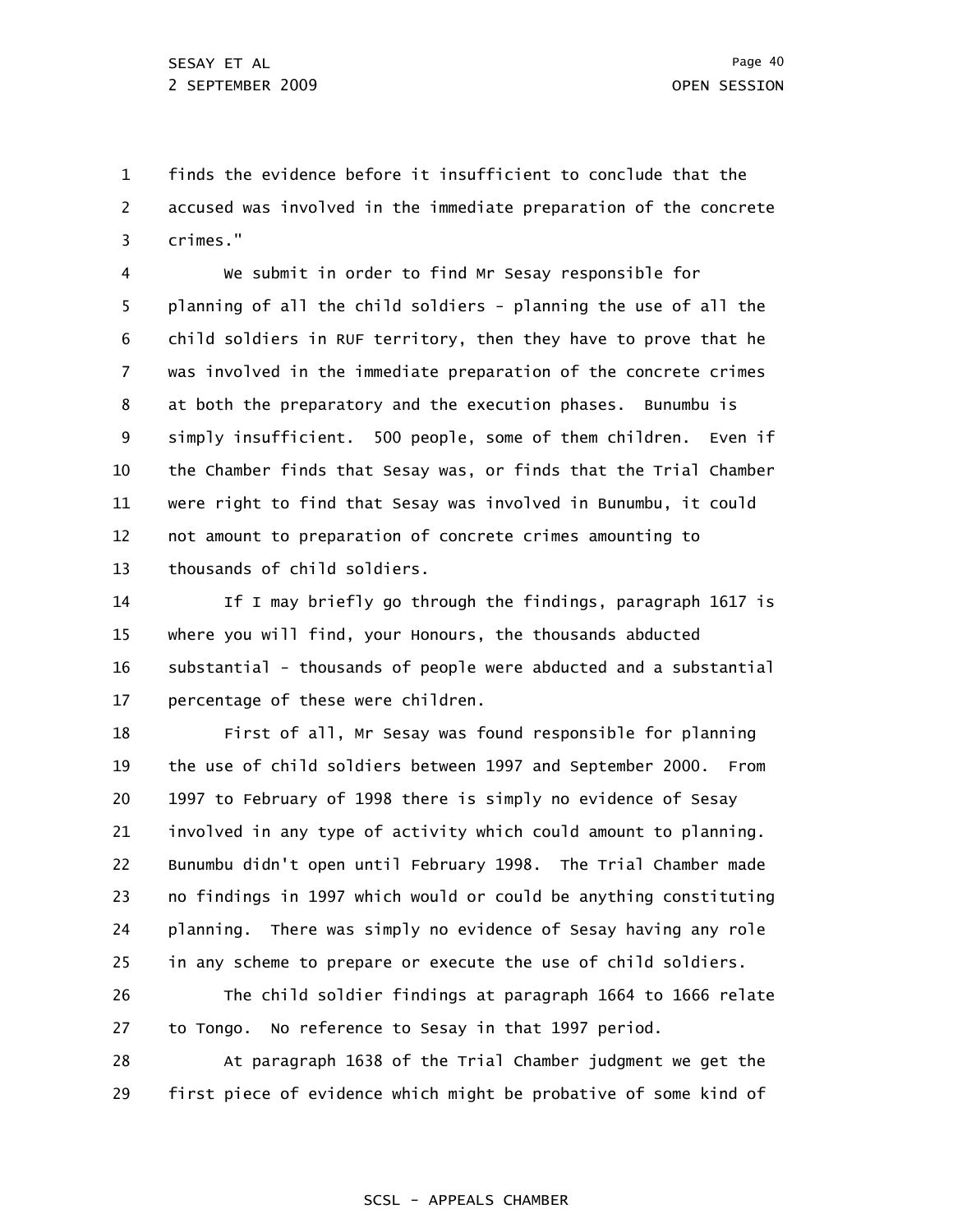1 2 3 4 5 planning - might. "On about June 1998 Kallon, Superman and Sesay issued orders that young boys should be trained to become soldiers and handle weapons at Bunumbu", but if one reads the next line, "These boys were 15 years of age and above", so that finding is irrelevant.

6 7 JUSTICE KING: But the next sentence. Go on to the next sentence.

8 9 10 11 12 13 14 MR JORDASH: "SBUs, however, were children as young as nine to 11 years of age who were tasked with carrying weapons for the RUF", but no connection to Mr Sesay in that description of a factual circumstance. That SBUs were children is undisputed. That they had anything to do with - that the planning of their use had anything to do with Sesay is disputed and not found on the evidence, we submit.

15 16 17 18 19 20 21 22 Error four which we deal with at paragraph 328 of our appeal, this really is the substance of the finding of Sesay planning the use of thousands of children, that he received reports from Bunumbu, paragraph 1639, and that he visited on one occasion, paragraph 1643. The witnesses relied upon, we submit, were wholly unreliable and would have been obvious to a Trial Chamber conducting a reasonable analysis and applying the burden of proof.

23 24 25 26 27 28 29 One of those witnesses was TF1-362. TF1-362 is the witness who received the envelope of money, or so she says, in the Taylor case. TF1-362 was an accomplice. TF1-362 admitted in evidence that she regarded Sesay as ruining the revolution. TF1-362 in evidence said that she had been beaten unfairly by Sesay. TF1-362 put forward the most absurd of theories, which was that every report which came from the Bunumbu base went through Sesay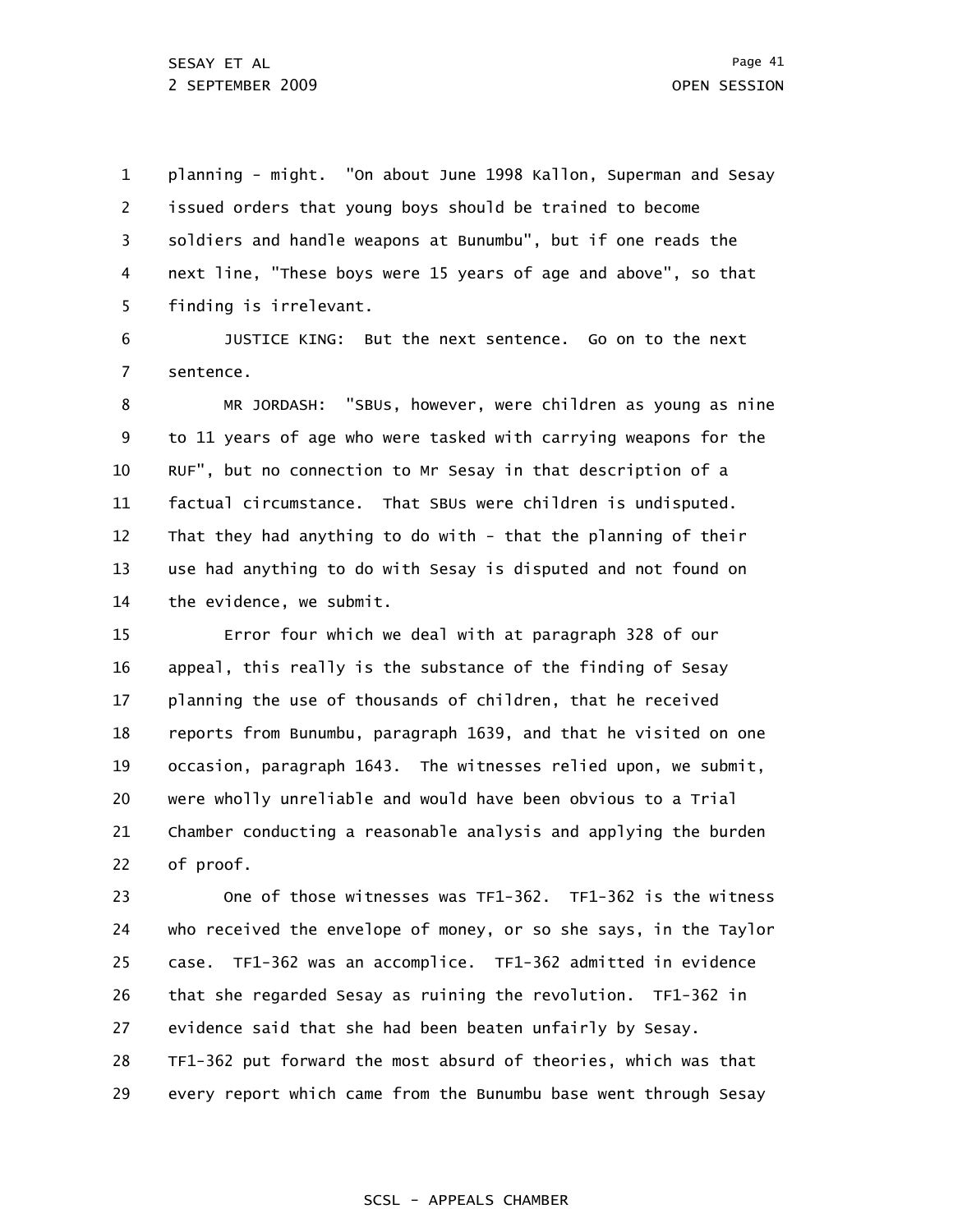1 2 3 4 5 6 7 8 9 before going to Bockarie. The reason for that, so she testified, was because it was an RUF tradition that all reports always went through the second in command, and yet when 1999 came and Foday Sankoh was released and Sesay was the third in command, somehow that tradition was cast aside and, according to TF1-362, the reports suddenly started going through the third in command. It was an absurd theory put forward by an accomplice with motive. Not a single reference to those motives or how the Trial Chamber resolved those doubts in the judgment.

10 11 12 13 14 15 In any event, even if the Trial Chamber's assessment of 362 was regular and proper and reasonable, receiving reports was the sum of what the witness said was Sesay's contribution to the Bunumbu base and the Yengema base - sorry, the Bunumbu base. It wasn't that he had any role apart from that. In fact, the evidence showed he visited - at its highest he visited once.

16 17 18 19 20 21 22 23 24 25 26 Conversely, and I will invite your Honours to look at a later stage at our closing brief on this point, there was ample evidence to suggest that the whole system that operated at Bunumbu did not involve Mr Sesay, and I would also invite your Honours to look at the Prosecution response, ground 2, dealing with their suggestion that the Trial Chamber erred in relation to Mr Gbao. The system of Bunumbu is summed up there as involving the G5 and involving Mr Gbao, according to the Prosecution. That is the preparatory stage. The execution stage, there was no suggestion that - and no evidence that - Sesay was involved with the child soldiers when they emerged from Bunumbu.

27 28 29 Receiving reports - and that is why we submit it is absurd - receiving reports was the sum total of the evidence of his involvement with Bunumbu, except attending on one occasion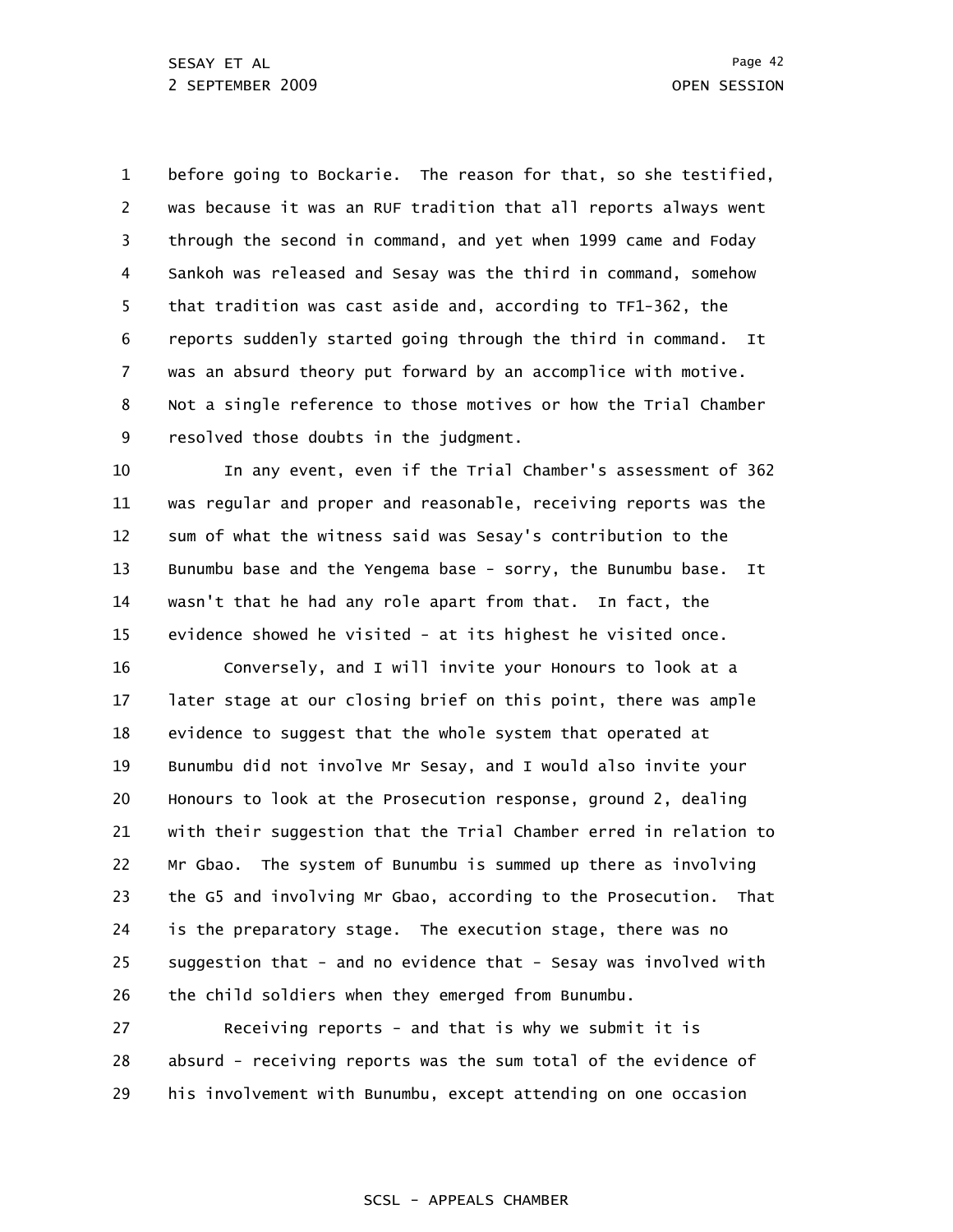29

1 and issuing an order to the recruits there.

2 3 4 5 6 7 8 9 10 11 12 13 14 15 16 17 18 19 20 21 22 23 24 25 26 27 28 There was a finding - there were factual findings on Sesay's own use of child soldiers. You will find those at 1732 to 1735, and 1736 to 1738, but at 2221 the Trial Chamber found that the Prosecution had failed to particularise those allegations and therefore there was no conviction to flow or no findings to flow because Sesay had been deprived of adequate notice of the charges, which leaves Yengema, was another - was the final plank used to support this enormous finding. At paragraph 1261, the Trial Chamber found Sesay instructed the Yengema base to be set up. At judgment 1647, the Trial Chamber found that the training commander reported directly to Sesay and then to Bockarie. It is the 362 theory that everything went through - the reports all went through Sesay. At 1684 - I beg your pardon. And so I leave the point on Yengema there, that it relies upon 362 and this theory. And again, it is simply reporting. 1684 is the actual final plank, it seems, used or relied upon to suggest that Sesay was planning. It is certainly the only other evidence, we submit, that could conceivably be probative of such a liability: "... dealing with the request by Commander Jalloh to contribute young men to train for the RUF. A thousand youths were registered. Children ranging from boys of 12 to men in their early 20s. The children received military training." In short, we submit that paragraph, if one looks at the evidence in support, it does not support that finding. 174, who gave - who was relied upon by the Trial Chamber,

gave evidence that these boys had been sent to a place called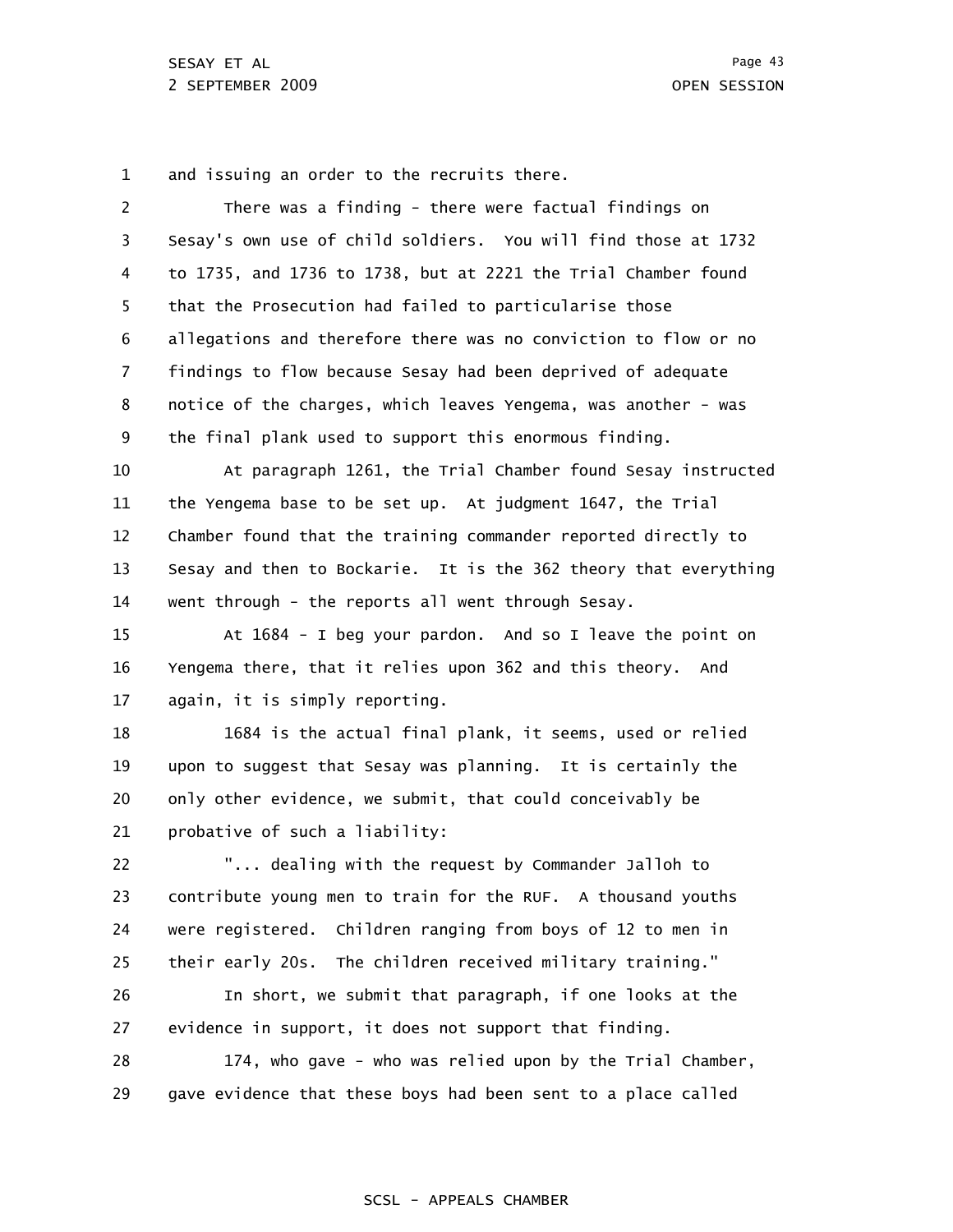1 2 3 4 5 Bokina in Kailahun in 1999 to be trained and it wasn't the Prosecution case and no evidence was led of any training in Kailahun in 1999 and so it is certainly not relevant to Yengema. In any event, looking at paragraph 1701, the Trial Chamber concluded in relation to that incident that:

6 7 8 9 10 11 12 "The Prosecution had not adduced evidence to establish whether this practice involved voluntary or forced enlistment. Although proof of either element would suffice for the purpose of Count 12, in the absence of more detailed evidence in relation to this particular event, the Chamber relies on this evidence to corroborate our finding in relation to the scale and pattern of use of children within the RUF organisation."

13 14 15 16 17 18 19 20 21 22 That would appear to suggest the Trial Chamber found that factual circumstance sufficiently - insufficiently cogent to use the evidence as anything other than corroboration of the scale and pattern. If that is the finding, then it certainly, we submit, cannot be used to support a finding of greater specificity of planning of child soldiers against Mr Sesay. And so you are left, we submit, with reports to Bunumbu based on an accomplice's testimony with all those frailties, and we submit that that evidence plainly is not sufficient to have found that Sesay planned the use of child soldiers.

23 24 25 26 27 28 29 Moving finally to the issue of sentence, we submit that the Trial Chamber erred in law and fact in its assessment of the gravity of the offences 1 to 15 and 17. The objectives of sentencing, as we submitted in our sentencing brief at paragraph 10, and which is accepted, those are deterrence and retribution, were not satisfied, we submit, or not achieved with a sentence of 52 years for Mr Sesay.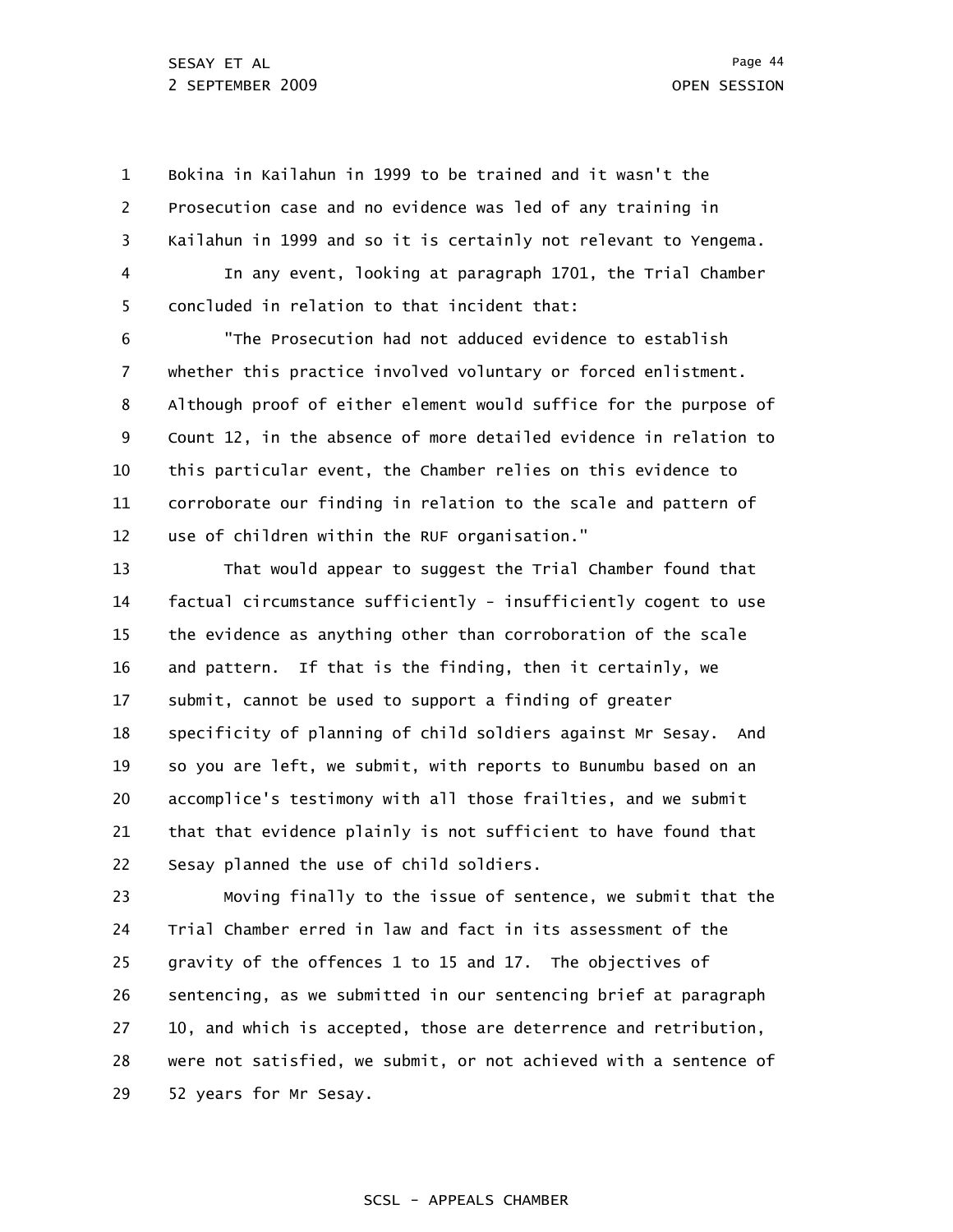1 2 3 4 5 6 7 We also submit that there should have been an additional sentencing objective which should have been given great weight in this case was particularly pertinent to Mr Sesay and that of collective rehabilitation, national reconciliation and the restoration and maintenance of peace. We say that was ill-served by a sentence of 52 years for Mr Sesay, as severe as any other in international criminal law.

8 9 10 11 12 13 14 15 16 17 In relation to gravity, the specific role by the accused had to be assessed. What role does he play in the commission of the crimes, including the functions and duties and the manner in which these duties were conducted? I won't labour the point, but it has to be said Mr Sesay had no duties to Bo, not present, no direct participation. Kenema, receiving diamonds, one arrest. Everything that happened there happened in his absence. Kono, three days in Kono, thousands of crimes, no direct participation except for the endorsement of the order given by Johnny Paul Koroma. Kailahun, receiving reports from Bunumbu.

18 19 20 21 22 23 24 25 26 27 We submit that if this joint criminal enterprise is to remain - and we submit it cannot or should not - then his participation could not have been more indirect. The joint criminal enterprise found stretches the bounds of joint criminal enterprise to an unprecedented degree and places Sesay, if one takes as we must the finding of significance as the right one, it takes his participation to the lowest possible level. It could not be, we submit, more indirect. No presence except for days in three districts, six weeks in Kailahun during the joint criminal enterprise duration.

28 29 A comparison with other cases of the Special Court is instructive - may I just have a moment, please - especially that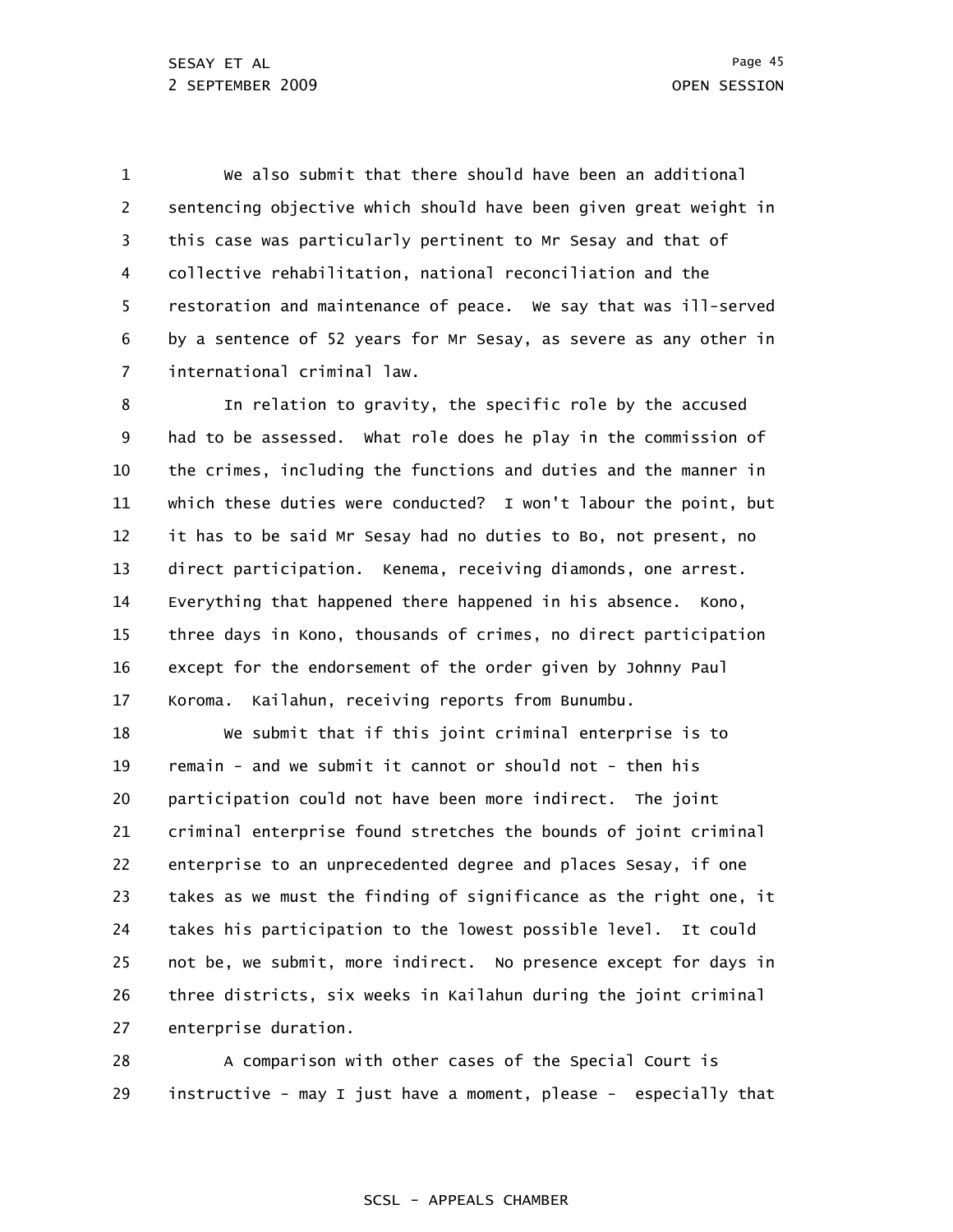1 2 3 4 5 6 7 8 9 10 compared to Mr Brima. Mr Brima was found responsible for a huge array of crimes, with no mitigation. Most of the crimes were committed directly. Most of the crimes he was convicted of, which include every crime Mr Sesay was convicted of but for UNAMSIL, and I will come to that in a moment. Brima was present during the burning and the killing of several hundred in Rosos ordering people to kill. The number of victims there were 200. Brima was found responsible for direct orders in relation to sexual violence. Brima was found responsible for planning and ordering the huge crime base of 6 January 1999.

11 12 13 14 15 16 It is simply we submit - and I should add, I have just had it pointed out to me, Brima was in the middle of it personally killing, personally ordering rapes, personally ordering amputations. There is no suggestion of a lack of proximity or a lack of nexus in the case of Brima. A 50 year sentence for Brima. 52 years for Sesay.

17 18 19 A comparison with Morris Kallon. I don't want to trample on his appeal, and I won't, but the comparison has to be made. Morris Kallon --

20 21 22 23 24 JUSTICE KING: Just one point on this: Regarding his sentencing, could you just tell me - alert me as to the guiding principles of the relevant provisions in the relevant statutes which govern the question of sentencing. I think that is more relevant than comparing with other sentences in this regard.

25 26 27 28 29 MR JORDASH: Certainly. Could I refer your Honour to our sentencing brief, which details these principles. I have dealt with the objectives and the sentencing principles. Firstly, the Trial Chamber must look towards the gravity of the offence. That is why I submit that much guidance as to the Trial Chamber's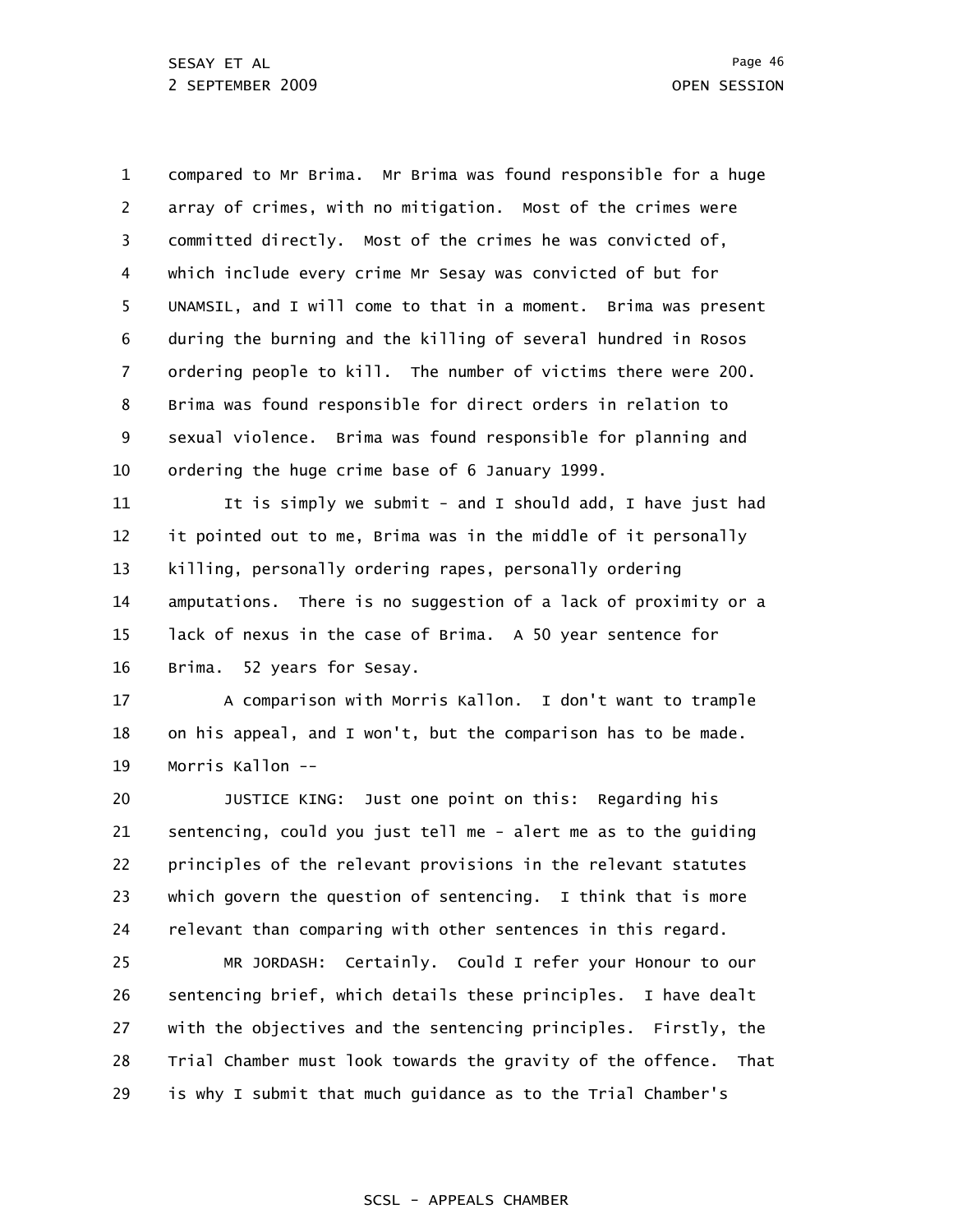1 2 error can be found by a comparison with Brima and also with Kallon.

3 4 Secondly, the issue of aggravating features. There were no aggravating features found against Mr Sesay.

5 6 And thirdly, the [microphone not activated] the balance of probabilities.

7 8 9 10 11 12 13 That in sum is the approach the Trial Chamber should have taken and we submit they erred in relation to the first and the third in terms of gravity, which obviously involves looking at the participation, the mode of participation, the type of participation of the accused. That is why we say it is fundamental that he was at such a distance in the joint criminal enterprise despite the finding of significance.

14 15 16 17 18 And just to complete the answer, your Honour, Article 19 and Rule 101 are the guiding principles, "The Trial Chamber must have regard to certain factors, including the gravity of the offence with which the accused has been convicted and the individual circumstances of the accused."

19 20 JUSTICE KING: [Microphone not activated] sentencing I think that is of paramount importance.

21 22 23 MR JORDASH: Yes, indeed. Additionally, the Trial Chamber is required to take into account any aggravating and mitigating factors.

24 25 26 27 28 In relation to the comparison with Kallon, Kallon was found responsible for direct participation, murder, violence to life, as well as planning the use of child soldiers, and significantly intentionally directing attacks on the UN peacekeepers in Bombali.

29 A larger group of direct participation findings against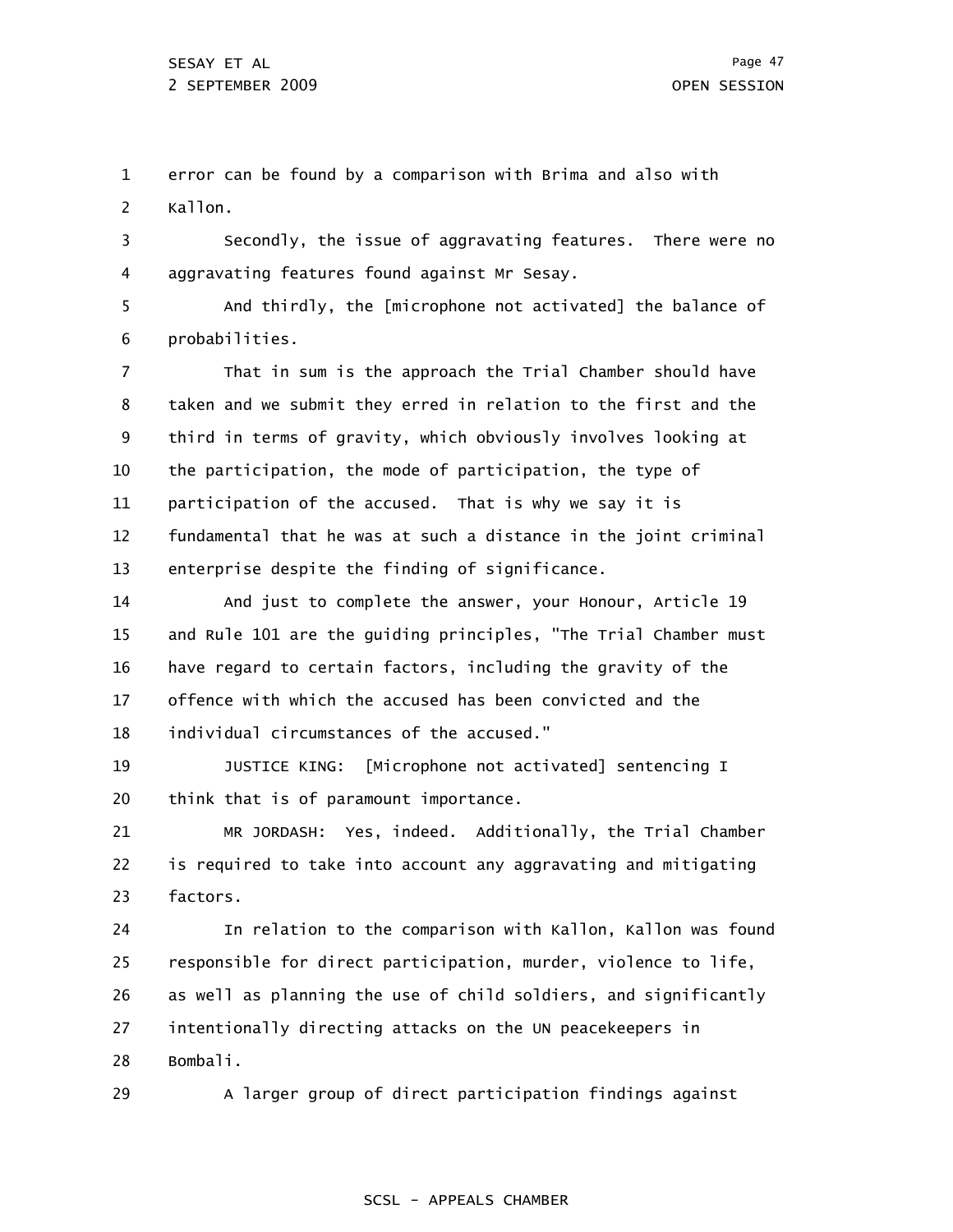SESAY ET AL 2 SEPTEMBER 2009 OPEN SESSION

1 2 3 4 5 6 7 8 9 10 11 12 13 14 15 16 17 18 19 20 21 22 23 24 25 26 27 28 29 Sesay and, yes, Mr Sesay was superior in terms of seniority within the RUF, but not significantly so. By the end of the war, Sesay was the interim leader and Kallon was the deputy. There was simply, in our submission, no reason to justify the difference of a 13-year sentence difference in their respective cases. And the Trial Chamber's error is perhaps made manifest in their assessment of the UNAMSIL charges. Kallon was found effectively guilty of 6.1 participation ordering his men to arrest UNAMSIL peacekeepers and -- JUSTICE KING: I am sorry, I don't want to interrupt you, but will you please address me on the individual circumstances of Sesay. MR JORDASH: The personal circumstances. JUSTICE KING: Individual circumstances of Sesay. MR JORDASH: Well -- JUSTICE KAMANDA: Excuse me, the issues you raised about Kallon are also on appeal in this case, are they not? MR JORDASH: Yes, they are. JUSTICE KAMANDA: You may now be seen to be taking it to be proved and the matter to take as serious in trying to mitigate Sesay's sentence. MR JORDASH: It is significant, we submit, as an indication of the manifestly excessive nature of the sentence that an accused close to his seniority in the RUF. JUSTICE KAMANDA: What I am saying is that Kallon's appeal is on those points as well. MR JORDASH: Well, your Honours, I have made the point about Kallon and I am sure your Honours have taken the point and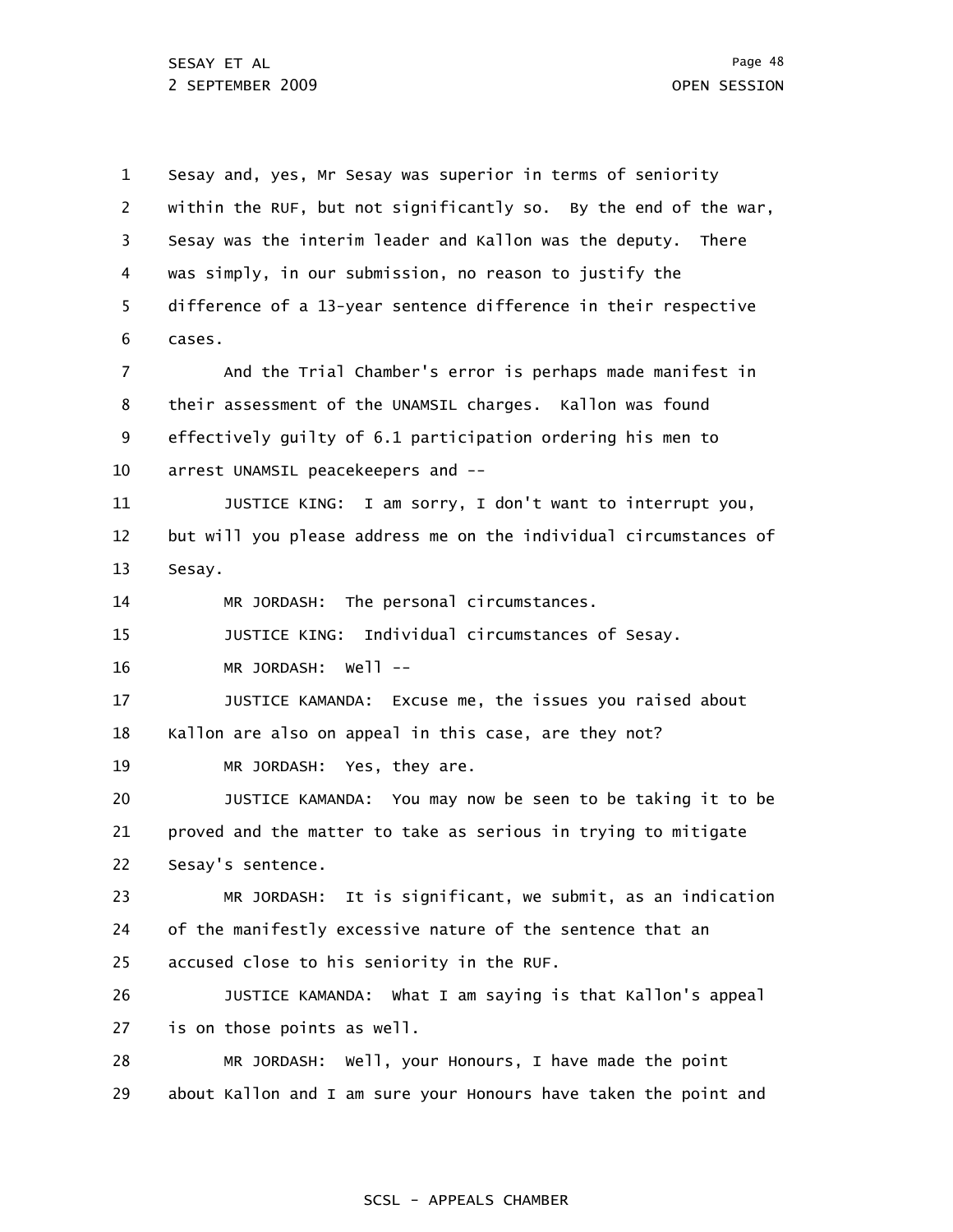1 2 3 4 5 6 7 8 9 10 11 12 13 14 15 16 17 18 19 20 21 22 23 24 25 26 27 will make of it what you will. JUSTICE WINTER: Could you kindly then answer the question of Justice King now? MR JORDASH: The personal circumstances, certainly. JUSTICE KING: [Microphone not activated]. MR JORDASH: I beg your pardon? JUSTICE KING: Having regard to the provisions of Article 19 and Rule 101, the individual circumstances -- MR JORDASH: The individual circumstances. JUSTICE KING: -- of your client. MR JORDASH: Yes, I am just trying to find my note. Very good. We submit - perhaps I can answer it in this way: We submit the Trial Chamber erred in three principal respects: (1) That they failed to take into account his reputation as a moderate. (2) That they failed to take into account evidence of his actions of benefit to civilians during the war; and (3) actions in bringing the war to an end. And in some ways I can do no better justice to those submissions than by referring to evidence which was ignored by the Trial Chamber. (3) There was evidence during the trial - and we were informed that we were dealing - we were leading repetitive evidence. There was a huge amount of evidence from civilians attesting to his good acts within the RUF territory. None of it was had regard to. (4) There was 18 statements which is subject to one of our grounds which were excluded from civilians from far and wide in

29 to secure their homes along the Kono to Makeni highway. There

28

# SCSL - APPEALS CHAMBER

the Bombali District who attest to actions Mr Sesay took in 1999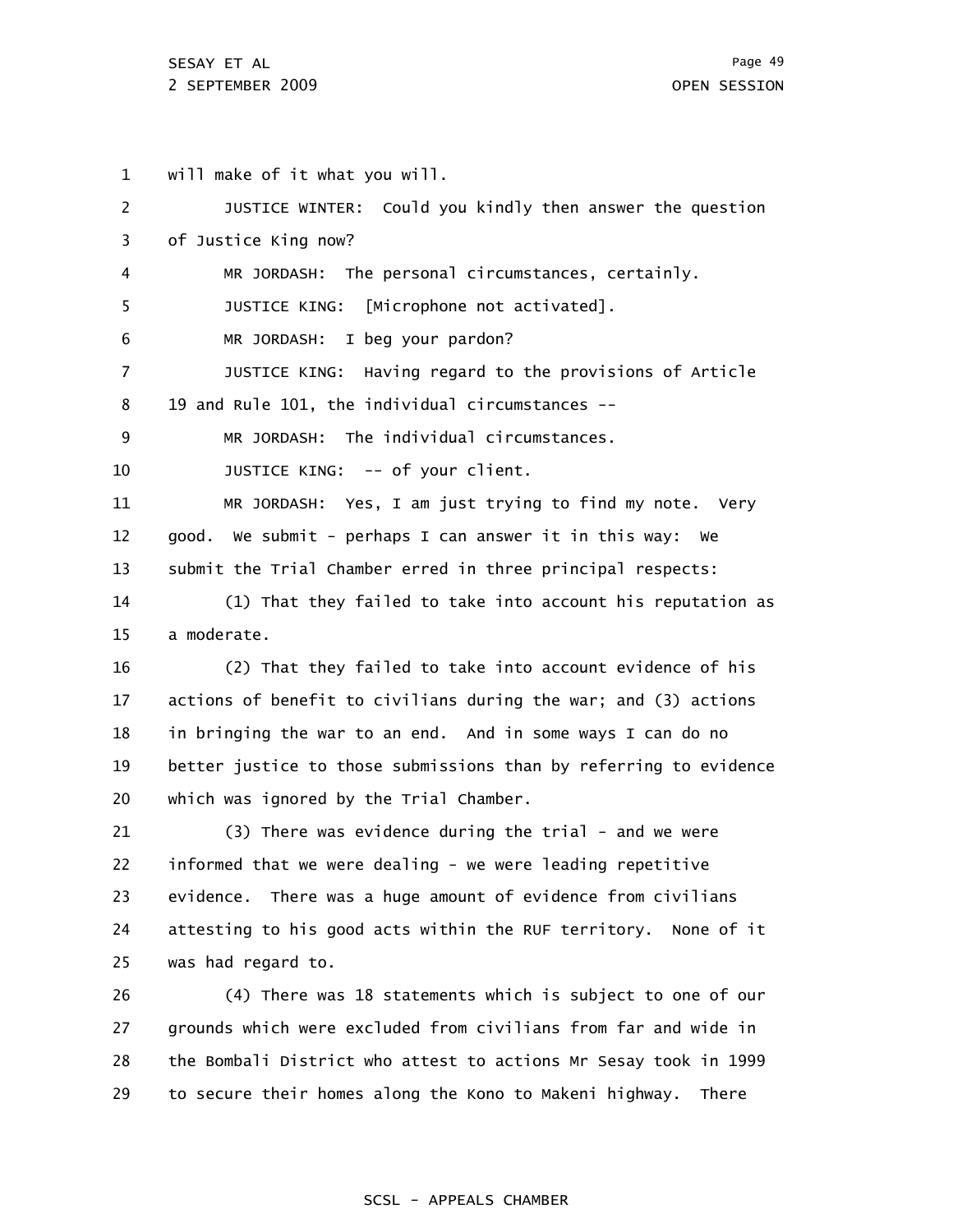1 2 3 4 5 6 was no reason given by the Trial Chamber to disregard it and no reason existed at all, we submit, for not taking it into account in sentence. That evidence demonstrably demonstrated that Sesay's actions, even when having been found committing crime, saved thousands of homes and thousands of people's livelihoods. Disregarded by the Trial Chamber and no reason proffered.

7 8 9 10 11 12 13 14 15 16 17 18 19 20 21 And perhaps if I can finish my two hour stint by referring you very briefly to some of the evidence that was indeed ignored. We repeat the submission we have made in the appeal grounds. There is not a single accused at the international criminal level who has ever been able to rely upon this amount of civilian testimony in his favour, nor is there a single accused we submit who has ever been able to rely upon such a wide-ranging number of witnesses from the SSG Adeniji to ordinary civilians who came in their tens and tens and tens to confirm that what he did during the war assisted them. There is not a single case at the international criminal level where an accused has disarmed a whole rebel movement. There is certainly no case at the international criminal level of somebody who has contributed that much to the peace process and had it completely disregarded by the Trial Chamber.

22 23 24 25 26 27 28 It is in our submission wrong and unfair for witnesses as far ranging as Father Victor from Makeni who says, "I am in charge of a huge number of diocese in the Bombali District. All of them ..." - I would invite you to look at our sentencing brief on this - "All of them are waiting for Mr Sesay to come back to Bombali. We think he should have a sentence which is sufficient for him to be released at some point during his life."

29 Paramount chief from Kailahun, paramount chief from Kono,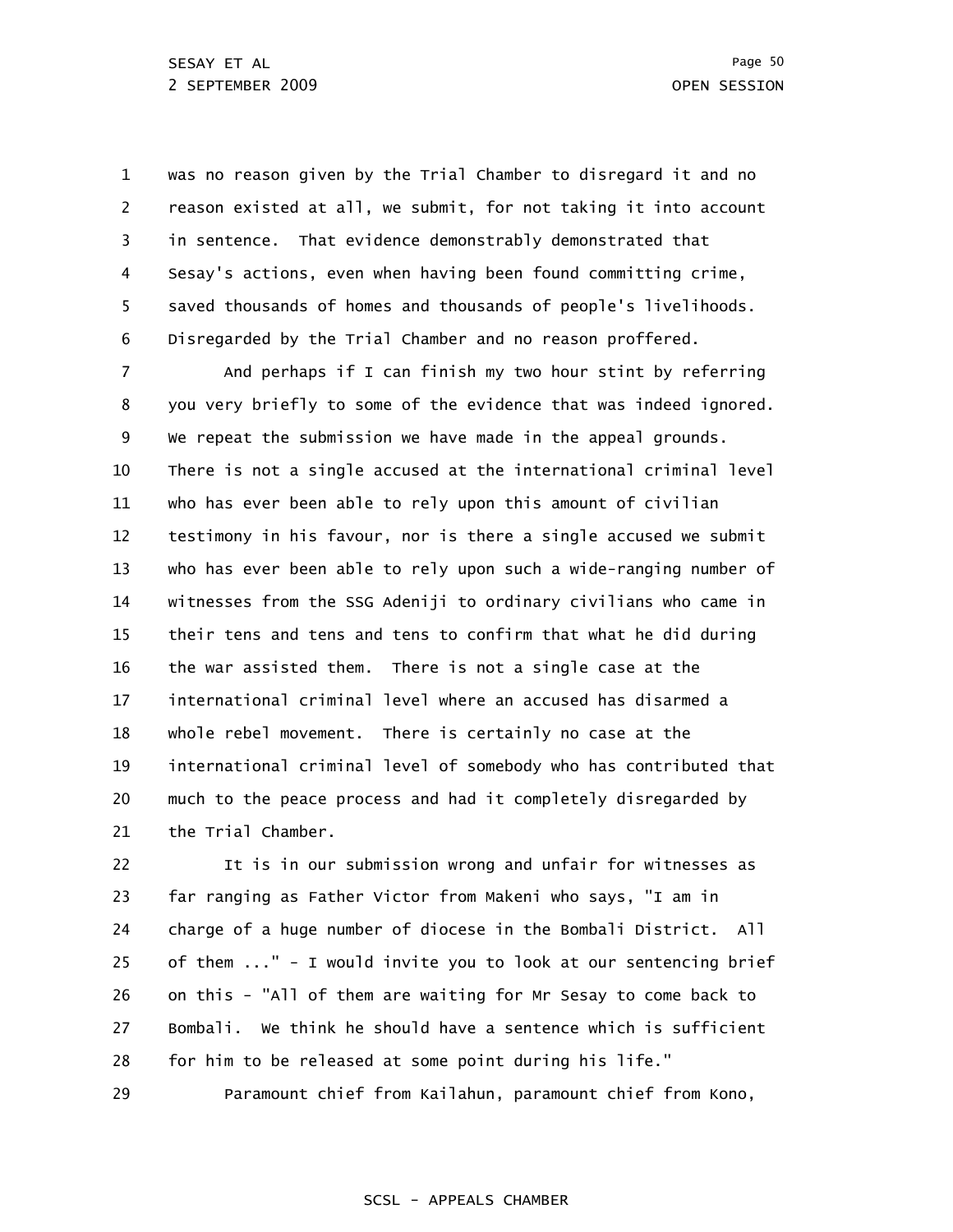1 2 3 4 5 6 paramount chief from Bombali, came and gave statements saying, "We acknowledge the seriousness of what he has done. We still think our respective constituents would like to see Sesay back in the community, not just because of what he did in disarming the rebel movement, although that is significant and hugely significant, but for what he did in the war."

7 8 9 10 11 We invite you to look at Father Victor's statement. In February 1998 Father Victor met Mr Sesay in the height of the intervention and Sesay assisted him. Father Victor confirmed that in dealing with Mr Sesay, Sesay was an honest and upright and trustworthy mediator.

12

General Opande confirmed the same.

13 14 15 16 17 18 19 20 There is simply no basis for ignoring the tens and tens of witnesses who came to this Court to confirm those details. There is simply no basis for ignoring President Konare of Mali, SSG Adeniji. Simply no basis for ignoring the paramount chiefs who speak to their constituents and say, "When Sesay was around things were much better." Not a single reason proffered by the Trial Chamber to justify why that should not have been taken account in his evidence.

21 22 23 Brima, not a single piece of mitigating evidence, 50 years. Sesay, hundreds of civilians attesting to his good acts, 52 years. It is simply unjust, we submit.

24 25 26 27 28 JUSTICE WINTER: Thank you very much. Are there questions from my colleagues? Thank you then, Mr Jordash, for your submissions. It is now time to break for lunch. We will now break for one hour and the hearing will be resumed at 13.10 today. Thank you.

29 [Lunch break taken at 12.20 p.m.]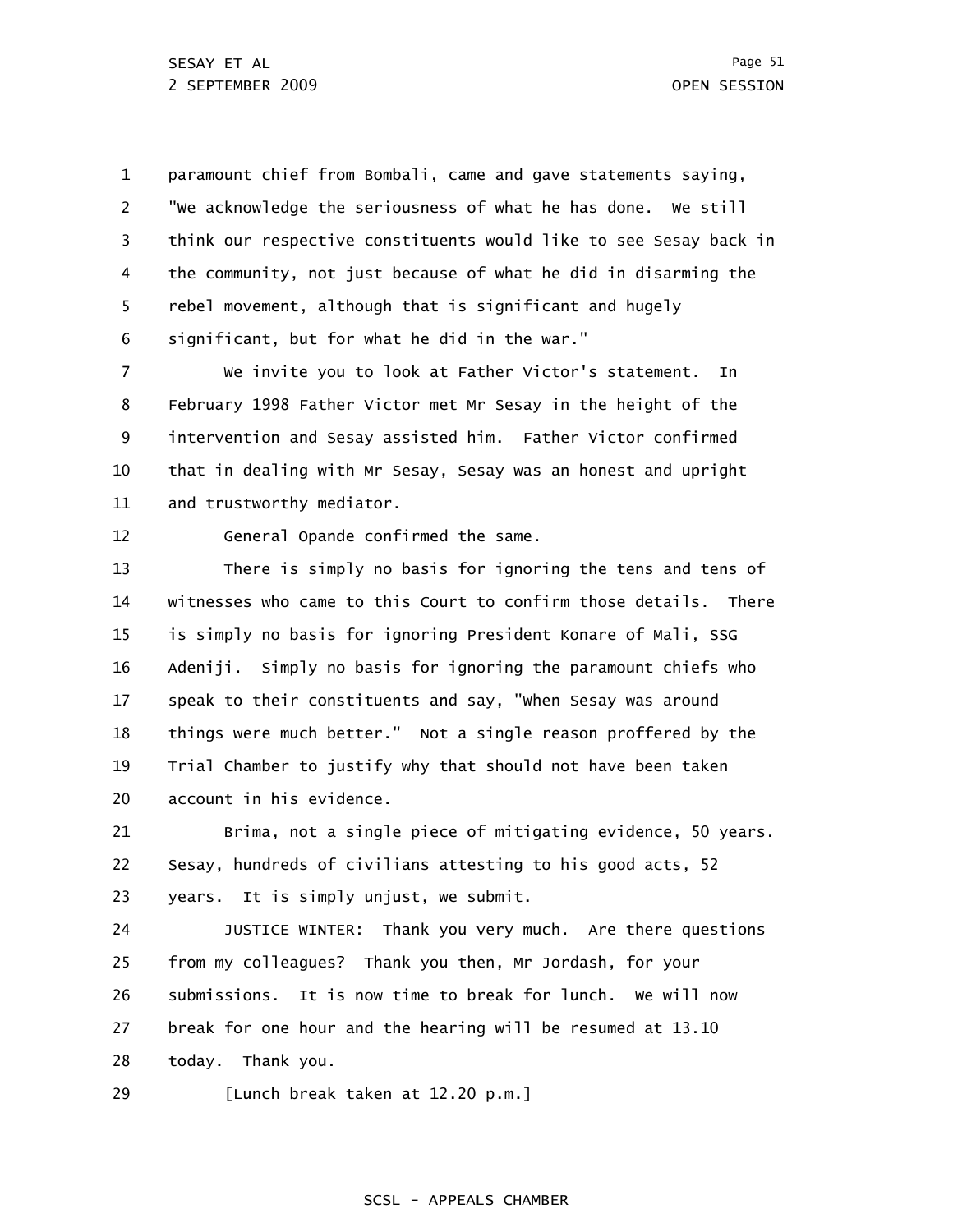[Upon resuming at 13.22 p.m.]

1

2 3 4 5 6 7 8 9 10 11 12 13 14 15 16 17 18 19 20 21 22 23 24 25 26 27 28 29 JUSTICE WINTER: Good afternoon. We resume now our hearing with the submissions from counsel for Mr. Kallon. Please, counsel, you have the floor. MR TAKU: Good afternoon, your Honours. May it please this Honourable Appeals Chamber, we have filed a written brief on behalf of the Appellant, Mr Kallon. We respectfully, my Lords, apply to adopt or rely on that written brief. We received a response -- JUSTICE WINTER: Just a second, please. Could you maybe come a little bit closer to me? Is it better? Could you kindly shift a little bit because, unfortunately, yes, we cannot -- can you please shift the screen a little bit. Thank you. Thanks a lot. Sorry for the interruption. MR TAKU: Yes, thank you, my Lord. My Lords, we filed a written brief on behalf of the Appellant Kallon. We respectfully apply to adopt and rely on that written brief. We received a written response from the Prosecutor and we filed a reply thereto. We now respectfully, your Honours, make our oral arguments in favour of Mr Kallon's appeal. I propose to use about 30 to 45 minutes to leave the floor for my learned colleague, Mr Kennedy, to make his oral presentations. Now, my Lords, we go to sub-grounds 24.9 and 24.10 of our appeal, that is about failure to provide a reasoned opinion. The Appellant herein, my Lords, respectfully submits that the Chamber unfairly disregarded reliable and relevant Prosecution and Defence evidence that tended to exculpate him for evidence that tended to inculpate him. Now, let me be clear. While the Trial Chamber has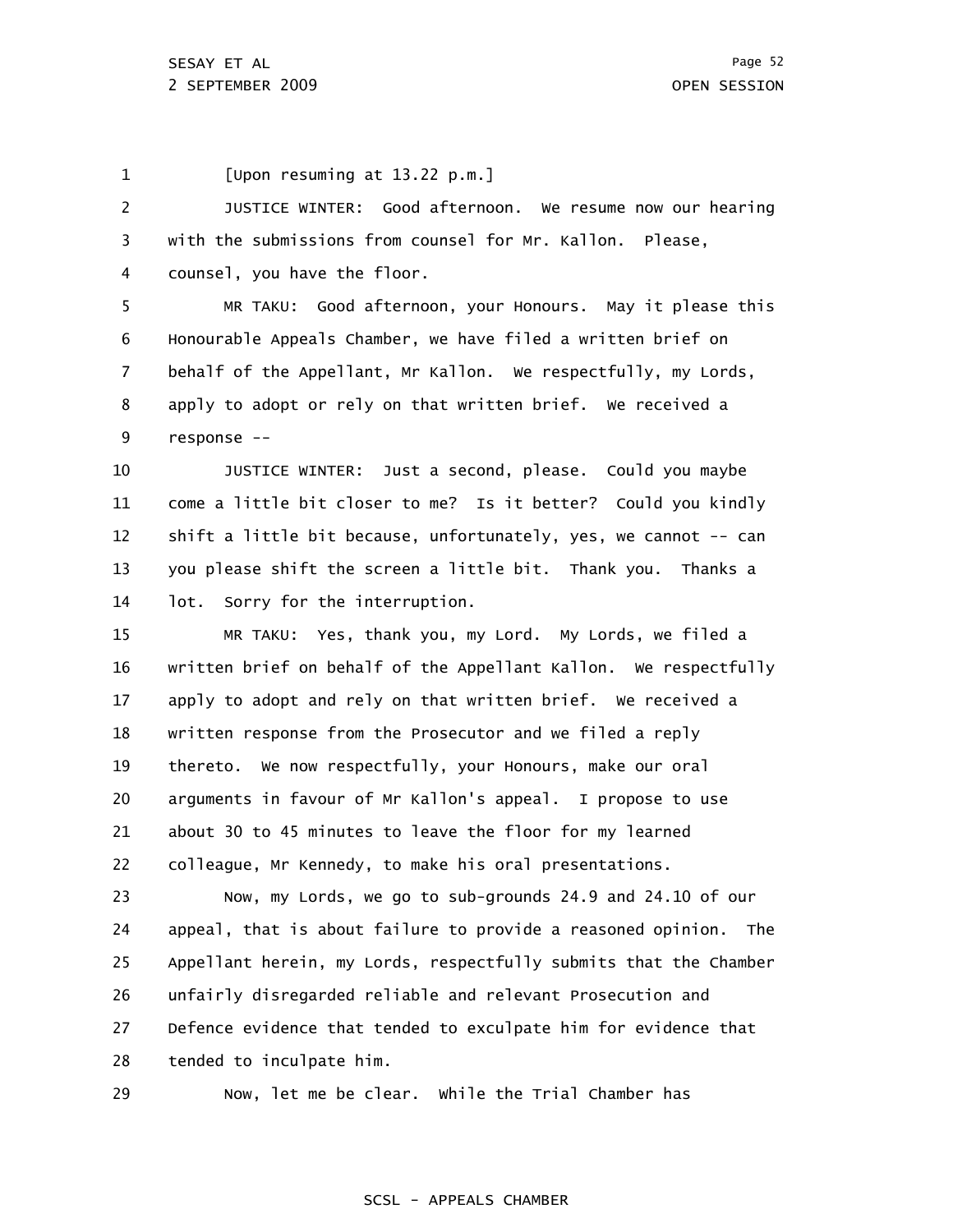1 2 3 4 5 6 7 8 9 10 11 discretion in the assessment of evidence, this discretion is tempered by the Trial Chamber's duty to provide a reasoned opinion, which has been considered by international tribunals as a fair trial requirement, Kupreskic appeal judgment paragraph 32. Due to the selective treatment of evidence, the Appellant submits that the integrity of the entire judicial process against him was irredeemably undermined rendering the trial unfair. The lack of a reasoned judgment is also evident, my Lords, in the Trial Chamber's peculiar organisation of factual determinations and legal conclusions, so-called "the narrative approach", paragraphs 479 to 481 of the trial judgment.

12 13 14 15 16 In discussing the accused person's involvement in the particular transaction and assigning responsibility based on the facts proven and purely alleged, the Court first made its factual findings divorced from consideration of the acts or omissions of the accused.

17 18 19 20 21 22 23 24 25 26 27 28 29 The Court then made legal conclusions as to the nature of the crimes committed with respect to the factual findings, for example whether the facts adduced constitute the particular crime, and they did this completely divorced from the accused. Next, my Lords, the Chamber discussed the various charges of individual liability to fit into individual responsibility around the facts adduced and legal charges accepted. This methodology appears backwards and lends itself to fitting the charge of liability around the facts proven, especially in the light of the statement of the Trial Chamber at paragraph 2013 of the trial judgment, especially in the light of the statement of the Trial Chamber, that also underlines a sense of pre-determination and I quote, My Lord, that is paragraph 2013 of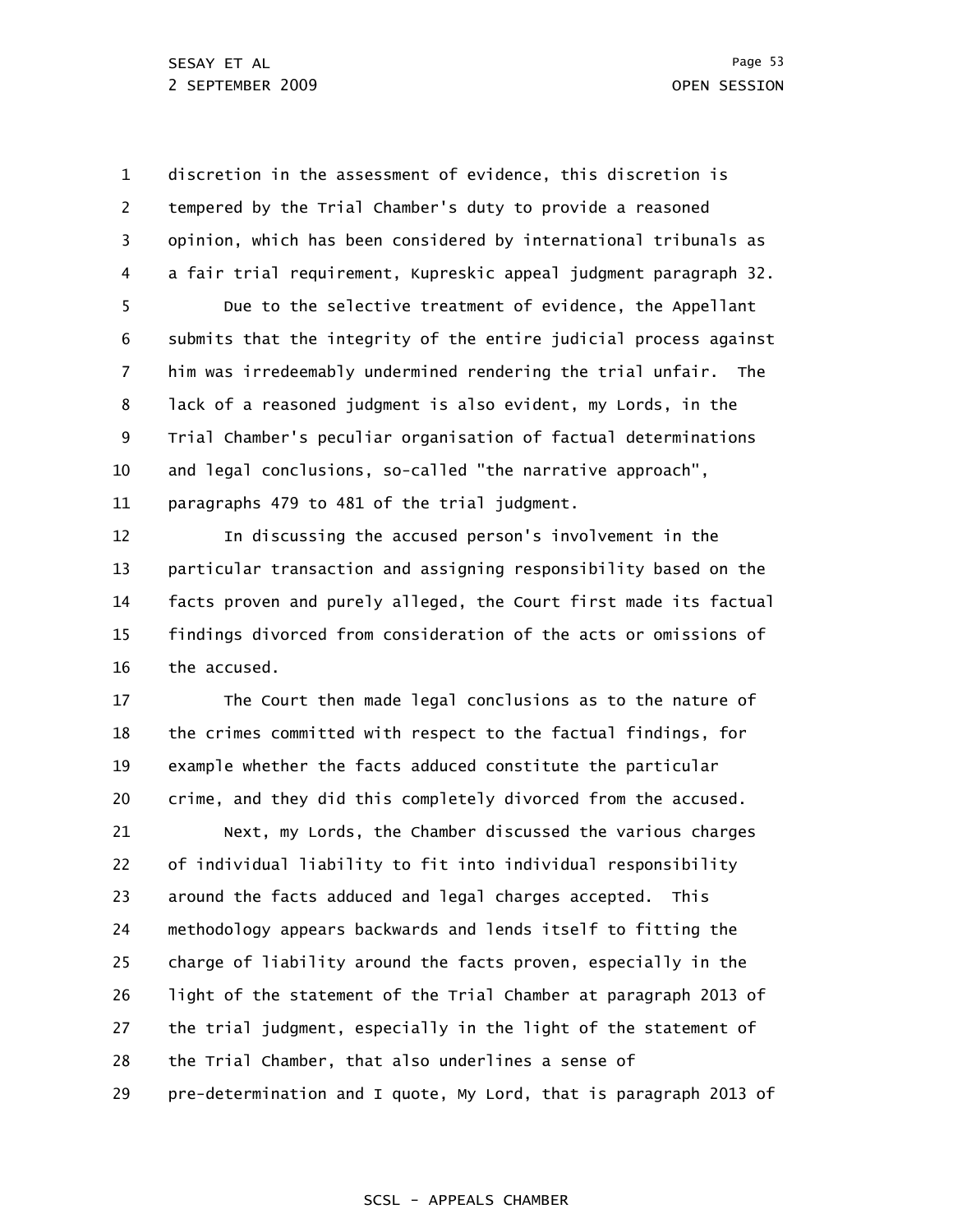1 the judgment, of the trial judgment:

2 3 4 5 6 "Where there is a criminal nexus between such an ideology and the crimes charged and alleged to have been committed, the perpetrators of those crimes should be held criminally accountable under the rubric of a joint criminal enterprise for the crimes so alleged in the indictment."

7 8 9 10 11 12 Such a statement is both inappropriate and inapposite as indicative of a failure of the Trial Chamber to properly analyse facts and law with respect to the individual accused, in particular the Appellant herein. As a result, my Lords, the Appellant submits, with due respect, that the judgment of the Chamber convicting the Appellant cannot be affirmed.

13 14 15 16 17 18 19 20 We now move quickly, my Lord, to sub-grounds 2.5, 2.8, 2.12 to 2.24, repudiation of the testimony of the Appellant, Mr Kallon, paragraph 609 of the trial judgment. My Lords, after more than five years of detention and about four years of trial, the Trial Chamber repudiated the testimony of Mr Kallon on the grounds that, "He failed to impress the Chamber as a truthful witness." He was therefore convicted without the benefit of a defence.

21 22 23 24 Considering the fact that repudiation of the testimony of an accused in a case as serious as this is an extreme measure, we propose to examine the reasons advanced in paragraph 609 of the trial judgment by the Trial Chamber for imposing it on Mr Kallon.

25 26 27 28 29 1. The Chamber justified this sanction on the ground that most of "responses and explanations given by him ...", Mr Kallon, "... throughout the proceedings, particularly those concerned with alibi, were implausible afterthoughts and recent fabrications."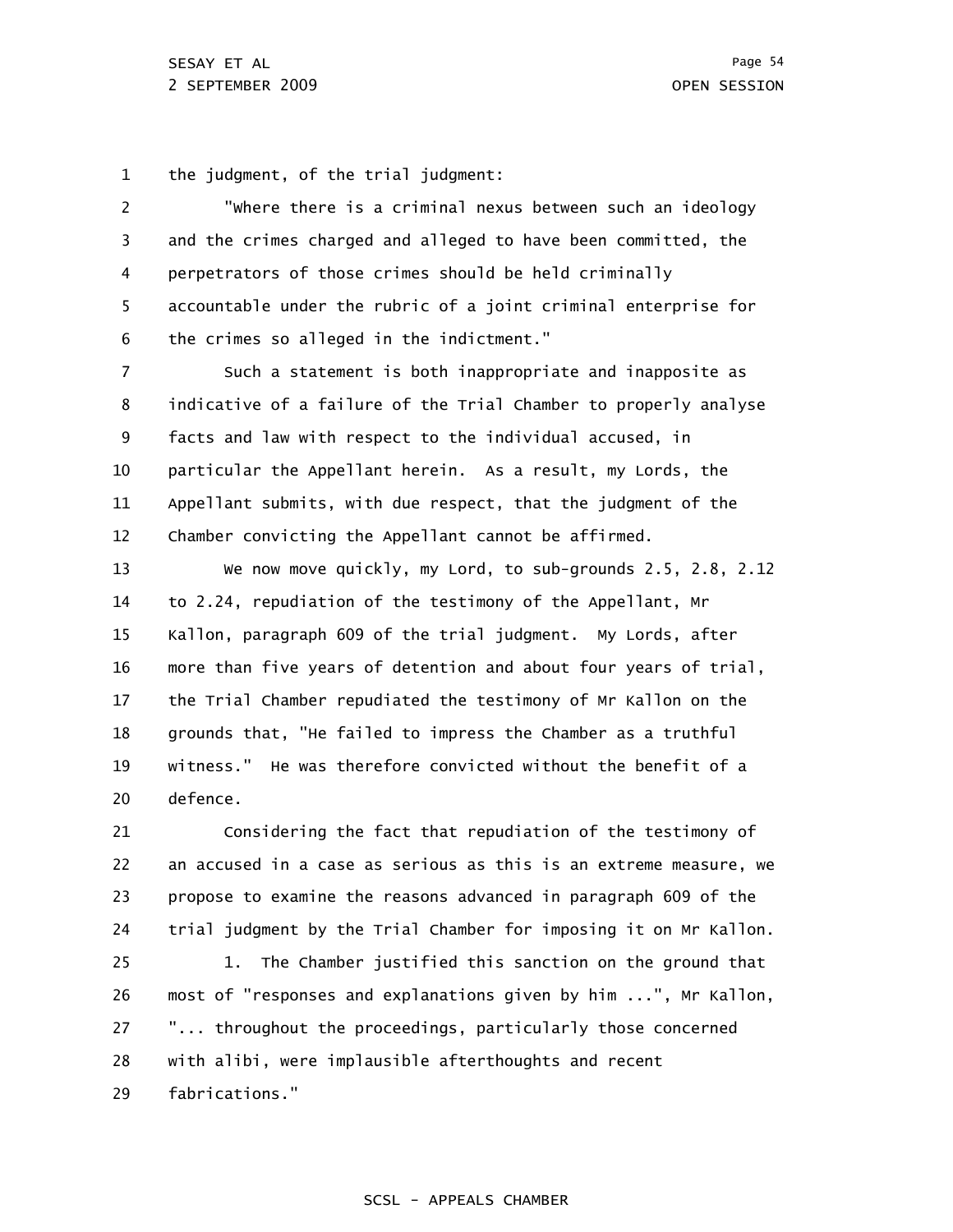SESAY ET AL 2 SEPTEMBER 2009 **OPEN SESSION** 

1 2 3 4 5 6 7 8 9 10 11 12 13 14 15 16 17 18 19 20 21 22 23 24 25 26 27 28 29 The Appellant submits, respectfully, my Lord -- JUSTICE KING: [Microphone not activated]. MR TAKU: My Lord? JUSTICE KING: Well, where are you quoting from? Paragraph 6 and 9, which parts? MR TAKU: The very first part of it, my Lord. JUSTICE KING: What line? MR TAKU: Let me just read that out. JUSTICE KING: Because I always try to follow, you know, so if you refer to the paragraph you should say what part of that paragraph you are referring to. MR TAKU: Yes, my Lord: "Kallon failed to impress the Chamber as a truthful witness and the Chamber repudiates his testimony." That is the very first sentence: "We are of the opinion that most of the responses and explanations given by Kallon throughout the trial proceedings, particularly those concerned with alibi, were implausible afterthoughts and to an extent recent fabrications." And let me take the opportunity to read the entire paragraph so that I don't repeat many times: "As an example, TF1-122 testified during the Prosecution case that he had intervened to prevent soldiers taking the property of a woman who had failed to stand still during a flag raising ceremony here in Kenema. Kallon testified to an almost identical incident but does not mention TF1-122, stating rather that he had thwarted attempts of soldiers to steal the woman's property. In the Chamber's view this was a conscious attempt by Kallon to align his testimony to the evidence presented during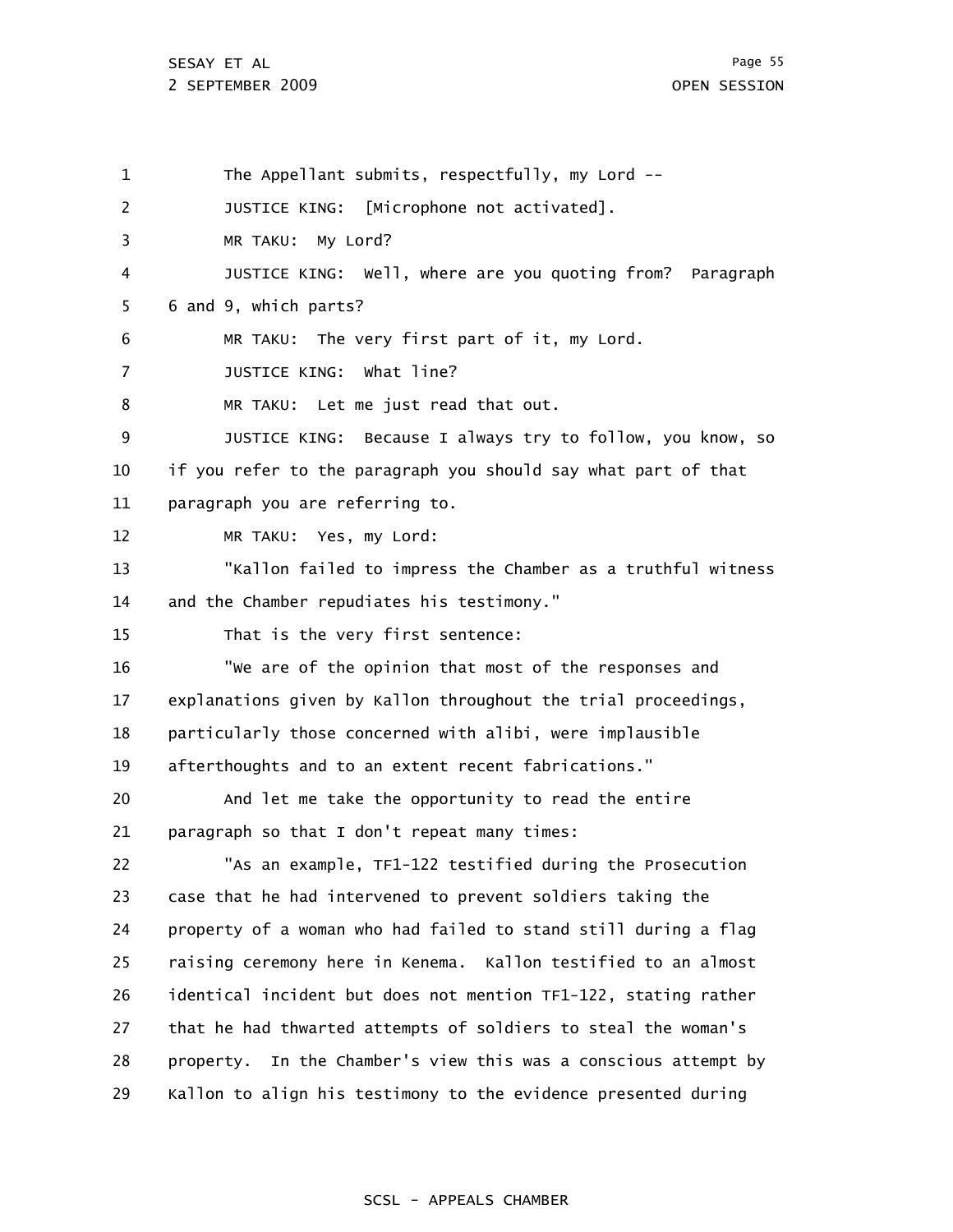1 2 3 the Prosecution case, including attempting to put himself in a favourable light by downplaying or accentuating his role in the incident described by Prosecution witnesses.

4 5 6 7 8 In many instances, the evidence that Kallon gives contradicts the weight of credible evidence presented by other reliable witnesses. In some instances, when compared with the evidence accepted by the Trial Chamber as credible, Kallon's dubious account of events is made implausible.

9 10 11 12 13 14 15 16 17 18 For instance, Kallon testified that in May 2000 he was afraid to arrest Kailondo, who was acting on Foday Sankoh's orders. This is highly unlikely as Kallon was battle ground commander at the time. As such, the Chamber rejected Kallon's testimony, except in instances where that testimony is collaborated by reliable witnesses. We believe the evidence of DAG-111, that he was there and that he perpetrated acts alleged against him in the indictment in Count 15 and that he was not present at Makump camp on 1 May 2000 when UNAMSIL personnel were besieged and being mistreated."

19 20 This is where this ground lies, my Lord, if I may make my submissions.

21 JUSTICE KING: Thank you.

22

MR TAKU: Thank you, my Lord.

23 24 25 26 27 28 29 Now, my Lords, we will refer your Lordships respectfully to the relevant portion of the testimony of TF1-122 that the Judges rely on in repudiating Kallon's testimony, and your Lordships will find that Kallon's testimony - Kallon neither lied nor fabricated his testimony, nor was his testimony an implausible afterthought as the tribunal - as the Trial Chamber found. Rather, regrettably, it was the finding of the Trial Chamber that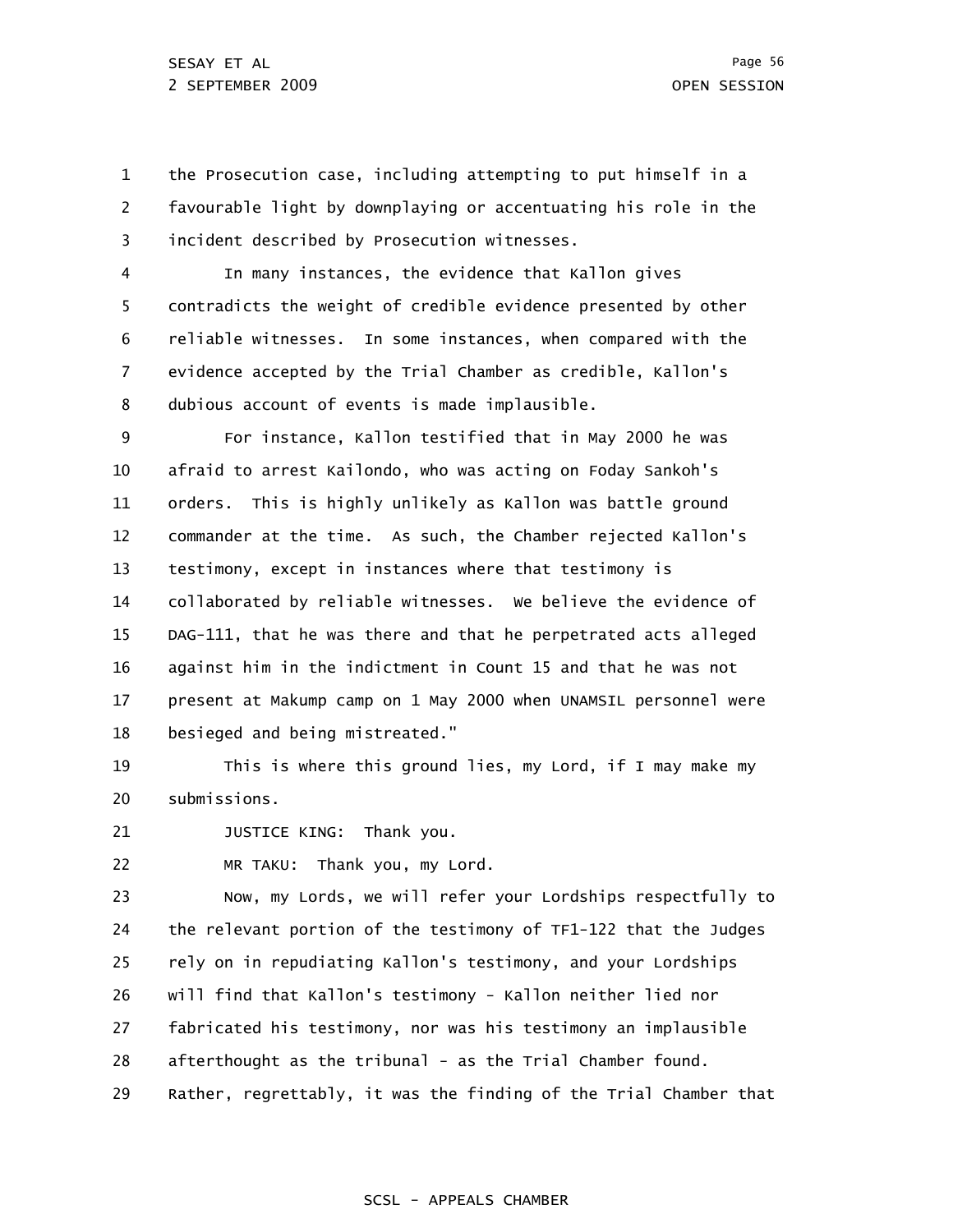1 2 3 4 5 6 7 8 9 10 11 12 13 14 15 16 17 18 19 20 21 22 23 24 25 26 27 28 29 was fundamentally flawed due to his misrepresentation of evidence on the trial record. In effect, my Lord, in the transcripts of 8 July 2005, page 71, under cross-examination this is what this witness said about that incident: "Q. Now, concentrate your mind a bit on Tongo Field. "A. Okay. "Q. Your office, your jurisdictional office, extended to Tongo Field? "A. Yes. "Q. Indeed. You received a report from Tongo Field. "A. Every day, yes." Now, page 94: "Q. And before I ask the question, witness, you said several times that in the course of your profession you recorded statements from suspects all. within the five years? "A. Yes. "Q. And therefore you have no difficulty in acknowledging your own statements, do you? "A. No." Now, let me read paragraph 5 of the statement - part of paragraph 5, that statement that you made to the investigators, and this is what the witness said: "I saw Morris Kallon in Kenema. I saw Morris Kallon on many occasions. Morris Kallon wasn't that active. He was actually very friendly with the civilians at that time. I saw him stop soldiers from harassing civilians for instance one time, when some soldiers were putting up the national flag, they saw a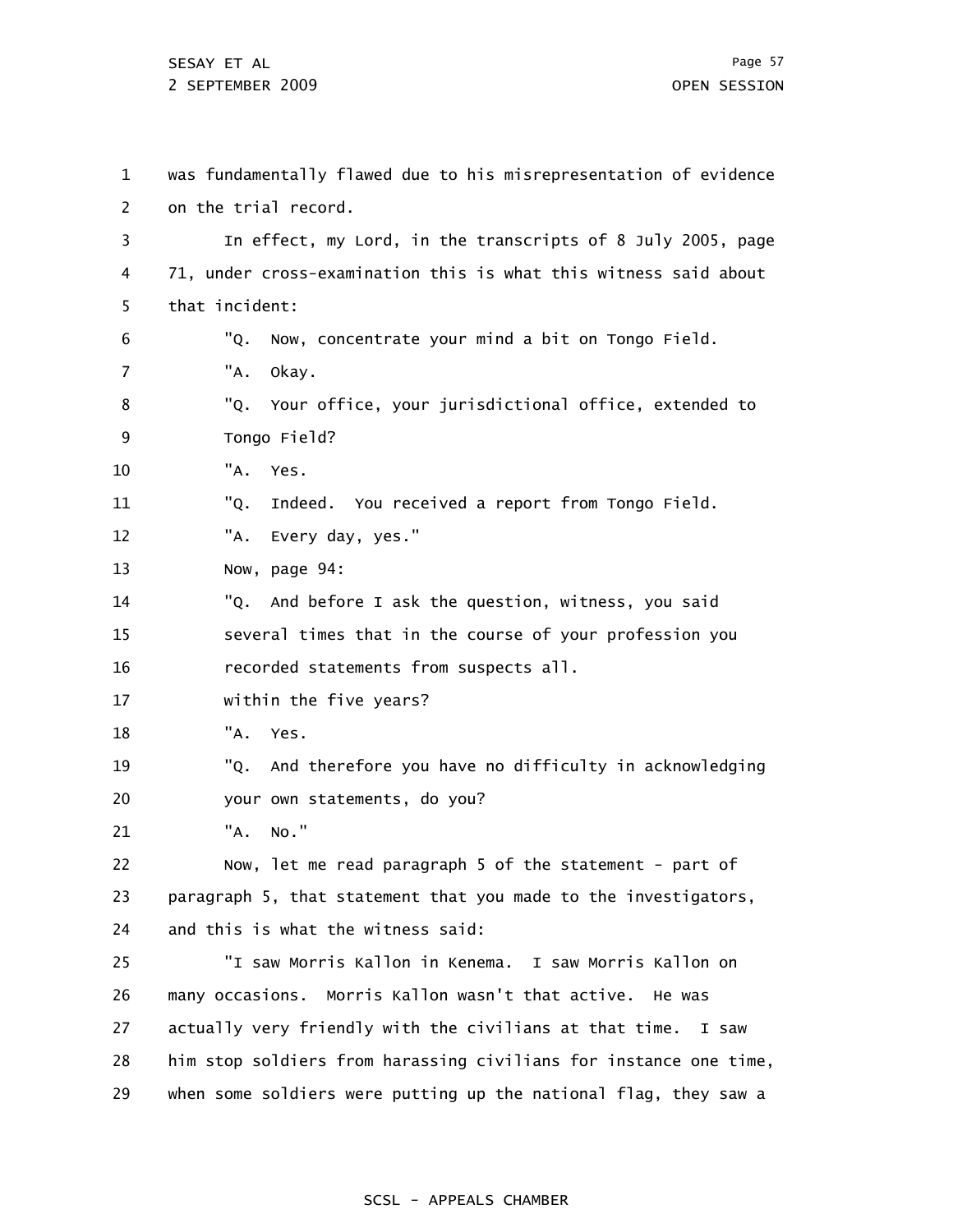1 2 3 4 5 6 7 8 9 10 11 12 13 14 15 16 17 18 19 20 21 22 23 24 25 26 27 28 29 woman passing by. The soldiers, one named Junior, the others Idon't remember, stopped her and took her money. Kallon saw this and intervened to help the woman. I don't know Kallon's functions." Then a question: "Q. Does that reflect, witness, what you told the Prosecution in this instance? "A. Yes." My Lords, this was just one among a plethora of positive and favourable Prosecution witnesses that were adduced throughout the trial in favour of Kallon. JUSTICE KING: What page is that in the transcript? MR TAKU: My Lord, it's page - the transcript of 8 July 2005, pages 70 and 94. Now this witness - this witness, my Lords - by his functions, as you heard from the transcript, recorded - kept a record - of crimes committed in Tongo Field and in Kenema and this is the witness testifying about Morris Kallon. That crime diary was tendered as Exhibit 28 and nowhere in that crime diary will you find any mention of Kallon committing any crime, either in Kenema or in Tongo Field, and it carries additional weight because the witness testified that he saw Kallon, he knew him and he described his relationship with civilians. Now rather, my Lord, than using this evidence to exculpate or acquit Kallon, what did the Trial Chamber do? They used it to repudiate Kallon's testimony, holding that he had lied, it was a recent fabrication, it was an implausible after truth. And, in any case, worse still Kallon was convicted eventually under the charge of joint criminal enterprise for the beating of this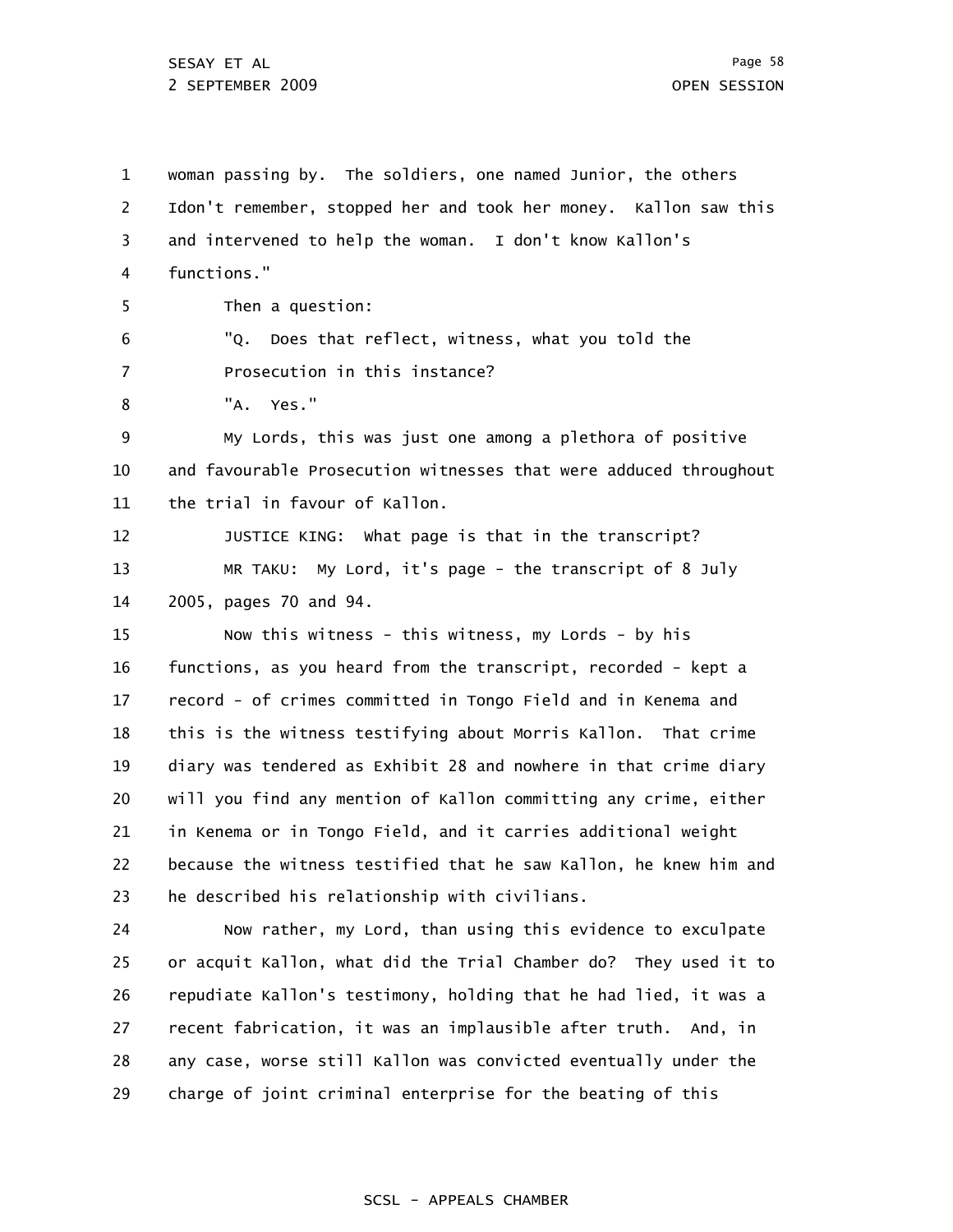1 2 particular witness by some other RUF commanders in the absence of Kallon.

3 4 5 6 7 8 9 10 11 12 13 14 15 16 The next point which I make, my Lord, in respect - in respect of the reasons given in paragraph 609, in repudiating the testimony of Kallon, is the use to which the testimony of co-accused witness DAG-111 was put not only in repudiating the testimony of Kallon, but by making a pre-determination of guilt. In other words the sanction that fell against Kallon in 609 was not just a repudiation of his testimony and his conviction without the benefit of a defence, but a pre-determination viewed in the very - in the very paragraph, as you heard, that they said they believe DAG-111 when Mr Kallon was in Kenema - was in Makeni in May 2000 and committed the crimes in Count 15. Additionally, they made another finding that he was not in Makump camp, DDR camp, on 1 May 2000 when UNAMSIL personnel were besieged and being mistreated.

17 18 19 20 21 22 23 24 25 26 27 Well, we will address you on this, because somewhere in the proceedings, as we develop our arguments, you will find that they made internally inconsistent findings about whether Kallon was in Makump camp or not. In this paragraph they say he wasn't there. Elsewhere, as we develop our argument, they said he was there and, when he was convicted in paragraph 2290 for superior command responsibility, they said that he wasn't there. He was being convicted for crimes committed in Makeni on 1 and 2 May for which he did not participate. They convicted him for his mere knowledge. We will point out the internal inconsistencies as we proceed.

28 29 Now the Prosecutor, in paragraph 307 of his response, states that the Trial Chamber had discretion in rejecting the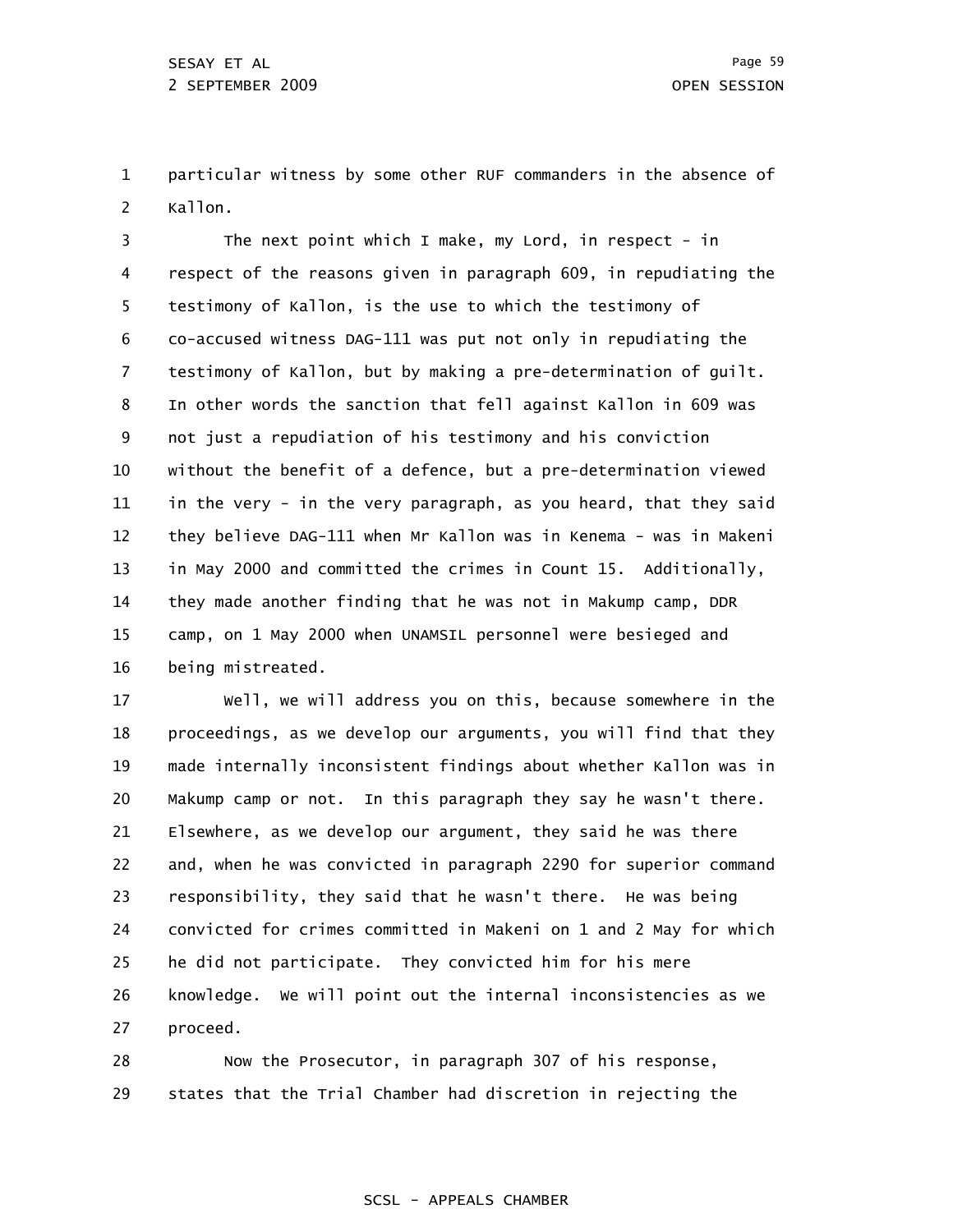1 2 3 4 5 6 7 8 9 10 11 12 13 14 15 16 17 18 19 20 21 22 23 24 25 26 testimony of an accused person, but this was not a simple rejecting the testimony of an accused person as such because rejecting has a different connotation from repudiating the defence of Kallon, because nowhere in the entire judgment when Kallon is convicted, wherever Kallon is convicted, do you find any reference whatsoever to the defences put forward by Kallon. What did Kallon say when they found him guilty for the UNAMSIL counts, or when they found him guilty of other counts? You will not find it in the entire proceedings. And we will submit respectfully, my Lord, it flows from the finding in paragraph 609 that his defence has been repudiated and this we submit was based on a misrepresentation even on the trial record. Now the evidence of the co-accused witness here, my Lord, the Prosecutor says that there was nothing wrong in relying on the evidence of a co-accused to convict Mr Kallon, but we submit, my Lord, first that evidence did not form part of the Prosecution's case against Mr Kallon. First point. The second point is this. Throughout the entire proceedings, as you find in our written brief, the Trial Chamber took the principal stand that for the purposes of Rule 82 of the Rules of Procedure and Evidence we do not rely on co-accused adverse evidence or incriminatory evidence to convict the co-accused. Now, the question is why the dramatic turn around in the course of the judgment in relying on this evidence? So the problem is not about adducing the evidence per se, as the Prosecution says, because in the case when the evidence was

28 29 adduced the question about the use to which that evidence was put.

27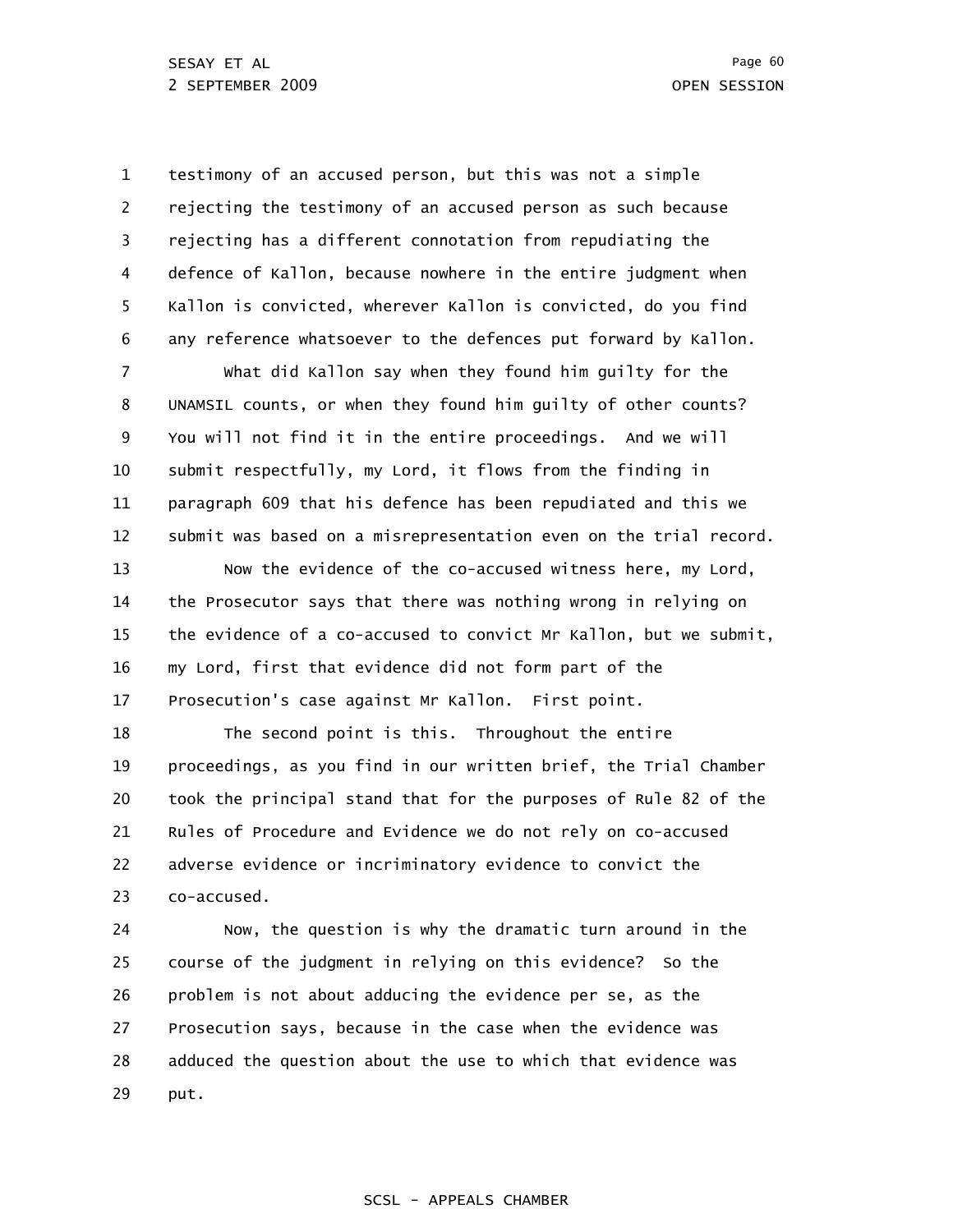1 2 3 4 5 6 7 8 We submit, my Lord, the use of that evidence which did not form part of the Prosecution's case, which was highly incriminatory against Mr Kallon, and relying on that evidence in the face of his own prior finding that they would - that the witness was not reliable, let me draw your attention to I think paragraph 578. I think - okay, 578 of the trial judgment, the same Trial Chamber makes this internal inconsistent finding about this witness:

9 10 11 12 13 14 15 16 17 "Having carefully examined the entirety of the evidence pertaining to Gbao's conduct at Makump DDR camp, the Chamber finds the discrepancy between the testimony of DAG-111 and the evidence of Jaganathan and Ngondi to be so significant as to render the testimony of DAG-111 in relation to the events of 1 May 2000 unreliable, the Chamber is unwilling to accept evidence that is contradicted by corroborated testimony of two reliable witnesses. The Chamber has therefore not relied on the testimony of DAG-111 in its findings on this incident."

18 19 20 21 22 23 24 Now, having made this finding in respect - in other respects with this witness, it is not evident from the judgment but we do not know why the Trial Chamber relied on the similar evidence to make a pre-determination of view and not just a pre-determined view, but as a sanction against Mr Kallon for the conduct the Chamber - the Chamber reproached Mr Kallon based on a misrepresentation of the evidence on the trial record.

25 26 And, my Lord, furthermore the Prosecutor also - if you look at the Prosecutor's brief, paragraph --

27 28 29 JUSTICE KING: [Microphone not activated] ... further. I want to be able to follow you. You referred to paragraph 578 -- MR TAKU: Yes, my Lord, of the trial judgment.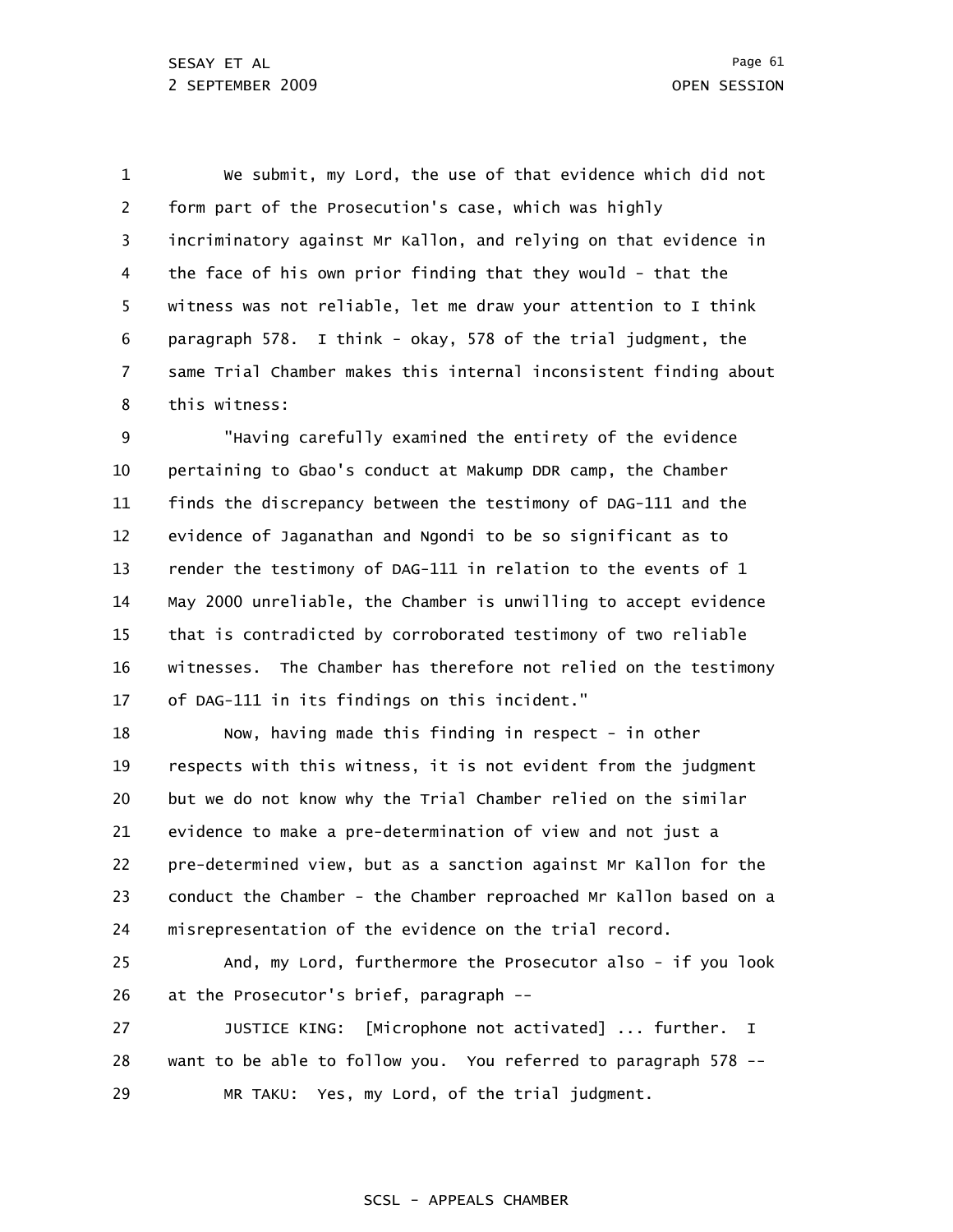1 2 3 4 5 6 7 8 9 10 11 12 13 14 15 16 17 18 19 20 21 22 23 24 25 26 27 28 JUSTICE KING: -- where the Trial Chamber was dealing with evidence pertaining to Gbao's conduct. MR TAKU: No, they were dealing with witness - the testimony of DAG -- JUSTICE KING: No, I am talking about what they said. They had carefully considered -- MR TAKU: Yes, my Lord. JUSTICE KING: -- the entirety of the evidence pertaining to Gbao's conduct. MR TAKU: Yes, my Lord. JUSTICE KING: That is they were talking about. MR TAKU: Yes, my Lord. JUSTICE KING: And in that regard they were referring to DAG-111. MR TAKU: His own witness. JUSTICE KING: Yes, that's right. MR TAKU: Yes, my Lord. JUSTICE KING: Not in respect to Kallon, but in respect to Gbao. MR TAKU: Yes, but also this is about the activities that took place on that particular date. They said that they would not rely on him, on his testimony about the events that took place on the 1st in that particular location on that particular date. That's what they said, my Lord, if I may read. They would not rely on him on his testimony of what transpired on 1 May and now they rely on him against Kallon. And more important, my Lord -- JUSTICE KING: Why do you keep on saying against Kallon?

29 Because I have just pointed out to you that in paragraph 578 what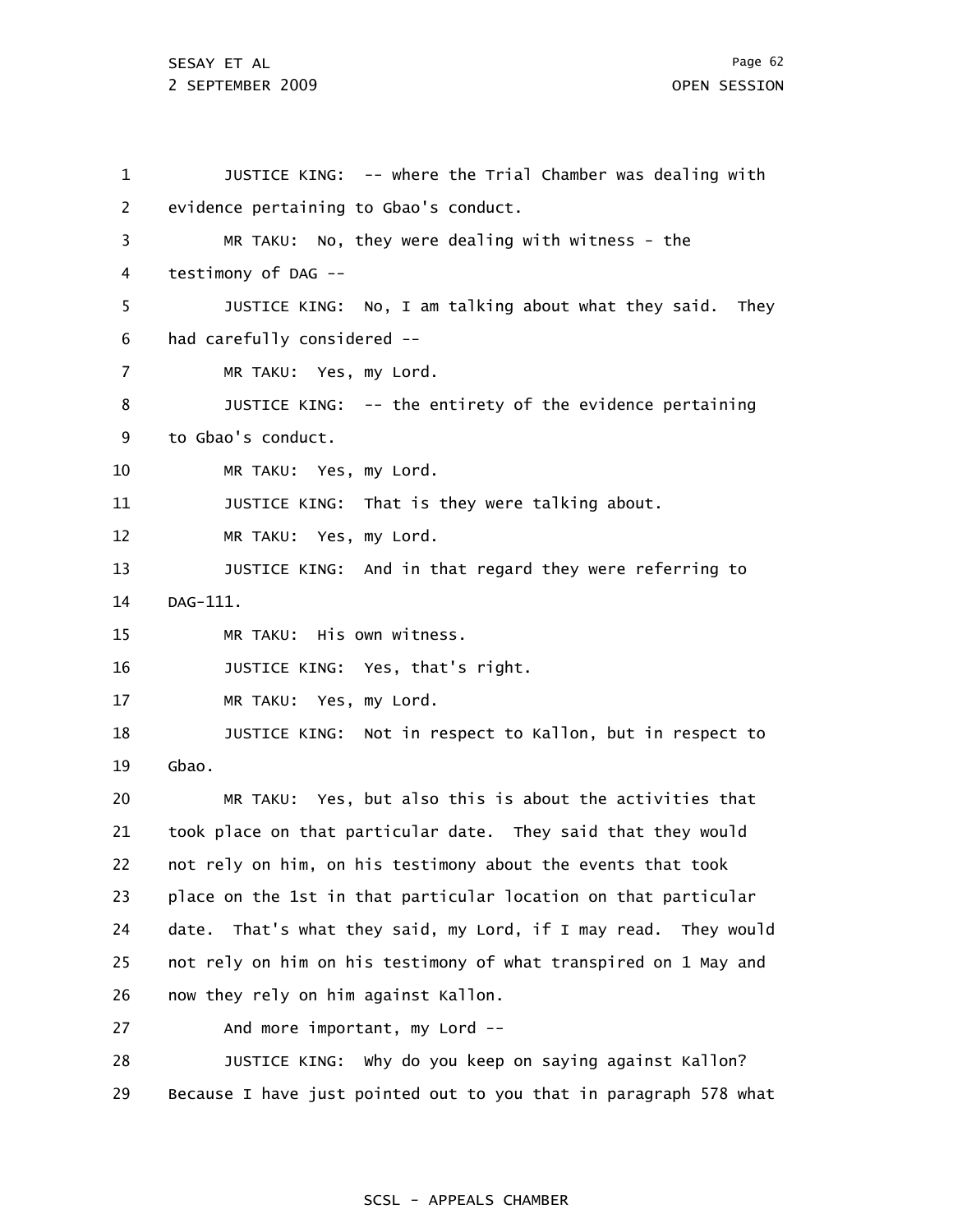1 they said was that:

| $\overline{2}$ | "Having carefully examined the entirety of the evidence          |
|----------------|------------------------------------------------------------------|
| 3              | pertaining to Gbao's conduct at Makump DDR camp, the Chamber     |
| 4              | finds the discrepancies between the testimony of DAG-111 and the |
| 5              | evidence of Jaganathan and Ngondi to be so significant as to     |
| 6              | render the testimony of DAG-111 in relation to the events of 1   |
| 7              | May 2000 unreliable."                                            |
| 8              | MR TAKU: "The Chamber has therefore not relied on the            |
| 9              | testimony of DAG-111 in finding on this incident."               |
| 10             | <b>JUSTICE KING:</b><br>Yes.                                     |
| 11             | MR TAKU: That is the incident that took place in Makump          |
| 12             | camp.                                                            |
| 13             | <b>JUSTICE KING:</b><br>Yes.                                     |
| 14             | MR TAKU: The incident that took place in Makump camp.            |
| 15             | In any case, my Lord, our main concern is that we were left      |
| 16             | all along throughout the entire proceedings before the Trial     |
| 17             | Chamber to believe that the testimony - alleged testimony - of   |
| 18             | co-accused and his witness would not be used against Mr Kallon   |
| 19             | and the Trial Chamber consistently ruled in this favour. Now,    |
| 20             | during the trial, the Trial Chamber now relies on that evidence  |
| 21             | first as a sanction against Mr Kallon and, secondly, to make a   |
| 22             | pre-determination of guilt against Mr Kallon.                    |
| 23             | This is our problem here and we never had any notice             |
| 24             | whatsoever that that evidence could ever be used against Kallon. |
| 25             | JUSTICE KING: [Microphone not activated].                        |
| 26             | MR TAKU: Yes, my Lord, so it was in the course of the            |
| 27             | trial that there was this dramatic turn around by the Trial      |
| 28             | Chamber and that is our problem.                                 |
| 29             | And the Prosecutor says that - now, the Prosecutor submits       |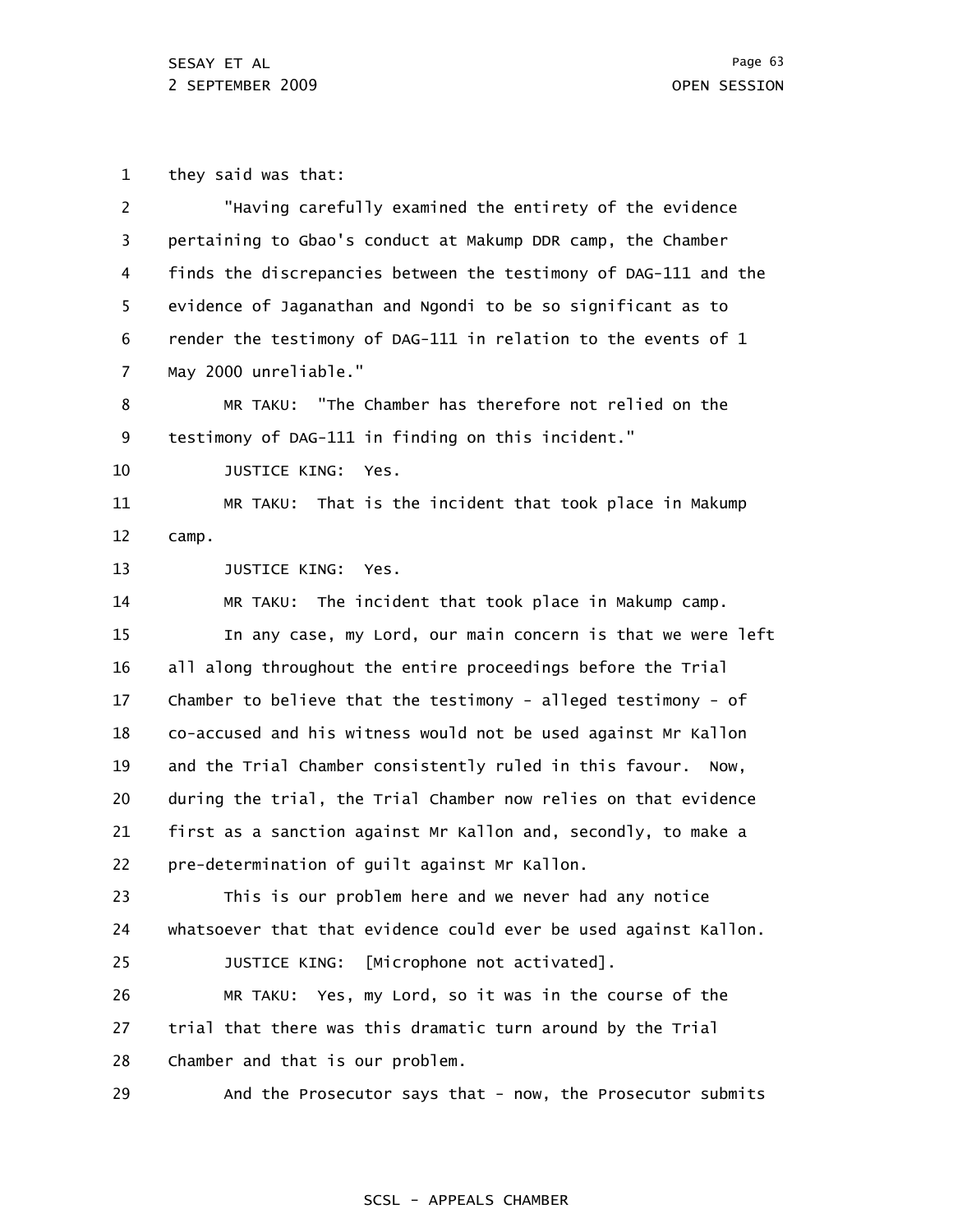1 in paragraph 320 of his response brief that:

2 3 4 5 6 "The testimony of DAG-111 was not the only testimony that the Trial Chamber relied on to convict the accused in relation to the events in Makump camp and that the Trial Chamber would still have convicted him, nevertheless, based on its finding in paragraph 1789 to 1794 of the trial judgment."

7 8 9 10 11 12 13 14 15 16 We submit, my Lord, that to the extent - to the extent that the testimony of that witness was one of the factors in repudiating the testimony of Mr Kallon and make a pre-determination of guilt, all these other findings against Mr Kallon are tainted with the same illegality, with the same prejudice, my Lord, and the Prosecution have not shown why. Your Lordships will excise - will not look at the Prosecutor's - the findings in totality, or the totality of the reasons given, but they will excise part of it and say that they would still have convicted him anyway.

17 18 19 20 21 22 23 24 25 26 27 28 29 Furthermore, my Lord, we find that in paragraphs 1789 to 1794 the Trial Chamber relied on another co-accused's evidence, Exhibit 212, as the basis of the conviction of Mr Kallon, so whatever - no matter from what angle we look at it, the findings at 1789 to 1794 would still be prejudicial to Mr Kallon to the extent that they relied on Exhibit 212 which was another co-accused's evidence tendered during his defence, disclosed to him by the Prosecutor during his defence and tendered during his defence, and never formed part of the Prosecution's case, and Mr Kallon had no notice that that evidence would ever be used against him because of Trial Chamber principled decisions to the fact that the evidence would not be used and would not be considered against Mr Kallon. We've written copiously about it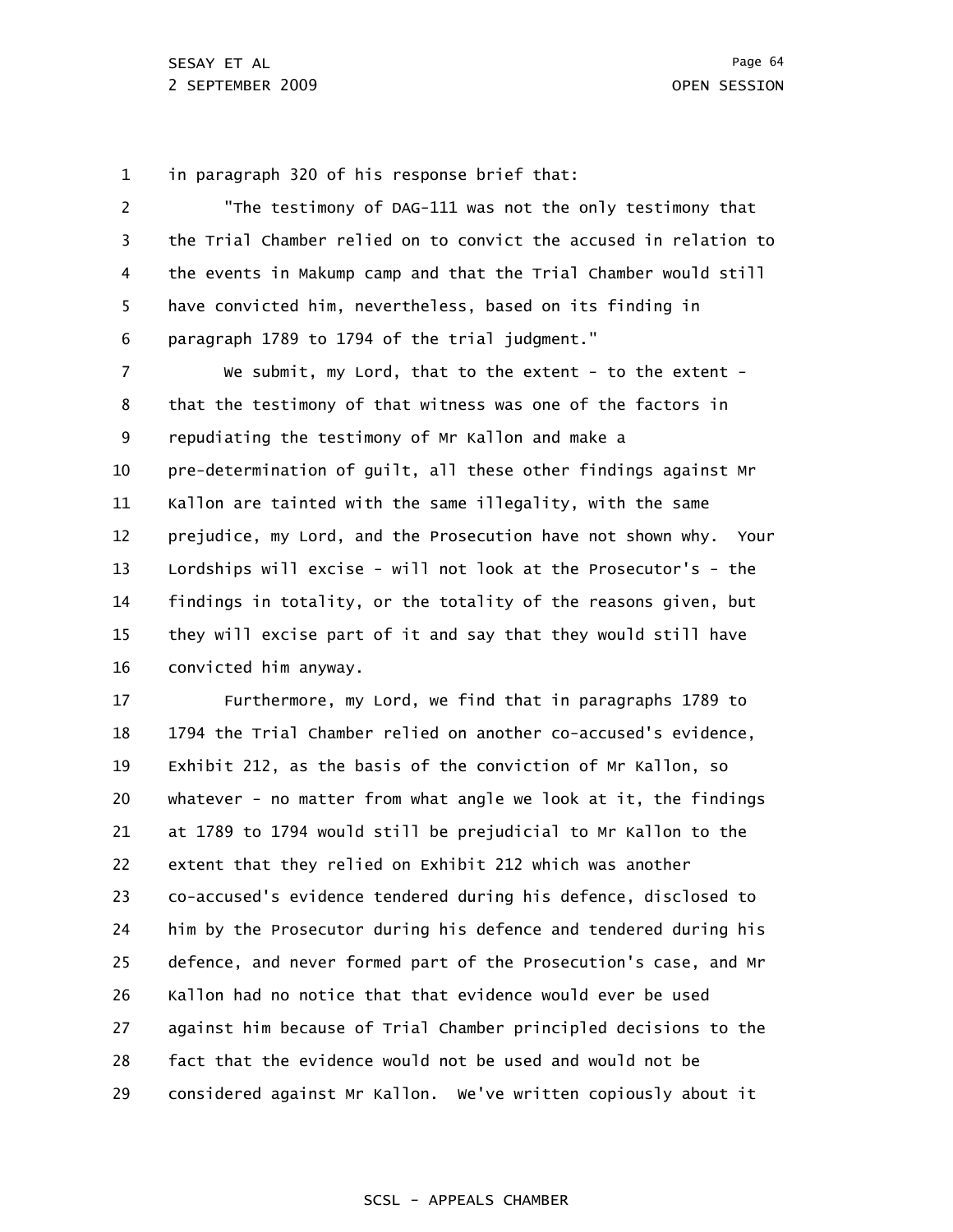1 in our brief, my Lord.

2 3 4 5 6 7 8 9 10 Now your Lordships see that the Trial Chamber considered this guarantee - this minimum guarantee - of a fair trial when dealing with co-accused in paragraph 521 of the trial judgment. When dealing with the statement of agreed facts, because the Prosecutor conceded to a number of statements of agreed facts in favour of Mr Kallon and these statements of agreed facts support his alibi in many locations and support several of the defences of Mr Kallon, they said that they can only use them when the interests of co-accused is not compromised.

11 12 13 14 15 16 17 18 19 20 21 In fact, if in paragraph 521 when dealing with favourable evidence to Mr Kallon they took this - they took this precaution to ensure that the minimum guarantees of a fair trial, guaranteed by Article 17 of the Statute of this Court and Article 14 of the covenant on civil and political rights, was maintained, namely that they would not use these agreed facts favourable to Kallon if they compromised the interests of another co-accused, why on earth, my Lord, would they use the unfavourable evidence adduced by co-accused during their own defence, not forming part of the Prosecution's case, as a basis for the conviction of Mr Kallon? My Lord, we submit that this was - this compromise was

22 23 highly prejudicial, my Lord, and that your Lordships will consider this in the course of your deliberations.

24 25 JUSTICE KING: I know you have a set time, but I have to follow your argument.

26 MR TAKU: Yes.

27 JUSTICE KING: I know you referred to paragraph 521.

28 MR TAKU: Yes, my Lord.

29 JUSTICE KING: I would like to know in what context and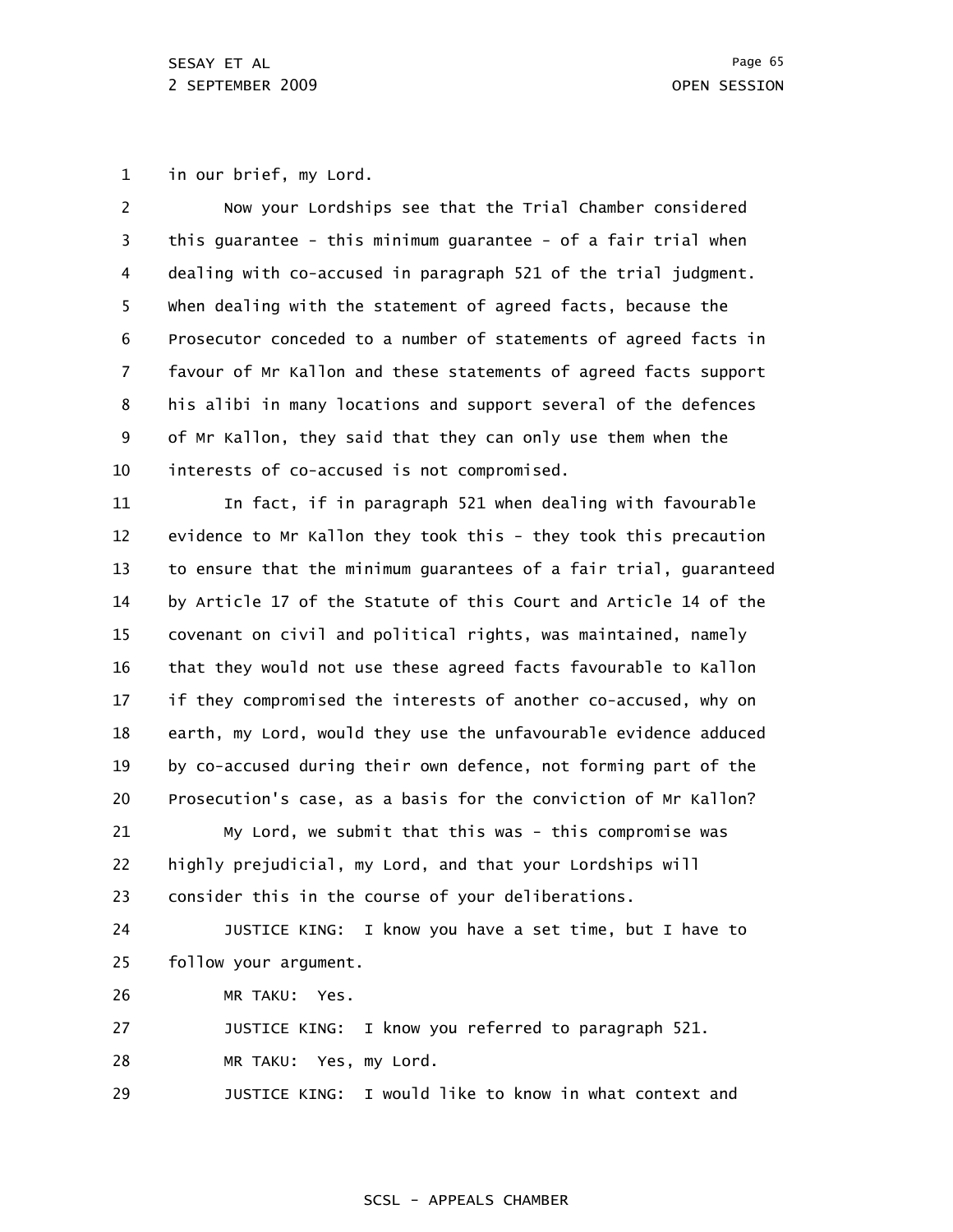1

2 3 4 5 6 7 8 9 10 11 12 13 14 15 16 17 18 19 it and pass on. MR TAKU: Yes. JUSTICE KING: Point out the relevant part of that paragraph in support of your argument so we can follow it intelligently. MR TAKU: Now that's the last paragraph, my Lord: "Furthermore, the Chamber notes that not all accused have agreed to the same facts. In such cases the Chamber will only rely on those facts agreed upon if there is no prejudice to the other accused." Now, this is the guarantee they took to ensure that evidence - favourable evidence - adduced on behalf of a co-accused does not prejudice the other accused. Now, I cited this just to support my argument with regard to co-accused's evidence - incriminatory co-accused evidence testimony of DAG-111 and Exhibit 212 that were used as a basis of convicting Kallon. You look at - if I develop my submissions, your Lordships will see very, very clearly that most of the 63 -

what regard you are referring to that paragraph, not just mention

20 21 22 23 24 25 26 27 28 Article 63 - convictions against Kallon were based entirely on Exhibit 212, that is the exhibit tendered by the first accused for his own defence, and he stated at the time the reasons, the limited purpose for which he tendered that evidence, that he wanted to use the exculpatory pages of the evidence in his own defence and it was disclosed to him in the course of his own defence. It was not part of the Prosecution's case, yet the Judges relied on that to make these findings of guilt against Mr Kallon.

29 JUSTICE KING: It may not be part of the Prosecution's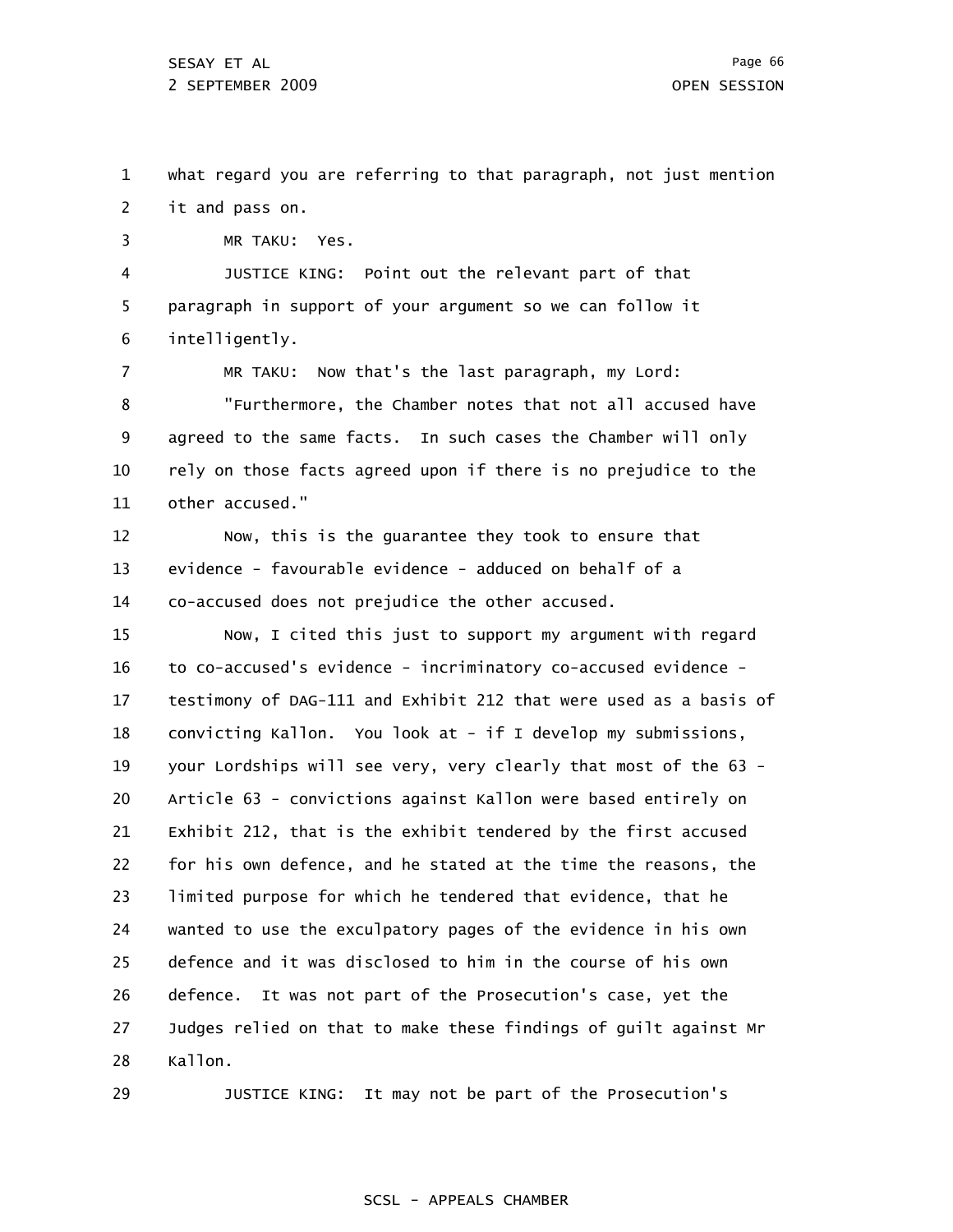SESAY ET AL 2 SEPTEMBER 2009 OPEN SESSION

Page 67

1 2 3 4 5 6 7 8 9 10 11 12 13 14 15 16 17 18 19 20 21 22 23 24 25 26 27 28 29 case, but isn't it part of the evidence that the Court has to consider? The Court will inevitably have to consider the totality of the evidence. Whether it's part of the Prosecution's case or not is not the crucial thing. It is whether it is part of the overall evidence - the totality of the evidence. MR TAKU: Yes. JUSTICE KING: They cannot ignore it. MR TAKU: Yes, my Lord, they can't ignore it, but not when they have consistently ruled that they will not use the evidence as the basis of conviction in the course of the trial and the Appellant led his defence with this in mind and was confronted with this only at trial. JUSTICE KING: I am merely pointing out to you -- MR TAKU: Yes. JUSTICE KING: -- that that evidence was tendered by another accused person. MR TAKU: Yes, my Lord. JUSTICE KING: It forms part of the record of the Court and of the evidence before the tribunal. Now, the tribunal has every right to consider the whole of the evidence - the totality of the evidence - brought before it. Isn't that the case in law? MR TAKU: I agree, my Lord. They considered the totality of the evidence. That is why they made the ruling upon considering the totality of the evidence that this evidence will not be used as a basis of conviction of a co-accused, and they cited that they were doing this pursuant to article - to Rule 82 of the Rules of Procedure and Evidence. They had the legal basis for saying so, my Lord, and they did that consistently in the course of these proceedings.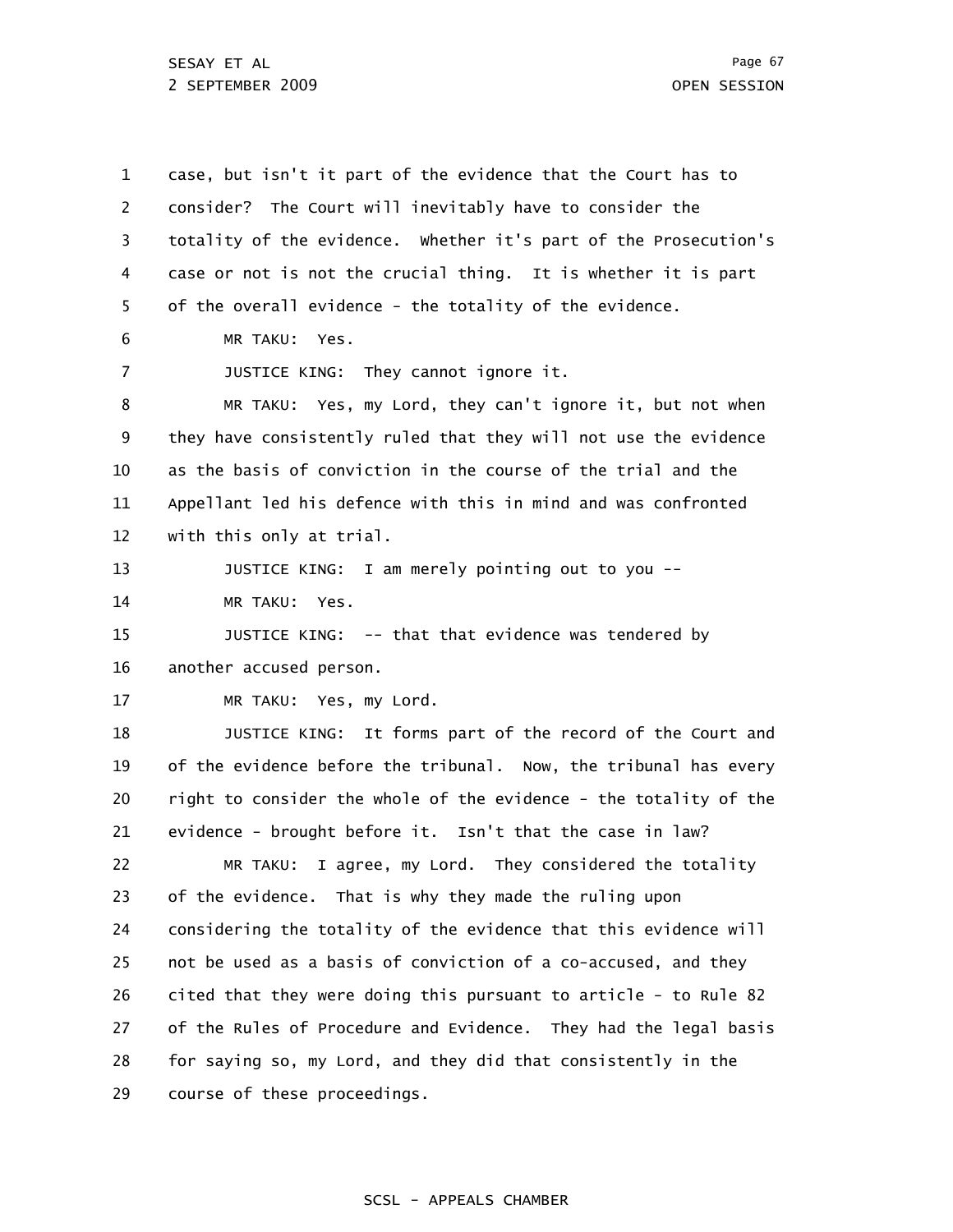1 2 3 4 5 6 Having so ruled, that ruling formed part of the decision of the Court. They considered it nevertheless, but at different stages in the proceedings the rule that the evidence will not be used - it should not even be adduced, it should not be used and nevertheless they used it to the prejudice of the accused and that is the basis of our argument on this point, my Lord.

7 8 9 10 11 12 Now that said, my Lords, let me move quickly to another issue. One of the reasons that they repudiated Mr Kallon's testimony, paragraph 609, was that they did not believe him when he said that you could not arrest Kailondo for the crimes he committed in Makeni in May 2000 when Kailondo was acting on the order of Foday Sankoh.

13 14 15 16 17 18 19 20 21 22 23 24 25 26 We addressed the Court extensively on that and we do not want to belabour your Lordships. We additionally refer your Lordships to the dissenting sentencing opinion of Justice Itoe, who wrote extensively on this particular issue about this arresting Kailondo, and you will see that, my Lord, our problem is that that was one of the factors they used, that they didn't believe Kallon in arresting him. But they themselves in discussing the conduct of Foday Sankoh said that Foday Sankoh did not obey any particular chain of command within the RUF. He acted the way he wanted, he killed his own assistants, anybody disobeying for instance would be dead. Why would Kallon ever arrest Kailondo when Kailondo was acting under the orders of Foday Sankoh? That said, my Lord, we will not belabour the point. We've addressed you extensively on that.

27 28 29 My Lord, we ask the Court not to consider the footnote the footnote - to the convictions of Kallon in the UNAMSIL counts reliable. We don't have enough time because my colleague has a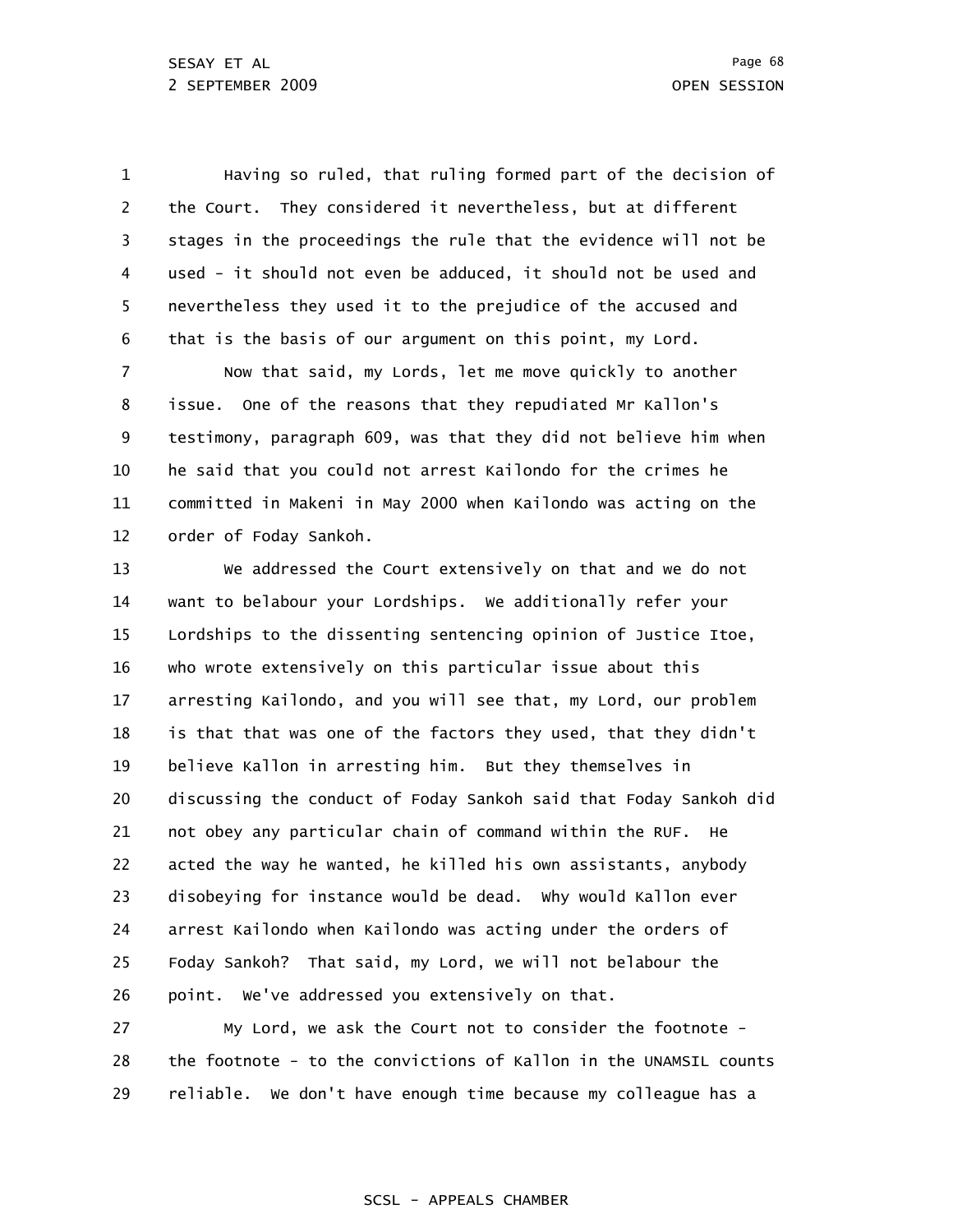1 2 3 4 5 6 7 8 9 10 11 12 13 14 long way to go, but if you refer to the footnotes, my Lord, you find the footnotes do not support the findings in many regards. I do not want to belabour the point, we pointed some of that out in our written brief, you will read that, but the footnotes do not really support the findings against Mr Kallon. In most cases when they refer to a footnote of a radio message sent by Mr Kallon, it was found they were sent by another person or was not even a footnote. It was not a finding. So, your Lordships, you have proper directives about footnotes in each finding made against Mr Kallon and you will find that those footnotes do not support the finding of the Trial Chamber. In that regard it cannot be a reasoned opinion, it cannot be a reasoned judgment, when determinations are made by the evidence or the footnote referred to do not support the findings.

15 16 17 18 19 20 21 My Lord, let me move very, very quickly to another issue of importance in particular. The Trial Chamber, at paragraph 1857 of the trial judgment, in evaluating the testimony of DMK-161 about the adoption of UNAMSIL Maroa said that this witness was not credible because the witness supported the alibi of Mr Kallon and his testimony was in contradiction of other findings of the Court.

22 23 24 25 Now, my Lords, this is one of those instances that we would refer to evidence that was disregarded - that was before the Court and which was disregarded - which amply supported the testimony of this witness.

26 27 28 29 One minute, my Lord. My Lord, I would refer your Lordship to Exhibit 24, page 23, number 23 on the folder. Because this witness has testified, you will find that, Kallon was not aware of these adoptions. When he knew about it for the first time in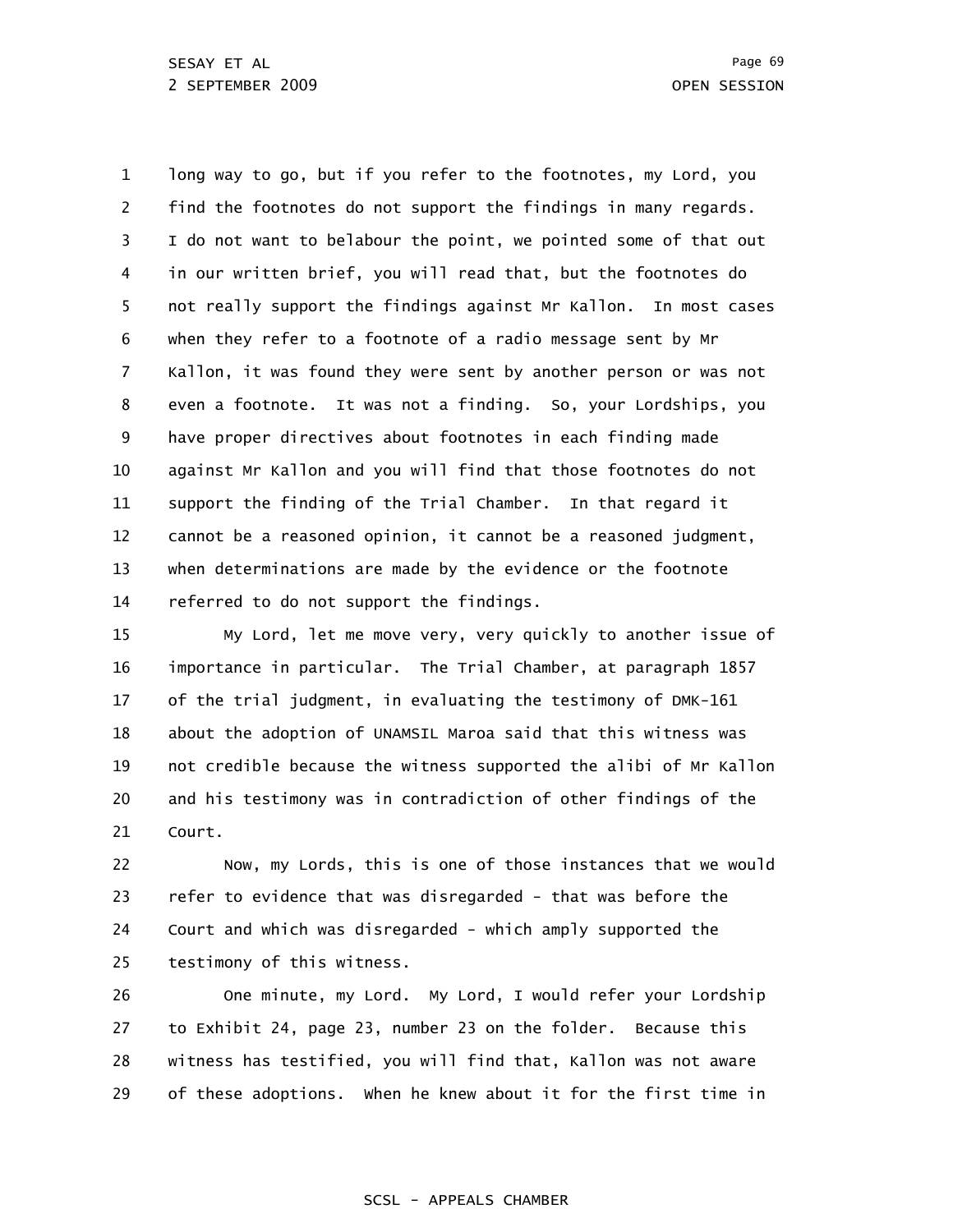1 2 3 4 5 6 Teko Barracks, he said that the UNAMSIL troops ought to be released, and the Chamber found that that was not true. Now, in Exhibit 34, page 0008105, you have there, my Lords, a radio message dated 5 May 2000. And if I may read that quickly, my Lord. "Sir, as per instruction, I've arrived at Lunsar to talk to

7 8 9 10 11 12 the UNAMSIL contingent that are deployed in the township but, unfortunately, other contingent Zambia have already left. I have found out that many civilians have departed, but I've talked to many of them to return to their homes. We met one UNAMSIL officer, Nigeria. We are now walking hand-in-hand talking to the population and putting situation under control."

13 14 15 16 17 18 19 20 21 22 23 24 25 26 27 28 29 This message was sent by Shining Star to SP, and the Chamber found that Shining Star is Komba Gbundema, and SP is Kallon. Now, if at 5 May 2000, in the heat of the hostilities, Kallon was busy sending out someone to Lunsar, to pacify the population, to walk hand-in-hand with the UNAMSIL, indeed, they met the Nigerian UNAMSIL, and they walked hand-in-hand to pacify the population, my Lord, in this particular regard how could the Judges, if they candidly assessed this radio message, how could they have arrived at the fact that Kallon had a criminal intent, Kallon was guilty, when the evidence now shows, clearly, that he was concerned with peace, even in the heat of hostilities and you will find, my Lord, that there are other findings, many other findings in the course of the judgment, I won't belabour you, I have no time, I think I will soon be stopping quickly to let my friend continue, but, you find many other findings in the trial judgment showing that Kallon was a man of peace. He had the name Friend, and Sparrow, that's how they called him, and he used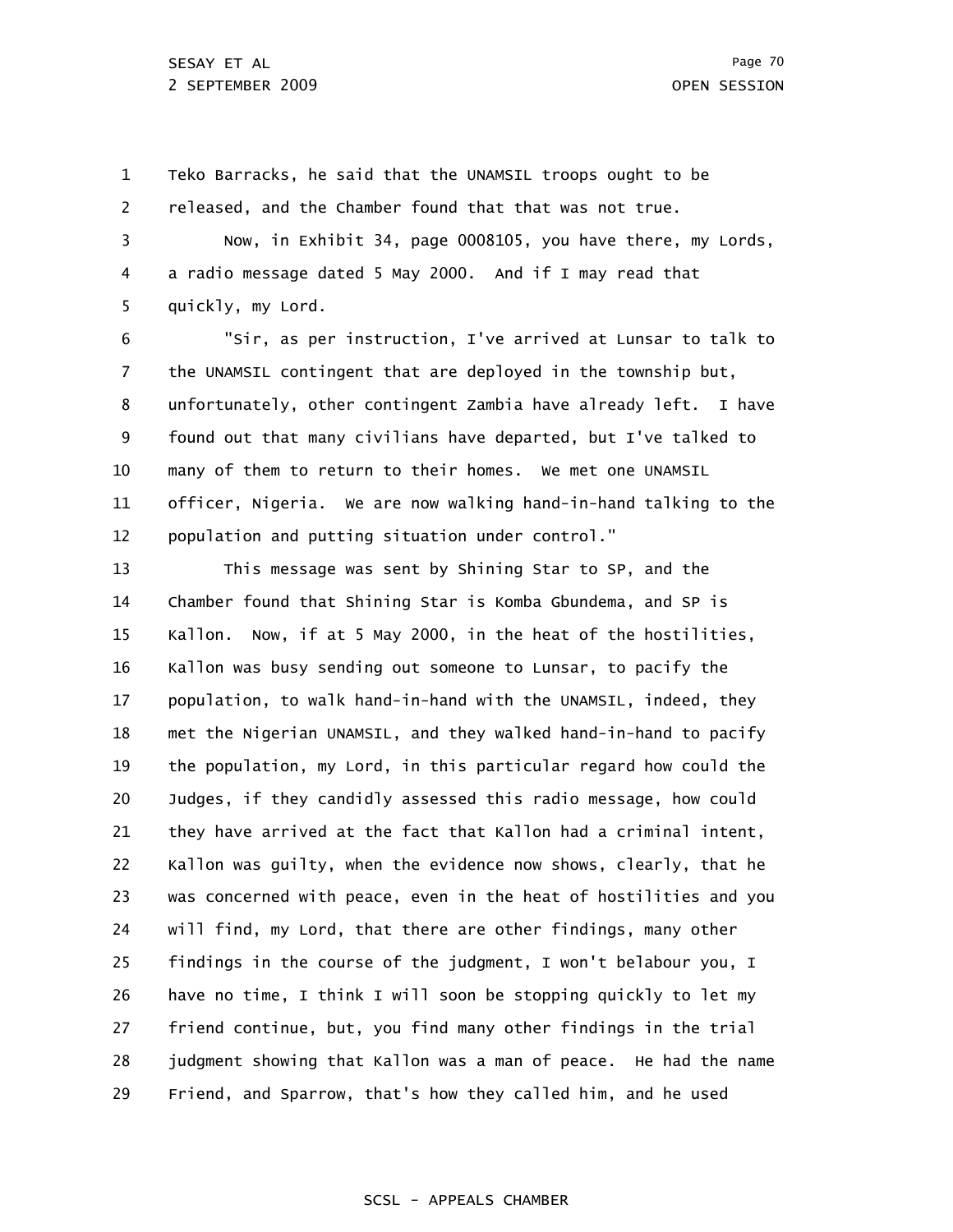1 2 3 4 constantly the Koranic verse, Bilal Karim, and the witness specified that this was to show his resolve to punish any combatant he found within his area who committed crime against civilians.

5 6 Now, my Lord, let me move quickly to ground 27; errors relating to civilian status of UNAMSIL.

7 8 9 10 My Lord, we found that the Trial Chamber spent valuable, wasted valuable and scarce judicial time addressing this issue, and in so doing they conflated the matter of UNAMSIL with our UNAMSOP [phon], and went to so many issues that were irrelevant.

11 12 13 14 15 16 17 18 19 20 21 22 23 24 25 As pleaded in paragraph 166 of the Prosecution pre-trial brief, the issue that fell for determination about the matter of UNAMSIL was Exhibit 99 and that Exhibit 99 is attached -- I think it's reference number 24 on our folder -- it was very very clear, and the Security Council in Articles 9 and 14, in Article 9, they spell out the mandate of UNAMSIL. In Article 14, they spell out the power, the authority of UNAMSIL, and if we look at Article 1  $(1)(c)$  Article  $1(c)(i)$  and  $(ii)$  on the convention, UN convention for - on the safety of United Nations associated personnel, Resolution 4959, you will find that they expressly excluded United Nations forces acting under this enforcement power, Chapter 7 of the UN Charter from this convention and therefore, my Lord, the question that arises is not the irrelevant argument that the Trial Chamber brought about self-defence and other issues.

26 27 28 29 No, for me, I will submit forcefully, that looking at this Security Council resolution, the United Nations forces became or were entitled to the treatment given civilians in conflict only when they were hors de combat, because it cannot be said that the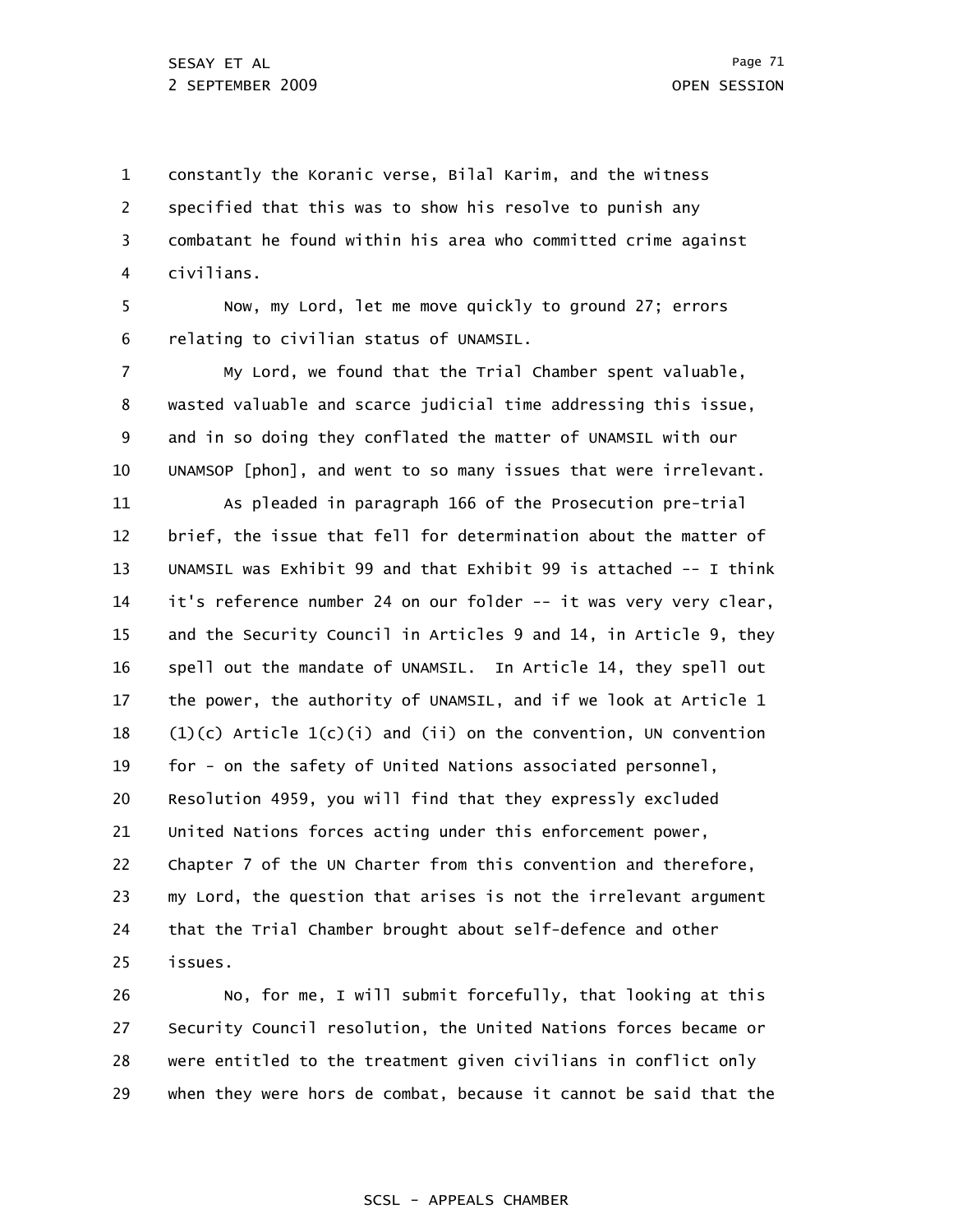1 2 3 4 civilian status - alleged civilian status - flowed from the mandate. That cannot be said. And it cannot also be said that when they left Freetown to Makeni, they went there in self-defence. It cannot be said.

5 6 7 8 9 10 And in any case, the UNAMSIL could only act - execute their mandate consistent with the Charter of the United Nations and Article 51 of the Charter of the United Nations confers the right of self-defence only to state parties. At the time it did not contemplate that no state actors would become an important factor in international relations. That is the case today.

11 12 13 14 15 And now the only way - the only way, the only way - that it can be perceived that they acted in self-defence is to give Article 51 a very expansive interpretation. And we submit, my Lord, to do so will be against the UN Charter which does not recognise reprisals or rescue operations.

16 17 18 19 20 21 Indeed, as Professor Max Hilaire has pointed out and attached is his article, the article of Professor Max Hilaire of Morgan State University, that's "The Law Of War Review", it is number 25, he has written comprehensively about this issue, my Lord, that in this particular context it cannot be said that the UNAMSIL personnel went there.

22 23 24 25 26 Indeed the witness who testified, General Mulinge, who led that operation from the ZAMBATT, the sector commander who was the commander of Kasoma, he testified - and indeed Kasoma himself testified - that he invoked Chapter 7 authority in that particular context.

27 28 29 Indeed, you find that in the other findings of the Trial Chamber stating that from before May Foday Sankoh was complaining about the conduct of General Jetley, about the conduct of UNAMSIL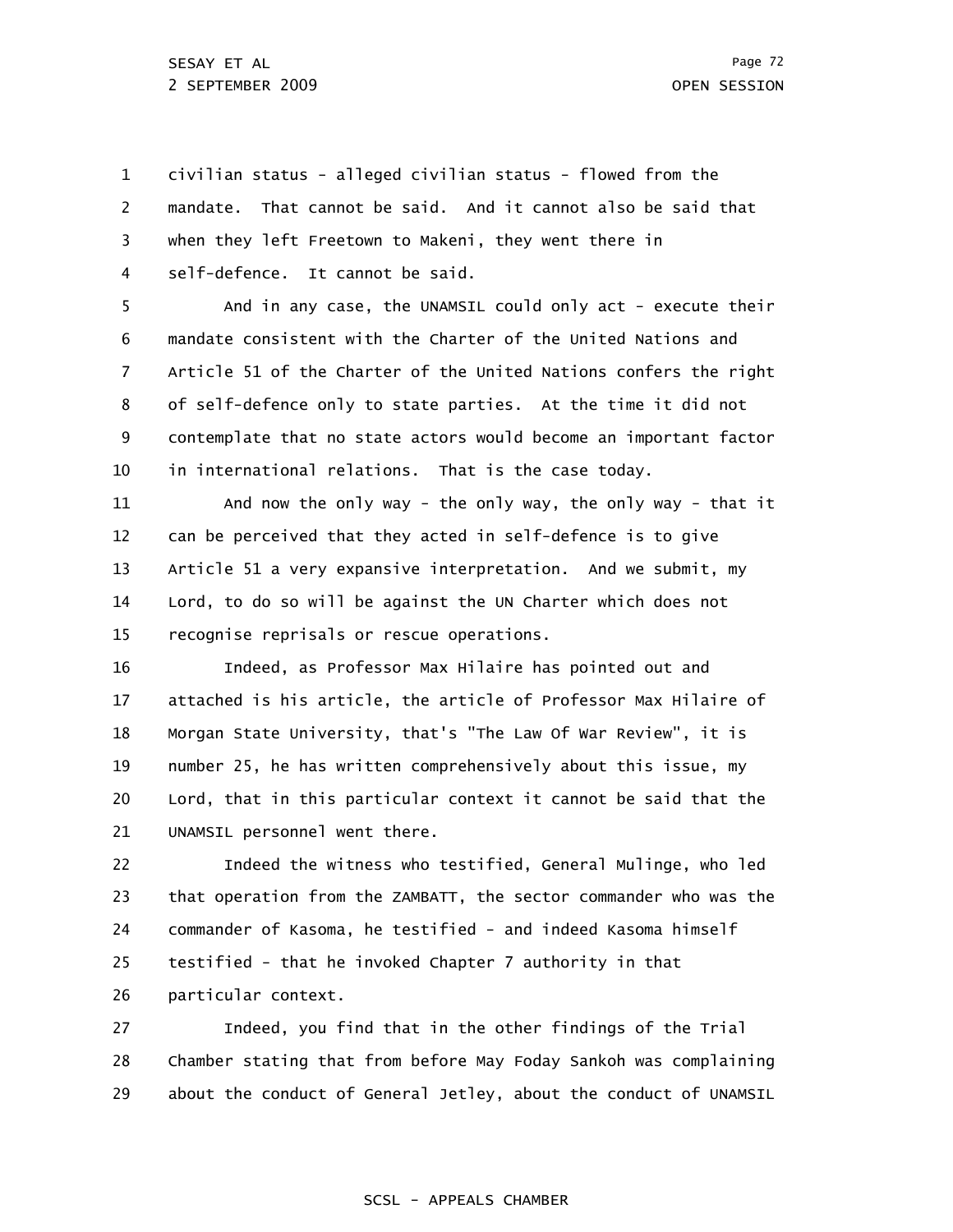1 2 3 4 5 6 7 8 9 10 11 personnel, and this is supported by General Garba who testified as a Kallon witness, who was deputy field commander, and was supported by General Mulinge, who was the commander of the forces that were abducted. He was Kallon's witness and testified that he never saw Kallon, he contradicted Kasoma and that Kallon was never introduced to him. He was supported by Brigadier Ngondi, who was the commander in Makeni, and in fact all of them testified the use of force over UNAMSIL was not justified in this particular circumstance. Indeed, they took measures to say that the grievances of the RUF could be addressed without resort to force.

12 13 14 15 16 17 So we submit, my Lord, without more, that in fact in this particular circumstance UNAMSIL were not civilians, they did not acquire the status of civilians, before - before, as I said before - they were hors de combat, and at the time that they were hors de combat, my Lord, that time they were entitled to protection accorded civilians.

18 19 20 21 22 23 I am going to - I have taken too much time, my Lord. That excuse I would love to address, but maybe you will permit me to let my friend continue now so I don't waste our time. I wanted to address the other issue about UNAMSIL, but hopefully my colleague will address them further. Thank you very much for your kind attention.

24 25 26 JUSTICE WINTER: Thank you very much, Mr Kennedy, please. I just would like to remind you for the time. You have one hour ten minutes.

27 28 MR OGETTO: Yes, Madam President. Thank you very much. Good afternoon, your Honours, good afternoon, colleagues.

29 I will start by saying that I wish to adopt some of the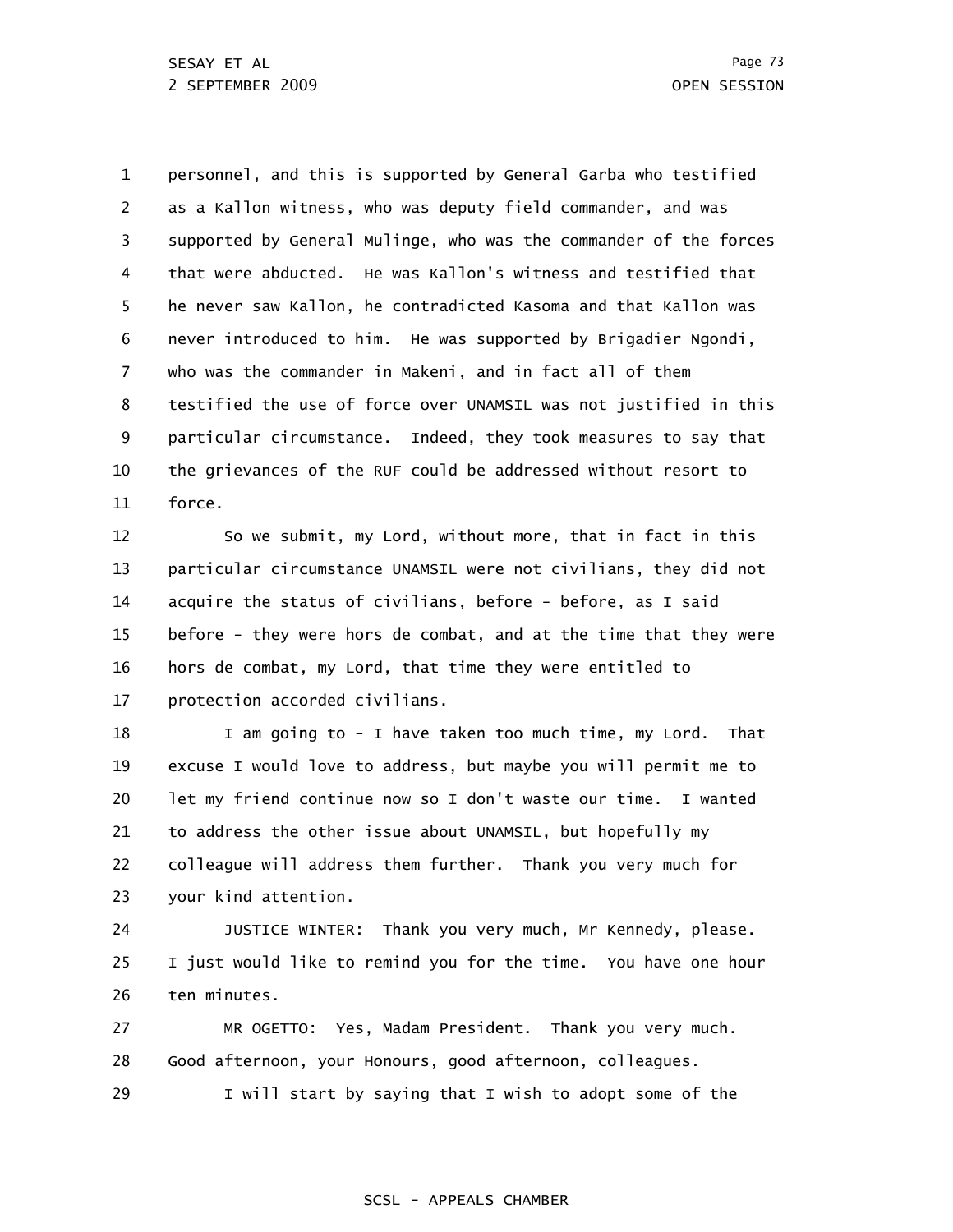1 2 3 4 submissions that were made by my colleague, Mr Jordash, my good friend Mr Jordash, in relation to pleading standards of indictments, and also his submissions about the lack of material particulars in the indictment.

5 6 7 8 9 10 I will also wish to adopt Mr Jordash's submissions on the conviction, JCE conviction, with regard to the crime of enslavement in Kono, and also I would wish to adopt his submissions on the misleading nature of the information contained in the pre-trial brief in connection with this crime of enslavement.

11 12 13 14 I also wish to adopt his submissions in relation to forced marriage in Kailahun, as they relate to pleading standards. I further wish to adopt the submissions on the pleading standards of JCE, generally.

15 16 17 18 19 20 My Lord, having said that, the issue of the facts in the indictment is a critical problem for the accused Kallon. The indictment before you, your Lordships, is extremely broad, and this broadness, if I may call it so, allowed the Prosecution to mould its case along the way, depending on how the evidence unfolded.

21 22 23 24 25 And I wish to give a number of illustrations, illustrations that demonstrate the prejudice that the accused person has suffered resulting from the overly broad indictment, resulting from the manner in which the Prosecution moulded its case along the way.

26 27 28 29 And I would refer to count 14, where the indictment charges the three accused persons for pillage, and the indictment simply says that the accused persons are guilty of looting, and burning, as a result of their acts, and omissions in relation to these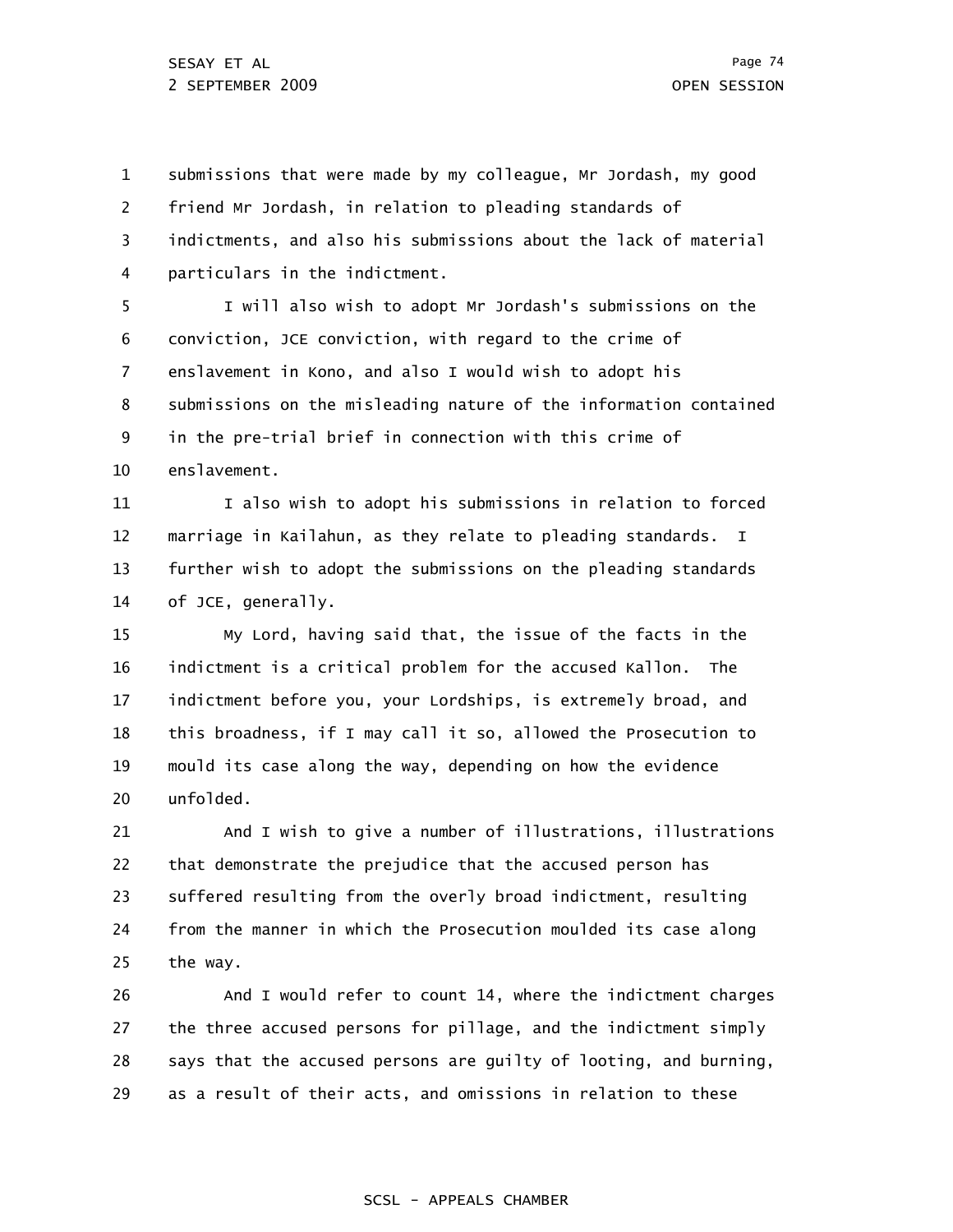1 2 3 4 5 6 7 8 9 10 11 12 13 14 15 16 17 18 19 20 21 22 23 24 25 26 27 28 29 events. Sorry, my Lord. I read it, yes, I will. UNIDENTIFIED SPEAKER: [Inaudible]. MR OGETTO: That could be a misstatement. But let me read it for the avoidance of doubt on the indictment. My Lord, I could continue - I will read it - I could continue as they look for the indictment. There are a lot of documents here, there is a lot of confusion. My Lord, the indictment does not specify the particulars of these acts and omissions - I have got it. Thank you, Mr Cammegh. Count 14 reads: "At all times relevant to this indictment AFRC/RUF engaged in widespread unlawful taking and destruction by burning of civilian property. This looting and burning included the following." And then the particulars are given. JUSTICE KING: See, your exact words were that the indictment alleges that they were guilty. MR OGETTO: That's -- JUSTICE KING: I would be very surprised - just a minute - I would be very surprised if the indictment alleged what you say they allege, having regard to the experience of the Prosecution. It's the business of the Court to decide on guilt, not the business of the Prosecution. So I knew at once that that couldn't have been an accurate quotation from the indictment. So I think you ought to withdraw that. MR OGETTO: Thanks for the correction, I withdraw. It's a slip of the tongue, my Lord. So as I was saying, my Lord, the indictment does not give any particulars in relation to this crime, and in an attempt to cure the defects in relation to this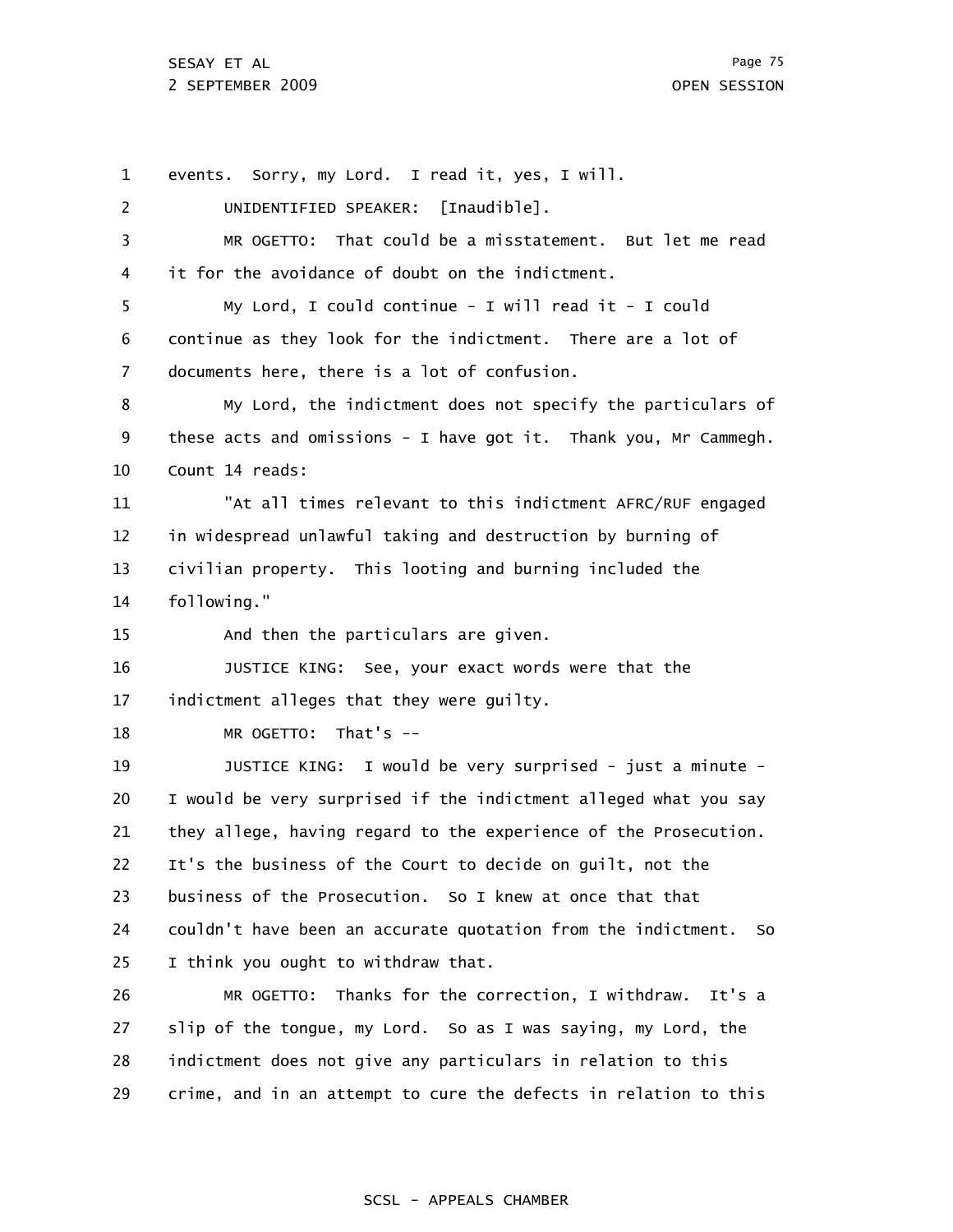1 2 3 4 5 6 crime, in the indictment, the Prosecution provided information in the supplemental pre-trial brief, at paragraph 533, which in relation to the accused Kallon specified, among other accusations, that Kallon was involved personally in breaking into the National Bank in Bo District in 1998, and looting all the money in that bank.

7 8 9 10 11 12 13 14 15 16 17 18 19 20 21 My Lord, this accusation was again repeated by the Prosecution in his opening statement delivered on 5 July 2004, at page 46. My Lord, we have an extract of the opening statements in our bundle of documents. It will be at number 19. You will notice that the Prosecution reiterates what is in the supplemental pre-trial brief but the accused Kallon broke into the National Bank in Bo, and looted all the money in that bank. During trial, my Lords, the case against the accused in relation to pillage changed. Through witness statements and witness testimonies, the Prosecution case now was that the accused Kallon looted a bank in Kono; Koidu Town in Kono. You will notice, my Lords, that Koidu is not one of the places listed in the indictment where looting is supposed to have taken place, and I refer to paragraph 80 of the consolidated corrected amendment.

22 23 24 25 26 27 28 29 In Kono, the accused was actually charged with looting animals, sheep, so that you have noticed from the Prosecution telling you that the accused is charged with the looting of a bank in Bo and looting of sheep, animals, in Kono. But during trial the case changes and now the accused person is charged with looting money in a bank in Koidu. And of course, there was no evidence adduced in relation to any robbery of a bank in Bo. There was no evidence adduced in relation to the looting of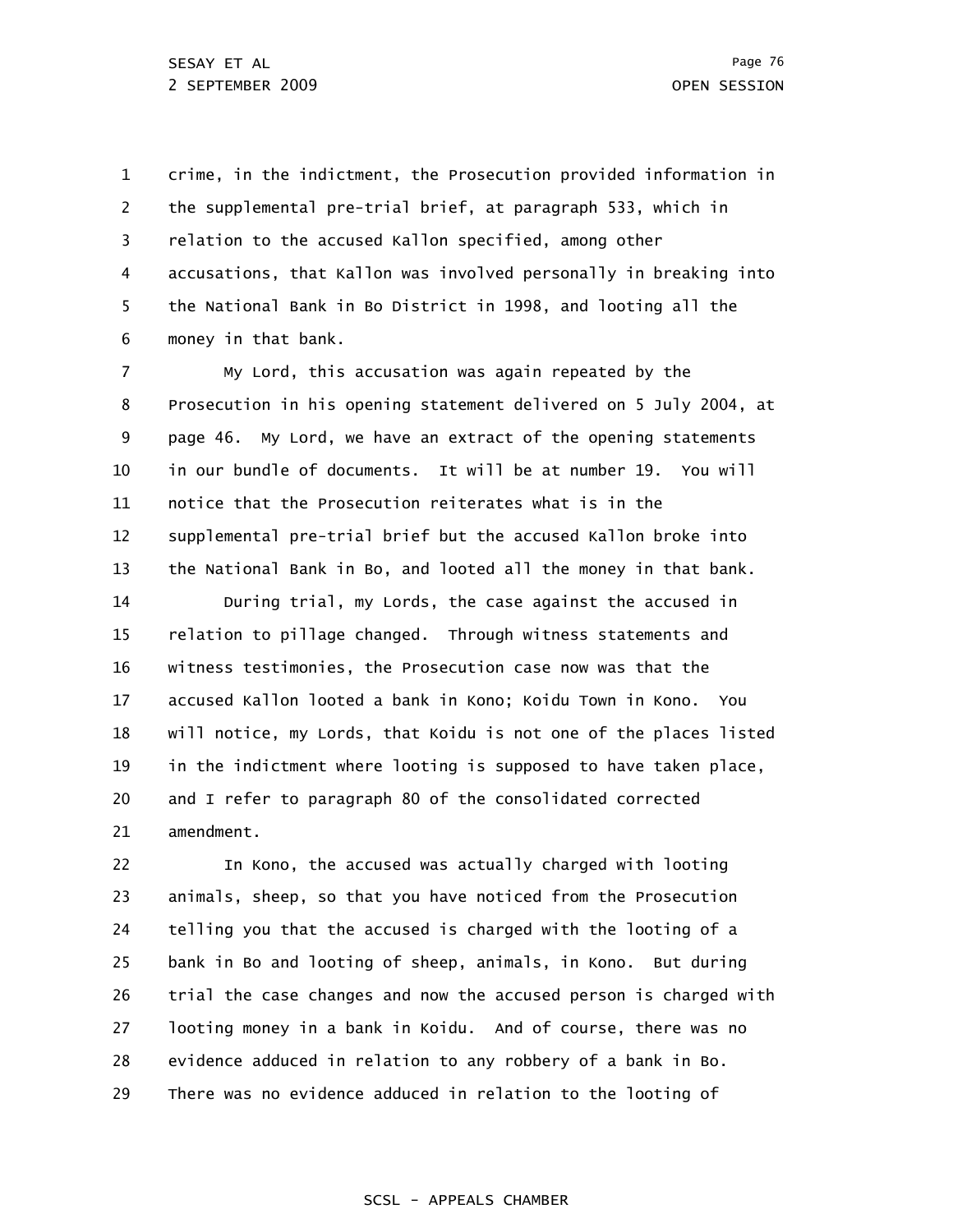1 animals, sheep, in Kono.

2 3 4 5 6 And here you find a drastic transformation of the Prosecution case against the accused person, and my Lords, you will notice that this looting of a bank in Kono, which is nowhere in the indictment, which is nowhere in the pre-trial brief, forms the basis of a conviction under Count 14.

7 8 9 10 11 Of course, the Defence objected to this during trial. We filed a motion to exclude evidence outside the scope of the indictment, and this motion is contained in our bundle of documents. It's number 22. That motion will challenge this transformation of the Prosecution case.

12 13 14 15 16 17 18 19 20 21 22 23 24 25 26 27 28 29 The second example I will give in relation to the transformation of the Prosecution case relates to counts 3 to 5. The supplementary pre-trial brief, at paragraph 329, in relation to Kailahun, states that the accused was present when 60 civilians accused of being Kamajors were killed, a very very serious allegation. So its presence became critical in the Prosecution case against him. His presence in Kailahun also became critical in relation to the case that he was expected to defend. His presence was then perceived to constitute a significant contribution to the joint criminal enterprise in the Kailahun crime base. But what happened during trial, my Lords? The evidence clearly demonstrated that the accused was never in Kailahun, both Prosecution and Defence testimonies clearly demonstrated that the accused was never in Kailahun when this crime was committed. It was quite clear that at the time this crime was committed the accused was in Bo. This was around the retreat from Freetown and the accused was in Bo fighting the ECOMOG, trying to recapture Bo.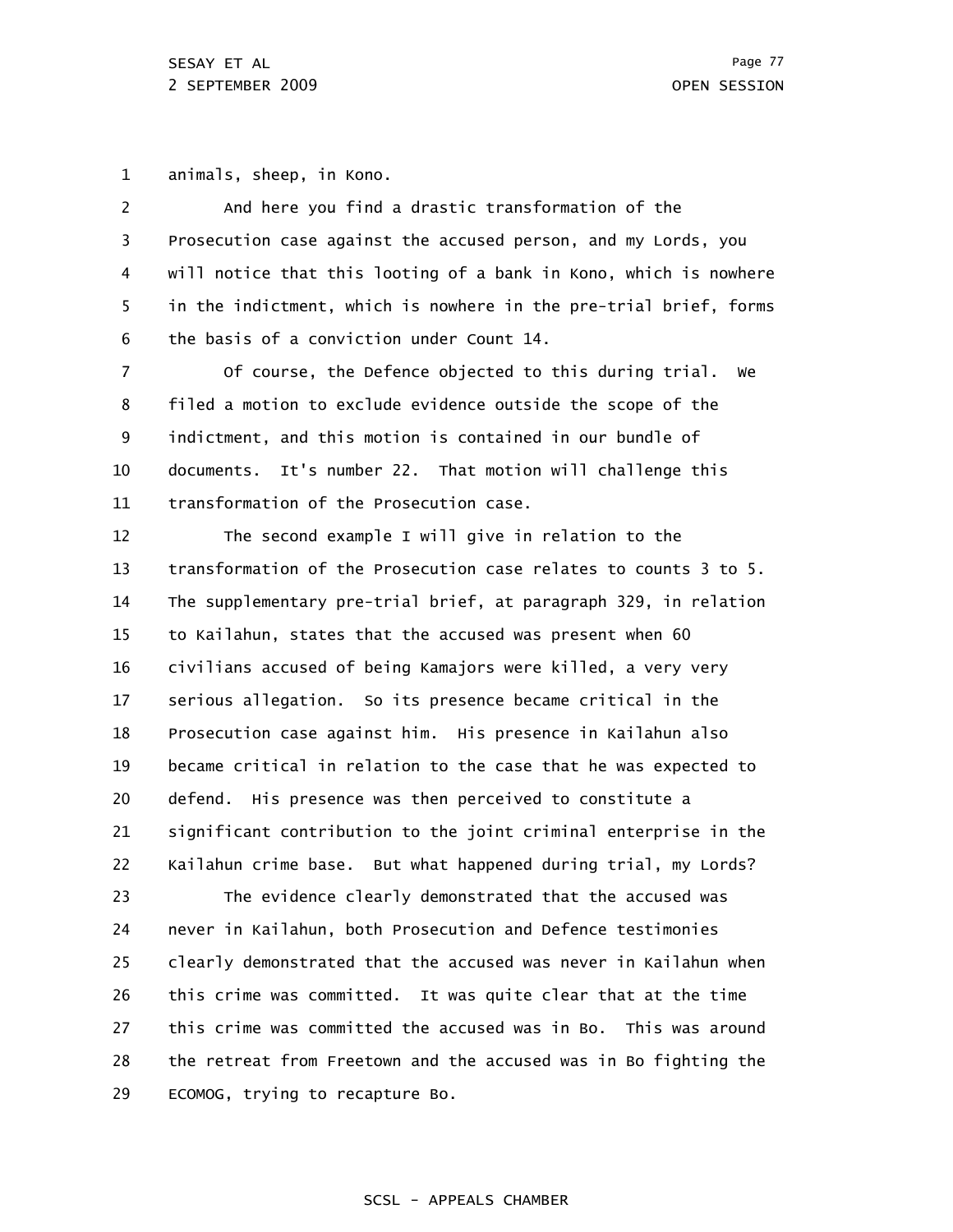1 2 3 4 5 And the Trial Chamber acknowledges this at paragraph 1397, page 418 of the Trial Chamber judgment, which means, my Lords, that at the time this crime was being committed in Kailahun, the accused person may not even have been aware that this crime was being committed or was about to be committed.

6 7 8 9 10 11 Having realised that the accused person was not in Kailahun when this crime was committed, the Prosecution theory changed. The Prosecutor now argued for you to be found liable under JCE you don't have to be present. So then the question is: What is the purpose of the notice that the accused person was given in relation to his presence in Kailahun?

12 13 14 15 16 17 18 19 20 21 The Prosecution is now changing, saying: You do not have to be present. Joint criminal enterprise does not require your presence, you will be liable anyway. Unfortunately, my Lords, the Chamber adopted this theory and convicted the accused person for the killing of the 60 Kamajors in Kailahun; notwithstanding the fact that he, the accused, was not present as charged; notwithstanding the fact that it wasn't proven that he even knew about the commission of this crime; notwithstanding the fact that it wasn't even proven that the accused person had any link, any control over the perpetrators of this heinous crime in Kailahun.

22 23 24 Significantly, my Lords, this is a crime that was committed by Sam Bockarie, the all powerful RUF commander over who the accused, Kallon, had absolutely no control.

25 26 27 28 So the question we ask again: What is the purpose of notice if the Prosecution can change its theory of the case at will, and if the Chamber can adopt such a change to the detriment of the accused person?

29

A related issue concerns the crimes of sexual slavery and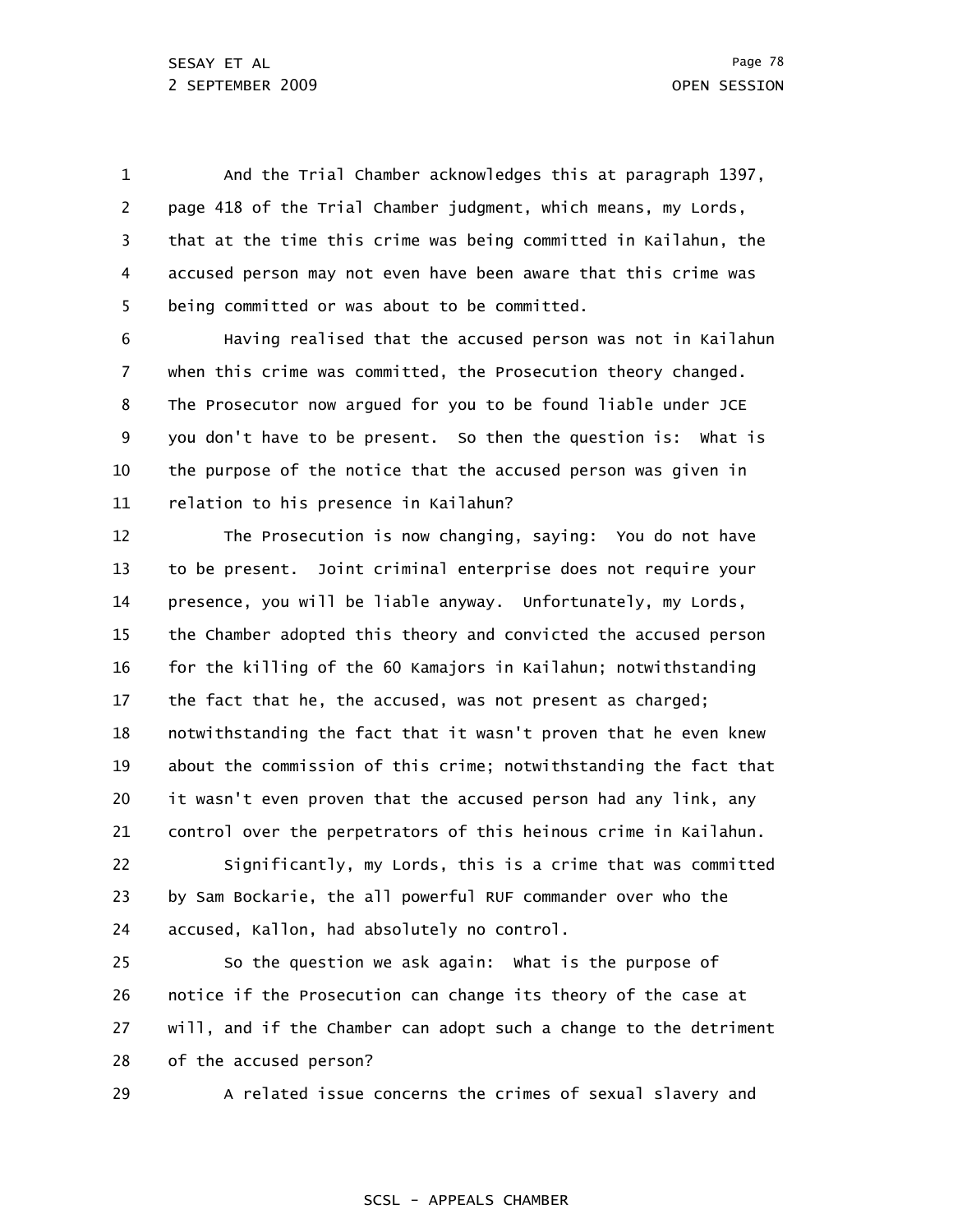1 2 3 4 forced marriage in Kailahun. And, once again, the supplemental pre-trial brief alleges that the accused person is guilty of this crime in the context of the joint criminal enterprise as a result of his frequent presence in Kailahun.

5 6 7 8 9 10 11 12 Now, my Lords, during trial there was absolutely no evidence of the frequent presence of the accused person in Kailahun. Notwithstanding this, the Trial Chamber changes tack and says it is not necessary for the accused person to have been present in Kailahun for him to be guilty of this crime. So again, what is the essence of the notice that he received about his regular visits, his regular presence in Kailahun? It serves no purpose, causes a lot of prejudice to the accused person.

13 14 15 16 17 18 19 20 21 22 23 The case of Bo, my Lords, is one of extreme concern to the Appellant. And let me give you, give some background. At the time the crimes in Bo were committed, the accused person was not in Bo; he was based at Teko Barracks in Makeni, and this is acknowledged by the Trial Chamber. The accused person, Morris Kallon, had not become a member of the Supreme Council. This is acknowledged by the Trial Chamber. It was never shown that the accused person ever went to Bo when these crimes were committed, and these crimes were committed during the month of June. The accused person moved to Bo in August of 1997, about two months after these crimes had been committed.

24 25 26 27 28 29 What does the supplemental trial brief say about this crime in relation to the accused person Kallon? It says he was present in Bo when the crimes were committed between May and June 1997, and for that reason he must have contributed significantly to the commission of the crimes. On the basis of this information, my Lords, that he was present in Bo, the accused person proceeded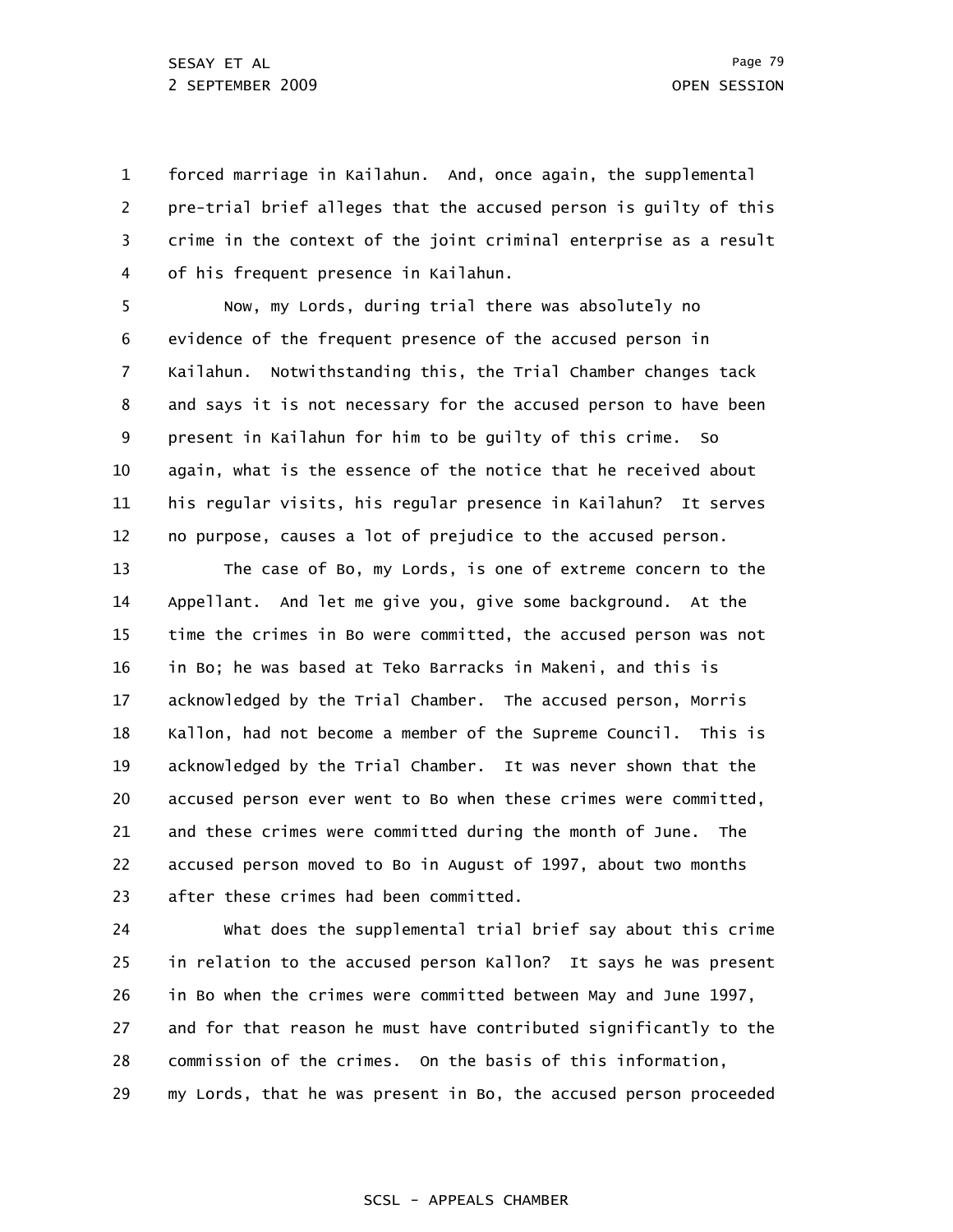1 2 3 4 5 6 to defend himself and to deny that he was ever in Bo. He called a number of witnesses, specifically Hassan Deko; he testified in public. Hassan Deko was a senior member of the Kamajor group. He came and testified in favour of the accused person and confirmed that during the time the crimes in Bo were committed, the accused person was never based there.

7 8 9 10 11 12 13 14 15 16 17 So what does the Trial Chamber do in the judgment? They ignore the notice that the Prosecution gave to the Appellant and instead decide that it was not necessary for the accused person to have been present in Bo for him to be found guilty under JCE. And again, we ask the same question: What was the purpose of the notice that he received, that he was present in Bo, and for that reason he was being held liable for the crimes that were committed in Bo? That notice does not serve any purpose. The Trial Chamber's position causes prejudice, irreparable prejudice, because the accused person has been misled to defend himself, and yet that Defence is irrelevant.

18 19 20 21 22 The third example that I want to give, and I am doing this because it is important for your Lordships to understand the gravity of the defects in this indictment and the gravity of the misrepresentation that the accused person has been subjected to, and which has caused him to tremendous prejudice.

23 24 25 26 27 28 29 The theory of the Prosecution case in relation to the Appellant Kallon is that he was one of the most powerful persons in the RUF movement, and this is really the thesis that informs all the convictions against Mr Kallon. In support of this theory that Mr Kallon was one of the most powerful people in the RUF, particularly during the JCE period, the Prosecution pleads, at paragraph 25 of the indictment, that the accused was deputy area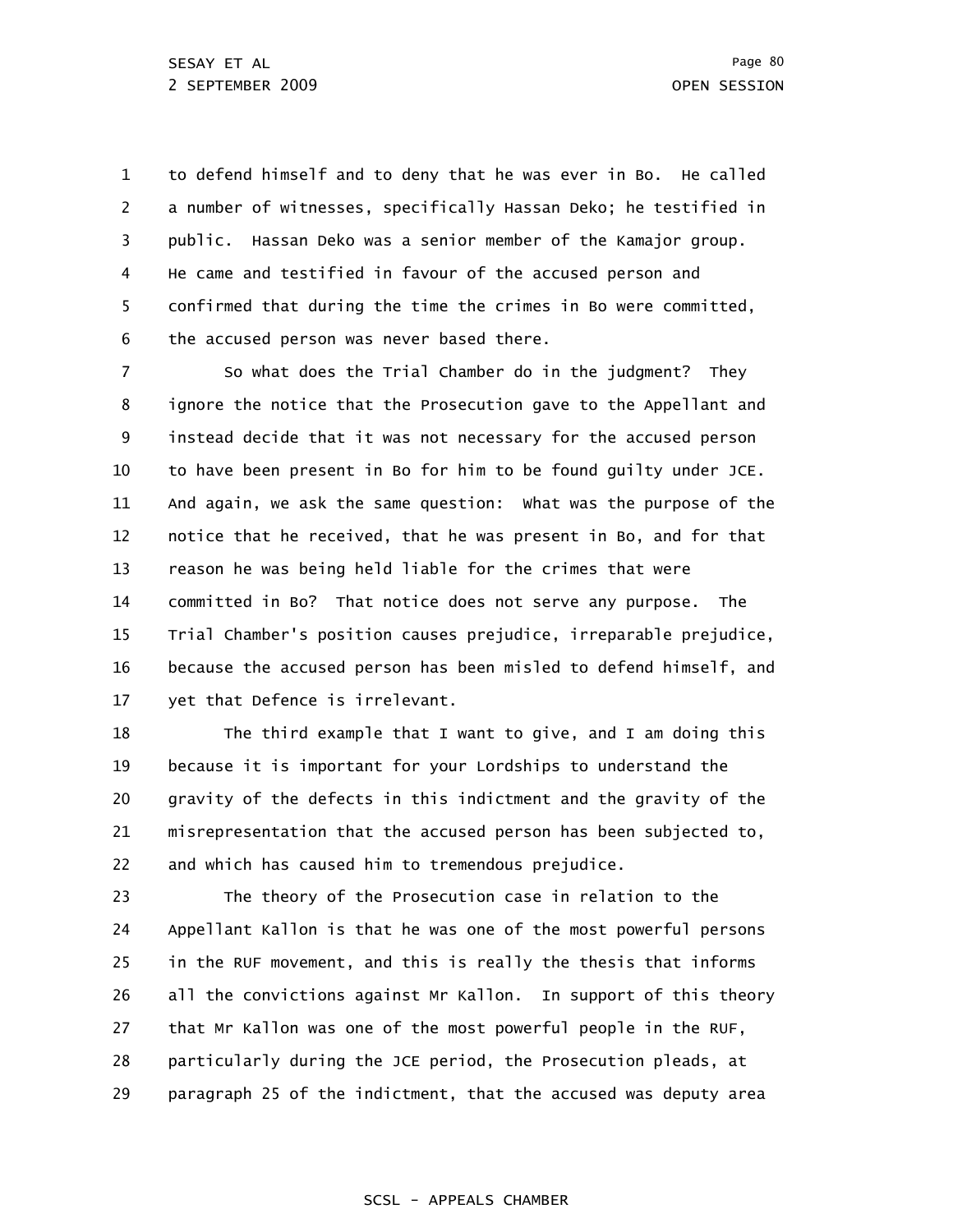1 2 3 commander between May 1996 and April of 1998. It is not specified which area he was commander, deputy area commander, but let's leave that for a moment.

4 5 6 7 8 The indictment goes further to say that between April 1998, and about December 1999, the accused was supposed to occupy the powerful position of RUF battlefield inspector and that in that position he was subordinate to only very few people within the RUF.

9 10 11 12 13 14 15 16 Now, these two positions were very critical to the Prosecution case, and that is why they plead them in the indictment. The Defence case from the very outset, my Lords, was that the accused person was not as powerful as the Prosecutor would have wanted to portray him. In fact, the Defence case was that and is up to now that the second accused never occupied these two positions, deputy area commander and battlefield inspector.

17 18 19 20 21 22 23 24 25 26 27 28 29 The Prosecution during their case failed to adduce any evidence to demonstrate, to prove, that the accused person held these two positions. Having realised this failure, the Prosecution changed their theory. They now said positions are not important anyway. The accused person was trained in Liberia, together with the others, he is a vanguard, and for that reason he was powerful. So, during the Prosecution case now, the concept of a vanguard, the concept of training in Liberia emerges. This concept is not pleaded anywhere in the indictment. The Prosecution abandons the two positions, now introduces the concept of a vanguard. And the Chamber adopts this in the judgment. The Chamber actually omits to make any reference to the indictment in relation to the assumed powers of the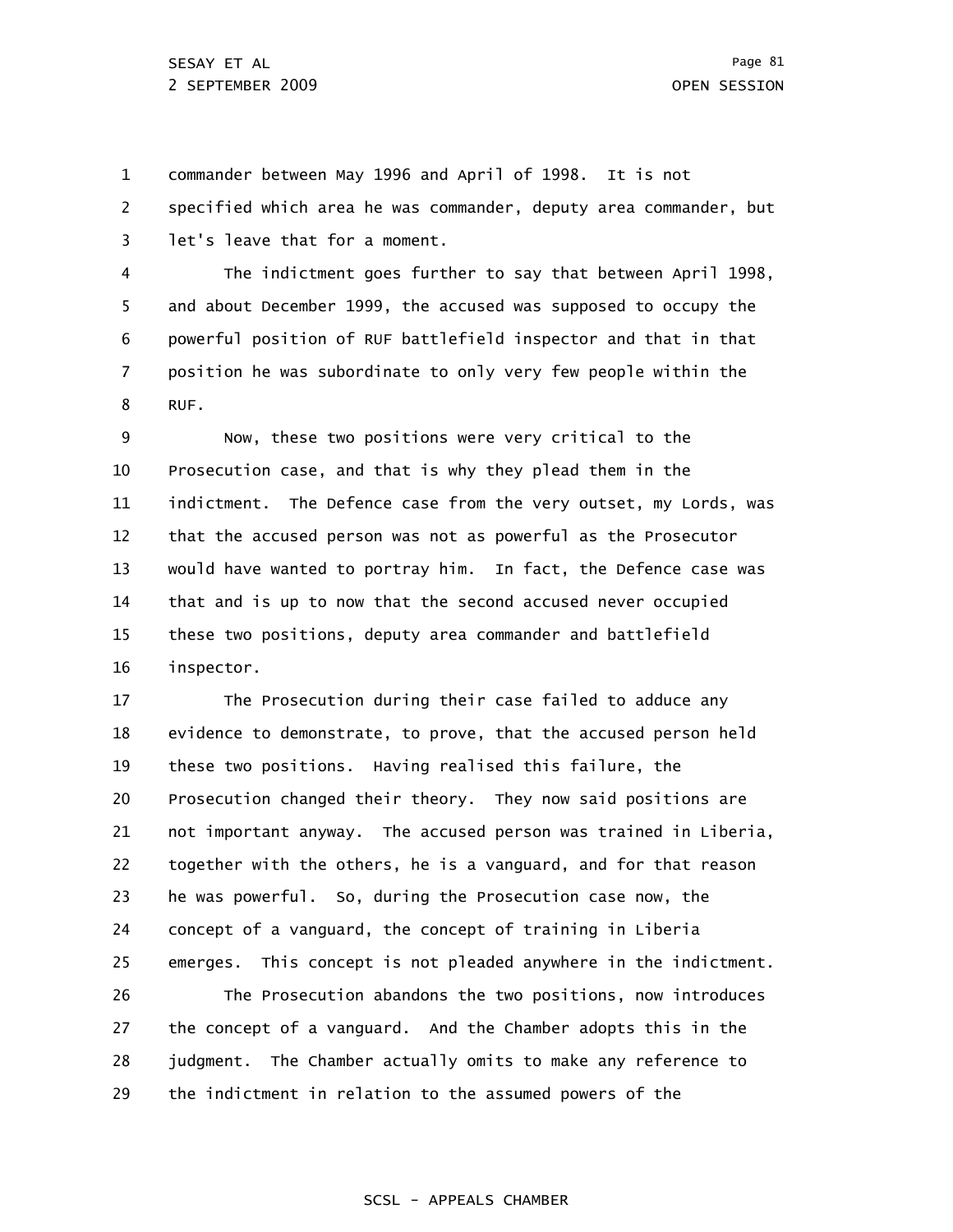1 2 3 4 Appellant. Instead, the Chamber says, agreeing with the Prosecution, that the second Appellant was a vanguard, and therefore powerful, and therefore without more, contributed significantly to the joint criminal enterprise.

5 6 7 8 9 10 11 12 13 My Lords, this is very worrying because we are now faced with a situation where we have a concept in respect of which we were not able to defend ourselves. A concept that emerged during the Prosecution case, in the middle of the Prosecution case, and a concept that is not even clear. So, once again, a demonstration of how the Prosecution case has been moulded along the way depending on how the evidence unfolded, and depending on how the Prosecution failed to prove what may have been pleaded in the indictment or in the supplemental pre-trial brief.

14 15 16 17 18 19 20 21 My Lords, I wish now to very quickly move to another area, and this relates to the Appellant's conviction under 6.3 for events in Kono, and the first events I wish to deal with relates to the alleged forced marriage of witness TF1-016. Details of our submissions are contained in ground 13 of our appeal brief, but the gist of this crime is that the Appellant Kallon was found guilty as a superior because of the alleged forced marriage of TF1-016 by a fellow called Kotor.

22 23 24 25 26 27 28 29 My Lord, as a preliminary issue, this crime is not pleaded anywhere in the indictment. This crime does not appear anywhere in the opening statement, pre-trial brief, or supplemental pre-trial brief. In fact, the testimony of witness TF1-016, by way of her statement, summary of her statement which is attached to the supplemental pre-trial brief, does not even mention the Appellant Kallon, which means Kallon had absolutely no notice that he was supposed to defend himself against the alleged forced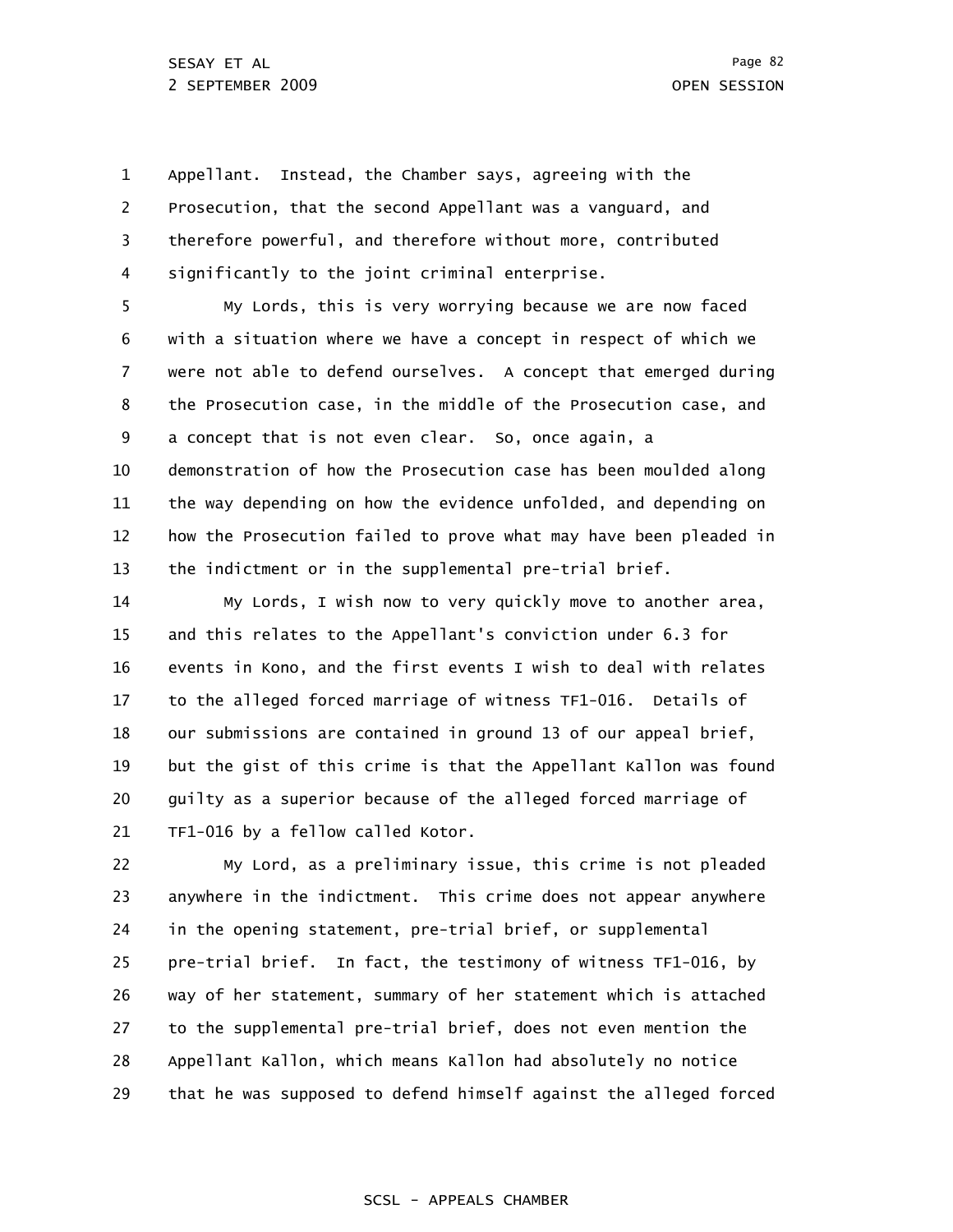1 marriage of this woman by this person named Kotor.

2 3 4 5 What is more important, my Lords, is that the Trial Chamber found Mr Kallon guilty of this crime despite the fact that the elements of superior responsibility in relation to this crime were completely lacking.

6 7 8 9 10 11 12 It is alleged, my Lords, that this crime took place at a place known as Kissi, Kissi as in Kono District. There is no evidence, my Lords, that Kallon had command authority over fighters in Kissi. In fact, the Chamber notes, at paragraph 834 of the judgment, that Kallon was one of the several senior RUF commanders who had no discrete combat units or forces assigned to their command. That is one conclusion that the Chamber makes.

13 14 15 16 17 18 19 At paragraph 835, the Chamber states that Kallon was assigned to defend the Makeni/Kono highway against advancing ECOMOG. There is no evidence absolutely that Kissi, where this crime was committed, was within Makeni/Kono highway, where Kallon was assigned. At paragraph 836, the Chamber concludes that Kallon was assigned to a place called Guinea Highway. Again, there is no evidence that Kissi came within the jurisdiction.

20 JUSTICE KING: You said there is no evidence.

21 MR OGETTO: Sorry, my Lord.

22 JUSTICE KING: You said there was no evidence.

23 MR OGETTO: There is no evidence, yes, my Lord.

24 25 JUSTICE KING: But I was just looking at the paragraph you cited.

26 MR OGETTO: Which one, my Lord?

27 JUSTICE KING: This is 835.

28 MR OGETTO: Yes, my Lord.

29 JUSTICE KING: "Nonetheless, the Chamber finds that Kallon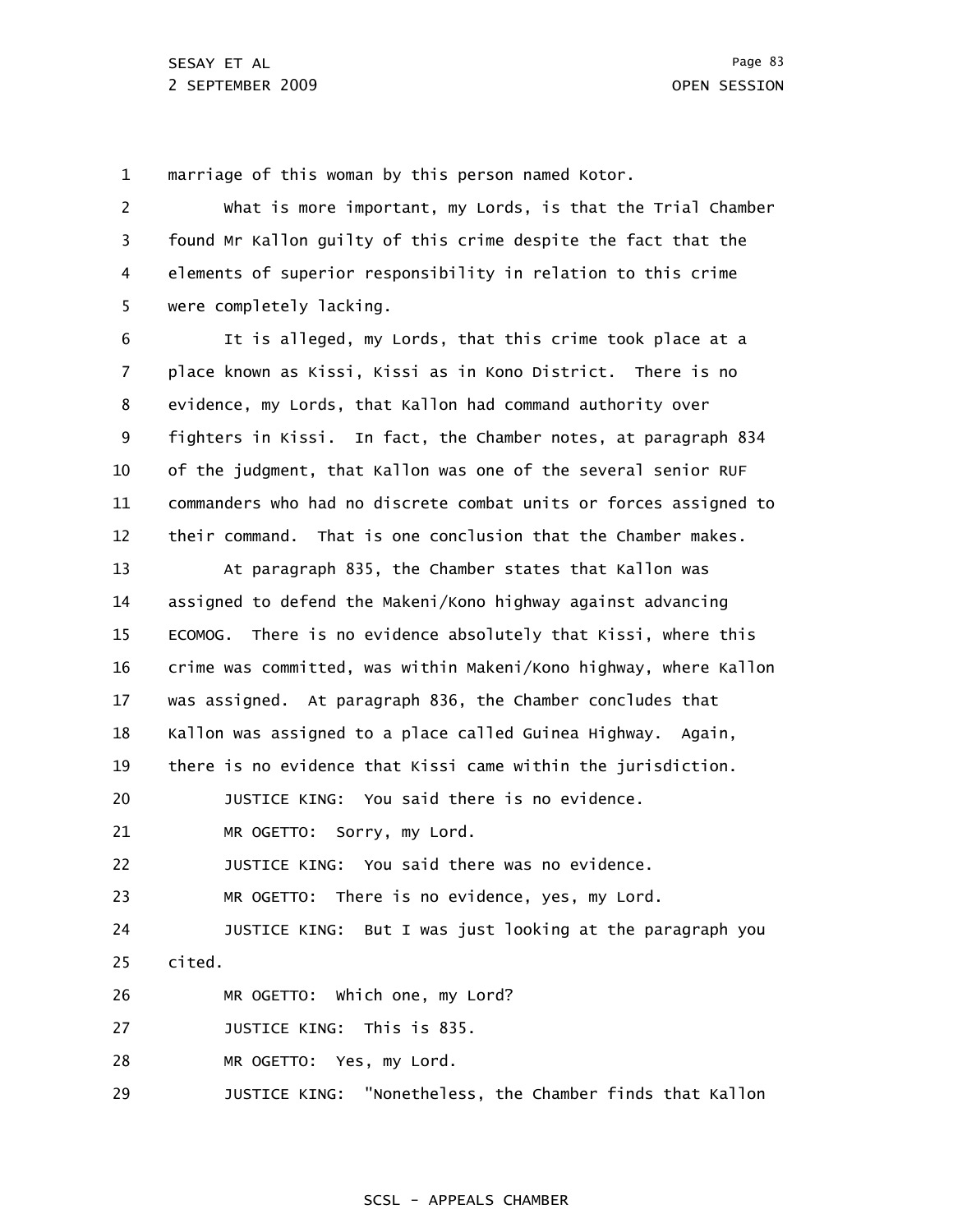| 1  | was an operational commander, who gave orders which were complied |
|----|-------------------------------------------------------------------|
| 2  | with by troops. He was assigned to an area known as Guinea        |
| 3  | Highway." You said there was no evidence and then there is a      |
| 4  | footnote 166, and that footnote refers to the transcript of 20    |
| 5  | October 2004, J Johnson, page 6, transcript of 11 April 2005,     |
| 6  | those were the pieces of evidence that the Trial Chamber referred |
| 7  | to and yet you say there is no evidence.                          |
| 8  | MR OGETTO: My point is slightly different.                        |
| 9  | JUSTICE KING: What is your point?                                 |
| 10 | MR OGETTO: We admit that the Chamber made a finding that          |
| 11 | Kallon was assigned to Guinea Highway. The point I'm making is    |
| 12 | that Kissi is different from Guinea Highway, and any              |
| 13 | jurisdiction, any control powers at Guinea Highway, could not     |
| 14 | possibly have extended to Kissi. Kissi is totally different.      |
| 15 | JUSTICE KING: I was just referring to the paragraph you           |
| 16 | quoted, 835.                                                      |
| 17 | MR OGETTO: Yes, my Lord.                                          |
| 18 | JUSTICE KING: Now, if you read the paragraph --                   |
| 19 | MR OGETTO:<br>Yes.                                                |
| 20 | JUSTICE KING: -- you will see what I am talking about.            |
| 21 | It doesn't talk about Kissi, my Lord.<br>MR OGETTO:               |
| 22 | JUSTICE KING: Well, read it. Don't ask me. You look at            |
| 23 | it and tell me what you think about it.                           |
| 24 | MR OGETTO:<br>None $--$                                           |
| 25 | JUSTICE KING: That is why I referred you -- you referred          |
| 26 | to it, and I've drawn your attention to what I have seen there.   |
| 27 | MR OGETTO: Yes, my Lord. Nonetheless, the Chamber finds           |
| 28 | that Kallon was an operational commander who gave orders which    |
| 29 | were complied with by troops. Then it continues. I think we       |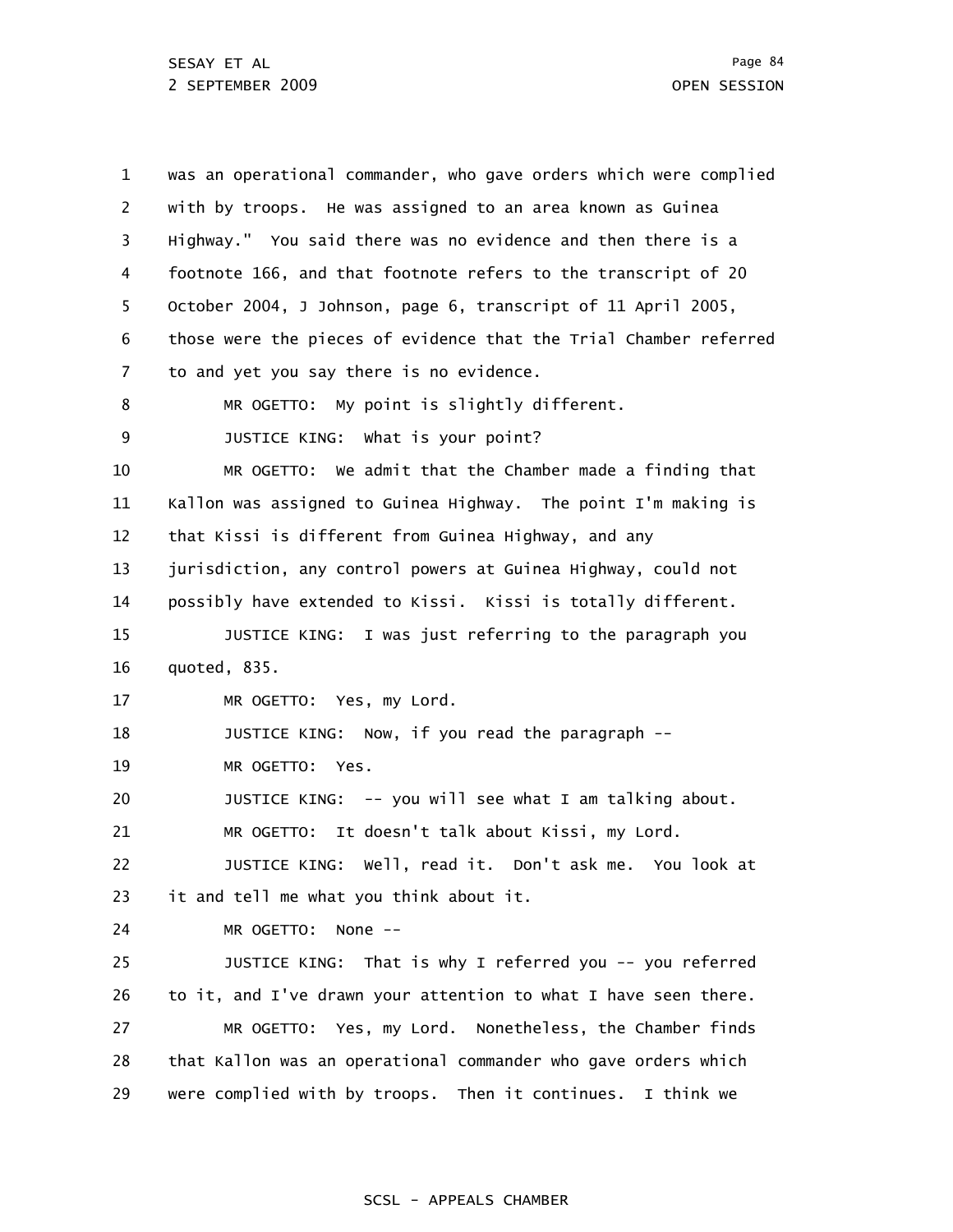1 2 3 4 5 6 7 8 9 10 11 12 13 14 15 16 17 18 19 20 21 22 23 24 25 26 27 28 29 should read the entire paragraph. It continues: "He was assigned to an area known as Guinea Highway. Kallon was entrusted with a particular responsibility of defending the Makeni/Kono highway against advancing ECOMOG and Kamajor troops. In this capacity he would instruct commanders to undertake ambush-laying missions on the basis of orders from Superman." So this, in my submission, my Lord, is quite restricted. Kallon was assigned to Guinea Highway with a very specific purpose. He was supposed to be at the Makeni/Kono highway, in charge of laying ambushes. And my submission is that that did not extend his powers to Kissi which was far away. JUSTICE KING: But the point I'm making is: That paragraph says nothing about Kissi. MR OGETTO: It doesn't. JUSTICE KING: That's the point I'm making. MR OGETTO: And I agree with you, my Lord. JUSTICE KING: And you see, what they are saying there, in support of what they are saying, they referred to the evidence with regard to another location, but you quoted that paragraph, 835, when you made your submissions about Kissi. I am merely telling you that that paragraph does not say anything at all about Kissi. MR OGETTO: The reason why I quoted this is to show that although Kallon had some command powers, those command powers were in respect of a different area, other than Kissi. JUSTICE KING: That might be so, but it does not say that he did not have anything to do with Kissi in that paragraph. Or that he had something to do with Kissi in that paragraph. It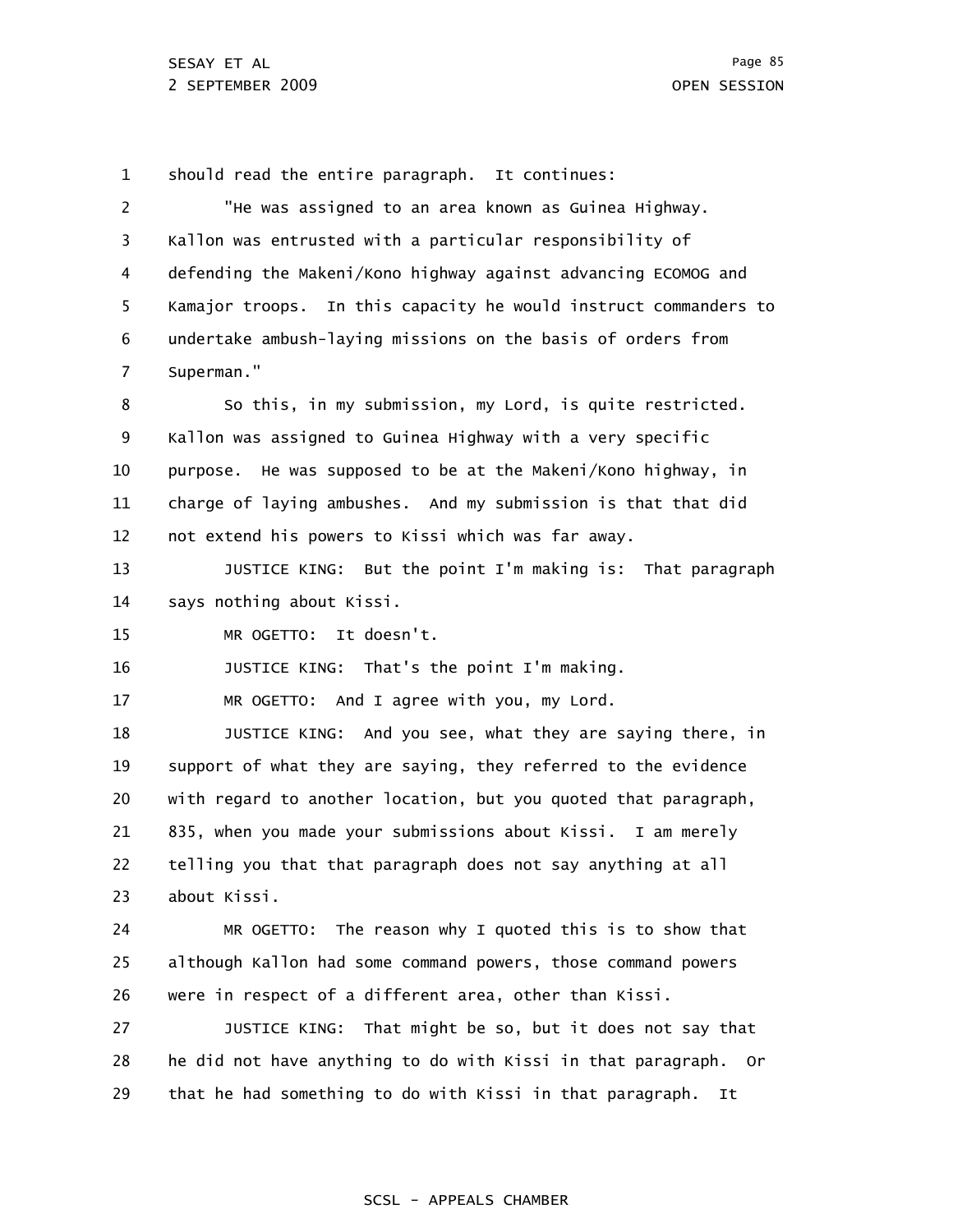1 only speaks about Guinea Highway.

| 2  | MR OGETTO: Yes, but I think the Chamber had the obligation        |
|----|-------------------------------------------------------------------|
| 3  | to make a finding as to whether his powers at the Guinea Highway, |
| 4  | or Makeni/Kono highway extended to Kissi.                         |
| 5  | JUSTICE KING: Yes, but it's not in that paragraph. That           |
| 6  | paragraph deals with Guinea Highway.                              |
| 7  | MR OGETTO: And that is what is lacking. We are saying we          |
| 8  | have no evidence that Kallon had any command powers at the Kissi  |
| 9  | Town.                                                             |
| 10 | Can I proceed, my Lord?                                           |
| 11 | JUSTICE KING: Yes, proceed. I will stop you when I'm not          |
| 12 | clear about a certain point and it will be your legal obligation  |
| 13 | to elucidate portions that I do not see and to make them quite    |
| 14 | clear.                                                            |
| 15 | MR OGETTO: I quite -- I agree with that, my Lord.                 |
| 16 | JUSTICE KING: Very well.                                          |
| 17 | MR CAMMEGH: My Lords, I'm terribly sorry to interrupt, and        |
| 18 | I apologise to my learned friend. Mr Gbao is very anxious to      |
| 19 | leave to go to the restroom, with your Honour's leave.            |
| 20 | JUSTICE WINTER: This is agreed.                                   |
| 21 | Thank you.<br>MR CAMMEGH:                                         |
| 22 | My Lord, in relation to this issue again, I<br>MR OGETTO:         |
| 23 | wish to cite paragraph 2149 of the judgment, and that paragraph   |
| 24 | is to the effect that although Kallon was a senior commander of   |
| 25 | the RUF, he did not occupy a formal position within the           |
| 26 | operational command structure of the RUF, and, more importantly,  |
| 27 | the paragraph specifies that it is not clear to what extent       |
| 28 | Kallon received reports on the actions of troops throughout Kono. |
| 29 | So the Chamber doubts if Kallon was in a position to receive any  |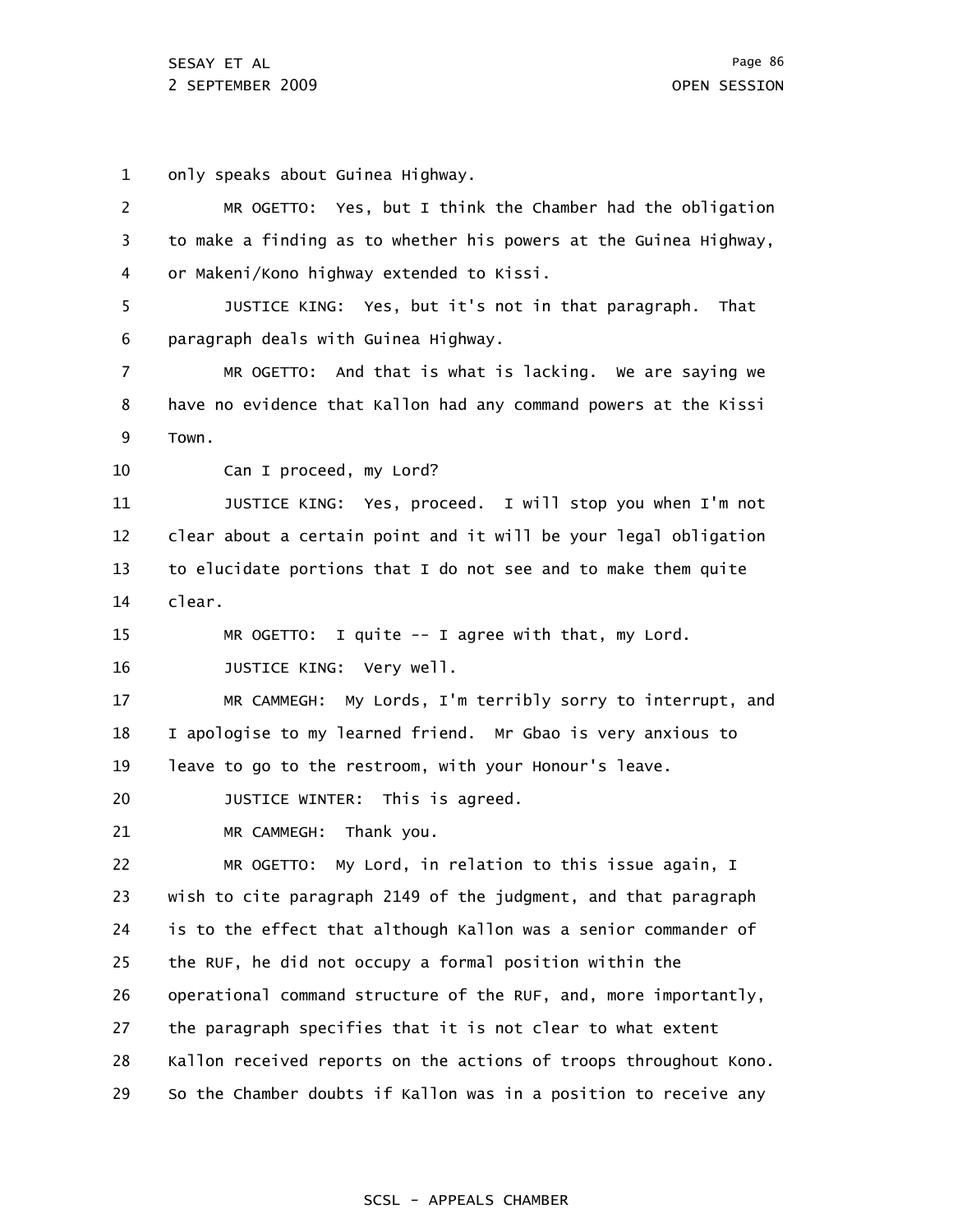1 reports from all parts of Kono.

| $\overline{2}$ | JUSTICE KING: But that paragraph is in your favour.               |
|----------------|-------------------------------------------------------------------|
| 3              | [Inaudible] I was saying that that paragraph, for once in your    |
| 4              | submission, seems to be in your favour, because the Trial Chamber |
| 5              | is in fact holding and finding that the Prosecution in that       |
| 6              | regard had failed to prove their case.                            |
| 7              | MR OGETTO: And that's why I'm quoting it.                         |
| 8              | JUSTICE KING: Yes. That is why I say for once.                    |
| 9              | Thanks. I've wasted a lot of time.<br>MR OGETTO:                  |
| 10             | JUSTICE KING: No, I am not saying that. Go on.                    |
| 11             | MR OGETTO: Thank you.                                             |
| 12             | So, my Lord, having concluded that it is not clear whether        |
| 13             | Kallon received reports from throughout Kono, it's our humble     |
| 14             | submission that there is no basis for holding Kallon liable for   |
| 15             | the actions and the crime of this man called Kotor, when there is |
| 16             | no evidence that Kallon knew about this crime, assuming he was    |
| 17             | Kotor's superior.                                                 |
| 18             | The Chamber says, in its reasoning, that Kallon is guilty         |
| 19             | of this crime because the crime of forced marriage was widespread |
| 20             | in Kono and the whole of Sierra Leone, and that the second        |
| 21             | accused had reason to know of the fighter who committed - of the  |
| 22             | fighters, not one - of the fighters who committed this crime at   |
| 23             | Kissi Town. Our submission, my Lords, is that the Chamber         |
| 24             | applied the wrong test.                                           |
| 25             | The second accused was never found guilty of the crime of         |
| 26             | forced marriage generally in Kono, and the whole of Sierra Leone. |
| 27             | He was found guilty of a specific crime involving an identified   |

28 victim and also a very clearly identified perpetrator.

29 JUSTICE KING: What do you have to say about the Trial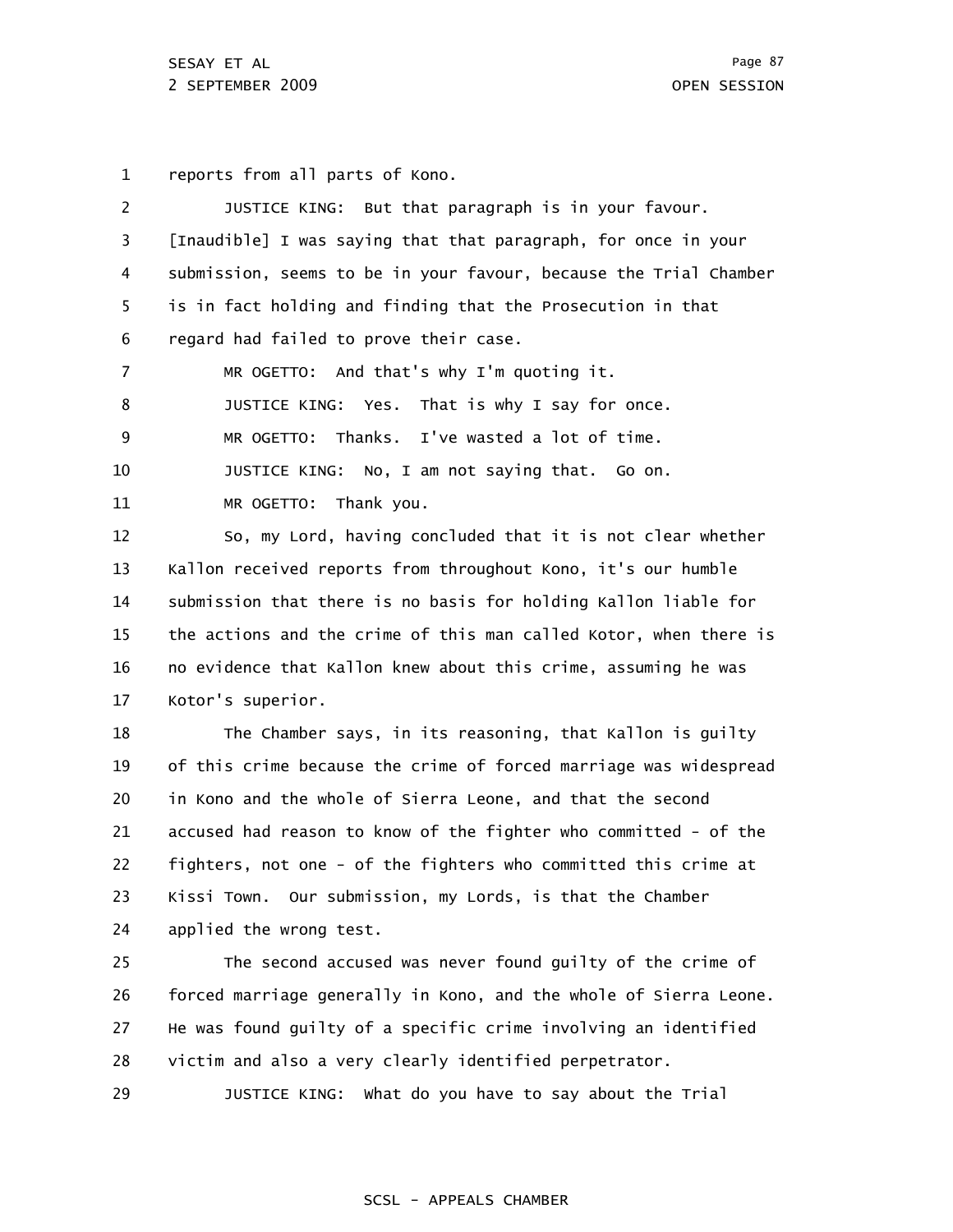1 2 3 Chamber's finding as stated in paragraph 2148? What would be your submissions on that? You can read it out aloud so that we can all follow.

MR OGETTO: Yes.

4

5 6 7 8 "The Chamber found that Kallon occupied a supervisory role with respect to the civilian camps and we are therefore satisfied that Kallon had actual knowledge of the enslavement of civilians there."

9 Here they are talking about --

10 JUSTICE KING: Carry on, carry on to the end.

11 12 13 14 15 MR OGETTO: "The Chamber is further of the view that the commission of the crime of forced marriage was widespread in Kono District and indeed throughout Sierra Leone and we find that in the circumstances Kallon had reason to know of the fighters who committed this crime at Kissi Town."

16 17 18 19 20 21 And this is the point I was making, my Lord. That we should make a distinction between Kallon being found guilty generally of forced marriages, and Kallon being found guilty of the crime of a specific individual. In the first case, knowledge can be deduced from circumstances, general circumstances. The widespread nature of the crime.

22 23 24 25 26 27 28 In the second case, where you are talking about an individual who committed a crime in a small town, away from where the accused person was, the test should be whether Kallon actually knew of the commission of this specific crime, by this specific perpetrator, and that is why paragraph 2148 does not cure the defect, or the error that the Chamber committed. And, my Lord --

29 JUSTICE KING: [Inaudible] as I told you earlier, it was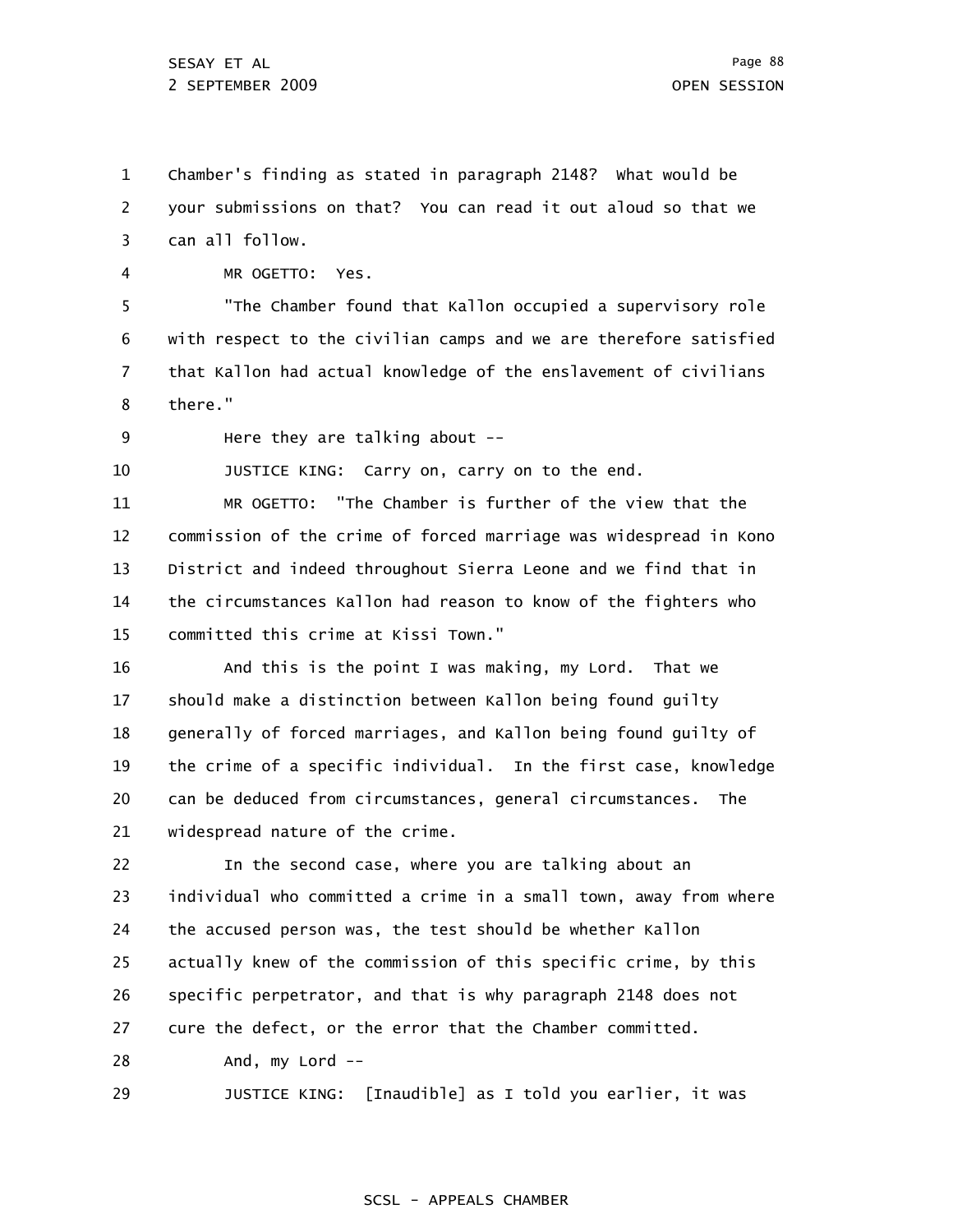1 2 3 4 5 6 7 8 for this Court to make that decision, not you. You can only submit. I am merely pointing out paragraph 2148 to give you an opportunity to bring that as part of your submission and to explain that finding in terms of the contrary submissions you are making, because the very important phrase there, it says, "And indeed throughout Sierra Leone. And we find that in these circumstances Kallon had reason to know of the fighters, of the fighters who committed this crime at Kissi Town."

9 10 11 He had knowledge, according to this. I am not saying they are right. I am merely saying this is what they found and what is your response to that, vis-à-vis those findings?

12 13 14 15 16 17 18 19 20 21 22 23 24 MR OGETTO: My response then would be, if they are talking about knowledge, then there should be evidence of this knowledge. It cannot be presumed. There should be evidence of the knowledge and our submission is that there is no evidence on the record that Kallon had knowledge of this crime, and I am making this submission, my Lords, because we are talking about a specific individual who committed this crime, or specific. A few individuals. We are not talking about a crime that has been committed, you know, the entire area of Kissi; we are talking about a specific crime. And in that case, our submission is that evidence of knowledge is important. You cannot just presume that because the crimes are widespread you will know about a specific crime that has been committed at a particular place.

25

One minute, my Lord.

26 My Lord --

27 28 29 JUSTICE KING: [Inaudible] solve a lot of problems. Now, with regard to joint criminal enterprise, are you saying that the accused must be present at the scene of the crime? If you are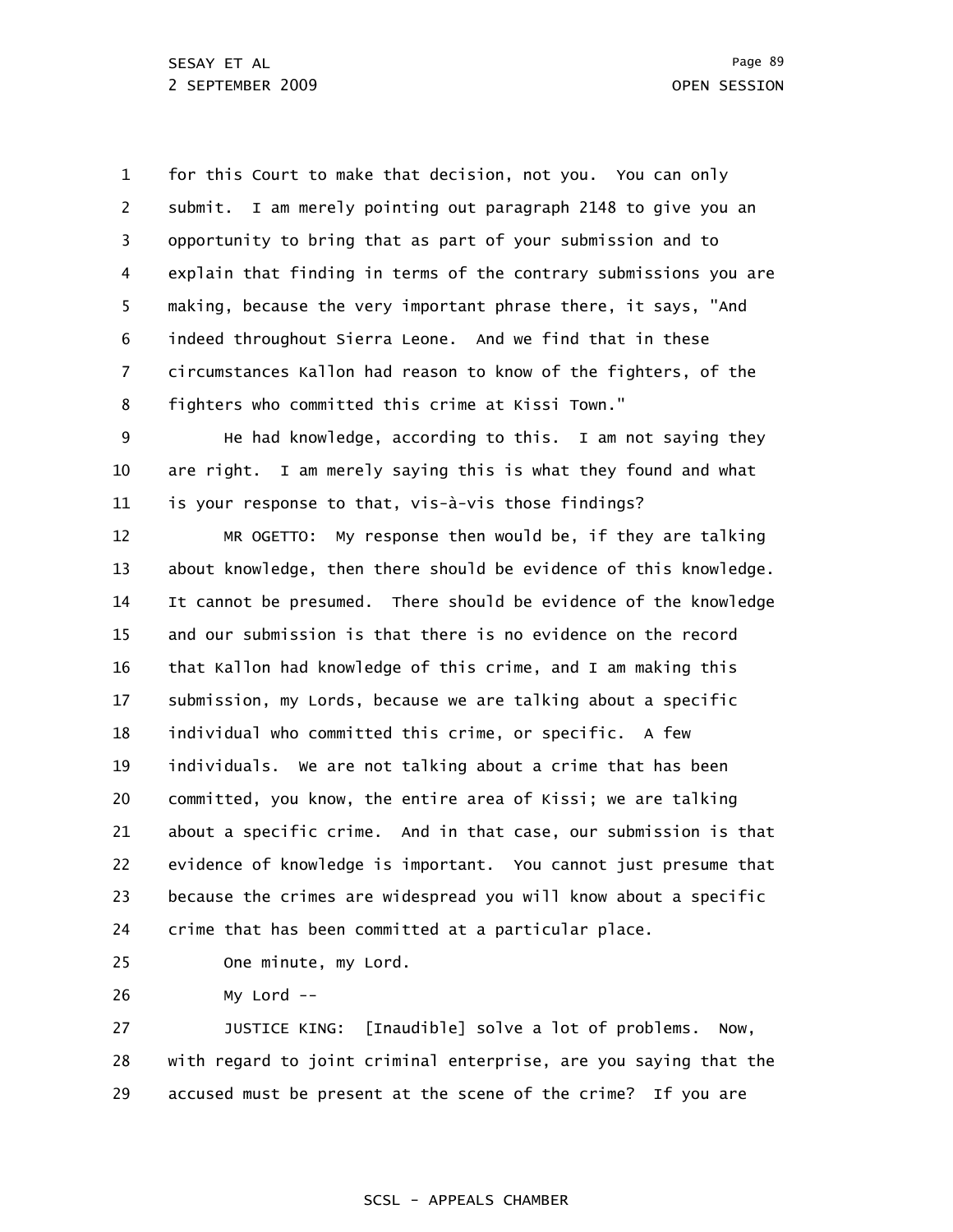1 2 3 4 5 6 7 8 9 10 11 12 13 14 15 16 17 18 19 20 21 22 23 24 25 26 27 28 29 not saying that, what are you saying? MR OGETTO: I am not saying that, and if that is the impression I give I am very sorry. JUSTICE KING: I am not saying you give the impression. I said if you are not saying that, what are you saying? You see, you made several submissions -- MR OGETTO: The gist -- JUSTICE KING: -- about your client not being present at the scene of some crimes. With regard to JCE, I want to know your own submissions with regard to presence of an accused persons at the scene of a crime. MR OGETTO: Presence may be evidence of contribution, although it may not be conclusive. JUSTICE KING: In other words, does an accused person under joint criminal enterprise have to be present at the scene of the alleged crime? MR OGETTO: He doesn't have to be present. JUSTICE KING: Very well. MR OGETTO: But the issue in our case is slightly different. The Prosecution case against Mr Kallon was that he was at specific places where the joint criminal enterprise was committed. That is the notice that he received. We are not saying that it is mandatory that -- JUSTICE KING: No, it's such a general question with regard to joint criminal enterprise. MR OGETTO: Yes. JUSTICE KING: You know, your understanding of joint criminal enterprise, whether in fact, if an accused person wasn't present at the scene where the crime was committed, and provided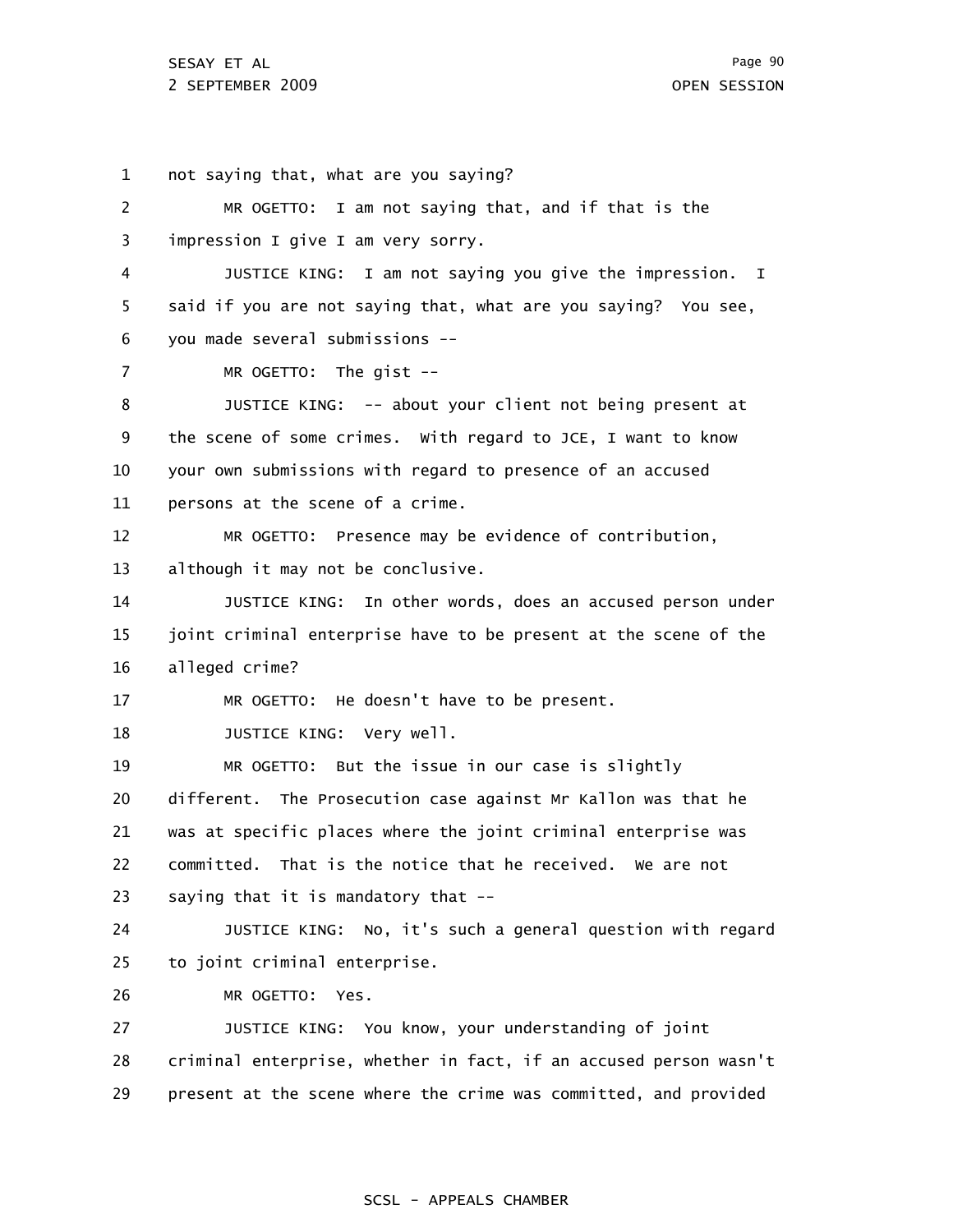1 2 3 4 5 6 7 8 9 10 11 12 13 14 15 16 17 18 19 20 21 22 23 24 25 26 27 28 29 the other elements of joint criminal enterprise have been proved, whether according to you that accused person is not quilty? MR OGETTO: No, he can be guilty, if the others are proved. JUSTICE KING: I see. That's all I wanted to know, is he guilty. MR OGETTO: Yes, and in our case, my Lord, our submission is that -- JUSTICE KING: You've answered the question. That's all I wanted to know, so I don't misunderstand you. JUSTICE FISHER: If I may interrupt as well, with a follow-up question: If you acknowledge that the Trial Chamber was correct when they gave the opinion that presence at the scene of the crime was not necessary, am I understanding your argument correctly that you feel that the notice was misleading and therefore wasted the Defence's time because you put on evidence to dispute it; is that your point? MR OGETTO: That is my point, exactly. JUSTICE FISHER: But, nonetheless, as you've already acknowledged, presence is also relevant to participation, and I suspect it might also be relevant as to sentencing. So the fact that you did have notice that that was the allegation it would still, it seems to me, non-prejudicial to you to establish the evidence that you did, and I guess I can't see what the prejudice is here, and if you could explain that to me, please. MR OGETTO: The prejudice, my Lords, is that the Prosecution presents a specific case that you are supposed to defend and you defend that case. You know that you are being charged because you are present at a specific crime location, but in the course of the Prosecution case, the theory changes, and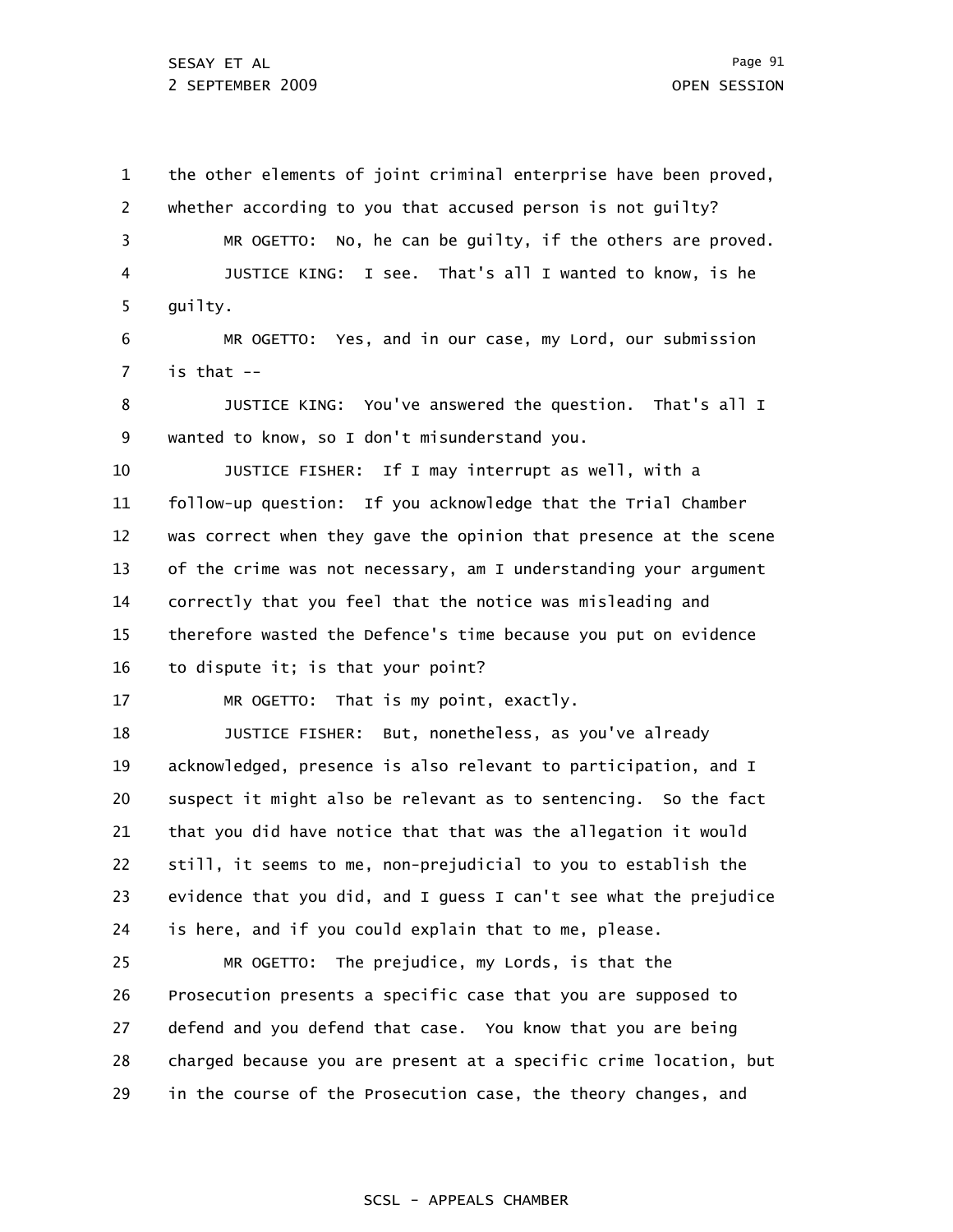1 2 3 4 5 6 7 8 9 10 11 12 13 14 15 16 17 18 19 20 21 22 23 24 25 26 27 28 29 now your presence is not necessary. In my humble submission, that causes a lot of prejudice because the case has now changed from what it was at the beginning to another case, and the purpose of an indictment in that case becomes completely hopeless, and my submission is that this should not be allowed because what then would be the purpose of an indictment which tells you this is the case you are facing, but in the course of the Prosecution case it changes and your presence is now dispensed with. In my humble submission, that causes serious prejudice. JUSTICE FISHER: I think I understand your argument, and thank you. Let me ask you another question in regard to superior responsibility: Are you saying that the standard is that they must know if it's a specific crime or know or have reason to know? MR OGETTO: I think the standard is that they either have to know, or have reason to know. JUSTICE FISHER: Okay. So, you've addressed the issue that he -- that there is no evidence that he knew. MR OGETTO: Yes. JUSTICE FISHER: And what is your submission as to why you believe there is no evidence that he had reason to know? Because, as I understand it, that's what the Trial Chamber found. MR OGETTO: Yes. The Trial Chamber found that the accused had reason to know about this crime because it was widespread. Our submission is that the fact that the crimes were widespread is not sufficient to put the accused person on notice of a crime, a single crime, that has been committed in a small town, far away from where he was.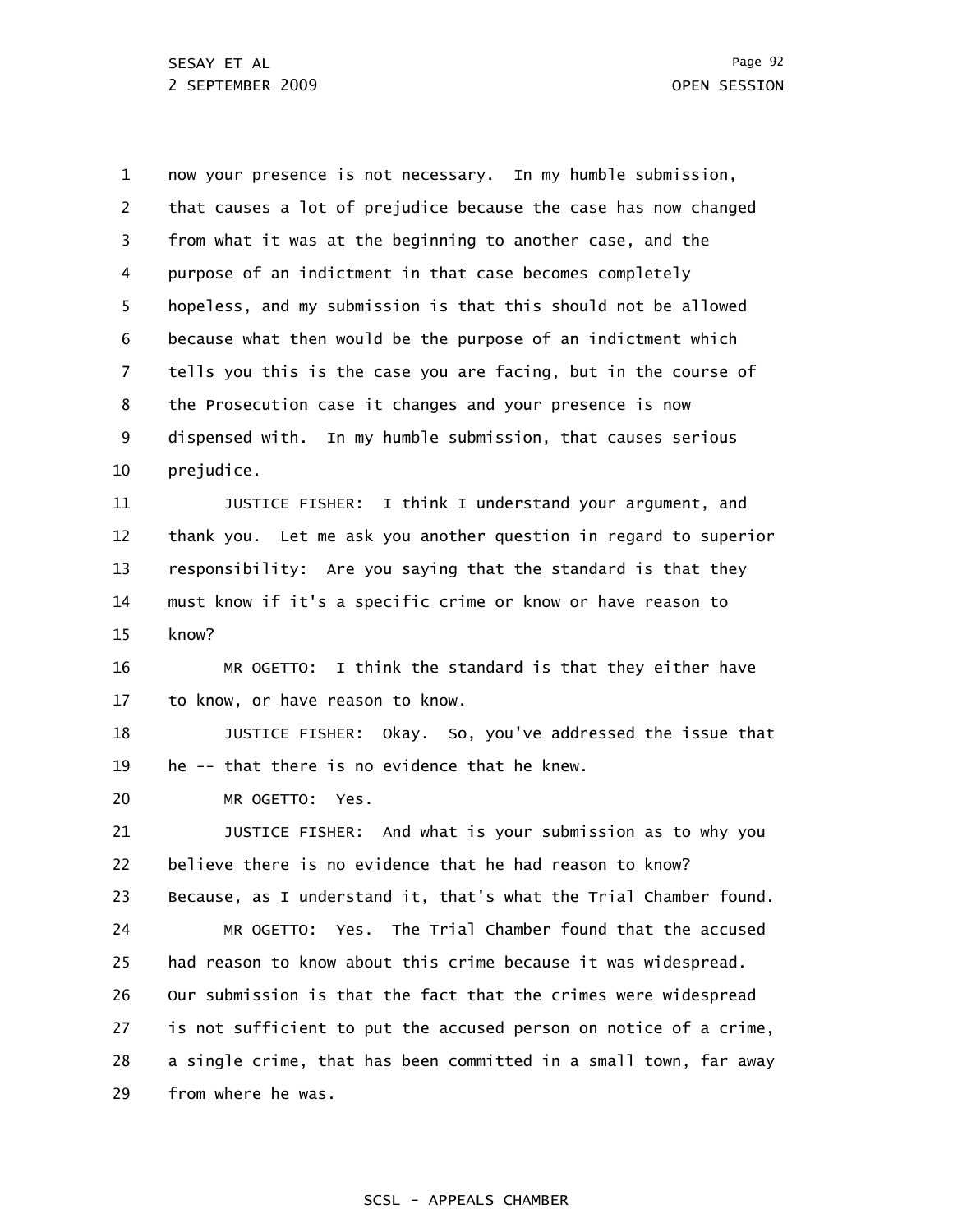1 2 3 4 5 6 7 8 JUSTICE FISHER: Okay, I understand that part of your argument. Are you further saying that there is no evidence in the record to establish that there might be other reasons why he had, as the Trial Chamber found, reason to know? MR OGETTO: Absolutely no evidence, in our submission. JUSTICE FISHER: Okay, thank you. Now I understand your position. MR OGETTO: My Lords, in relation to joint criminal

9 10 11 12 13 14 15 16 enterprise, our submission is that the accused person has been convicted merely because of his association with the RUF. The Prosecution did not prove any significant contribution to the various crimes committed in the various crime locations. I have given the example of Bo, where the Chamber states that the accused person is guilty of the crimes in Bo because he was a member of the Supreme Council at the time the crimes were committed.

17 18 19 20 21 22 23 24 25 26 The Chamber contradicts itself because it admits that the accused person became a member of the Supreme Council after August of 1997, and these crimes in Bo were committed in June. Apart from that membership of the Supreme Council, which does not exist, there is no other evidence pointed out by the Chamber that will constitute significant contribution by the accused of the crimes in Bo. Significantly, my Lord, it is important to note that after the accused moved to Bo, and after he became a member of the Supreme Council, after August 1997, there were no crimes charged in respect of Bo.

27 28 29 The same thing applies to Kailahun. There is absolutely no evidence that the Chamber points to that will constitute significant contribution by the accused to the crimes committed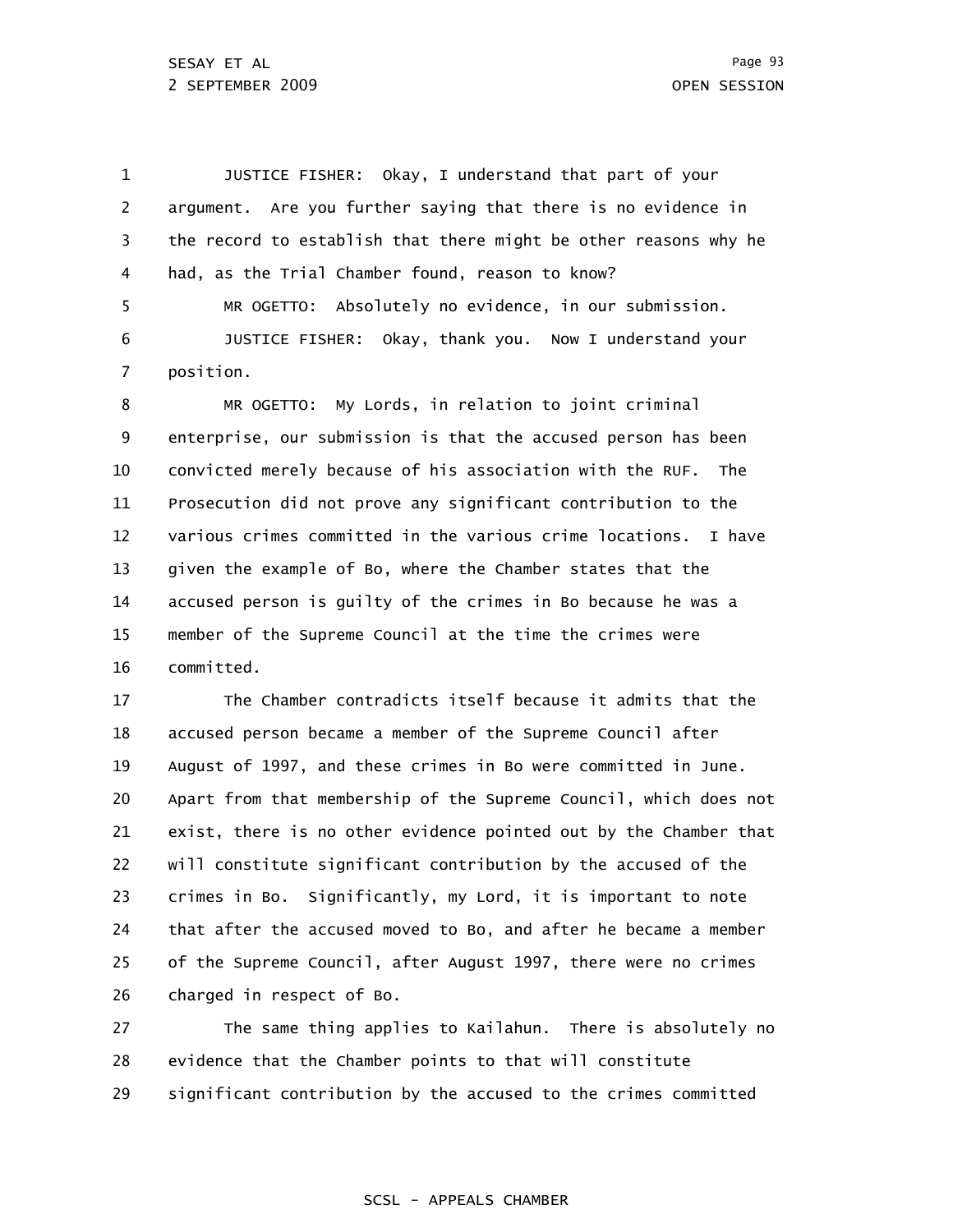1 2 3 in Kailahun. The Chamber does not demonstrate at all how the accused person shared the intent to commit crimes in Kailahun with the perpetrators; no evidence at all is given.

4 5 6 7 8 9 10 11 12 13 14 In relation to Kenema, my Lords, the Chamber points to the presence of the accused in Tongo Field, and relies on the testimony of one witness, the hearsay testimony of one witness, TF1-035. This witness was not able to identify the accused person. He did not know the accused person and this is an issue that the Defence raised and which the Chamber never resolved and, therefore, it was not reasonable, it was not open to the Trial Chamber to conclude that the accused person was in Tongo, and that because of his presence in Tongo, resulting from the testimony, hearsay testimony of a single witness, he contributed significantly to the crimes under the JCE mode of liability.

15 16 17 18 19 20 21 22 23 24 25 The other aspect that the Chamber employs to find the accused guilty under JCE for the crimes in Kenema relates to mining. It is important, my Lords, to note that while the Chamber lists officials of the RUF and the AFRC who were involved in official mining for the junta government, the accused person is not listed as one of those persons. The only reference of the accused person in relation to mining in Tongo relates to his private mining. There was evidence that the accused person was involved in private mining and, in our submission, my Lords, that cannot constitute any contribution to the crimes committed in Kenema under the joint criminal enterprise theory.

26 27 28 29 In relation to Kono, the Chamber found the accused guilty of crimes committed by non-members of the joint criminal enterprise. There was no demonstration by the Chamber how the accused person contributed to the commission of these crimes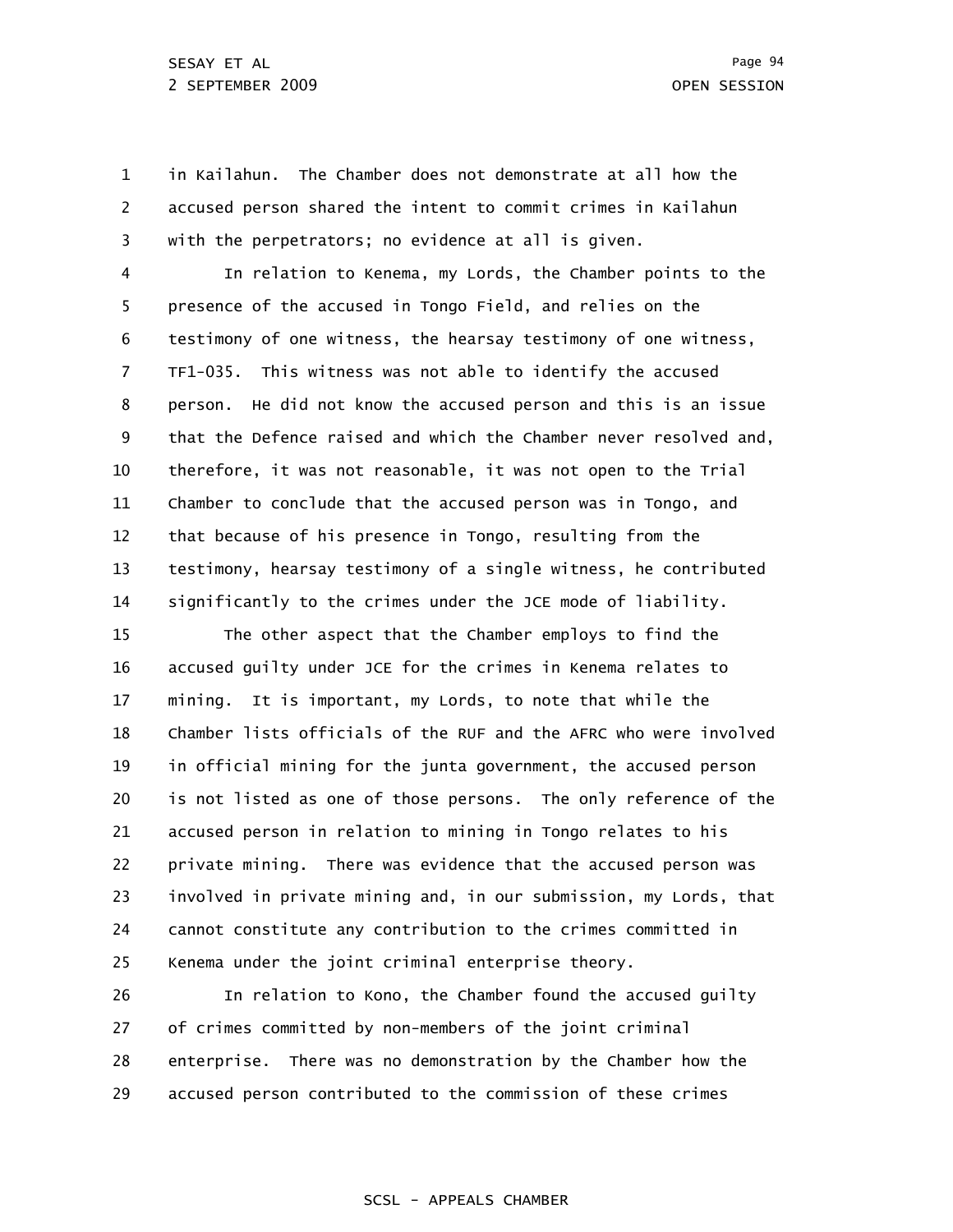1 2 3 4 5 6 7 8 9 10 11 12 13 14 15 16 17 18 19 20 21 22 23 24 25 26 27 28 which were committed by non-members of the joint criminal enterprise and, my Lords, we have dealt with this extensively in our written submissions, and I don't want to make additional submissions on that because of time. I will now go to sentencing, because of time, and very quickly, point out to this Honourable Appeals Chamber that the Trial Chamber erred in ignoring a number of mitigating circumstances, mitigating factors, and we have indicated those mitigating factors in our written submissions. Our submission is that the Trial Chamber has no discretion to ignore a mitigating circumstance once it has been established as such. A further submission is that the Trial Chamber misinterpreted its powers under Rule 101 [inaudible] in the sense that it deemed that Rule to give it power, to decide which mitigating factors to take into consideration and which ones to ignore. Our submission is that that Rule does not grant the Trial Chamber that power. I will refer your Lordships to a number of authorities in our bundle, number 5 in the bundle. It's an ICTY decision -- JUSTICE AYOOLA: Before you go there, let me ask this, please. MR OGETTO: Yes, my Lord. JUSTICE AYOOLA: Who determines whether a factor is mitigating or not? MR OGETTO: It is the Chamber, my Lord. JUSTICE AYOOLA: Thank you. MR OGETTO: Can I explain, sir, because I know where you are coming from, my Lord. Can I explain something?

29 JUSTICE AYOOLA: I am answered but you can go on.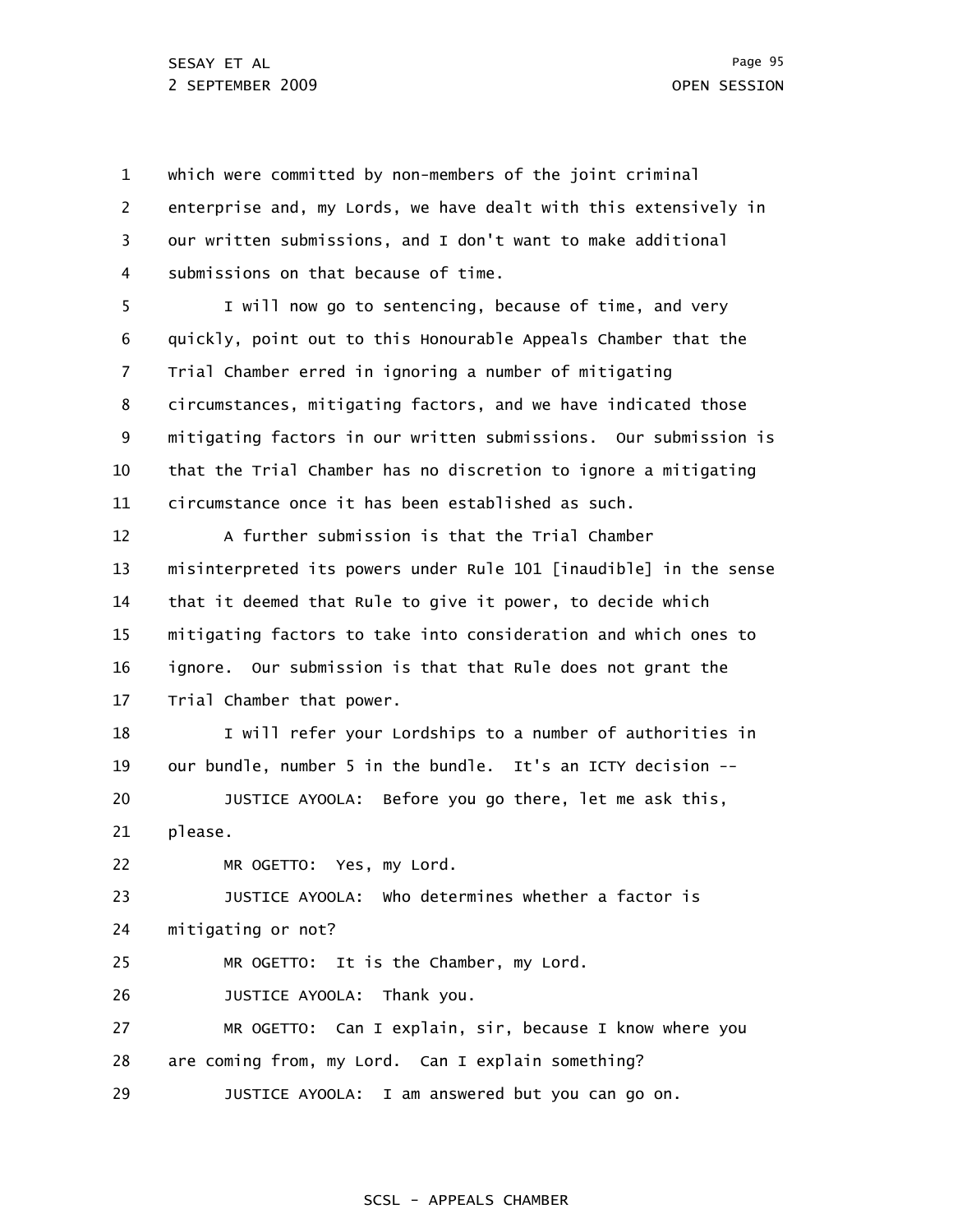1 2 3 4 5 6 7 8 9 10 11 MR OGETTO: The Chamber has the discretion to decide which, what a mitigating factor is. Once it makes that determination, then it must take that particular mitigating factor into consideration. So what I'm saying is that once they establish that this is a mitigating factor, they do not have a discretion to ignore that particular mitigating factor, and in our case we are saying they determined a particular, some specific mitigating factors but decided to ignore them altogether, not comment on them. They did not attach any weight to them. So they ignored them completely and we are saying they have no discretion, they have no power to do that under the Rule.

12 13 14 15 16 17 18 And, my Lord, case number 5 in the bundle, this is a decision of the ICTY, Kordic, 17 December 2004, it relates to behaviour in detention. My Lord, our submission is that the Trial Chamber ignored the fact that the accused person Kallon presented evidence in mitigation about his exemplary conduct in detention, and which the Trial Chamber acknowledged was a mitigating factor, but proceeded to attach no weight to it.

19 20 21 22 23 24 The next one is number 7 on the list, to the same effect that detention conduct is a mitigating factor. Number 9 on the list, my Lords, post-conflicts conduct, the Chamber once again, as you will note in our written submissions, ignored to consider the Appellant Kallon's post-conflict conduct, although it recognised that it constituted a mitigating factor.

25 26 27 My Lord, number 10, sorry, number 10 deals with a different issue. Now, because of time, my Lords, I would like to point out a number of authorities on joint criminal enterprise.

28 JUSTICE KING: [Inaudible].

29 MR OGETTO: I have finished sentencing because of time.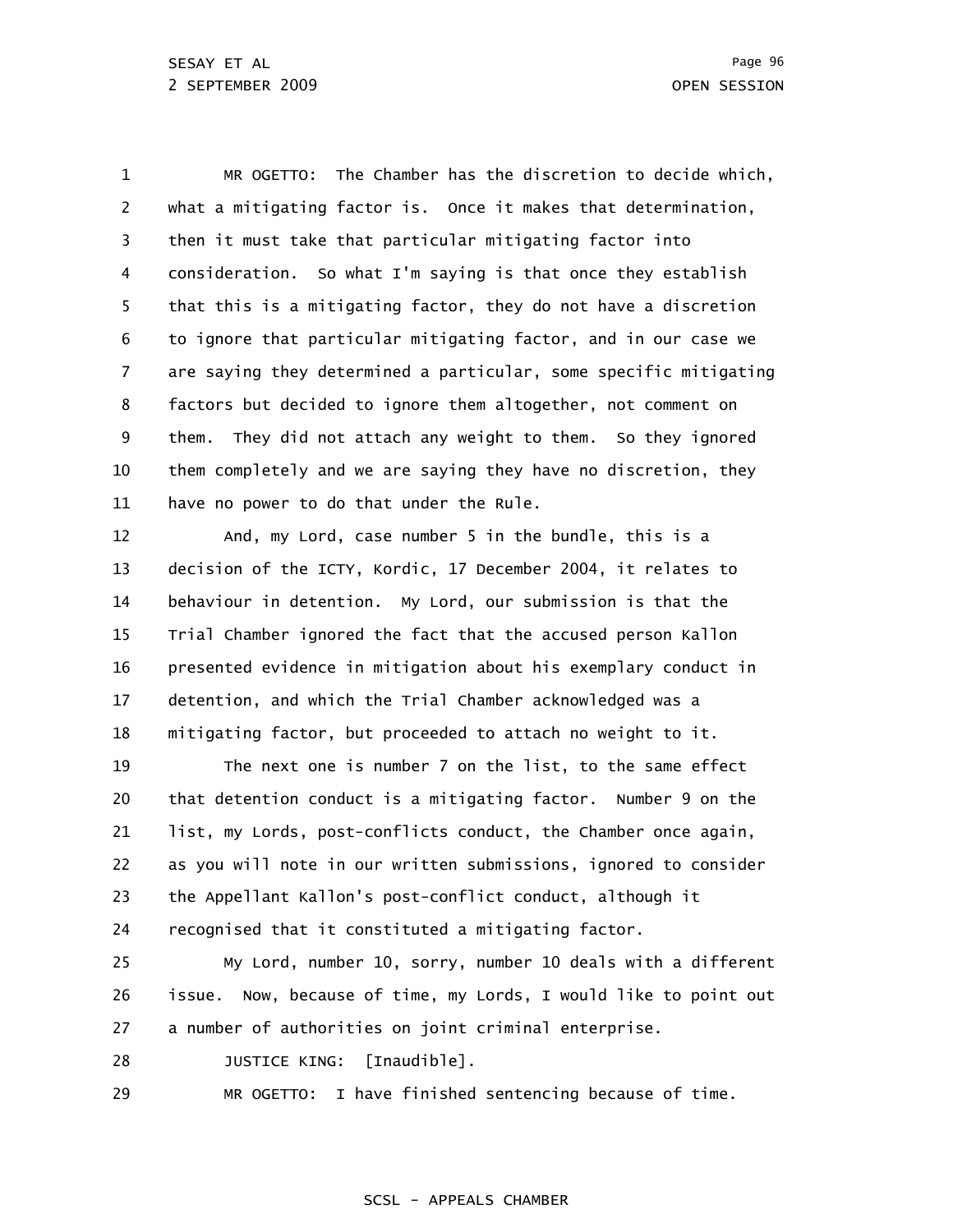1 2 3 4 5 6 7 8 9 10 11 12 13 14 15 16 17 18 19 20 21 22 23 24 25 26 27 28 29 JUSTICE KING: There is one question before you finish. You are still within your time. Justice must be seen to be done. MR OGETTO: Yes, my Lord. JUSTICE KING: You know. You've quoted these ICTY and so on, the authorities. What is the fundamental principle, as far as this Court is concerned, with regard to mitigation in sentencing the accused? What is the paramount and overriding factor? MR OGETTO: It's simply that mitigating circumstances are taken into consideration in the context of other factors, like aggravating circumstances. JUSTICE KING: So the individual circumstances of the accused, you don't think that's important? MR OGETTO: They are very important, and this is what I'm talking about. Detention is individual circumstances. Post-conflict conduct is individual circumstances, in my submission, and this is what I was submitting on. JUSTICE KING: Very well. MR OGETTO: So, my Lords, we have pointed out a number of other mitigating factors that were ignored by the Chamber. We have also pointed out in our brief, written brief, that the Chamber failed to give due regard, or to attach due weight to the remorse that was expressed by the accused person, and we urge the Appeals Chamber to look at that remorse again. JUSTICE KING: Why do you say they failed to give any regard to the remorse expressed by the accused? MR OGETTO: Not any. I did not say "any", my Lord. JUSTICE KING: What did you say? MR OGETTO: Due regard.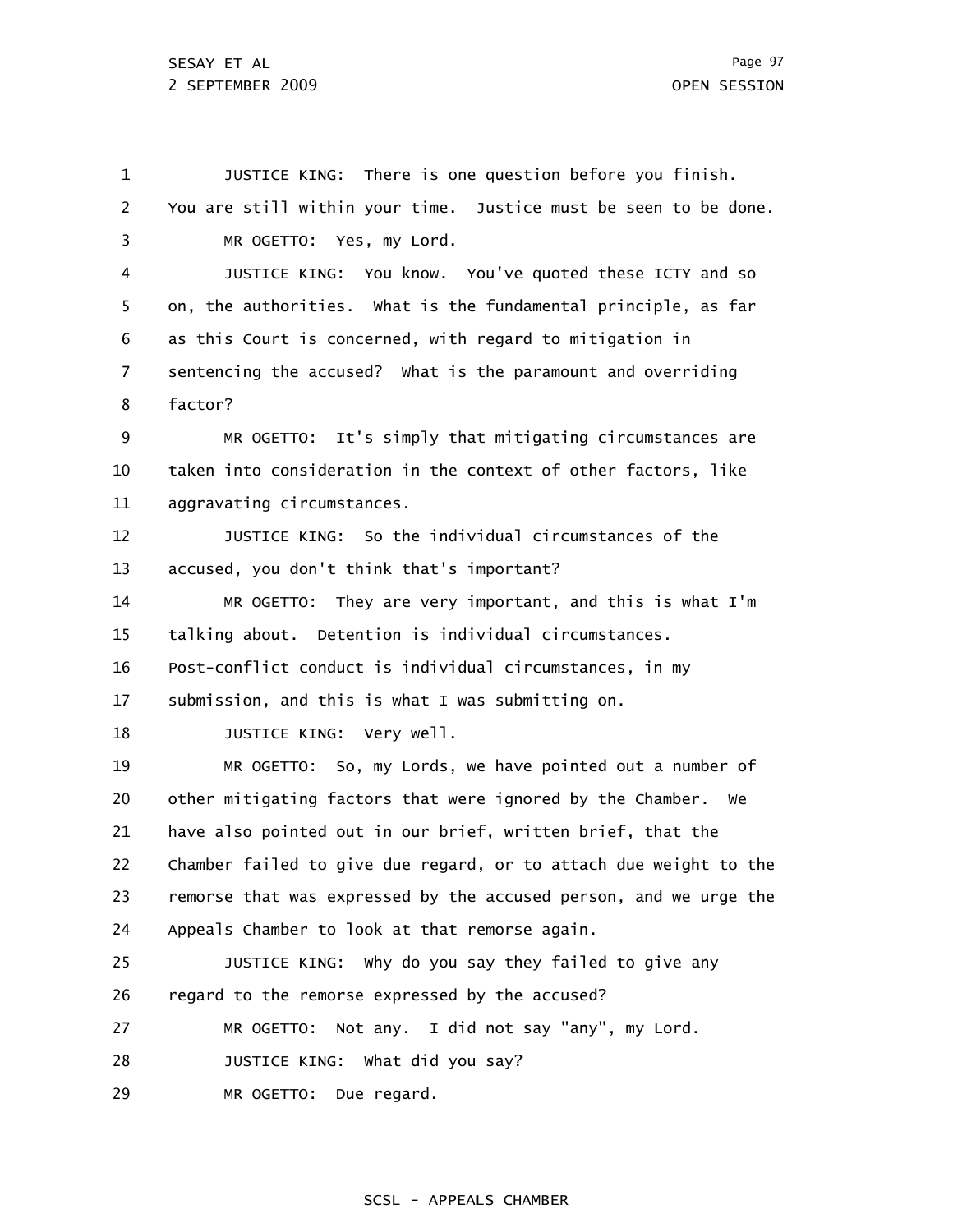1 2 3 4 5 6 7 8 9 10 11 12 13 14 15 16 17 18 19 20 21 22 23 24 25 26 JUSTICE KING: Why do you say they failed to give due regard? MR OGETTO: They should not have given him 40 years, my Lord. JUSTICE KING: Yes, but they could have given him 100. Why I say that, I'm not saying they should give him 100 but when you say they didn't give any due regard, are you in a position to say that? MR OGETTO: I never said "any" due regard. JUSTICE KING: No, I didn't say any due regard. You are splitting hairs over nothing. You see, you say they didn't, the Chamber did not give due regard. MR OGETTO: Yes, that is what I said. JUSTICE KING: Exactly. So what is your basis for saying that? I mean, you made your submissions. The Chamber obviously considered your submissions and came to sentencing the accused. Why do you say they failed to give due regard? What is your reason for saying that? MR OGETTO: My submission, my Lord, is that despite the remorse that was genuine, which the Chamber acknowledged was genuine, and despite the fact that the Trial Chamber actually even noted that it is unusual for accused persons charged with international crimes to express remorse, they proceeded to hand down what, in our view, in our very respectful view, was a very harsh sentence. JUSTICE KING: You can say that, but don't say they didn't

27 pay due regard.

28 MR OGETTO: I don't know that --

29 JUSTICE KING: What is your basis for saying that? You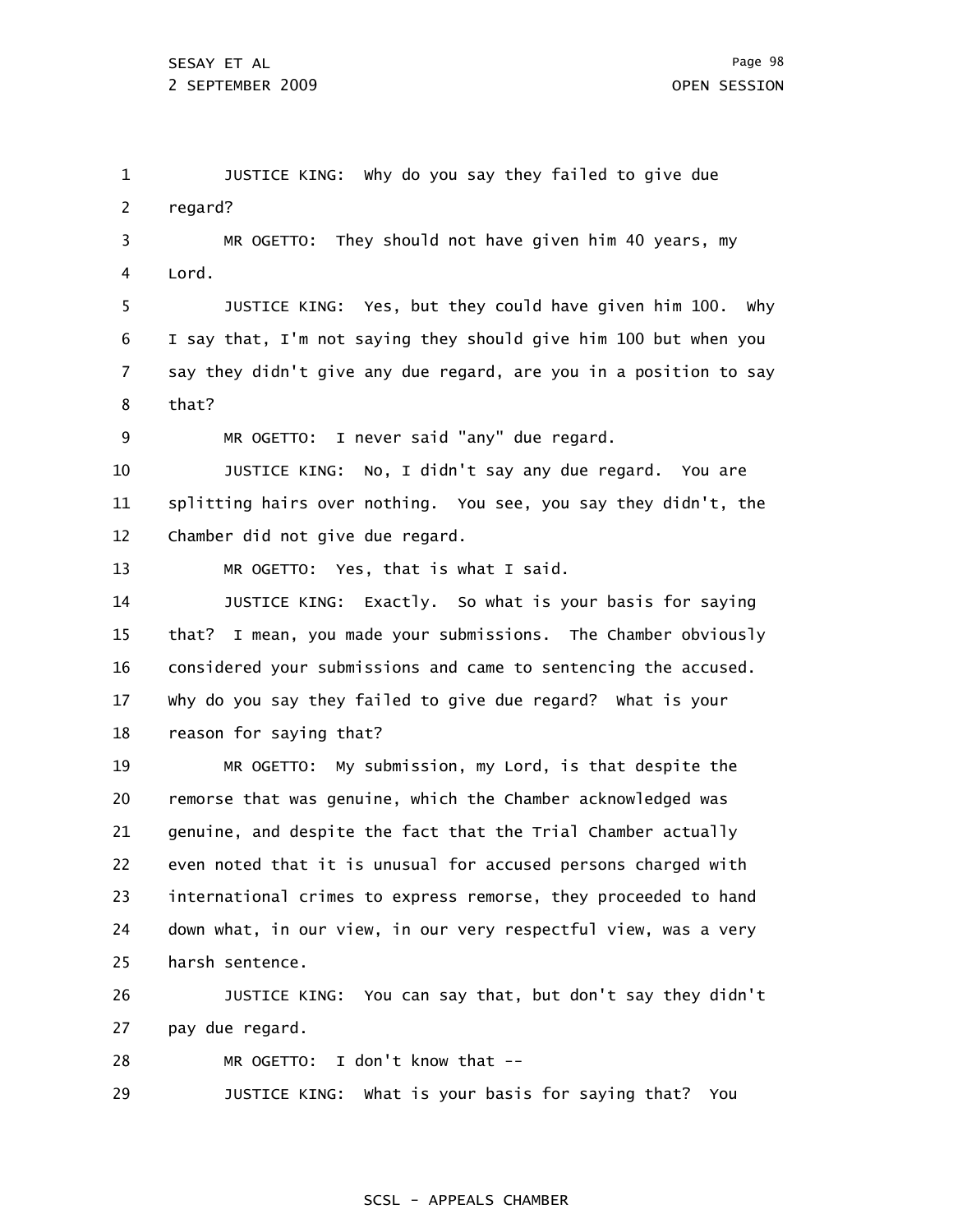1 2 3 4 5 6 7 8 9 10 11 12 13 14 15 16 17 18 19 20 21 22 23 24 25 26 27 28 can't say because they gave a sentence of over 50 years they didn't pay due regard. All you can say, you complain and say that having regard to what you have submitted, you are of the opinion that the sentence was excessive. MR OGETTO: That is exactly what I'm saying, my Lord. JUSTICE KING: That is not what you said. MR OGETTO: You are just putting it in different words, my Lord, in my humble submission. JUSTICE KING: [Overlapping speakers]. Some people -- MR OGETTO: In my humble submission we were simply [overlapping speakers]. JUSTICE KING: Very well. All right, go on, then. MR OGETTO: A minute, my Lords. My Lords, the last point that I wish to deal with relates to UNAMSIL, Count 17. Now, my Lords, the Appellant was found guilty under 6.3 mode of liability for the killing of four UNAMSIL personnel. Now, this particular crime, my Lord, was never pleaded in the indictment. The supplemental pre-trial brief contains no details of this crime and, my Lords, there is absolutely no excuse why the Prosecution did not plead this information in the indictment. We are dealing with a very limited number of victims, four victims. A crime that took place within a very limited period of time, not more than four days, and therefore the Prosecution cannot hide behind the normal excuse that they cannot give particulars where there is a protracted conflict or where the number of victims is enormous. This failure, my Lord, to provide particulars caused

29 irreparable prejudice to the accused in their response, in the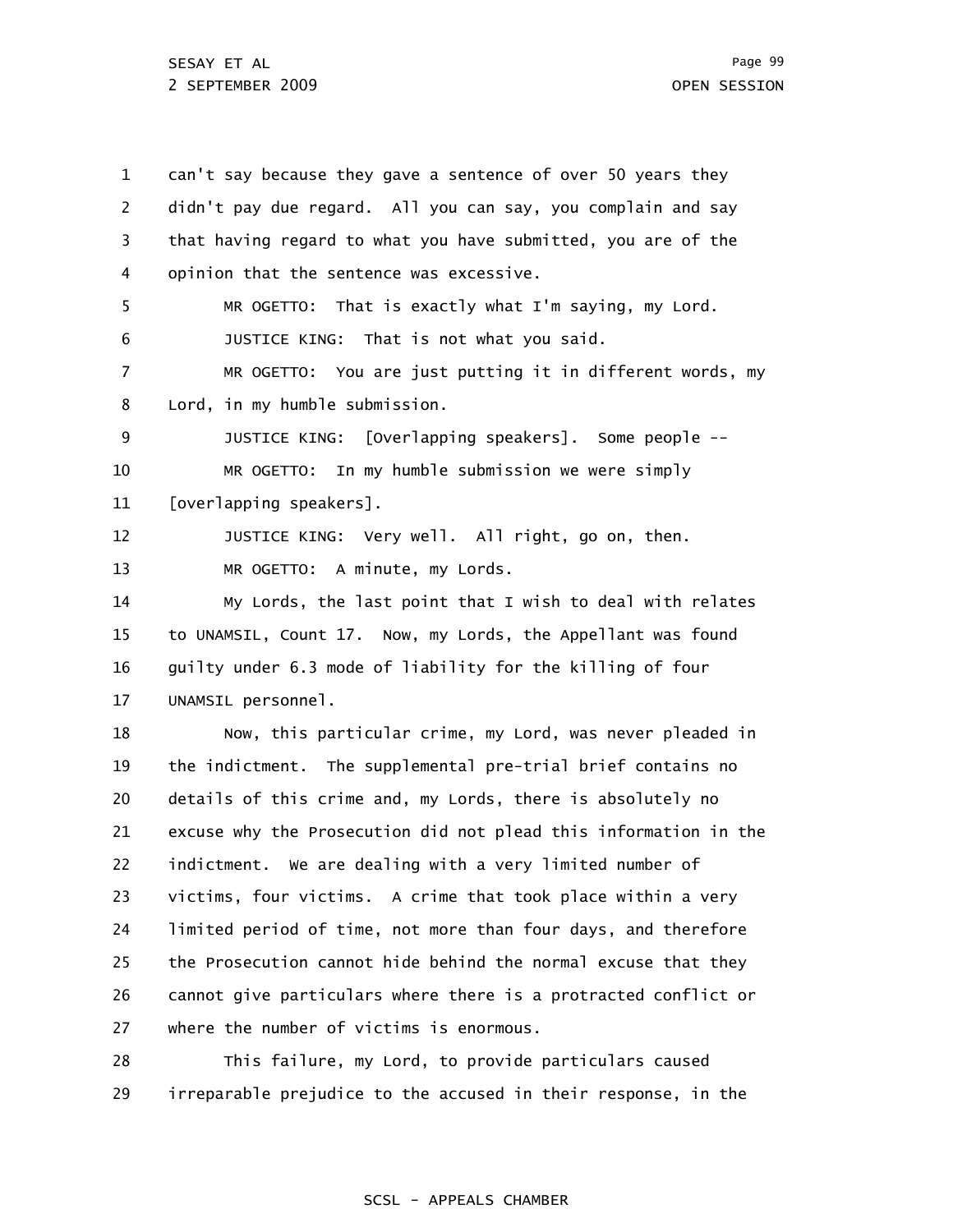1 2 3 4 5 6 7 8 Prosecution response to our brief. The Prosecution says that the defect in the indictment was cured because the Defence was supplied with witness statements that particularised this crime. My Lord, as you know, and as we have noted in our written brief, the disclosure of written statements is not sufficient to provide notice to an accused person. In other words, witness statements are not a substitute for the indictment. Having said that, my Lords, if you look at footnote 92 of

9 10 11 12 13 14 the Prosecution response brief, it is clear that the Prosecution had the statement, witness statement of Ngondi, Prosecution witness Ngondi, whom the Prosecution alleges provided information constituting notice. They had this statement as early as February 2003, and this was before the accused persons were actually arrested.

15 16 17 18 19 20 21 22 23 24 Now, they did not disclose this statement to the Defence until March, until February 2006, three years later. And the time they disclosed this statement was in the middle of the Prosecution case. It is not clear, my Lords, why the Prosecution did not include the information in this particular witness statement in the indictment. It is also important to note that there were several amendments to the indictment before trial, and yet the Prosecution did not deem it fit to plead these particulars in relation to the killings of UNAMSIL personnel in any of the indictments.

25 26 27 28 29 It's also important, my Lords, to note that the testimony of Ngondi discussed only two killings, and this is acknowledged by the Trial Chamber at paragraph 1829. In relation to the other two killings, the Chamber relied on the testimonies obtained during cross-examination of Defence witnesses, and these are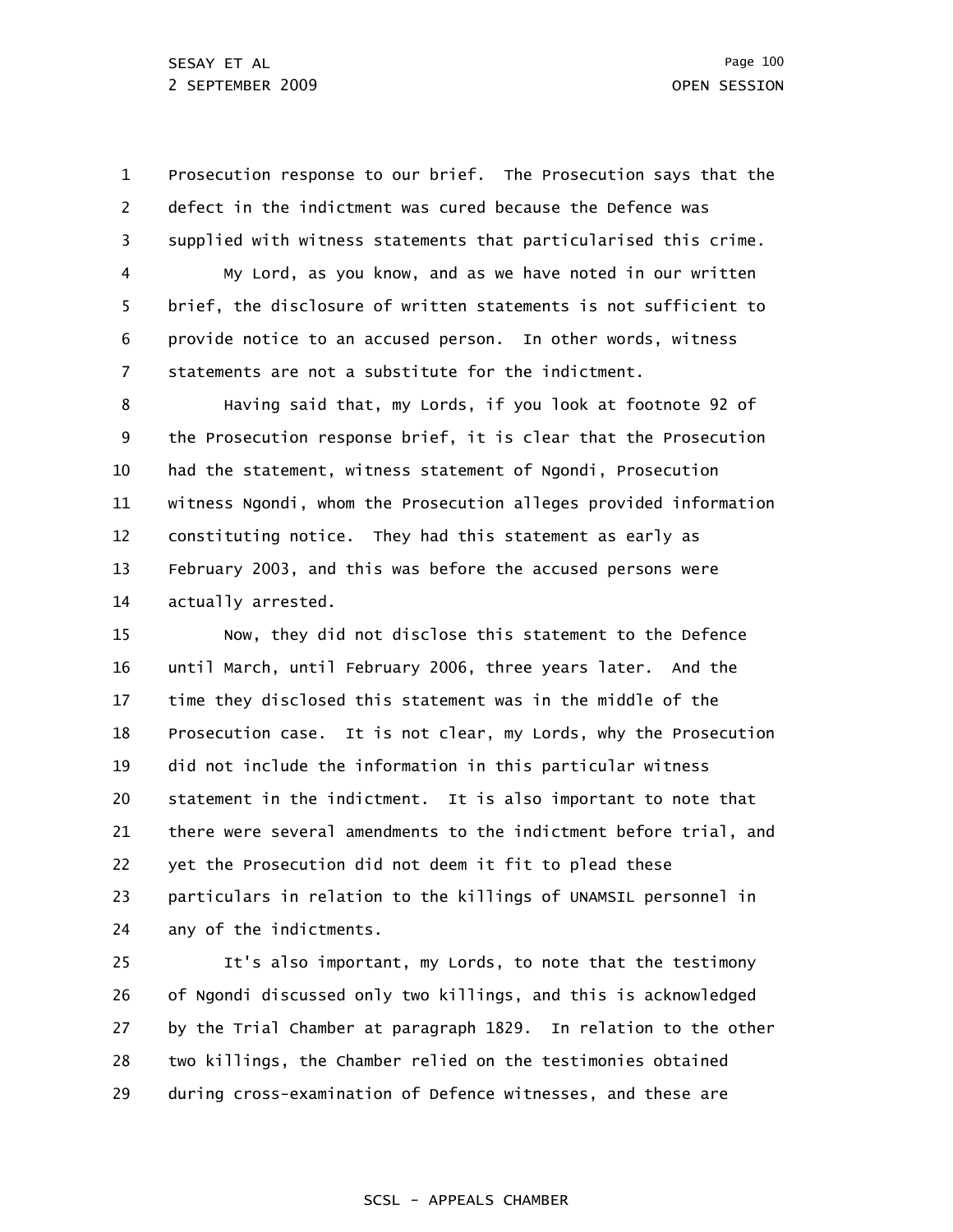1 2 Defence witnesses Ali Hassan and General Opande, and the Chamber will note this at paragraph 1829, footnote 3520.

3 4 5 6 7 So, my Lords, the accused person, resulting from the failure to plead this information in the indictment, suffered prejudice and we urge this Honourable Appeals Chamber to find that that prejudice invalidates the conviction of the accused under Count 17.

8 JUSTICE WINTER: If you come to the end, now.

9 MR OGETTO: Yes, my Lord.

10 11 So, my Lord, in summing up, I will urge your Lordships to find that the accused person's rights have been violated.

12 13 14 15 16 17 18 Irreparable prejudice has been caused resulting from convictions which are based on a defective indictment, an indictment that was never cured in the normal way in which indictments are cured and, as a result of this, several of the convictions against the accused person have been invalidated, and we urge your Lordships to hold so. Details are contained in our written submissions. And I thank you, my Lords, for the time.

19 JUSTICE WINTER: Any more questions? Justice King?

20 21 22 23 24 25 26 JUSTICE KING: You know, you were talking about irreparable prejudice with regard to your client - I think Mr Kallon - that certain material facts were not stated in the indictment, but you also went on to say that sometime in 2006, when the Prosecution was giving evidence, the relevant evidence was disclosed. Do you still maintain in those circumstances irreparable, and I stress the word, the adjective, irreparable prejudice was done?

27 MR OGETTO: Yes, we do.

28 JUSTICE KING: Thank you. Okay.

29 MR OGETTO: Can I explain for that?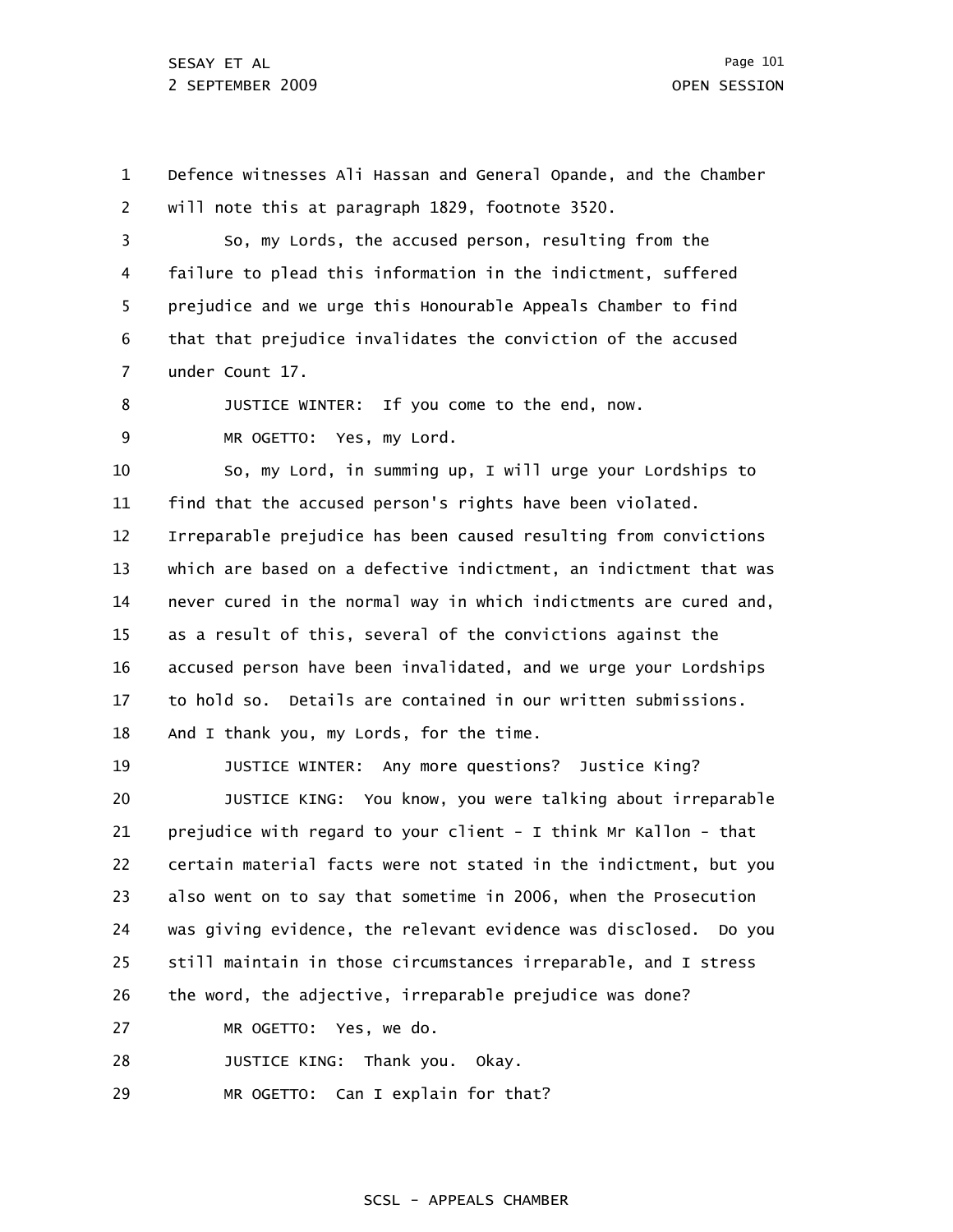1 2 3 4 5 6 7 8 9 10 11 12 13 14 15 16 17 18 19 20 21 22 23 24 25 26 27 28 29 JUSTICE KING: Yes, yes. Go ahead. MR OGETTO: The reason why I say that, my Lord, is that these statements were disclosed about a month before the testimony of this witness, Ngondi, and in those circumstances, my Lord, it wasn't possible for the accused person to effectively prepare his defence. More importantly, this is information that was disclosed in the middle of the Prosecution case, when other witnesses had testified on these UNAMSIL events and the Appellant actually lost the opportunity to cross-examine the other witnesses who had testified in relation to these allegations. That is the prejudice that we suffered. JUSTICE KING: All right. I have listened to your point. But did you make any attempt to recall those witnesses for cross-examination on the point? Did you make any such application to the tribunal, to the Trial Chamber? MR OGETTO: No, that attempt was not made. JUSTICE KING: All right. You don't have to -- I was just asking whether you did. If you didn't -- MR OGETTO: No, the reason why -- JUSTICE KING: -- you are not obliged to. It's for the Prosecution to prove its case. I only asked whether you did, for my knowledge. You are not obliged to. MR OGETTO: Yes. The reason why I was consulting is because I was not here at that time. JUSTICE KING: I see. MR OGETTO: I just wanted to be clear. JUSTICE KING: I see very well. Very well. MR OGETTO: I wanted to be very clear. MR TAKU: My Lord, may I explain, because I was here.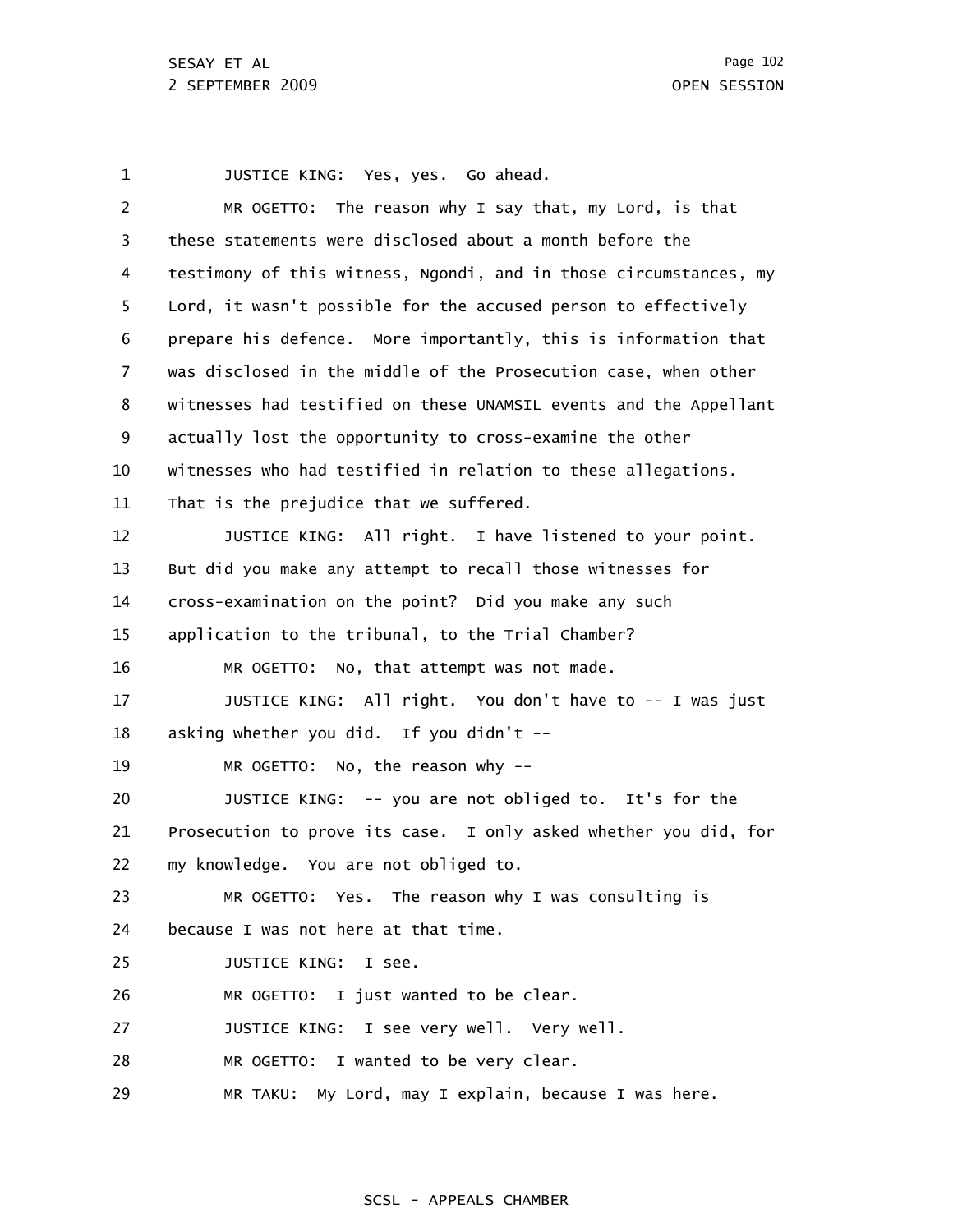1 2 3 4 5 6 7 8 9 10 11 12 13 14 15 16 17 18 19 20 21 22 23 24 25 26 27 28 29 First, this is not clear, timely and consistent disclosure. Secondly, we filed a motion to exclude all this evidence. I did not know at the time the Court declined putting the burden on us, and it is only at the time of the judgment that the Court recognised some of the issues that were raised. For example, the question of personal commission of Kallon, it was only in the course of the trial that at paragraph 399 it says the personal commission of Kallon was never pleaded and that the Prosecution would have no reason why they could not have pleaded that. So, you see, these are issues we raised in the course of the trial. We filed a motion to exclude the evidence. In fact we were diligent in that and, in any case, the witness statements of Ngondi and others are not clear, timely and consistent disclosures. JUSTICE KING: Don't misunderstand my question. The onus is always on the Prosecution, not on the Defence to prove its case beyond reasonable doubt. MR TAKU: Thank you, my Lord. Thank you. JUSTICE WINTER: Okay. Then, there are no more questions. Then we will now thank the Defence for their submissions, and we will have a 20 minutes break and we will resume our hearing at 15.35. Thank you. [Break taken at 15.26 p.m.] [Upon resuming at 15.48 p.m.] JUSTICE WINTER: Good afternoon again. We are resuming now our hearing with the submissions from counsel of Mr Gbao. Mr Cammegh, you have the floor for two hours. MR CAMMEGH: My Lady, my Lords, good afternoon. I don't know whether it's an advantage or indeed a disadvantage to be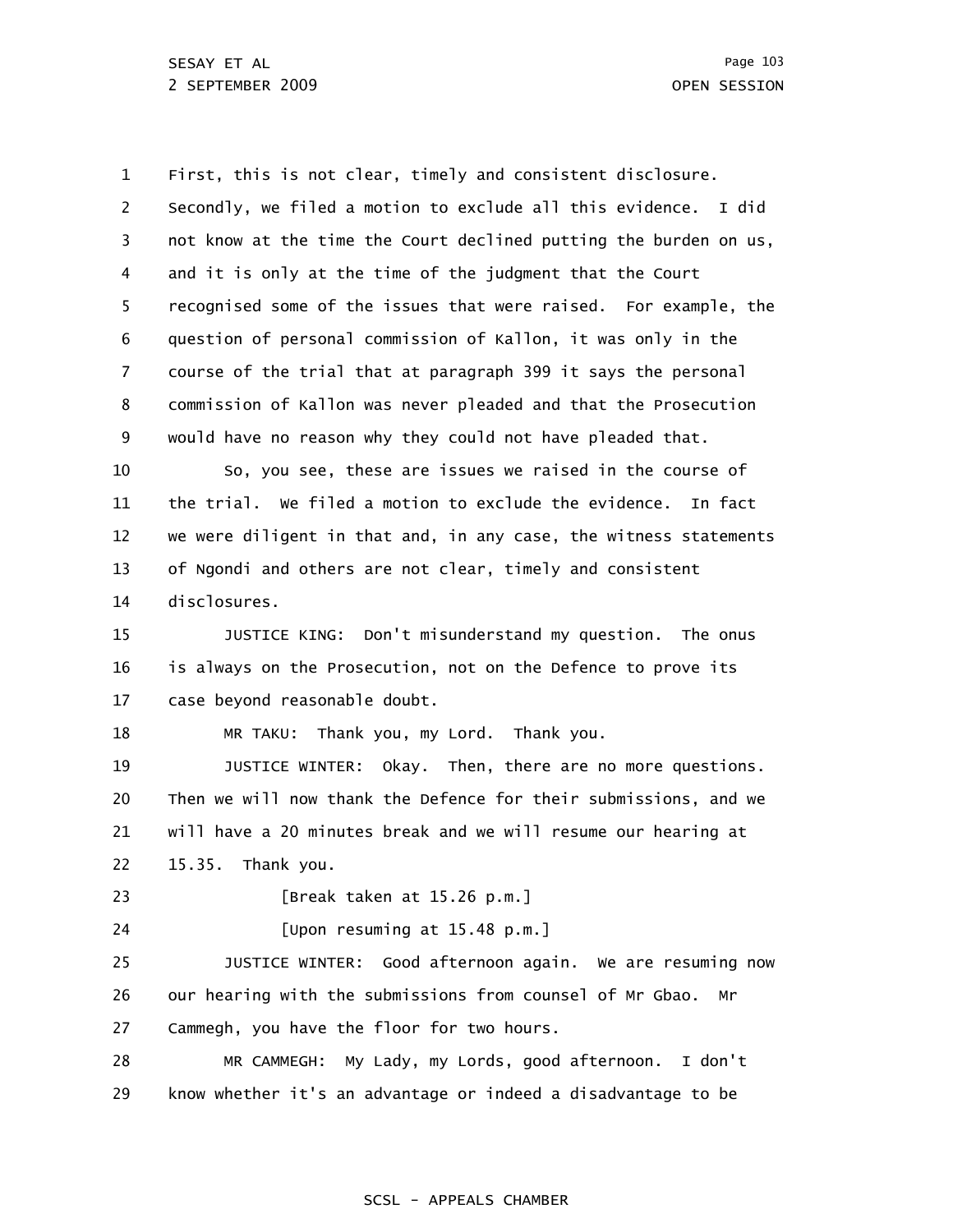1 going last on a day when we've all heard so much argument.

2 3 4 5 6 7 8 9 10 11 12 13 14 15 16 JUSTICE WINTER: It will certainly not be your prejudice. MR CAMMEGH: I hope it's to my advantage. I also hope that the Appeals Chamber has had an opportunity over the past month or two to study and assimilate the appeal brief which I am privileged to put before this Court. I say privileged because its content contains - I hope it will be agreed - a range of both sophisticated and clear arguments which are largely devoid of emotive hyperbole which largely focus on facts, on sensible, common sense arguments. And I think this is perhaps a stage of the proceedings where it is not necessarily about the lawyers, because we can all put forward sophisticated and clever, clever arguments for time immemorial. This is a time when, once again, as has constantly been a theme of the Gbao defence case, an appeal to common sense and fairness is what should be the overarching submission of my defence team.

17 18 19 20 21 22 23 24 25 26 27 28 29 There are, regrettably, we say, because one takes no pleasure in it, a series of unfair findings or positions taken by the Trial Chamber which, to a large extent, we suggest, has represented or gone to represent what can only amount to be a miscarriage of justice in various aspects of the Trial Chamber's findings. We, or I particularly, this afternoon, hope to address some of those. I'm constricted, of course, by time, but I would be grateful if my Lady, my Lords could indulge me for the rest of the day. I hope to divide the arguments up into those comprising the convictions that fell under the umbrella of joint criminal enterprise. I then want to move, and place not quite so much emphasis on the UNAMSIL conviction, Count 15, and then finally to sentence.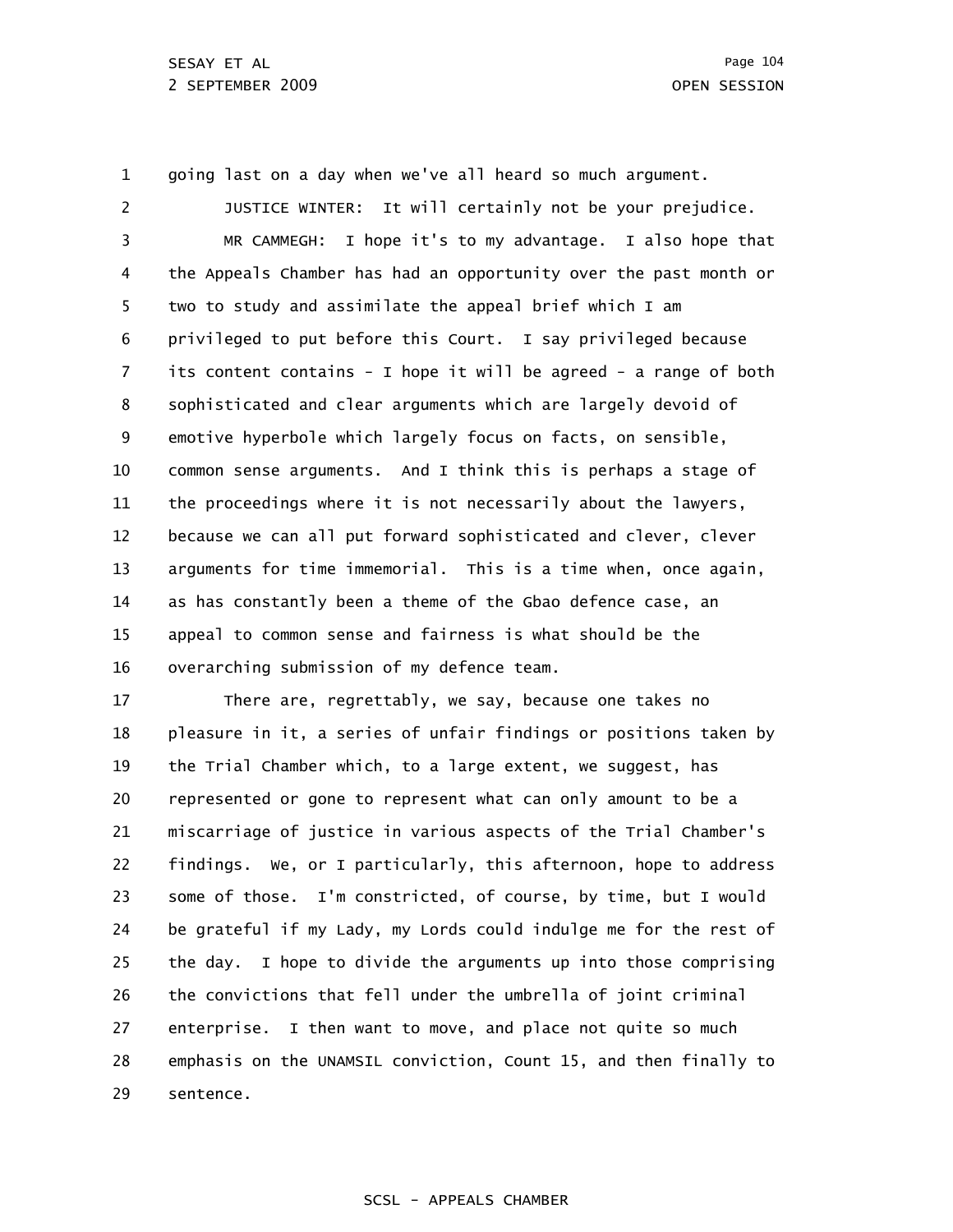1 2 3 4 5 6 7 8 9 10 11 12 13 One of the themes of this submission is that by virtue of his sentence of 25 years imprisonment, pursuant to joint criminal enterprise, a conviction which I characterised in sentencing arguments as having been rendered despite Mr Gbao never have fired a single shot and never having ordered a single shot to be fired is a matter that I hope to place some emphasis on at the end of my submission. Indeed, I hope to also address the fact that a similar concurrent sentence was imposed upon Mr Gbao for Count 15 which, when one boils it down to its harsh and distinct reality, represented nothing more, we say, than the aiding and abetting of two assaults on two individuals neither of whom, of course, lost their lives. That is the preamble. I now hope to -- I now propose to launch into the submission proper.

14 15 16 17 18 19 20 21 Can I begin with ground 8? Ground 8 contains, I think some 19 or so sub-grounds. I'm not going to approach all of them, but there are some that deserve some concentrated effort. And of course the first one is 8(a) wherein we claim that Augustin Gbao was denied a right to a fair trial by virtue of the finding that he was part of the plurality of persons significantly contributing to the joint criminal enterprise by way of or in his guise as an ideologist.

22 23 24 25 26 27 It's a dramatic claim, I know, but nevertheless we say that it is one which is compelling, and that is that by virtue of that finding, and by virtue of the joint criminal enterprise convictions, each one of them, each single one of them flowing from that ultimate finding that Gbao was an ideologist, we say that Gbao was denied a fair trial.

28 29 The reasons are very simple, and I'm sure you are familiar with the reasons I am about to posit, but I will repeat them.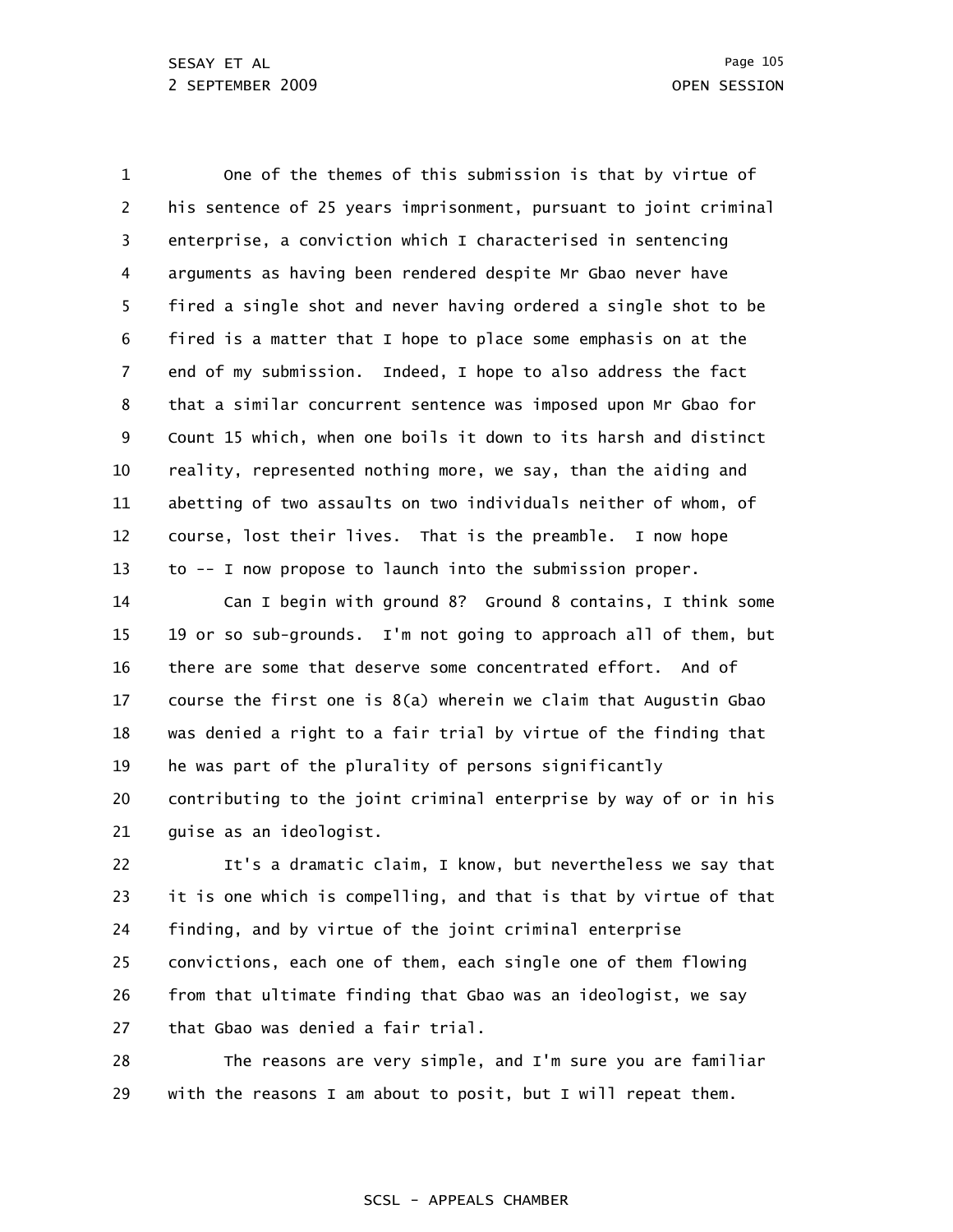1 2 3 4 5 6 7 8 9 10 11 They are these: That - and I would like to adopt the words and the dissent of Mr Justice Boutet, if I may. This is not something I want to take cynical advantage of; it's just that I suggest he puts this rather well. The indictment being of the road map of the Prosecution case, he said and I quote, in his dissent, "Over the course of this four-year trial, it was never the Prosecution case that the revolutionary ideology of the RUF advocated the commission of crimes in order to achieve the goal of taking power and control over Sierra Leone, nor did the Prosecution argue that Gbao played a vital role in putting this criminal ideology into practice."

12 13 14 15 16 17 Your Honour - my Lords, my Lady, it simply boils down to this: A fundamental precept of any fair criminal trial is that the defendant should know the nature of the case against him. Mr Gbao was never given adequate or sufficient notice that the Prosecution case was that he was an ideologist. Not a single witness -- in fact, let me go back even further.

18 19 20 21 22 23 The pre-trial brief, the indictment, Mr Crane's opening of the case five years ago in July, not a single witness of the hundred or so Prosecution witnesses who testified, not a single word in the final trial brief, not a single word in oral submissions last August, not once did the Prosecution venture that as their case. Not a single witness testified to it.

24 25 26 27 28 29 And so it is with surprise -- it was with surprise and disappointment that we discovered that that was the concept on which the umbrella, the joint criminal enterprise, the significant contribution of Gbao is found. Despite that, he received 25 years imprisonment. That is a finding which we urge the Chamber to overturn. It is a necessary consequence of that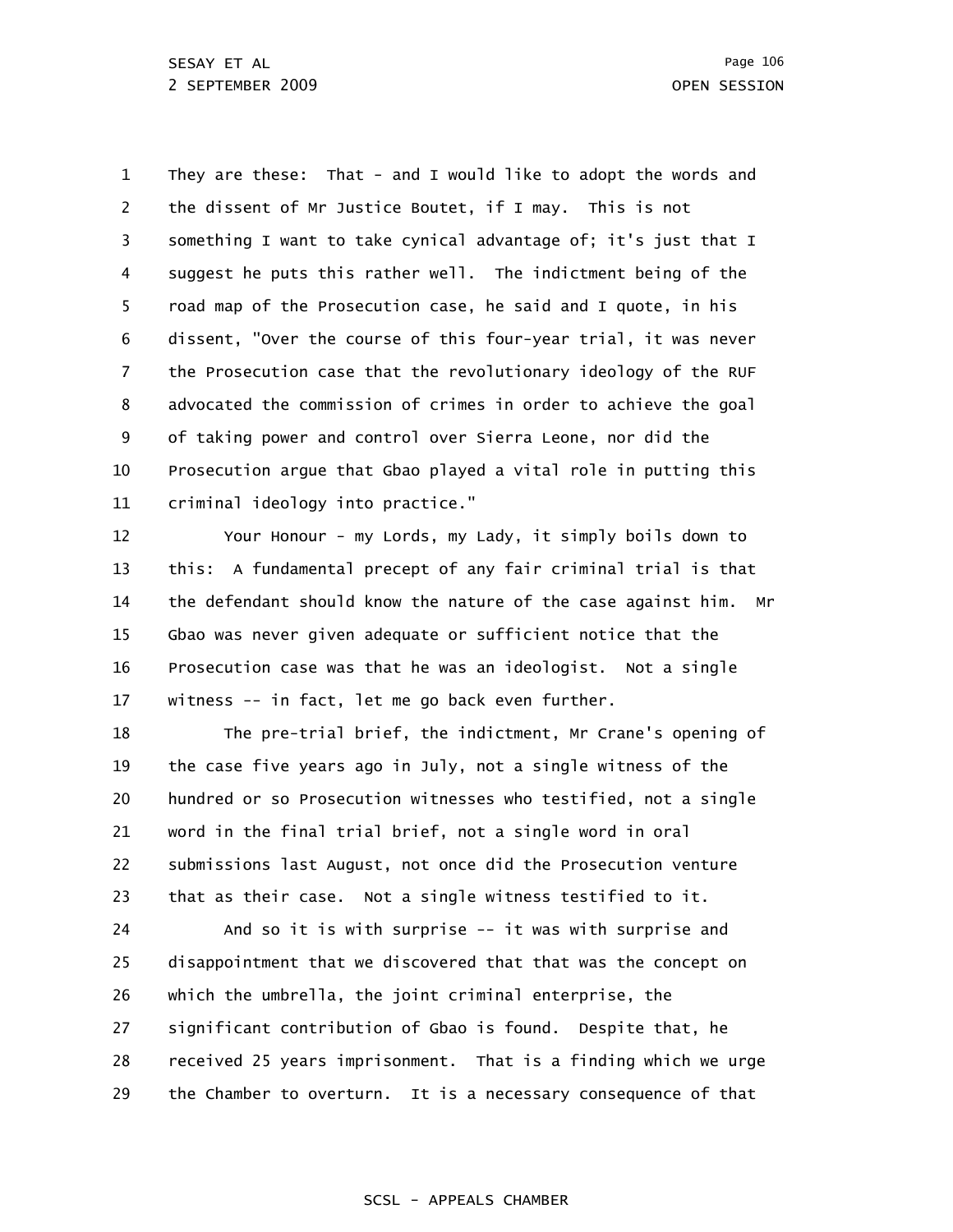1 2 3 4 5 overturning that the entire panoply of joint criminal enterprise against Gbao must fall because the significant contribution, the vital ingredient without which JCE must fall cannot possibly be seen to be made out for the simple reason that the fact was never pled and it was never testified to. It's as simple as that.

6 7 8 9 10 11 Let it not be said that I stand here in any way apologising or advocating or sympathising with anything that the RUF did. That would be very far from my personal position. It would be very far from the way in which the Defence have put their case. It is simply in pursuit of a fair trial that we make this point. Following on from that, and in the alternative, ground 8(b)

12 13 14 is where we suggest, well, we put it as a fact that the fact-finding that Gbao trained all RUF recruits within the indictment period is false.

15 16 17 18 19 Paragraph 2170 of the judgement refers to -- I'm afraid I can't read my own writing, but there's the reference to Gbao being a strict adherent to the RUF ideology and gave instructions on its principles to all new recruits of the RUF. Not a single witness. Shall I pause?

20 JUSTICE WINTER: Please continue.

21 22 23 24 25 26 27 28 29 MR CAMMEGH: Thank you. Not a single witness came forward with that testimony. And, in fact, that finding at 2170 is ironic, given the Chamber's earlier contradiction of itself at paragraph 655, where they said, "It appears that most RUF received scant ideological training and were unaware of the basic proclaimed objectives of the RUF movement." A stark contradiction, the one contradicting the other. The answer, we say, is simple, given the burden and standard of proof: No evidence that Mr Gbao trained anybody.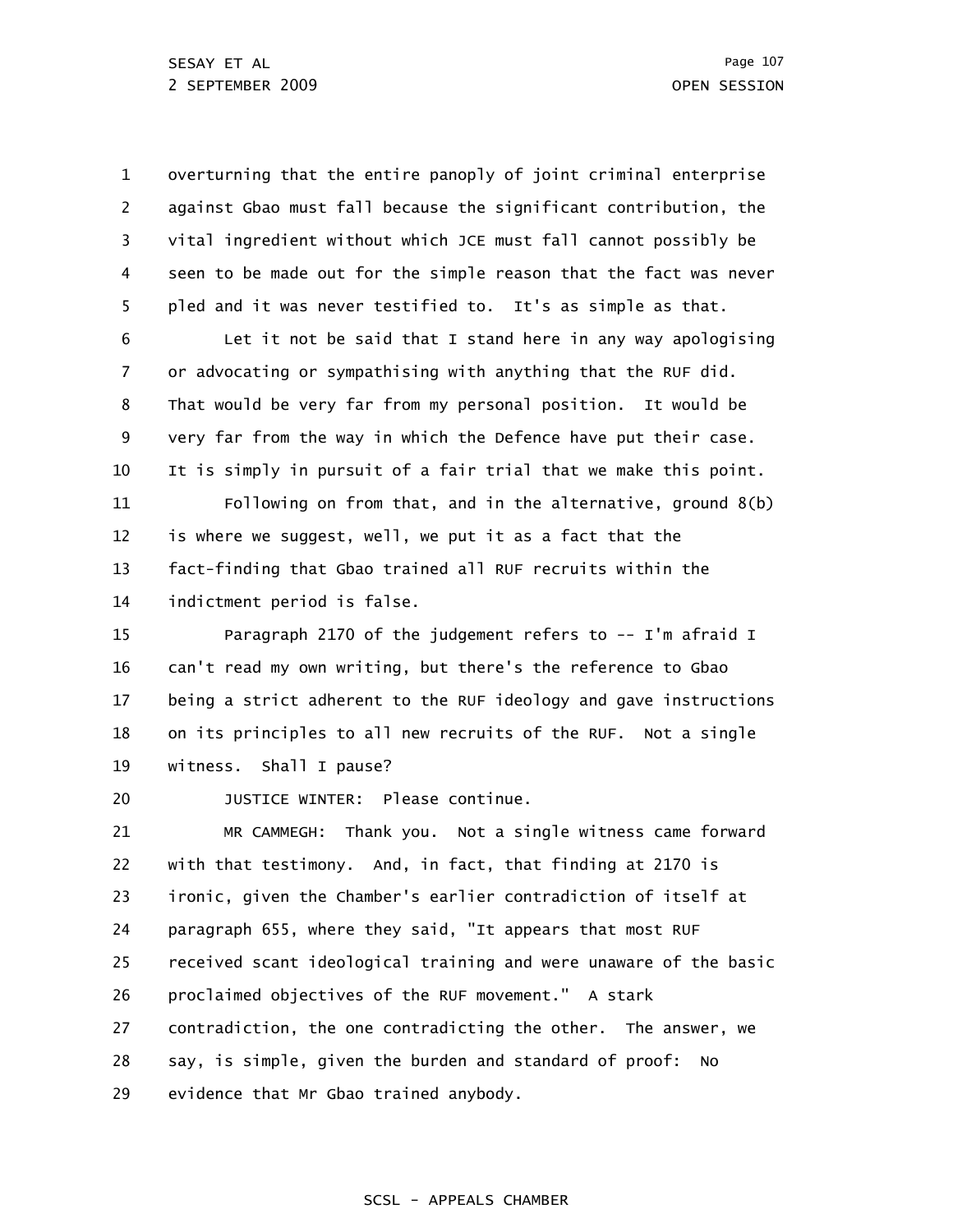1 2 3 4 5 6 7 8 9 10 Again, I hesitate to do so but I must. Judge Boutet referred to the lack of evidence in support of such conclusion. Yet it is that instruction on which the foundation of the majority's finding on joint criminal enterprise against Gbao lies. Just to confirm that, if one would turn to paragraph 270 of the sentencing judgement, the Trial Chamber definitively characterised Gbao's major contribution to the joint criminal enterprise, and I'm using their words, as "an ideology instructor," elsewhere as forced farming, his role in forced farming, that also within the JCE.

11 12 13 14 15 16 If the Chamber is not impressed by my opening argument in relation to failing to plead ideology, if the Chamber is not impressed by my alternative argument about training of recruits, then ground 8(c) we say is just as forceful, because we claim that the finding that Gbao acted in concert with the plurality of the RUF and the AFRC was patently wrong.

17 18 19 20 21 22 23 Now, to be a participant and for criminal liability to be found against the participant of the JCE, one must be found to be part of the plurality of persons acting in concert together. Such was found against Mr Gbao. But we say the finding was perfunctory. Why? Well, if one were to look at a series of findings that we refer to in ground 8(c) it becomes plain. I don't want to repeat them all.

24 25 26 27 28 29 But it's notable, and these were findings. This is not evidence; these are findings. Gbao's name was not mentioned in the account of RUF fighters and commanders coming from all over Sierra Leone to join the juntas in Freetown. Gbao was not a senior member of the AFRC Supreme Council. In fact, he wasn't a member at all, unlike other defendants in this case. No evidence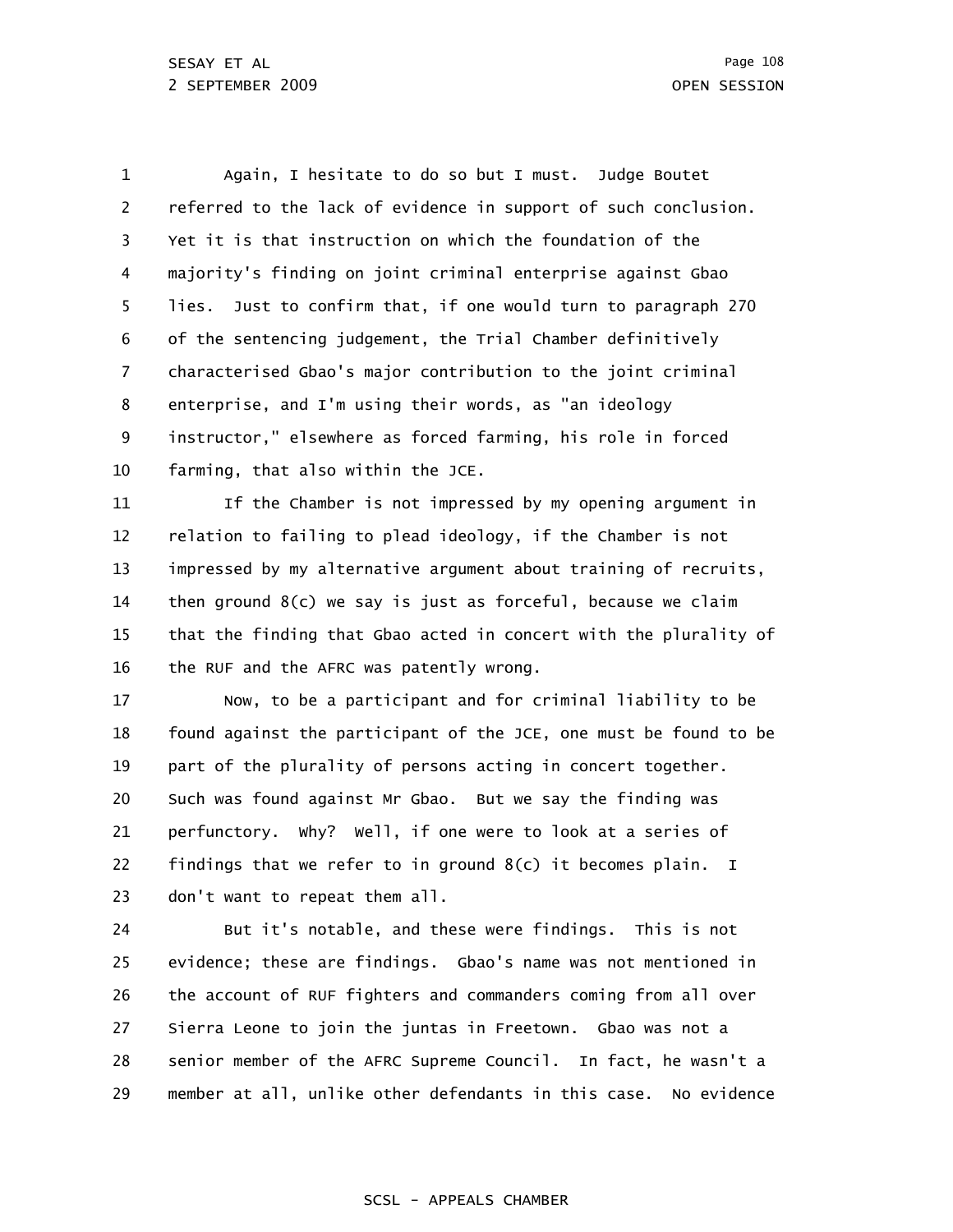1 2 3 4 5 6 7 8 9 10 that he participated in meetings, no findings. No findings that he held a responsible position in the junta government or agreed to join it, or that he was part of the RUF fighters that joined the AFRC fighters across the country, or that he cooperated in Kenema or that he cooperated in Kono. Yet he was still found to be part of the plurality, the key words being "acting in concert with other senior members of the RUF and AFRC." And I say the word "senior" advisedly because the Trial Chamber ruled that one had to be a senior member to be part of the joint criminal enterprise. I think that was in paragraph 1992.

11 12 13 14 15 16 17 18 19 20 21 22 23 24 25 26 27 28 My rhetorical question is this: If Gbao's name is absent from all of those findings which basically circumscribe the junta in action following May 25, 1997, how then could he be found to be a member of the plurality? How could he be found to be acting in concert with the AFRC? And just so that we are sure, the issue as to his seniority is also equally addressed we say by Trial Chamber findings listed in our same sub-ground had no effective control over the security units. Only senior military officers were on the Supreme Council. Gbao was not at meetings. It was not his responsibility or power to investigate crimes. There are a series that I could continue into which indicate inferentially he could not possibly be found to be a senior member. One of the most important being, of course, that he never even went to Freetown. He remained in Kailahun Town all the time. The sole executive and legislative authority remained in Freetown, the Supreme Council. There is no evidence and no findings as to how the RUF apparatus interacted with the Supreme Council.

29

TF1-371, the most senior RUF commander, if I can use that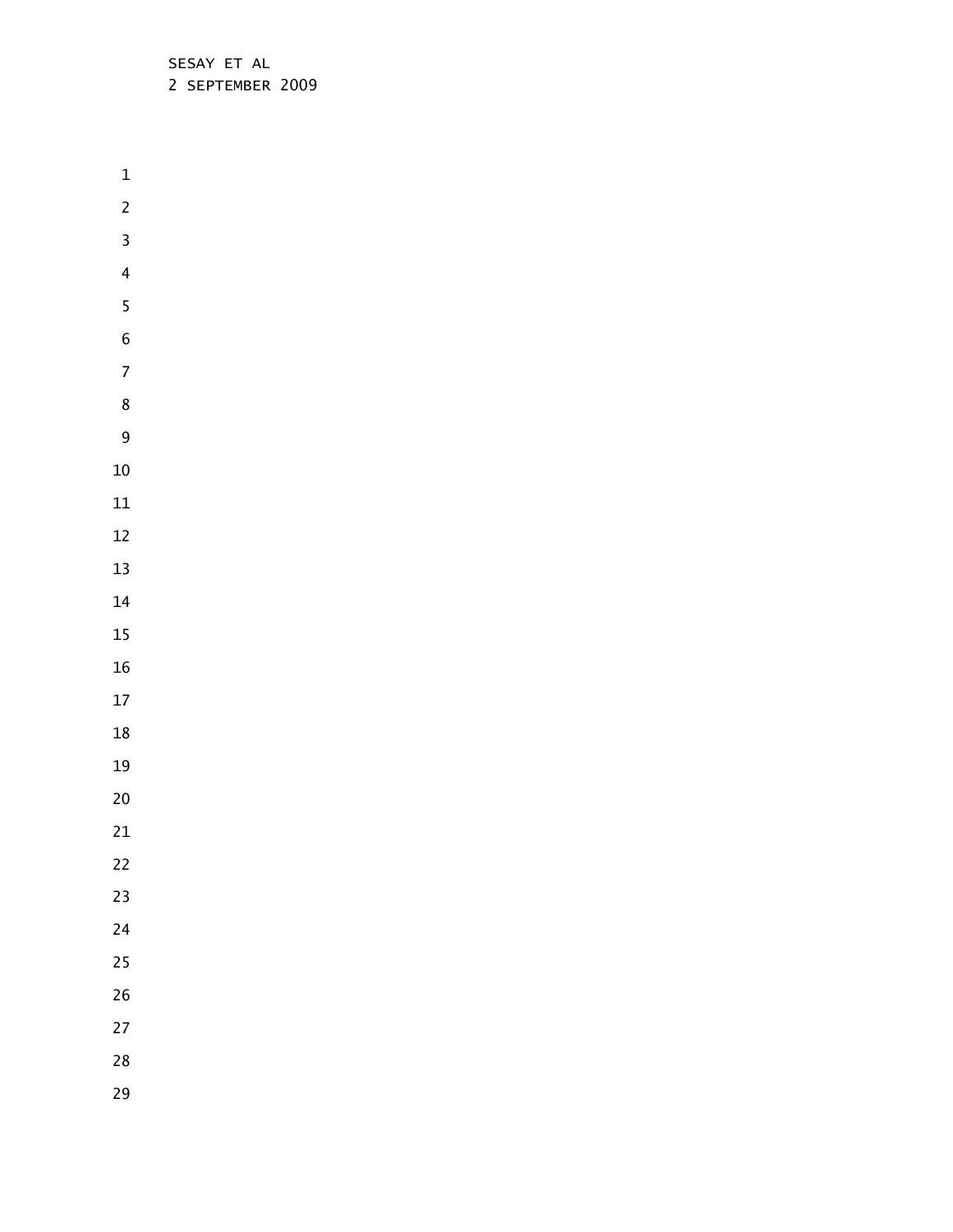1 2 3 4 5 6 7 to find anyway because there was a lack of evidence is explicit or implicit request of instigating, ordering, encouraging, et cetera. A detailed reasoning is necessary. It wasn't there. We attach, I think it's Annex 1 to our argument, in which we list a series of crimes and offences which were arbitrarily imputed to the defendants without those links being established. It's Annex 2.

8 9 10 11 12 13 14 15 Secondly, even if there is a link, of course for joint criminal enterprise to be made out, one has to remember that there needs to be a common purpose; the crimes have to be committed in furtherance of a common purpose. Common sense to that, of course, is that opportunistic crime, of which no doubt there was a great deal during that time in this country, cannot be roped into the JCE. The crimes have to be committed pursuant to the common purpose of taking control of the country.

16 17 18 19 20 21 22 23 24 25 26 27 28 29 An example of where such a finding was not made and where an offence was arbitrarily imputed to Mr Gbao was a series of horrific attacks in Tikonko. It's referred to in paragraph 993 of the judgment. Tikonko is in Bo District. I will cut the details short. There were, I think, two attacks which resulted in the deaths of something like 200 people. They fell like leaves, according to TF1-004. Five hundred houses were burned, imputed to these defendants, yet no link from the evidence and indeed the Trial Chamber didn't establish one in their findings, to the AFRC, to the RUF, simply they wore red bandannas, they were heavily-armed fighters wearing military uniforms. With respect, an arbitrary finding like that pays scant regard to the requirements of a Chamber fairly evaluating the facts. I'm sorry, I didn't put that very well but I think the point is made.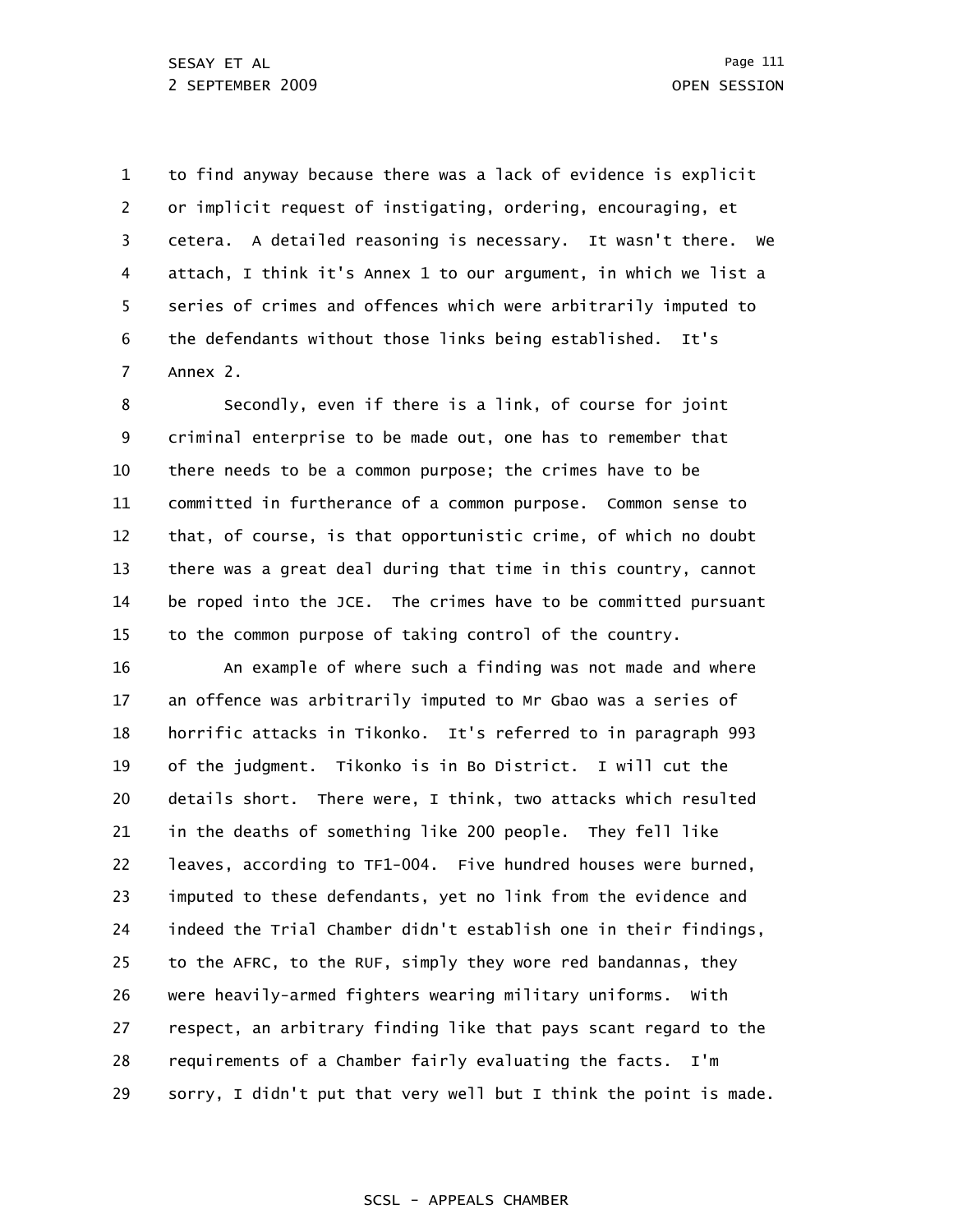1 2 3 4 5 6 I'd like to move along to ground  $8(j)$ . This we say is extremely important. What we suggest here is -- and once again it's another alternative, should my previous arguments not be adopted. We suggest that the Trial Chamber erred in fact by finding Gbao individually criminally responsible using the wrong standard of mens rea. If I can explain.

7 8 9 10 11 12 13 14 15 16 17 In paragraph 265, the Trial Chamber held that the intent to commit the crimes must be shared by all the participants in the JCE. The Trial Chamber also ruled that offences in Bo, Kenema and Kono were found to be Form 1 basic joint enterprise crimes; that is, with a particular intent that the crimes be committed. In fact, they found that all counts, counts 1 to 14, were intended, they were Form 1 JCE crimes. Conversely and contradictorily, however, when it came to Gbao in relation to various findings in Bo, Kenema and Kono, and they can be seen in the sub-ground, it was found Gbao did not intend those offences, those means of achieving the common purpose.

18 19 20 21 22 23 24 25 26 Joint criminal enterprise, or the mental element to joint criminal enterprise, can be expressed in three ways: The first is the basic one, where one intends crimes to be committed. The second one for our purposes doesn't matter. The third one is that there is no such intent, the other ingredients of the notion of JCE are fulfilled, but the member of the JCE doesn't have the intent, simply he is imputed to reasonably foresee that such an offence might take place and he continues to take the risk anyway.

27 28 29 It was held that it was that Form 3 JCE that applied to Gbao's mens rea in relation to those two crimes. An analogy would be this, and this is where the nonsense of it lies. And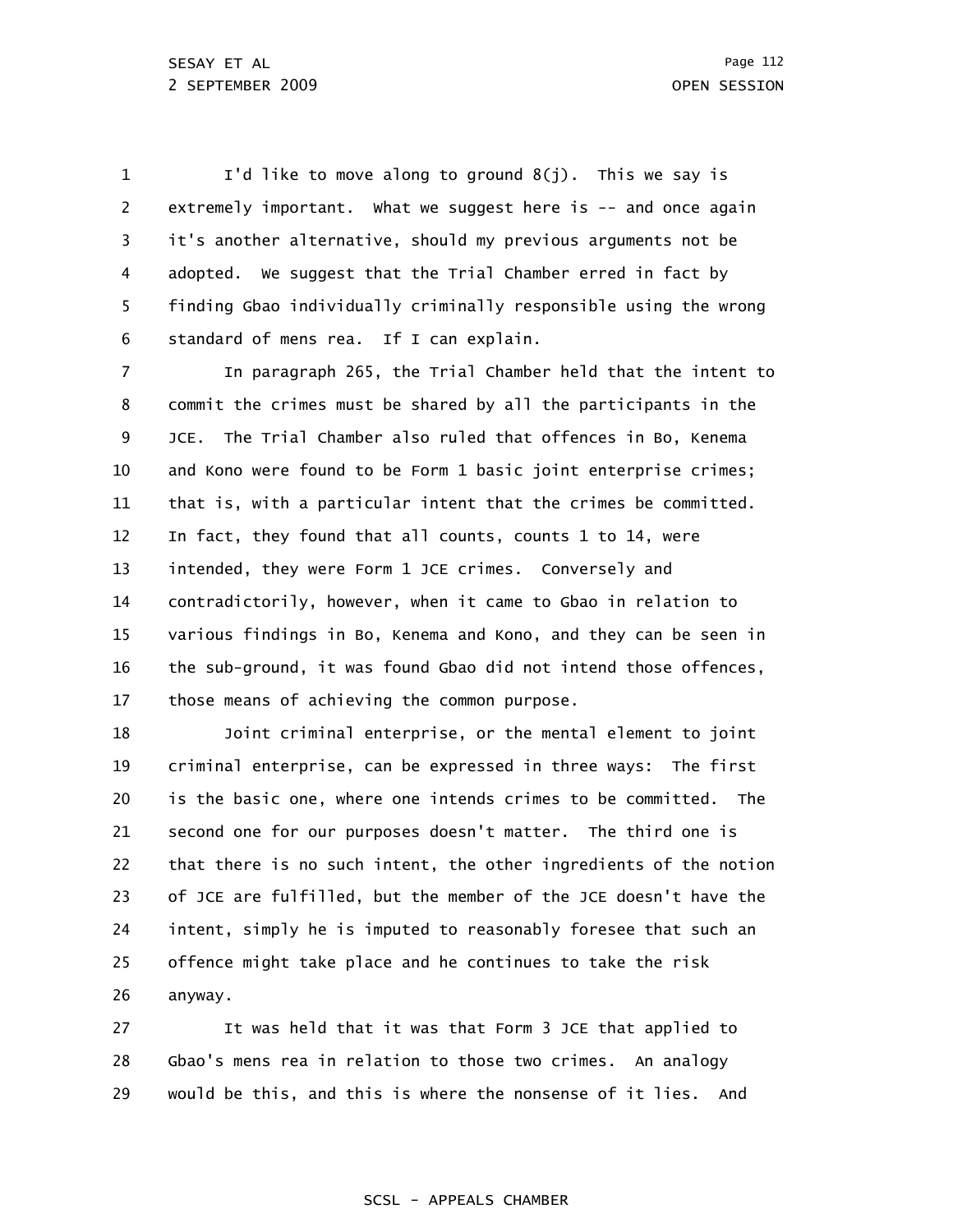1 2 3 4 5 6 it's an opportunity, we say with respect, for this Trial Chamber to tidy up and clarify the law on joint criminal enterprise for the future of the development of this type of justice, because it is clear there is great confusion. And this is a great opportunity for this notion to be tidied up and clarified for future use.

7 8 9 10 11 12 13 14 15 16 17 If a group of people sit around a table, nine of them agree, "Well, we'll go to Bo and kill everybody," one of them says, "I don't want to do it. I don't agree." The people in Bo are killed anyway. The tenth person who didn't agree reasonably foresaw that it would happen, and he probably continued in the JCE, taking the risk that it would happen because he wanted to pursue the joint goal, the common purpose. But it doesn't mean that he intended it to happen. The importance of that is that he's no longer acting in concert with the other nine. That's the fallacy of mixing up two separate forms of mens rea with the same actus reus.

18 19 20 21 22 23 24 I hope that the way this is cited in ground  $8(j)$  is better than the way I've just orally put it because I'm in a hurry, but I do commend that ground to the Chamber because it makes sense, and the alternative, and the way it's been left by the Trial Chamber makes, with respect, patent nonsense. It becomes almost impossible for an accused to extricate himself from the crime if the mens rea is going to be twisted around in that way.

25 26 27 28 29 I want to move now to 8(o). Here we suggest that the Chamber erred in fact by finding that Gbao shared the intent of the principal perpetrators in Count 1 in Kailahun District. That was terrorism. The Chamber is aware that particularly relevant so far as Gbao is concerned was the killing of the Kamajors. We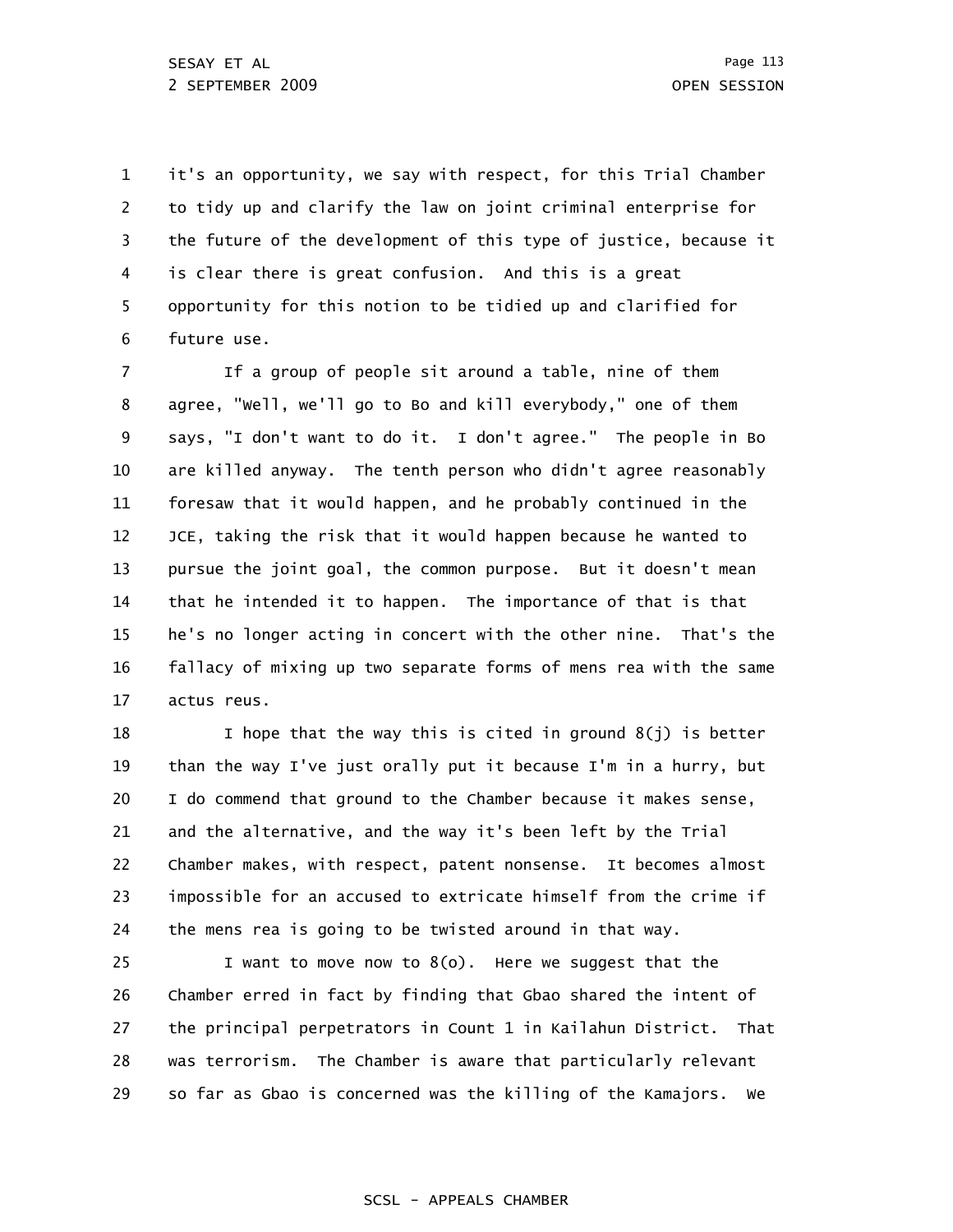1 2 3 4 5 6 say, and I hope this is adequately posited in our appeal brief, that the Chamber finding Gbao shared the intent in relation to Count 1, the intent of the principal perpetrators, still failed to recite explicit findings demonstrating Gbao's requisite intent within the joint criminal enterprise for that execution to be carried out.

7 8 9 10 11 12 13 14 15 16 But perhaps my best point at this juncture is this: It is in fact another contradiction within the Trial Chamber's judgment. At paragraph 2047, the Chamber, notwithstanding their finding that Gbao did have that intent, shared the intent of the perpetrators of Count 1, wrote this: Bearing in mind that Gbao's conviction on Count 1 applies to Kailahun District only, not outside, they wrote, "The Prosecution has failed to adduce evidence of acts of terrorism in the parts of Kailahun District that were controlled by the RUF," and then they go further, "and where Gbao was located."

17 18 19 20 21 22 23 24 25 26 That paragraph in itself absolves Gbao, we say, of criminal liability for Count 1. How can he be found to share the requisite intent if, on one hand, if on the other hand the Trial Chamber are saying in the parts of Kailahun District where Gbao was, well, the Prosecution have failed to adduce acts of terrorism, not only against him but against the RUF as a whole. So if the co-defendants avail themselves of this argument, then so be it. It applies to each of them as it applies to Gbao. Still Augustine Gbao received 25 years for his culpability on that count.

27 28 29 Now, if I am asked to go further and examine the issue of did he have the intent? Was this simply a clerical error by the Trial Chamber in citing this finding at 2047, then I can, because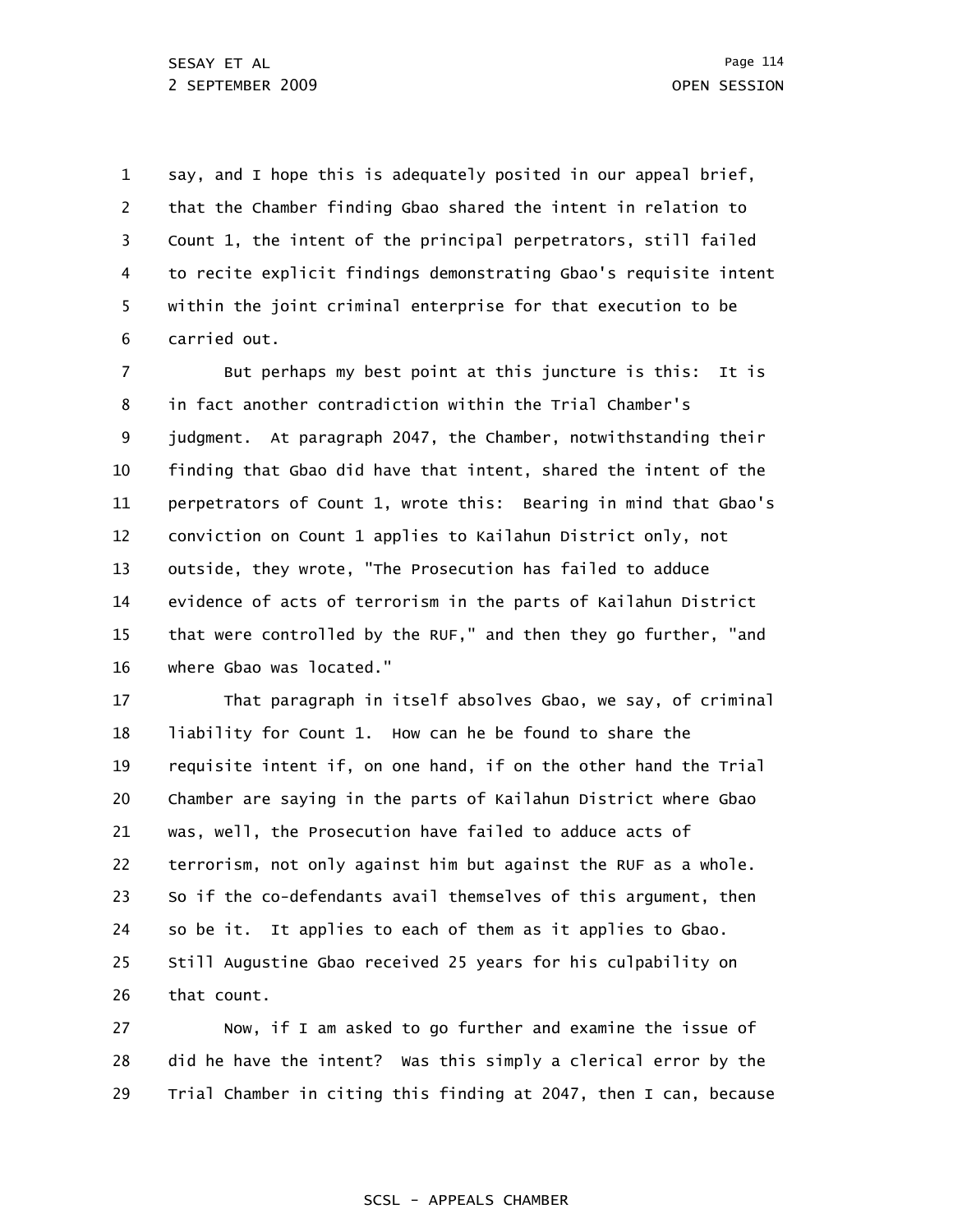1 2 3 4 5 6 7 8 9 10 11 12 13 14 15 16 17 18 19 if one casts one's mind back to what happened with the Kamajors and the way the evidence came out at this trial, it is significant, of course, and again it's Mr Justice Boutet who, within his -- what he terms as his fundamental dissent to this finding, recalls that the first group of civilians to be arrested at Kailahun Town - I think there were 40 or so of them - were investigated by Augustine Gbao to see whether they were Kamajor infiltrators. He investigated them and he released them. The second group, who were sadly killed, I think 65 in all, were also subject to a Joint Security Board investigation. Augustine Gbao was part of that investigation. Augustine Gbao, I think the evidence came out, authorised their paroling in the evenings. It was Sam Bockarie, however, who intervened, spontaneously, it would seem, and ordered that those alleged Kamajors should be executed. As Mr Justice Boutet wrote in his dissent, and as we averred all along, it is difficult to infer that Gbao intended to facilitate the killings, particularly in the absence of any convincing evidence. If anything, the evidence quite clearly

20 21 22 goes to the contrary: Augustine Gbao did what he could to ensure those people were investigated and had already freed the first batch.

23 24 25 26 27 28 29 The second issue in relation to ground 8(o), and again I'm talking about acts of terrorism, is in relation to sexual violence. It was found arbitrarily again, we say, and we plead this under the same sub-ground 8(o), that Augustine Gbao, it was found that Augustine Gbao had the requisite intent under Count 1 in relation to acts of sexual violence. It is not arbitrary for us to claim that that finding was made in the entire absence of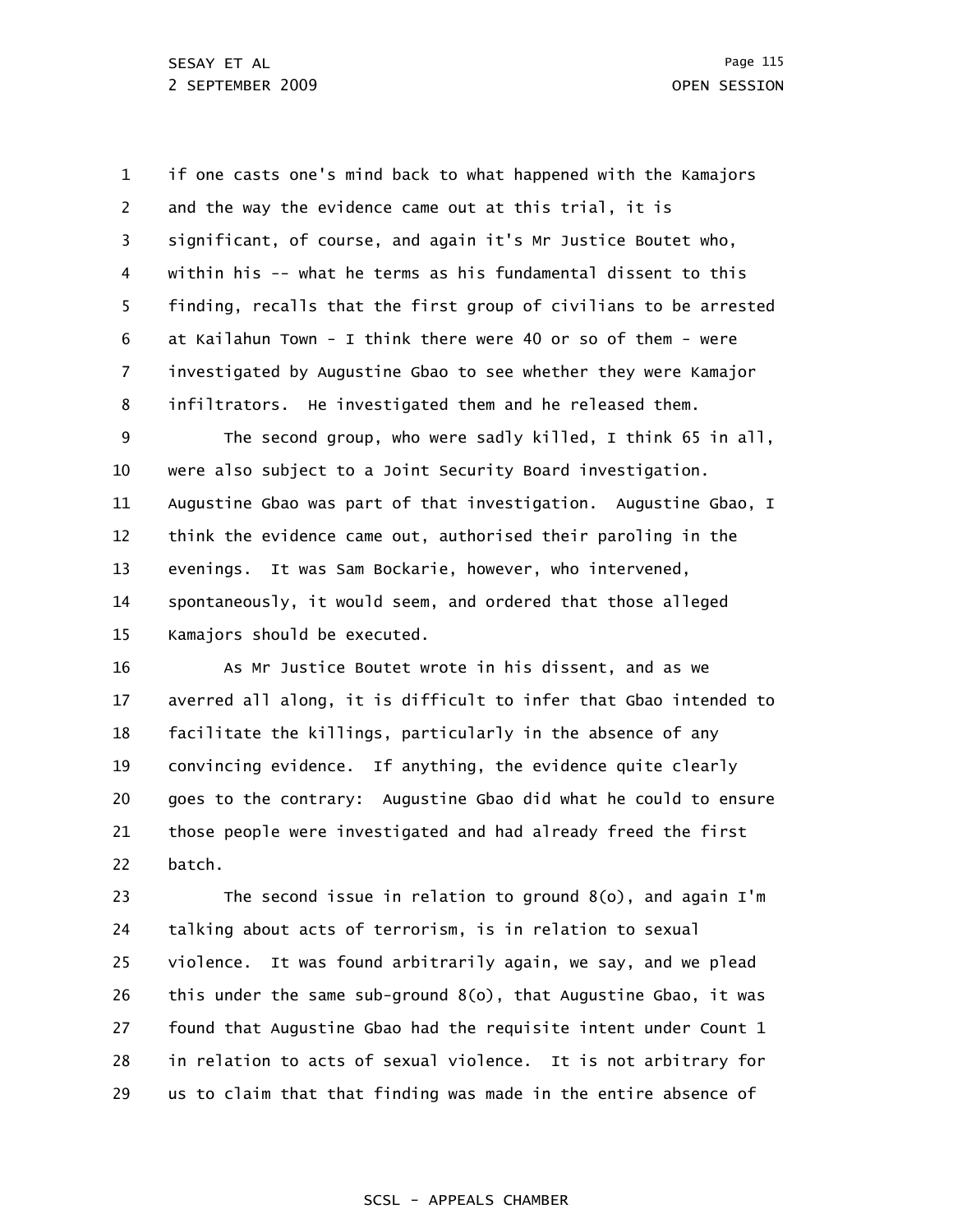1 2 any discussion in the Trial Chamber's judgment whatsoever, and we would respectfully challenge anybody to find otherwise.

3 4 5 6 7 8 9 10 Ground 8(p) is where we suggest that the Trial Chamber erred in fact by finding Gbao shared the intent of the principal perpetrators of Count 2, that being the collective punishment count. Once again we submit that the Trial Chamber failed to show, by reference to any direct or circumstantial evidence, that requisite intent. The offence in question must inferentially be again the killing of the Kamajors and we repeat the arguments that I just put forward.

11 12 13 14 15 16 17 18 Similarly, ground 8(q) is where we suggest that a similar erroneous finding in relation to Gbao's intent was made concerning the principal perpetrators of Counts 3 to 5. Again, these are the unlawful killings. And I simply repeat what I've said before, reminding the Appeal Chamber again, the Chamber's finding that the Prosecution failed to adduce evidence of acts of terrorism in the parts of Kailahun District that were controlled by the RUF and where Gbao was located.

19 20 21 22 23 24 25 26 On this issue, Counts 3 to 5, because I would like to deal with this comprehensively if I may, the Trial Chamber made two particular findings: Firstly, that Gbao intended the death of the Kamajors as a consequence of his failure to halt the executions. One can only assume that the Trial Chamber there are suggesting it was a willful failure. That in itself had -- or perhaps gives the implication that Gbao had a power to stop the executions.

27 28 29 Once again, we refer then to a contradiction within the Trial Chamber judgment in which they write at paragraph 268, in relation to the question of whether he had any power to do such a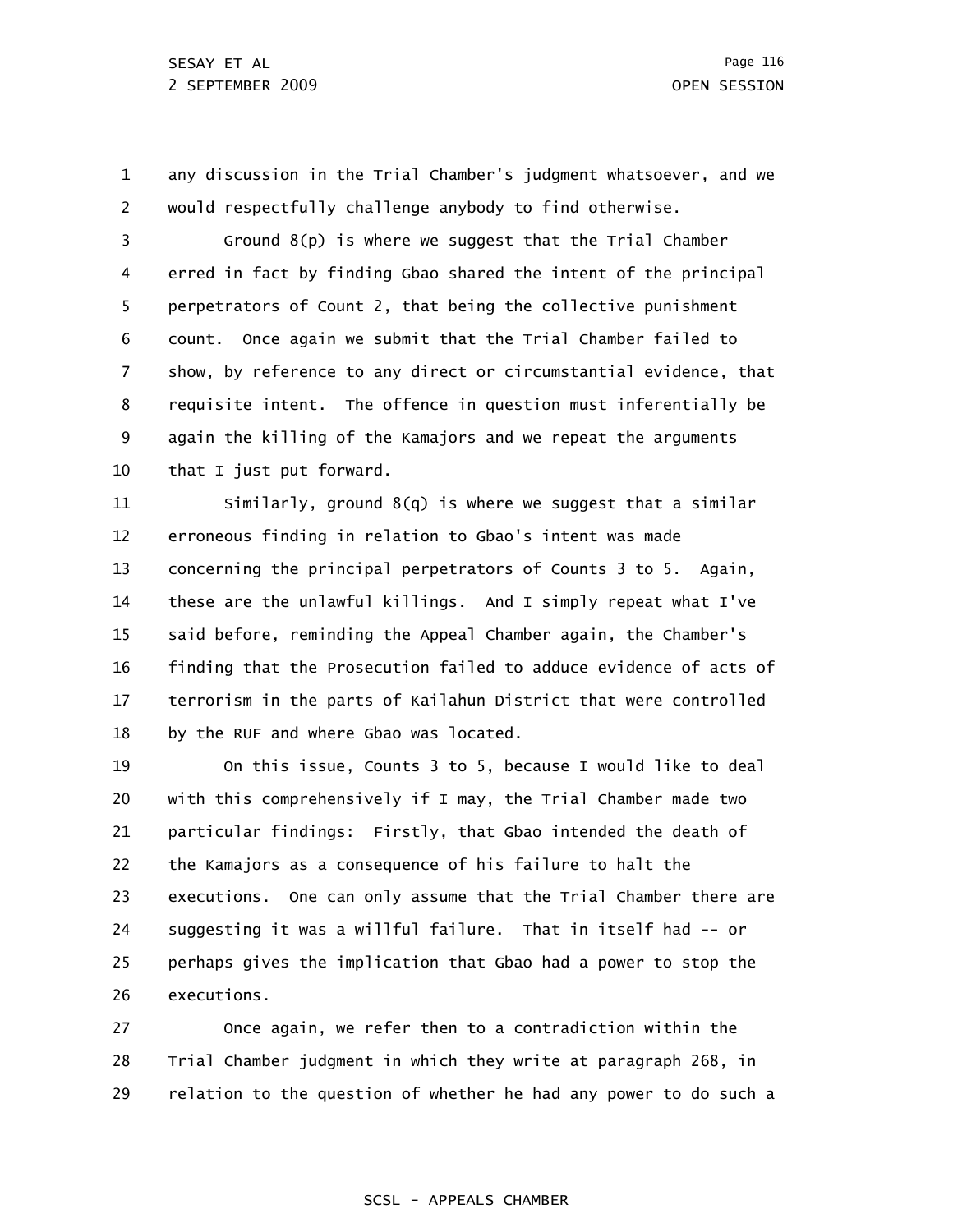1 2 3 4 5 6 7 thing, Gbao did not have the ability to contradict or influence the orders of men such as Sam Bockarie, and they placed some emphasis on the fact that Sam Bockarie was someone that one could not mess with in that part of the world. It therefore requires some creative thinking to see how murderous intent can be imputed to one who saved the lives, it would seem, of more than 45 people and was actively engaged in the intent to free the other 65.

8 9 10 11 12 13 14 15 16 I should have said sentence judgment, I'm reminded, paragraph 268 of the sentencing judgment. Mr Justice Boutet found that, "Gbao's ability to exercise his powers effectively ..." I'm sorry, it was the Trial Chamber who found, "Gbao's ability to exercise his powers effectively in areas where Bockarie ordered the commission of crimes is doubtful." A finding of guilt then to Counts 3 to 5 is not surely the only reasonable inference that could have been drawn from the facts which the Trial Chamber themselves found.

17 18 19 Ground 8(r) refers to Counts 7 to 9. And one again we aver that Mr Gbao cannot be said to have shared the intent of the principal perpetrators.

20 21 22 23 24 Two relevant findings were made by the Trial Chamber in respect to this, and once again classified as an act of terror I repeat and remind the Trial Chamber of their words at paragraph 2047 in relation to acts of terror not being found in the parts of Kailahun District where Gbao was.

25 26 27 28 29 Even if the Appeal Chamber were to reject that, then we address it in other ways. First of all, the two findings pursuant to the guilty findings in 7 to 9. First, they found that Gbao had the requisite intent for rape within the context of forced marriage to further the joint criminal enterprise goals.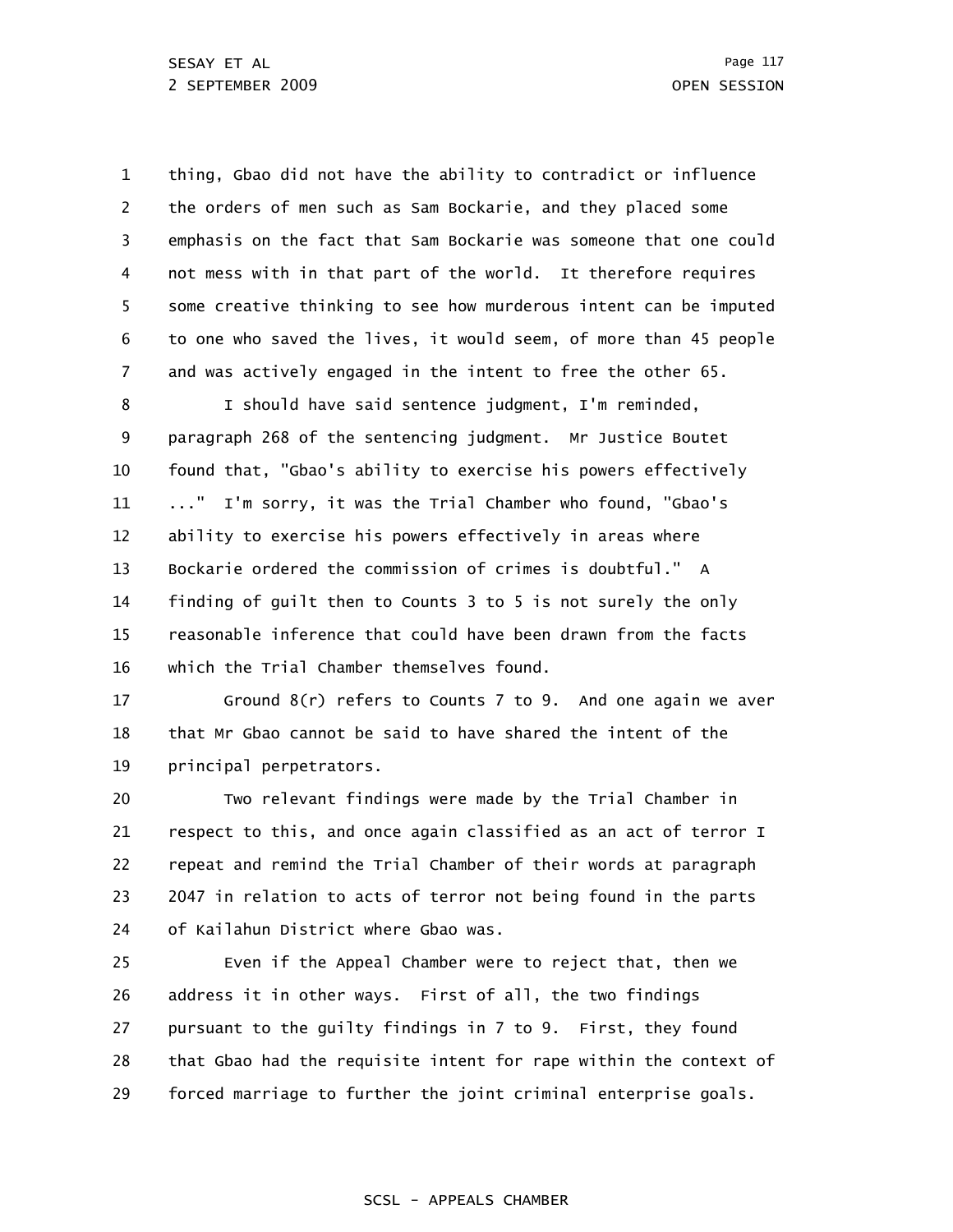1 2 3 4 5 6 7 Secondly, they found that by virtue of his role as an ideologist forced marriages must have been a logical consequence to the pursuance of the goals prescribed in the RUF ideology. I hope my ideology argument, the one I opened with, ground 8(a) deals with that. But returning to the finding that he had requisite intent for rape within the context of forced marriage to further the RUF's goals, may I tackle the issue in this way?

8 9 10 11 12 We say that guilt cannot possibly be inferred from the facts, from the evidence, but even if one was tempted to infer guilt, one must look at the findings of fact that led to the finding that he had that intent and see whether they appear legitimate.

13 14 15 16 17 18 19 The first one is this: I think it was TF1-369, an expert, testified as to the fact of forced marriages and sexual offences taking place during the junta period. The difficulty with that, and we argue this I hope exhaustively within I think it's ground 2 of our appeal, is that the Trial Chamber themselves had found that expert evidence should not be permitted to go to an ultimate issue, and an ultimate issue would be one's intent.

20 21 22 23 24 25 26 27 28 At paragraph 538 of the Trial Chamber's judgment there was what appeared to be a definitive ruling in relation to the employment of experts and the type of evidence flowing from them, and I quote, "The Trial Chamber has accepted the evidence of such experts insofar as it relates to their areas of expertise and does not make conclusions on the acts and conduct of the accused." So conclusions on acts and conduct should not be derived on expert evidence alone. It is not enough. What is acts and conduct? The Trial Chamber described it

29 as "personal commission, planning, instigating, ordering, aiding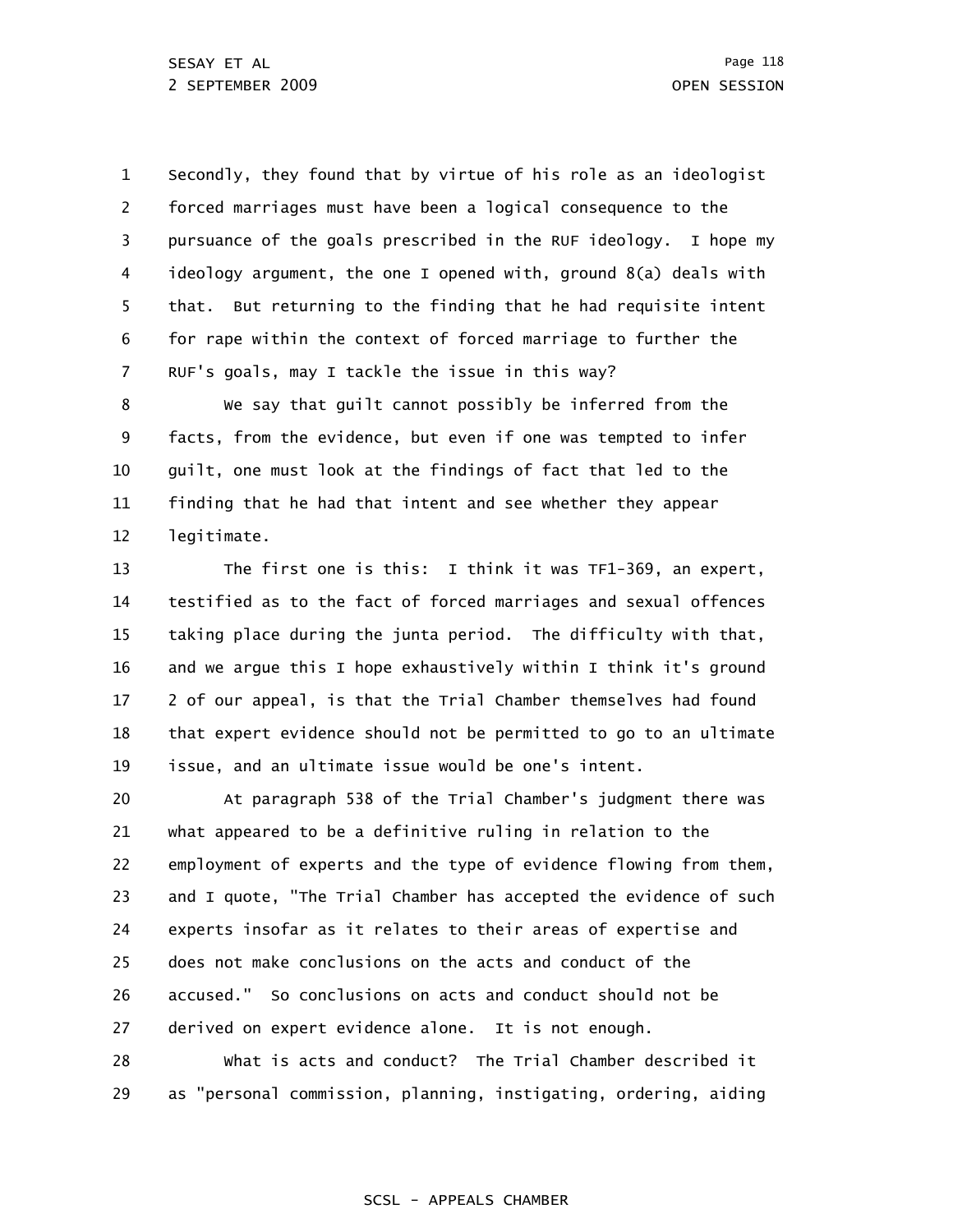1 2 3 4 5 6 7 8 9 10 11 12 13 14 15 16 17 18 19 20 21 22 23 24 25 26 27 28 29 and abetting, knowing offences were going to be committed, or failing to stop or punish them", in other words, classic 6.1 and 6.3 liabilities. Within a joint criminal enterprise acts and conduct, we say, is defined as participation in the joint criminal enterprise and sharing the intent of the perpetrators. So, in short, this -- JUSTICE KING: I am sorry, you referred to paragraph 538. MR CAMMEGH: I've just lost my page, my Lord. Can I just find it again? JUSTICE KING: I just, you know, I just want to know in what regard. MR CAMMEGH: I've taken it as 538 of the trial judgment. JUSTICE KING: Yes. What was your point? I was trying to follow. MR CAMMEGH: Expert evidence. JUSTICE KING: Yes. What are you saying about that? MR CAMMEGH: That expert evidence taken in isolation cannot be used to go to the ultimate issue, intent or guilt, wherein the evidence given relies to a defendant's acts and conduct. And acts and conduct is defined by the Trial Chamber as I've just listed them, the classic commissions within 6.1 and 6.2 and within a joint criminal enterprise it's participation in a JCE or evidence of one's shared intent with the perpetrators who actually did the crime. JUSTICE KING: Are you saying that's to be found in 538? MR CAMMEGH: The definition of acts and conduct isn't. It's the ruling in relation to the fact that expert evidence may not be used in such a way as conclusions can be drawn from their evidence in relation to acts and conduct.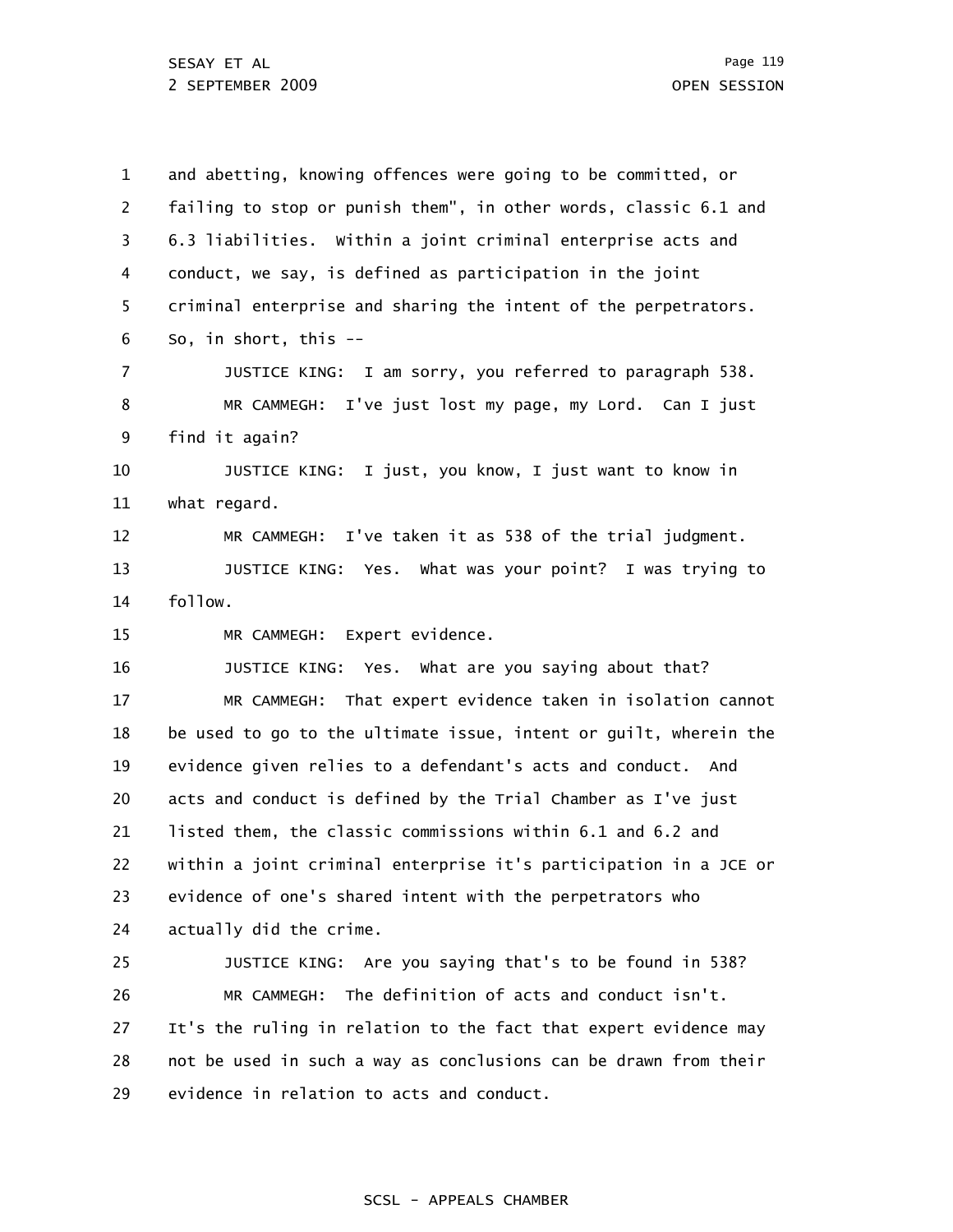1 2 JUSTICE KING: Could you read the relevant portion please, sir.

3 4 5 6 7 8 9 MR CAMMEGH: Well, the note that I have, my Lord, is  $--$ JUSTICE KING: No, from the judgment itself. MR CAMMEGH: Yes, yes. At 538, it's the phrase where the Trial Chamber indicates that it is, and I quote, "Has accepted the evidence of such experts insofar as it relates to their areas of expertise and does not make conclusions on the acts and conduct of the accused."

10 11 12 13 14 15 16 17 18 19 20 21 22 23 So what it does is it restricts the use for the purpose of general findings to just that, general findings. So if an expert, for example, said there was a culture of rape in certain areas in Sierra Leone during the war, that is fine. What is not permitted is for the expert to, in essence, see inside the head of a particular individual defendant, and what is not permitted is for the Trial Chamber to make inferences from what the expert evidence -- expert witness says in relation to the acts and conduct of the accused, whether he was committing an offence, instigating it, et cetera, or for the purposes of the JCE finding, whether he was participating in a JCE or shared the intent of the perpetrators on the ground. So that was one basis, we say an improper basis, on which the Trial Chamber found Gbao's guilt on Count 6 to 9.

24 25 26 27 28 29 The second one, as we gleaned from the Trial Chamber judgment, was the wrongful use of DIS-080. It was -- the Trial Chamber stated in their judgment that, "According to DIS-080, forced marriage took place in Kailahun District. In actual fact, he didn't say that. And in any event, he was found to be not credible in any event; the witness requiring corroboration. So,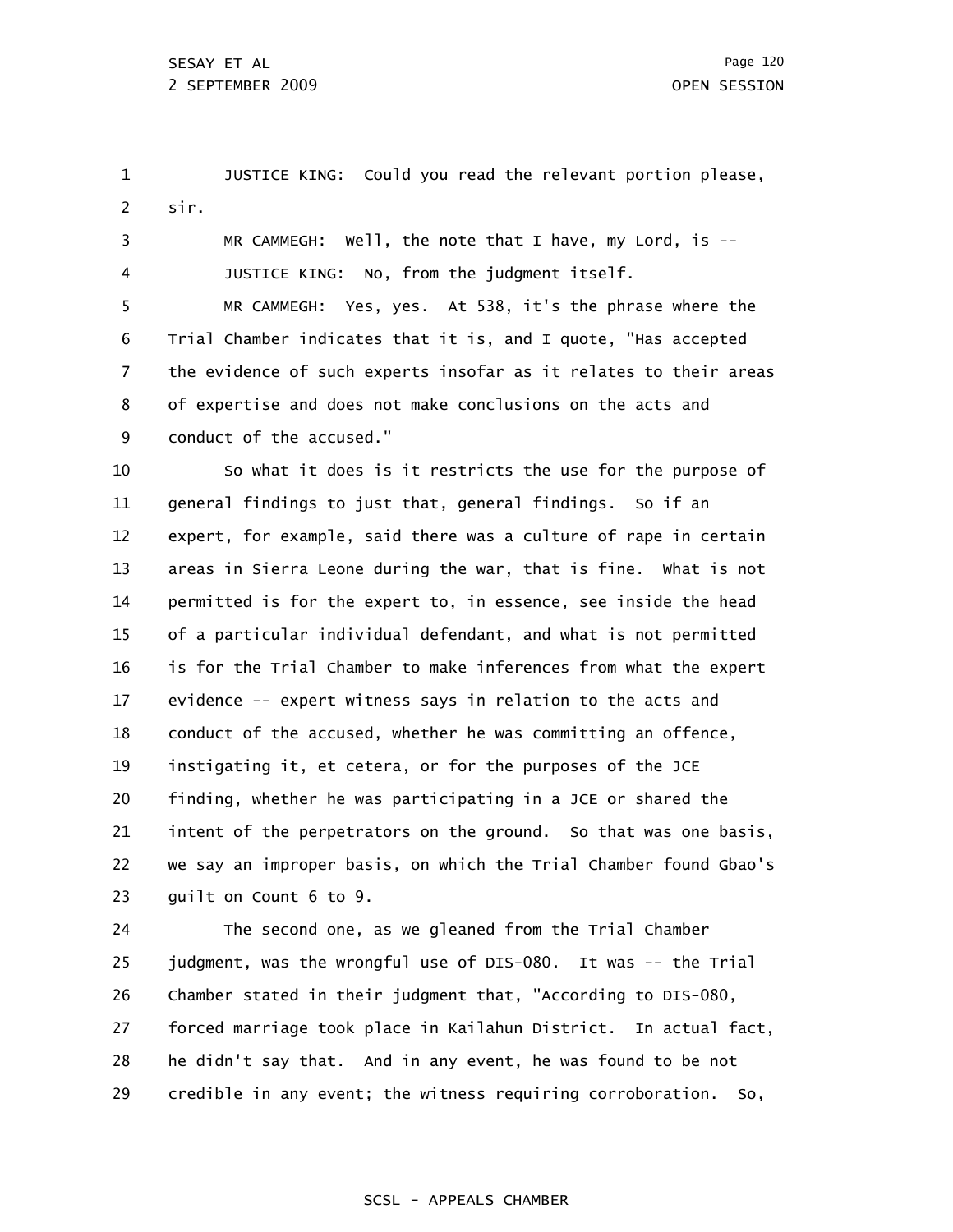1 2 again, a witness from which a finding could not properly be made against Gbao, or indeed against any of the defendants.

3 4 5 6 7 Thirdly, testimony relating to events outside the junta period was adopted in order to return these verdicts against Gbao in 7 to 9. One witness is the subject of that. It's TF1-114 who testified to events after the indictment period. Again, all of this is catalogued in our appeal brief.

8 9 10 11 12 13 14 15 The final basis on which what we say an erroneous finding on intent on 7 to 9 was found was the evidence adopted by the Chamber from a rash of witnesses.  $I -$  perhaps no need to go through them now - all of whom were found to lack credibility and to require corroboration. None of them was corroborated. And when I say "corroboration", I mean corroboration in relation to evidence that they gave as to Gbao's acts and conduct, the same definition to acts and conduct equally applying.

16 17 18 19 20 21 22 In short, what we submit in relation to Counts 7 to 9, extremely unpleasant findings here, is that there were no other findings in the Trial Chamber's judgment that were capable of supporting the ultimate finding that Gbao shared the criminal intent for rape within the context of forced marriage in order to further the goals of JCE and that therefore that or those counts should be dismissed as against our client.

23 24 25 26 27 28 29 Sub-ground 8(s) makes the same point in relation to Count 13. Once again, we suggest that there was no proper finding based on evidence to return a guilty verdict to Count 13, enslavement, no proper findings to Gbao's alleged shared intent with the perpetrators. Enslavement was categorised through this trial of course as including farming, mining and military recruitment.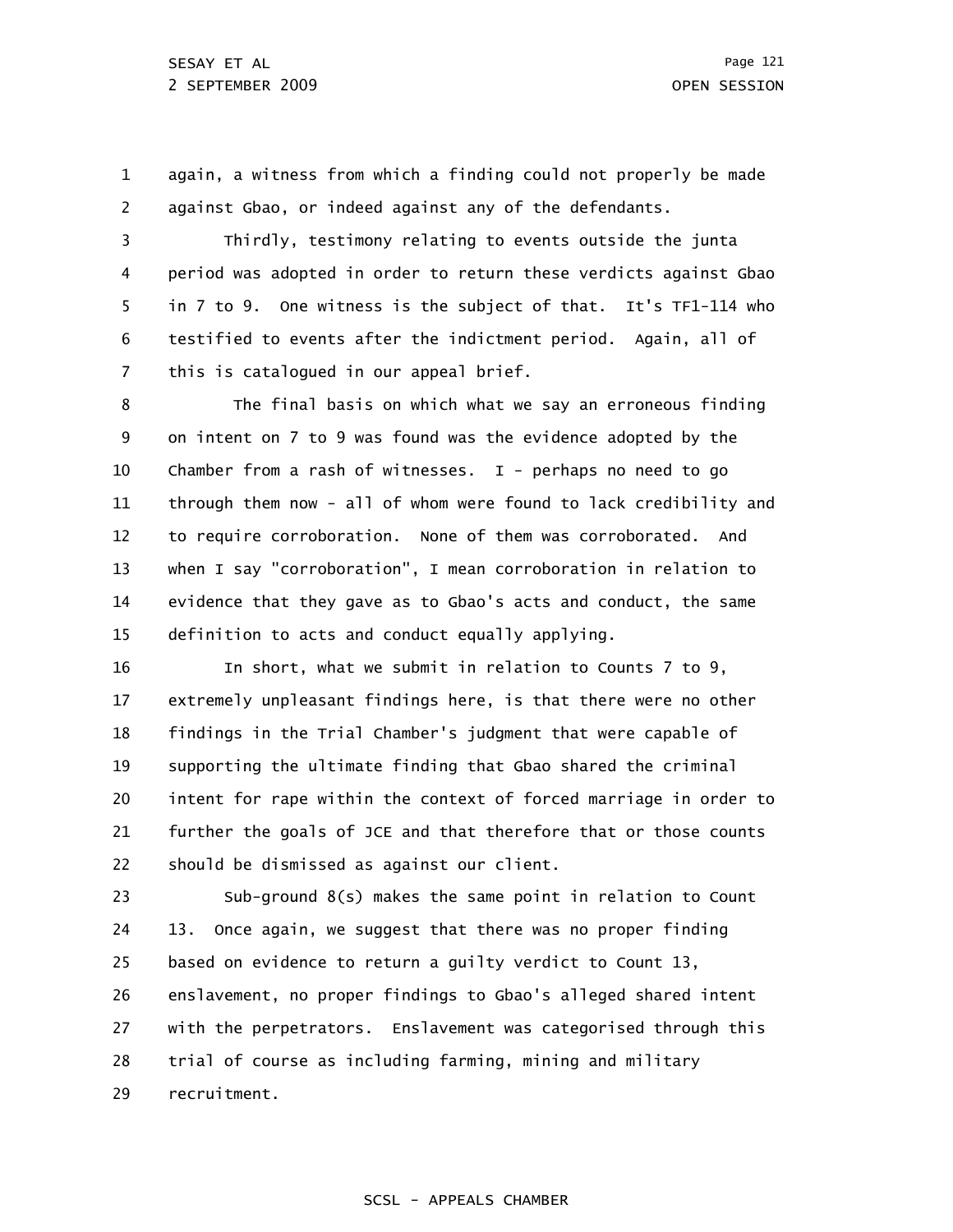1 2 3 4 5 6 7 8 The Chamber found that forced labour was the logical or a logical consequence of the ideology that Gbao imparted. I hope that my arguments in relation to ideology deal with that preliminary finding. The second finding that they made more pertinently to Augustine Gbao was that he was directly involved in planning or maintaining a system of enslavement and therefore it could be inferred that he had the requisite intent to further the goals of the JCE.

9 10 11 12 13 14 15 16 Here we have to go into the facts a little. Again, it is our earnest hope that the arguments which I have put, 1, 2, 3, 4, one an alternative to the last one, have already in essence killed off the idea that Augustine Gbao was within the JGE. But if I haven't done that, and if the Chamber still wants to consider Gbao's culpability or not in relation to Count 13, then a brief overview of the findings pursuant to which they made that -- came to that verdict have to be examined.

17 18 19 20 21 22 23 24 25 They're recorded in detail in ground 8(s). Firstly, in relation to involvement with farming in Kailahun District, there were only three witnesses, in fact - and this is explained in our brief - who testified that Gbao was involved in such farming during the junta period, and of course at all times one must remember that it's during the junta period because that is the period during which the JCE was found to be extant by the Trial Chamber, May the 25th '97 to 19th of February '98. Those three witnesses were TF1-108, 330 and 366.

26 27 28 29 A series of other witnesses gave evidence on the point, though not against Gbao individually. They're detailed in our brief. I don't address them now because they all appeared to give evidence in relation to events post the junta period and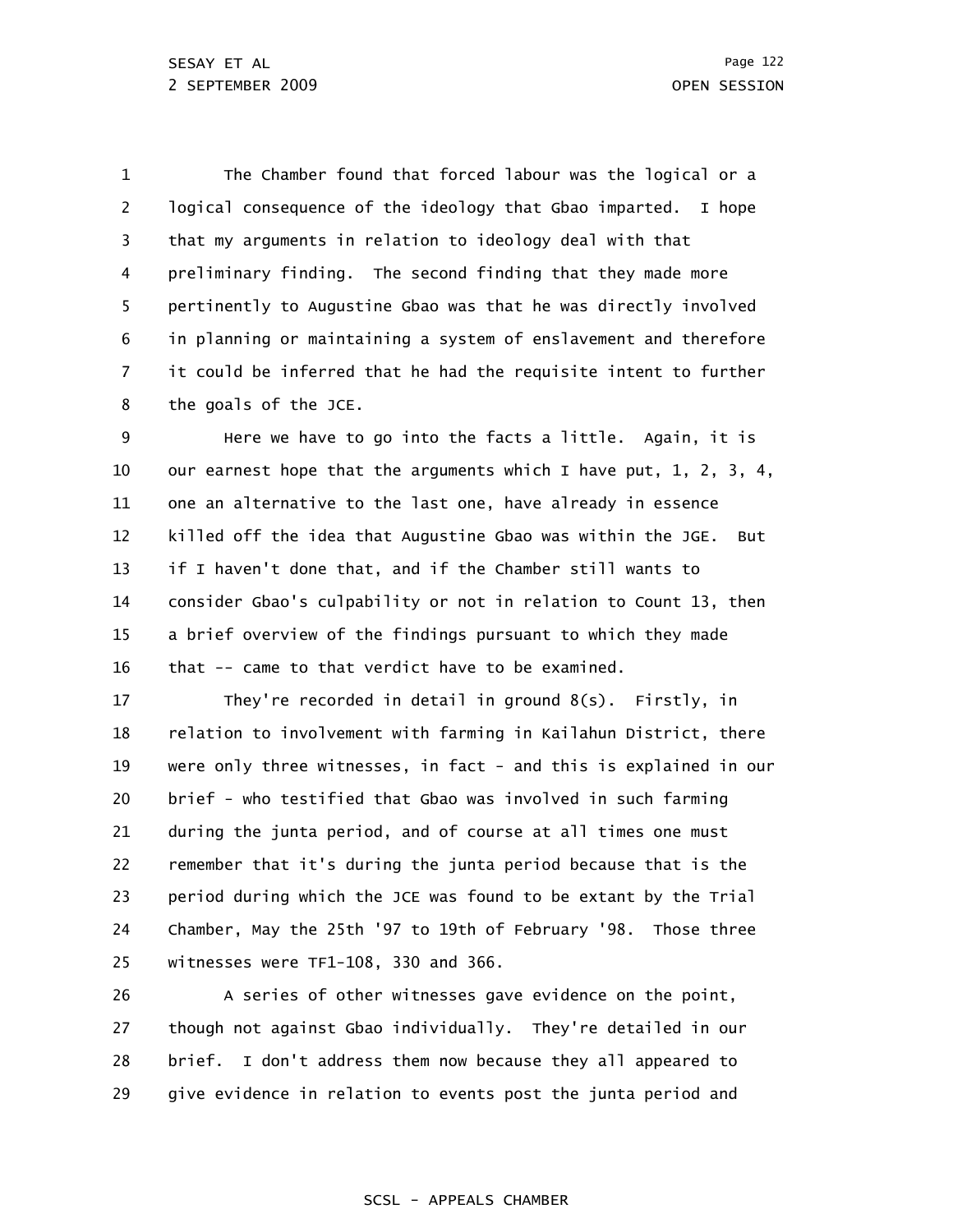1 2 3 4 5 6 7 8 therefore post the operation of the JCE. 108 was found - I repeat it's 108, 330, 366. 108 was found to require corroboration in relation to his acts and - in relation to evidence of Gbao's acts and conduct. That would include Gbao's intent as a member of the JCE, of course. 108 was found to be - well, indeed, he was, severely impeached. There's no need for me to go into the detail there, but perhaps the most gravely impeached witness of the trial.

9 10 11 12 13 14 A second witness who testified personally against Gbao on this issue was 366, who was impeached to such a degree that I think it was Mr Justice Thompson who off-the-cuff during his testimony said, "He's virtually repudiating the record contradicting himself so many times." Found to be lying so many times.

15 16 17 18 19 The third witness was TF1-330, who testified to Gbao having a personal farm. However, he didn't testify that anybody was forced to work there. And so when one looks at those three witnesses, it is impossible, we say, to draw the reasonable inference that Gbao was party to forced farming.

20 21 22 23 There are other notes and other comments that we make on that subject in our appeal brief, and perhaps for the sake of time I won't visit them now. I hope the point has been made already to a sufficient degree.

24 25 26 27 28 29 Even if, though, Augustine Gbao was found to have a farm on which he forced people to work, the question has to be asked: How was that -- how could that be said to be in furtherance of the joint criminal enterprise? Because one must always remember the act has to be in furtherance of the JCE, even if it's committed, for the JCE to hold.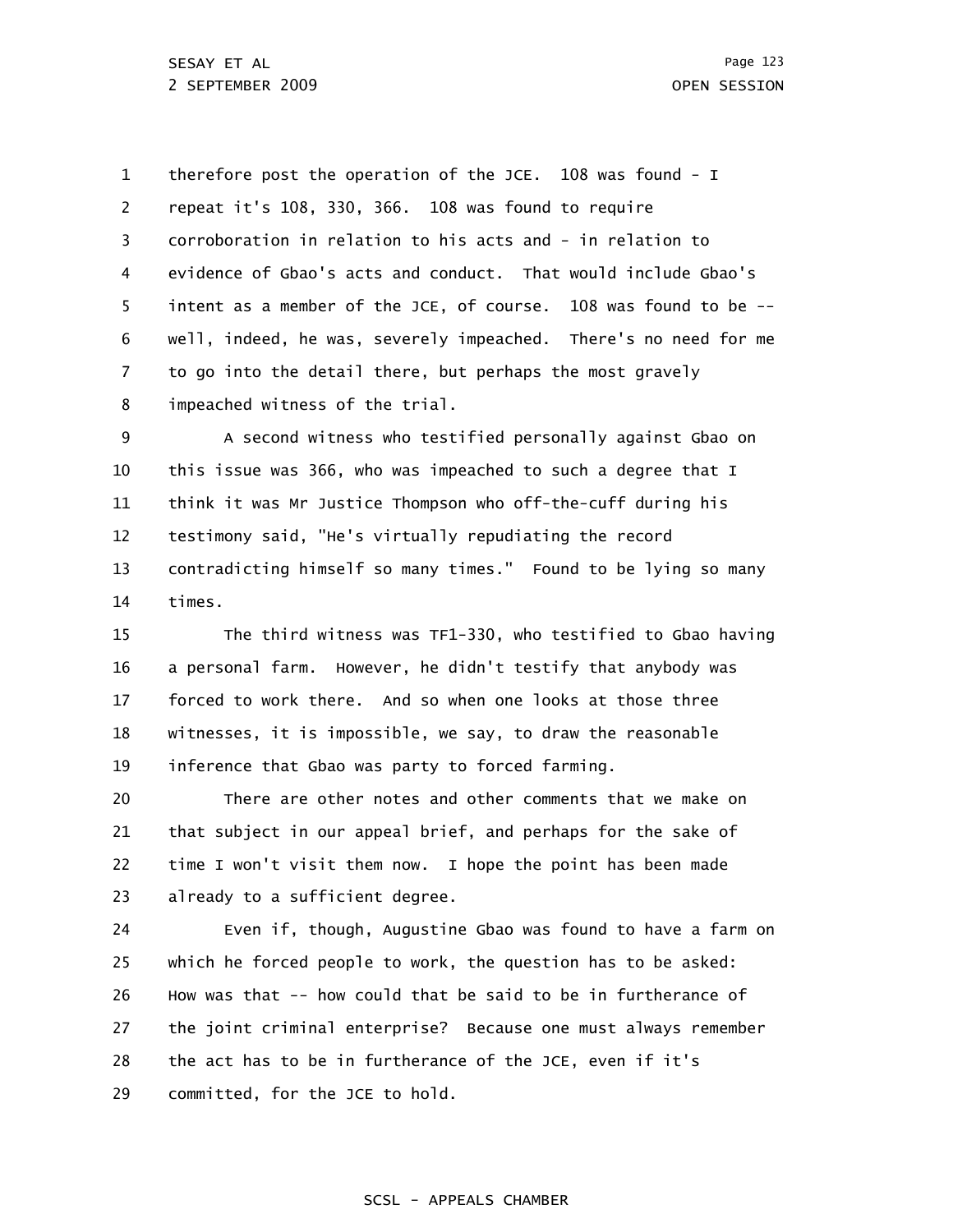1 2 3 4 5 6 7 Apart from making the generic, it would appear, finding that he significantly - and I'm sorry I don't have the reference to this but it's cited under our sub-ground - a significant contribution to maintain the strength of the RUF force, the Chamber failed singly to describe how forced farming in Kailahun District would have made a significant contribution to the junta's hold on power.

8 9 10 11 12 And as for Gbao's involvement, I think the highest it got so far as 330 was concerned, was he was producing food for his own consumption. Once again, the question begs to be answered: How could that possibly, in isolation, be found to be in furtherance of a JCE?

13 14 15 16 17 18 According to Mr Justice Boutet, and it's a dissent that we again adopt, there was a limited relationship between enslavement of civilians in Kailahun District and the furtherance of the goals of the JCE. There was insufficient evidence to conclude that the only reasonable inference to be drawn is that enslavement was directed to achieving the JCE goals.

19 20 21 22 23 And he drew a stark contrast with the events in Tongo Field in Kenema, where evidence of forced farming involving the deaths of many people, mining of diamonds there, of course, was quite clearly found to be within the common purpose and in furtherance of that common purpose, common goal.

24 25 26 27 28 Thirdly, mining. There were a variety of witnesses who testified to mining going on in Kailahun District. I must repeat again, we are dealing with Kailahun District so far as Gbao's culpability is concerned. But none of them were capable of showing that mining took place in JCE, we say.

29 We refer the Chamber to our comments in relation to farming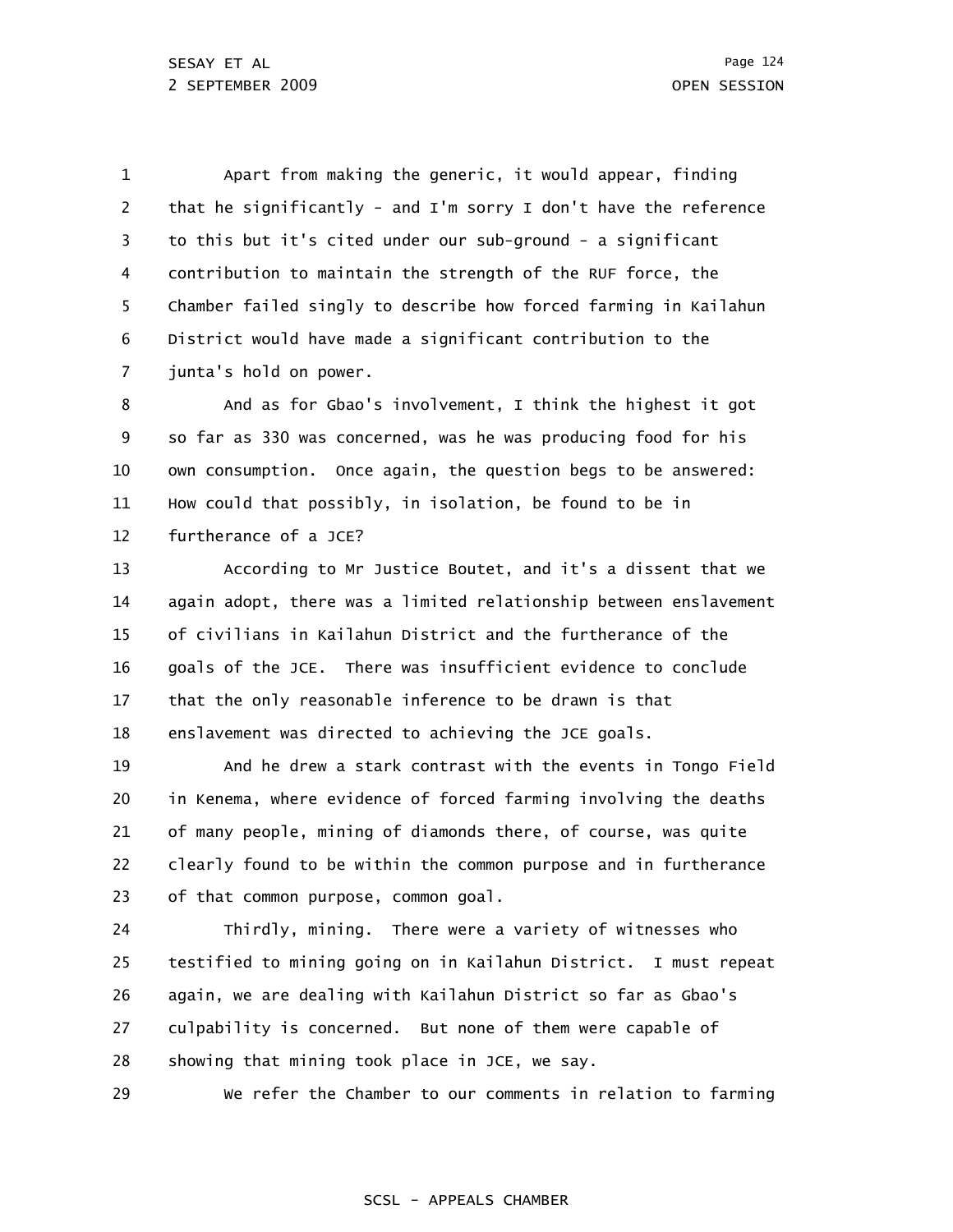1 2 3 4 and, indeed, in relation to military recruitment. I hope it can be found from the way the brief has addressed those issues that no proper findings could have been made in respect to those two activities.

5 6 7 8 9 Coming to the end of our submissions on joint criminal enterprise, I'd like to move ahead now to ground 11. Having just dealt in some detail with the notion of enslavement, I should perhaps approach the issue of enslavement from another alternative ground of appeal.

10 11 12 13 14 15 16 17 18 19 Some of the arguments that I just evinced were on the hypothetical basis that enslavement was taking place in Kailahun Town and that Augustine Gbao had his own farm, all of which of course is denied, but we are in a luxurious position, we hope, to mount the appeal on a series of hypotheses as alternatives. Ultimately, though, we suggest, and this is our ground 11, that the Trial Chamber from the start erred in law and fact in finding the existence of enslavement in Kailahun District at all pursuant to Count 13 because they failed to show its existence according to the proper standard of proof.

20 21 22 23 24 Why do we say that? Well, the first point we would like to make is that it would appear to be contradictory to the notion of enslavement, particularly in respect of forced farming, that the Trial Chamber should, on the other hand, find that civilians were paid in kind for their labours.

25 26 27 28 29 They found, at paragraph 1384, that the RUF attempted to establish good relations with the civilian population of Kailahun District. I'm sorry, the actual quote is this, forgive me. "There was no apparent discrimination in the distribution of medical care and education to civilians and fighters." So it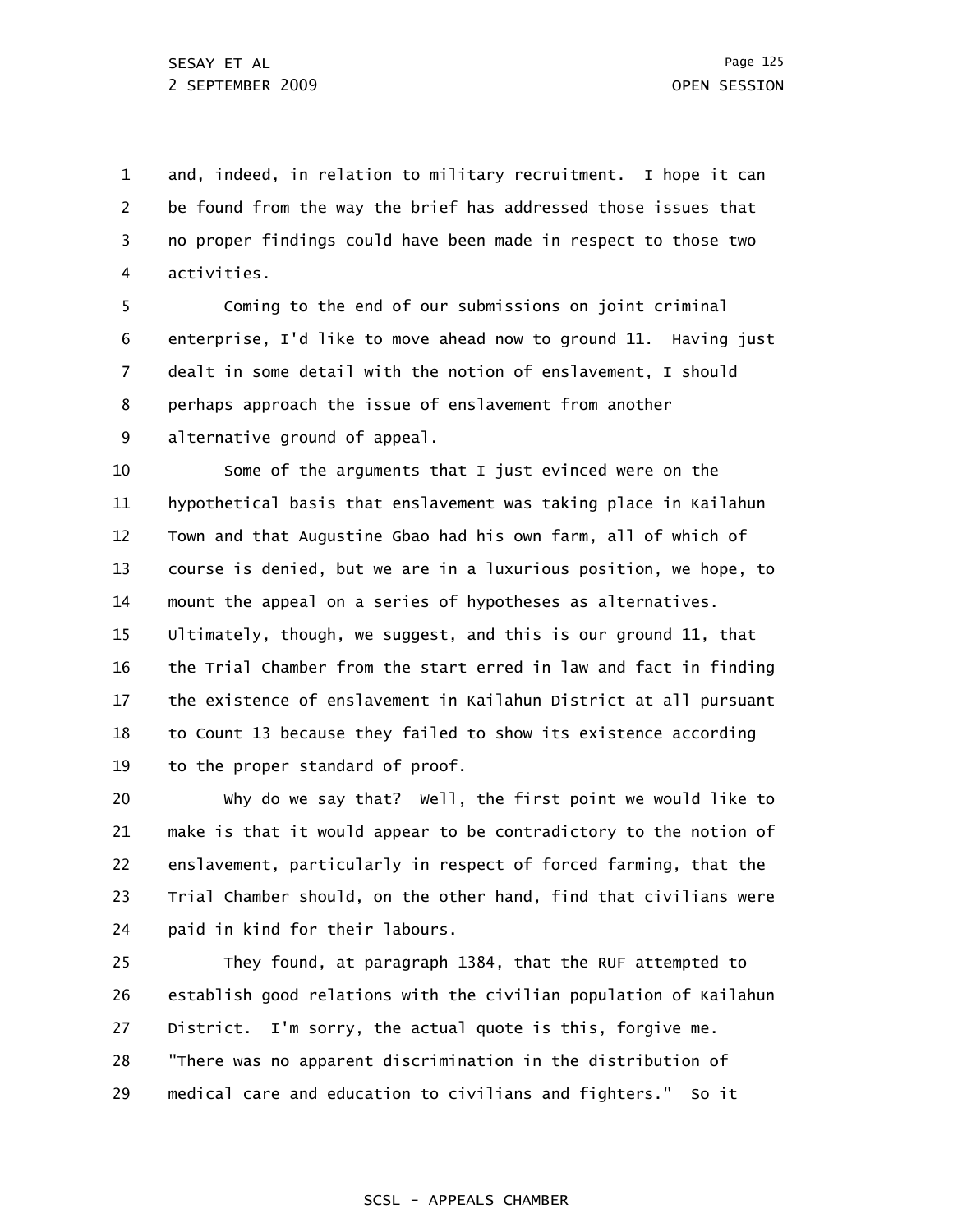1 2 3 4 5 6 7 8 9 would seem from that finding that such aid was not restricted to a privileged few, but to a wider section of the community. There are findings in the judgment, and forgive me for not having the precise notation at hand but it can be found in our brief, in relation to the opening of schools right down to the provision of chalk for blackboards, and the finding that parents - and this is important - that parents gathered food to contribute to free education; medical treatment in return for work.

10 11 12 13 14 15 16 17 18 19 Several Defence witnesses, from particularly I think the Sesay team, and I believe the Gbao team, testified to such but were ignored as were, ironically, various Prosecution witnesses. 036, 114, 113 and 367 all discussed the notion of work for food or payment in kind. And, as a final point, one exhibit, I think produced during Mr Jordash's cross-examination of 330, one exhibit was a document which indicated in terms the fact that 330, a town commander, I think, was being paid, his villagers were being paid, for I think brushing the CDS's farm on one occasion.

20 21 22 23 24 25 26 27 28 Now, we have an Annex 3. It's a spreadsheet of what we say are serious -- several findings being corrupted by factual errors. I won't go into that in detail here. The point is made. More pertinently, I should make this point: That Gbao, we say, played no personal role in illegal farming in Kailahun District, and I refer to the fact that only three witnesses ever testified to him farming in Kailahun District, and I've already dealt with those as to why it would be wrong to use those in order to derive such a conclusion.

29

Even if the Chamber were minded to accept 330, the witness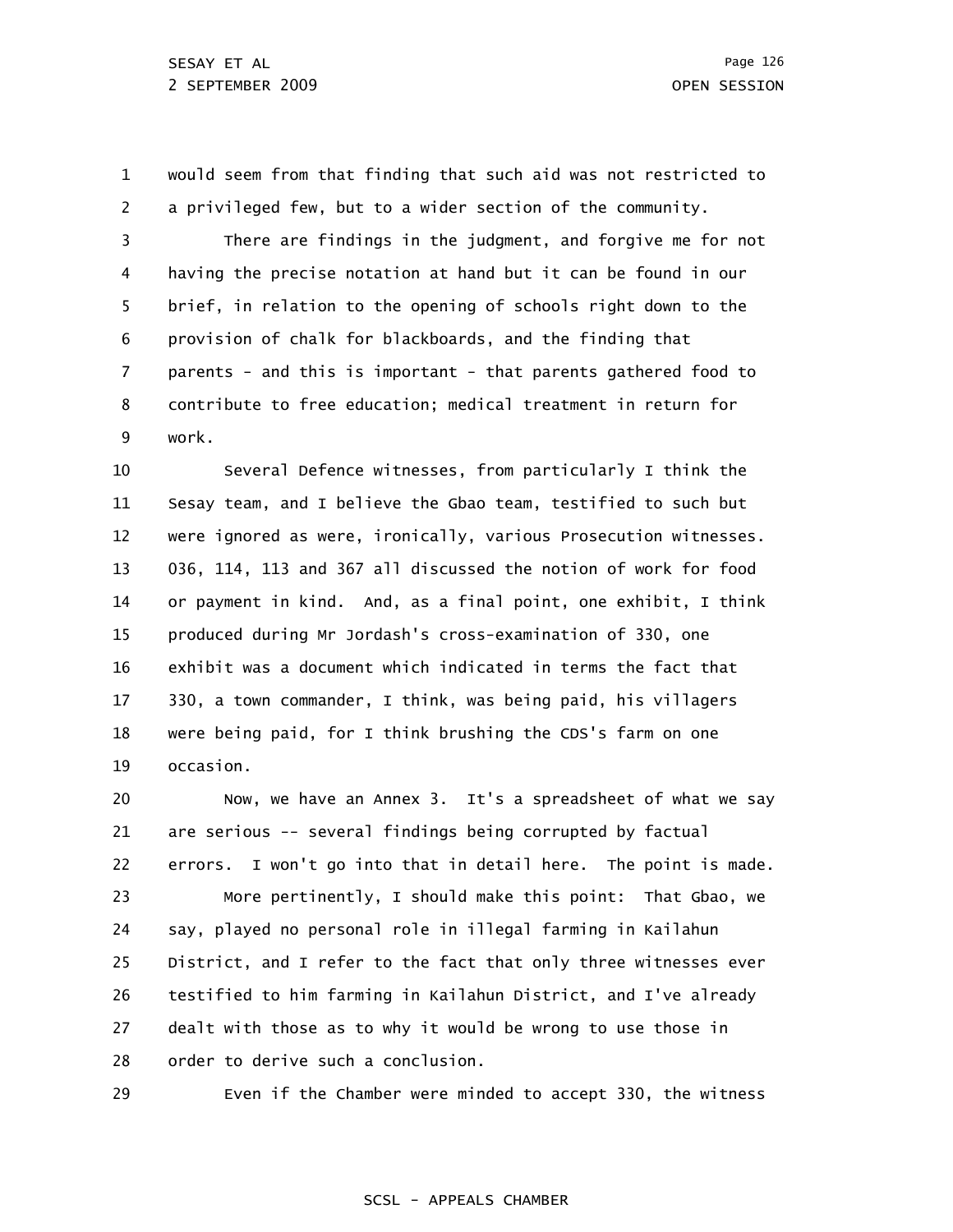1 2 3 4 5 6 who said that Gbao had a farm but neglected to mention people being forced on that farm, we say that taken at its highest, his evidence could not be seen to indicate that Gbao contemplated designing the commission of forced farming at both the preparatory and execution phases in order for criminal responsibility for planning farming to be found.

7 8 9 10 11 12 13 14 All that 330 actually said, which led to this finding that Gbao planned forced farming, and that was listed as a contribution of Gbao's at paragraph 270 of the sentencing brief, along with his role as instructing ideology, those are the only two major contributions cited in the sentencing brief, all 330 actually said was that Gbao -- I'm sorry, he, 330, was required to hand food to someone called Morrie Fekai, who would hand it to Gbao, who would hand it to Sesay.

15 16 17 18 19 20 We say, and I rely more on the brief than my oral submission now because I have to move on, but that piece of evidence by itself, for that is all there was, cannot possibly be said to amount to planning the design and commission that both preparatory and execution phases of forced farming, forced labour.

21 22 23 24 Gbao's alleged farm I've already dealt with. I should make the point that nowhere in the indictment was it suggested that Gbao had a farm or used forced labour on it, so it may be said that such an allegation is defective in the first place.

25 26 27 28 29 In relation to mining, as I've said, there was no evidence really on the point. There was certainly no evidence the AFRC and RUF supervised it. We make that point in our Annex 3. It was never said by 330, contrary to the Chamber's finding, that civilians were forced to work there, and the finding that it was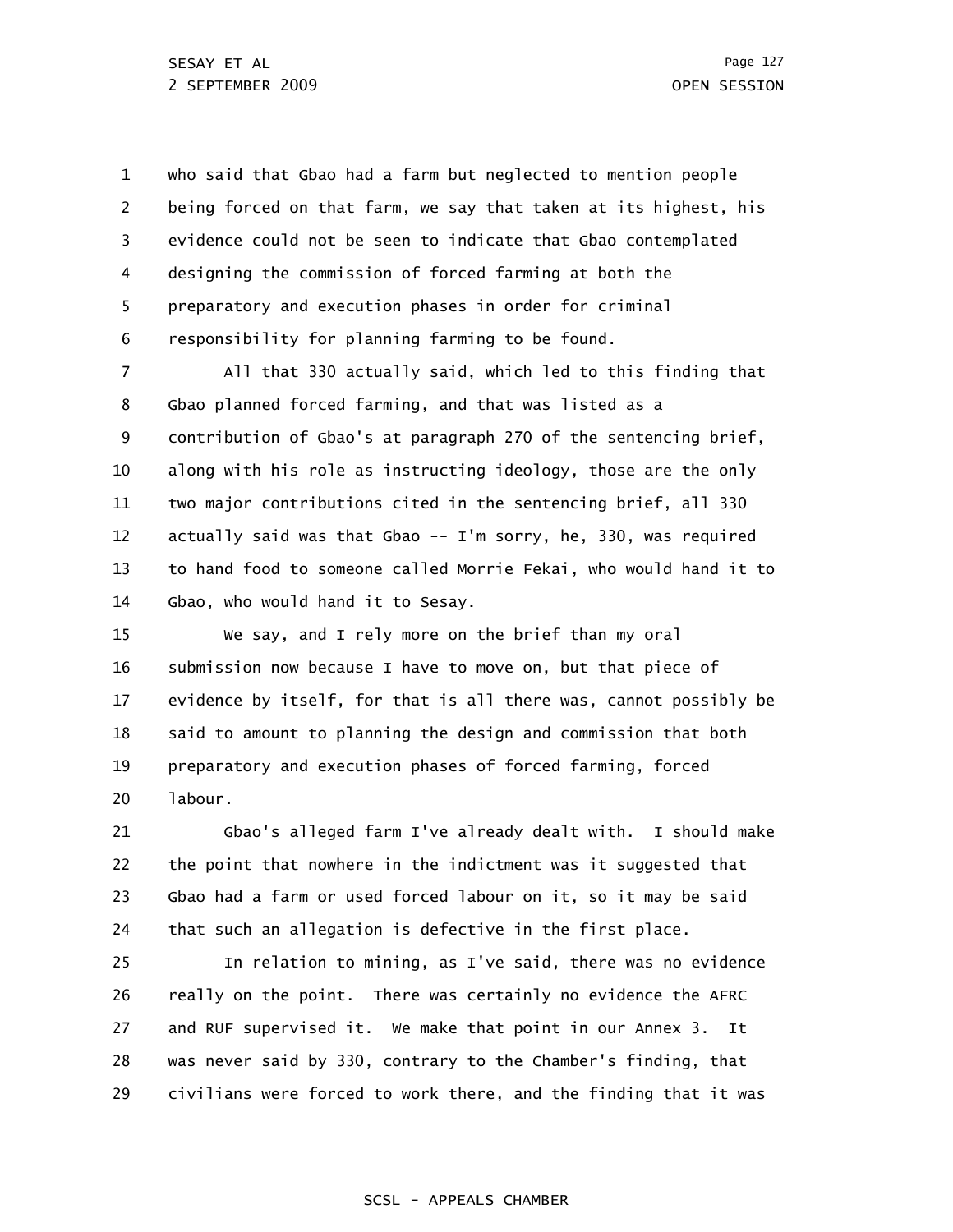1 2 3 4 5 6 Gbao and Pa Patrick who oversaw forced mining in Kailahun District we say is entirely wrong and indeed contradicted by the Chamber's own finding elsewhere at paragraph 1422 that it was Pa Patrick alone. The fact that not a single diamond was ever discovered in Kailahun District during that time is of equal importance, we say.

7 8 9 And finally on joint criminal enterprise, I want to just - ground 12, convictions in Counts 7 to 9 do not constitute acts of terror.

10 11 12 13 14 It was of course alleged in the indictment that they did. I want to deal with this briefly. At paragraph 1351, in relation to forced marriage, the Chamber found the pattern of sexual enslavement was a deliberate system intended to spread terror by mass abductions of women.

15 16 17 18 19 20 21 22 23 24 25 26 27 28 29 It's ironic then that I remind the Chamber of what the Trial Chamber said at paragraph 2047, that the Prosecution has failed to adduce evidence of acts of terrorism in the parts of Kailahun District that were controlled by the RUF and where Gbao was located. Therein it seems the Chamber themselves are satisfied that Gbao did not commit any acts of terror himself, nor that they took place in the relevant part of Kailahun District. What does that say about Count 7 to 9 at all? The final point I'd like to make is this: This offence requires a specific intent, not just acting in the likelihood that this type of thing might happen. The Trial Chamber never considered the fact that a lot of these sexual offences that no doubt took place, far from being part of the consequences of a common design or anything like that, were not in fact simply opportunistic ways of satisfying one's sexual desire. We say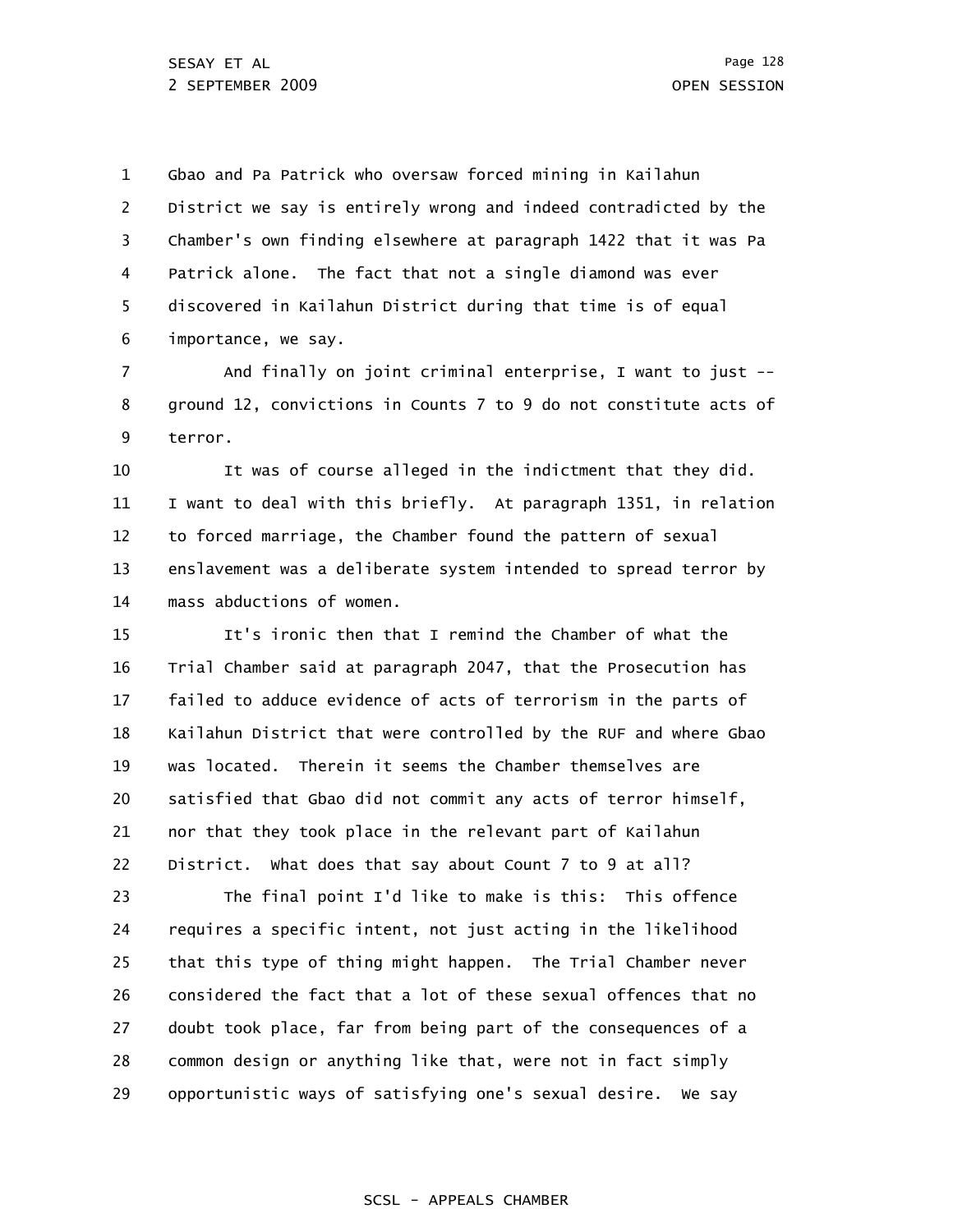1 2 3 4 that that sort of opportunistic nasty crime was endemic at that time, but that is what it was. To suggest that it was part of a plan to terrorise the population, endorsed and encouraged from above, we say is fanciful and would simply make no sense.

5 6 7 8 9 10 11 12 13 14 And finally on this I should remind the Chamber that the Trial Chamber in the AFRC case found that in those particular cases, so far as that trial was concerned -- so we might be dealing with separate locations; we might not. But they found that the primary purpose behind the commission of sexual slavery was to take advantage of the spoils of war. Inferentially then, surely not a preordained act of terror designed to terrorise the population into submission. I am sure the point is argued better on paper. I'm conscious of the time and I would like now to move on.

15 16 17 18 19 And if I may, I'd like to move on to the portion of the Trial Chamber's judgment that refers to the UNAMSIL offences. And it's necessary that I spend a little time on this because, as I am sure the Appeal Chamber is aware, this produced the highest level of controversy in the RUF trial.

20 21 22 23 24 25 26 27 28 29 As my basic standpoint, I would like to remind the Appeal Chamber that Mr Gbao was found guilty on Count 15, attacks on UN peacekeepers. We have cited what appears to be 14 separate crimes within the ambit of Count 15, and our brief is clear and itemises them 1 to 14. Mr Gbao received 25 years imprisonment for his part in the UNAMSIL crimes, yet he was found to have been criminally involved in just, to be generous to the Prosecution, two of them. That's the assault of a man called -- a UN peacekeeper. I forget his rank. I think it was a Major Saludin and his role in the assault and abduction of Major Jaganathan.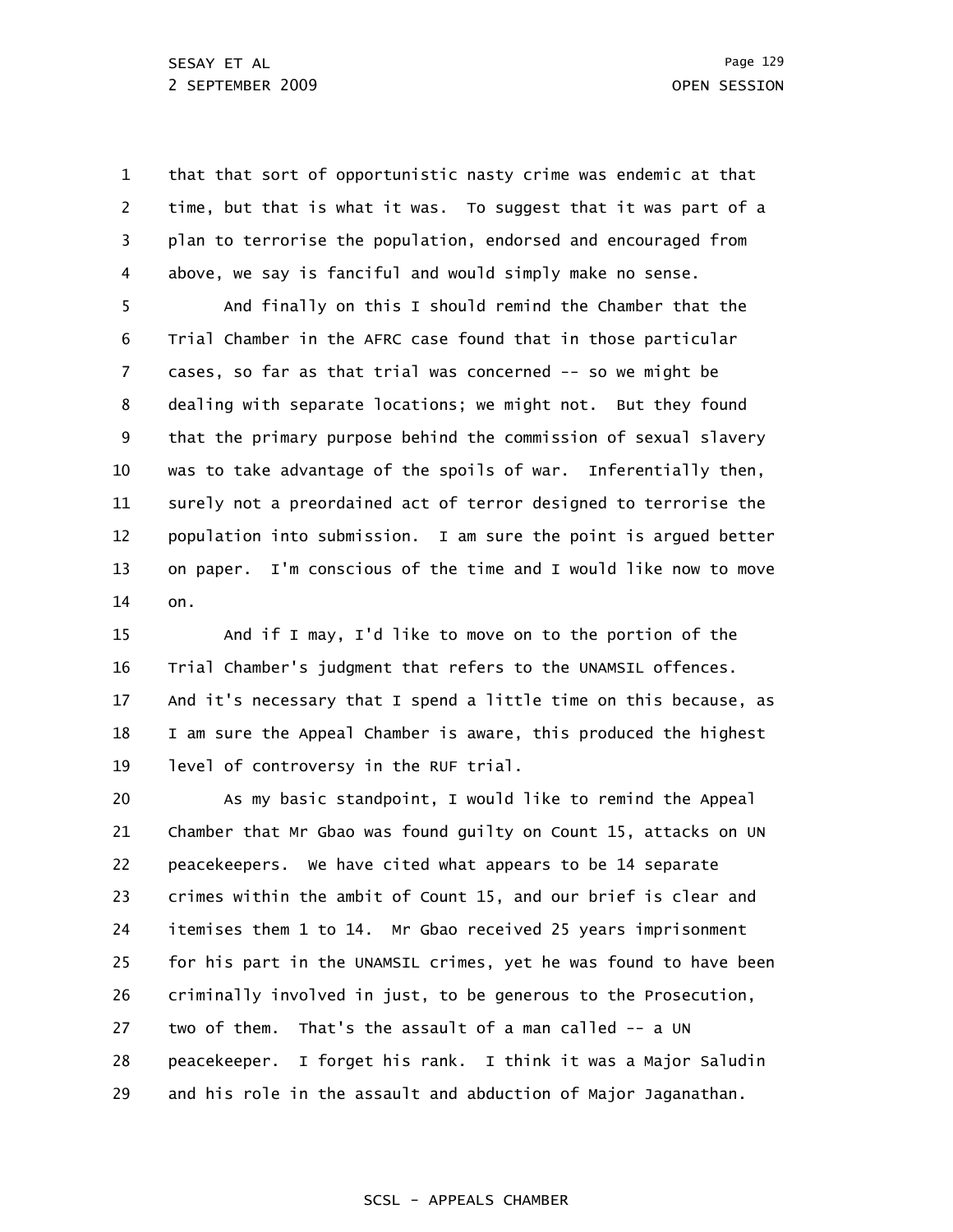1 2 3 4 5 6 7 8 9 Neither of them, thankfully, were seriously injured, and although Jaganathan was abducted, neither of them were -- apparently suffered too much. Saludin, of course, was not abducted at all. Against that background, I have to refer the Chamber to ground 14 of our appeal. Herein, we aver that the Trial Chamber erred in refusing to respond to the third accused's submission that the Prosecution's refusal to disclose the statement of a Kenyan major, who I think it would be wrong to name during these proceedings, constituted an abuse of process.

10 11 12 13 On 22 July of last year the Trial Chamber issued their written decision on our request to stay proceedings as a result of the Prosecution's failure to disclose that statement in a timely manner.

14 15 16 17 18 In short, and I'll go into this in some detail in a moment, but they found that there was no violation of Rule 68, and pursuant to that they chose not to investigate the larger and wider issue of whether an abuse of process occurred. What we say is this, plain and simple:

19 20 21 22 23 24 That in June of 2004, the Kenyan major was interviewed by the Office of the Prosecutor. One can only assume that he was interviewed for a reason. One can only assume that a high-ranking individual, who not only was there when the abduction allegedly took place, but was alleged to be one of the victims, was therefore a highly prized and critical witness.

25 26 27 28 29 One can only assume that when Mr Crane opened this case in July of 2004, in which the defendants were collectively referred to as "hounds of hell and dogs of war", unfortunate and we say unprofessional language for a Chamber of this stature, he was aware of that statement and yet, during the opening of that case,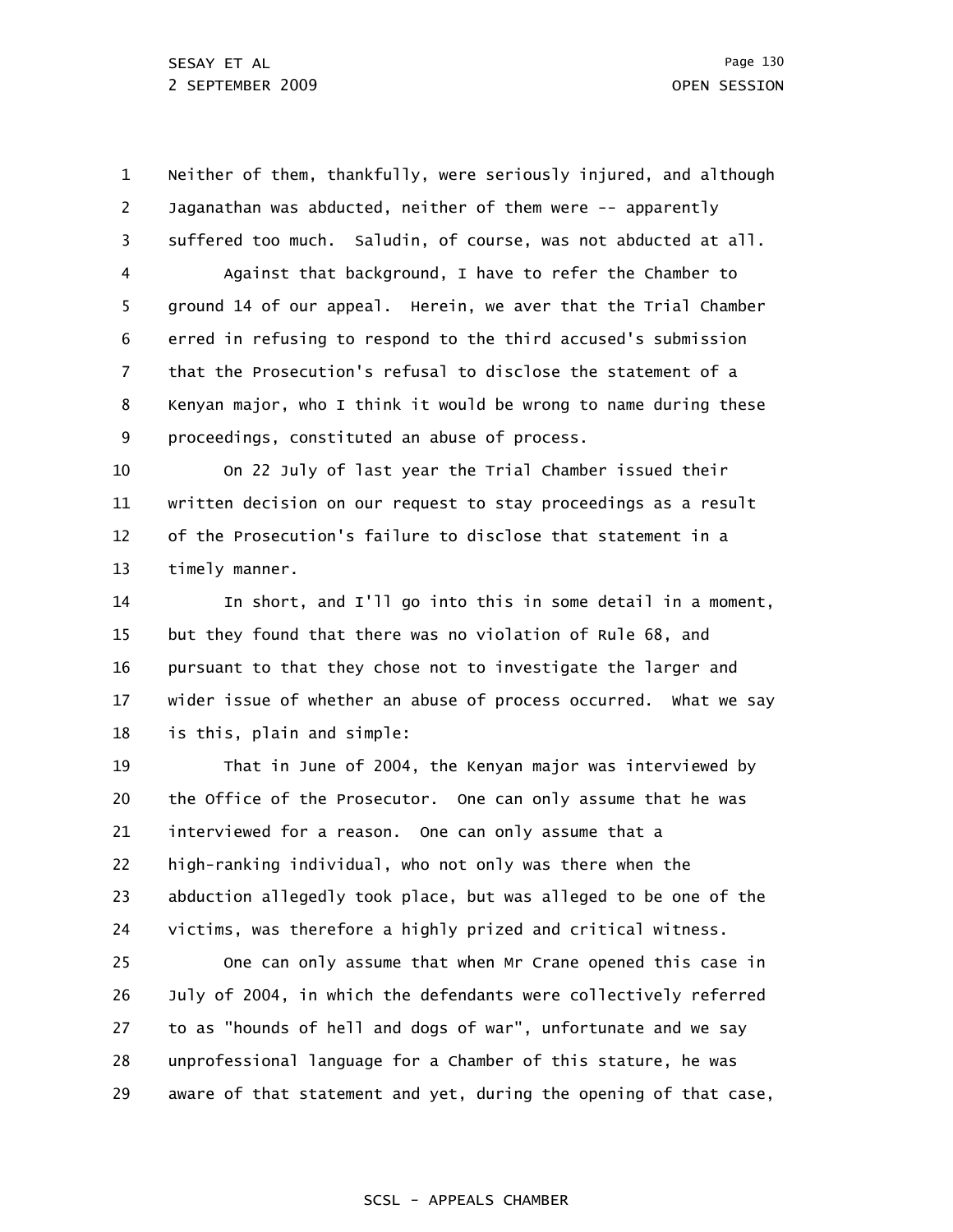1 2 3 4 5 6 7 8 9 10 11 12 13 14 15 16 17 18 19 20 21 22 23 24 25 26 27 28 29 he went on to suggest that one of the crimes that Augustine Gbao had committed was the assault and abduction of UN peacekeepers. What he didn't tell the court was that the Kenyan major gave a statement which indicated in terms that Augustine Gbao could not possibly have had the mens rea to commit the offences on the 1st of May because he was never implicated in any offences after the 1st of May and never implicated in any offences outside Makump DDR camp, before, during or after the offences for which -- or the events for which he was subsequently convicted. One can only assume that the statement was analysed, it was evaluated. What we don't know is why it wasn't disclosed to the Defence until 20 October 2006. It's about two weeks after the Rule 98 bis proceedings closed, 28 months after the statement was written. This, I'm afraid to say, because it gives me no pleasure to put it in these terms, was a deplorable state of affairs that struck right at the integrity, not just of these proceedings, but in a fledgling world of international criminal justice, at the very future, at the very raison d'être, the very justification of these proceedings at all, because what are these proceedings worth unless they are seen to be fair and unless the defendants are given a chance at a fair crack of the whip against the machinery of the Office of the Prosecutor which, as we all know, is blessed with resources far greater than ours? We did our best, but being able to mind read what the Prosecution had behind the scenes was, I'm afraid, beyond our powers. But I want to make it quite clear as to what the Kenyan major said in his statement because it is going to be, we say, incumbent on the Appeal Chamber to take a bold decision, because we say that it is not too late for the proceedings to be stayed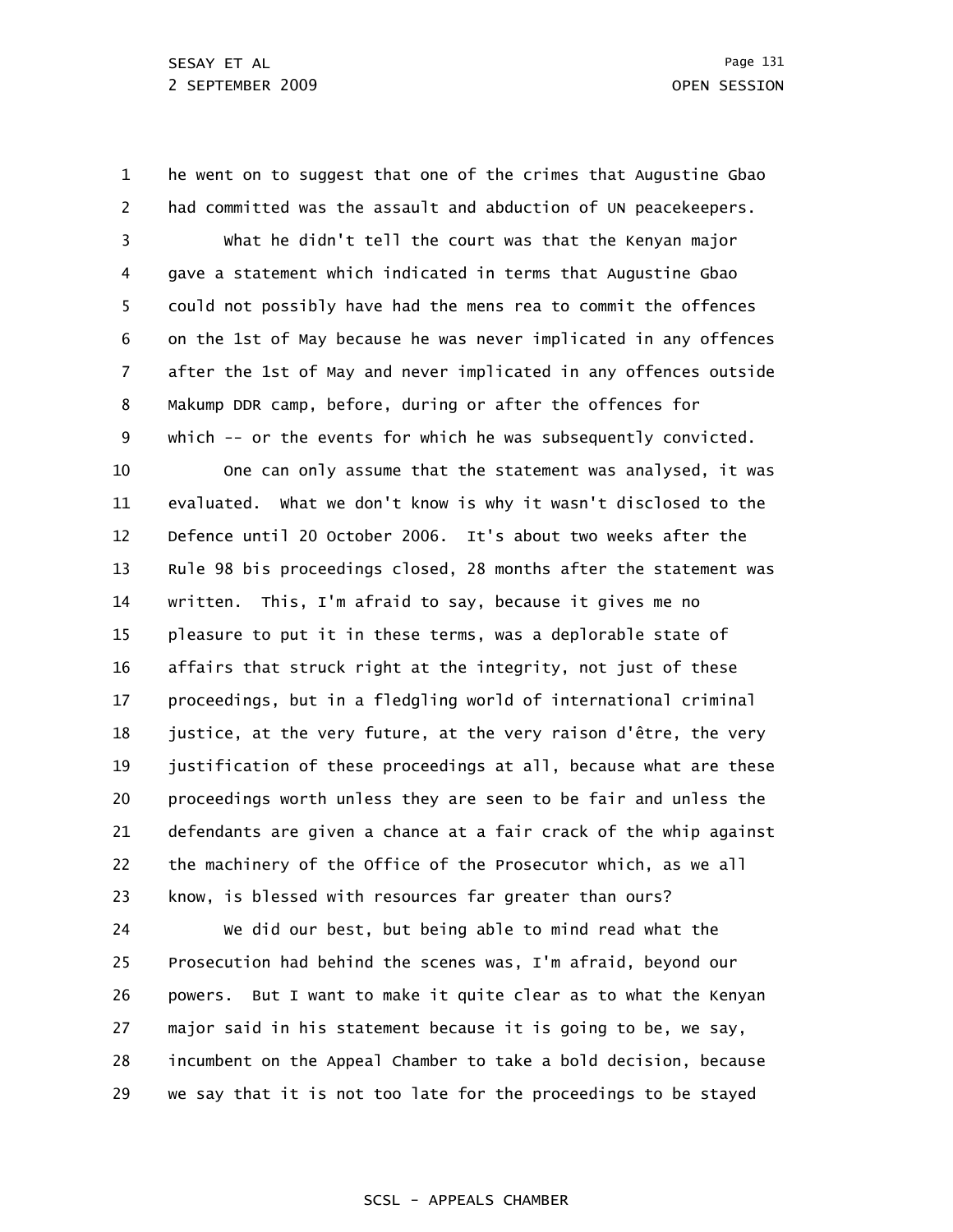1 2 in relation to these allegations, and that indeed is what should be done.

3 4 5 6 7 The statement is still, sadly, not entirely unredacted and, in fact, we would invite the Prosecution to consider whether they would like to furnish the Chamber with an unredacted copy tomorrow because there may be details on there that further benefit the Defence. We don't know.

8 9 10 11 12 13 Now, one of the criticisms leveled at the Defence was that we weren't onto this. We received it in October of 2006 and didn't become aware of its presence until, I think it was April or May of last year. I could give reasons as to how that happened, but I'm not going to because what goes on behind closed doors in defence teams shouldn't become part of the proceedings.

14 15 16 17 18 The Court is probably aware that lead counsel in the Gbao team did change at some point, and I'm not going to say any more. That doesn't, however, justify or excuse the fact that the Prosecution to this day have given nobody an explanation as to how this remarkable failure occurred.

19 20 21 22 23 24 25 26 In the proceedings that were generated last year before the Trial Chamber, all they said was -- or all they made was the concession that, "It should have been disclosed earlier." But there was never an explanation. What did the major say? He said, and I think we've annexed the statement to our appeal brief, that he saw -- that he was there with Gbao when Morris Kallon arrived shooting into the air; that the shooting stopped when Gbao restrained Kallon.

27 28 29 Now, bear in mind of course that Augustine Gbao has been found guilty of aiding and abetting this offence. He said Morris Kallon then slapped Saludin, that Gbao tried to stop him. That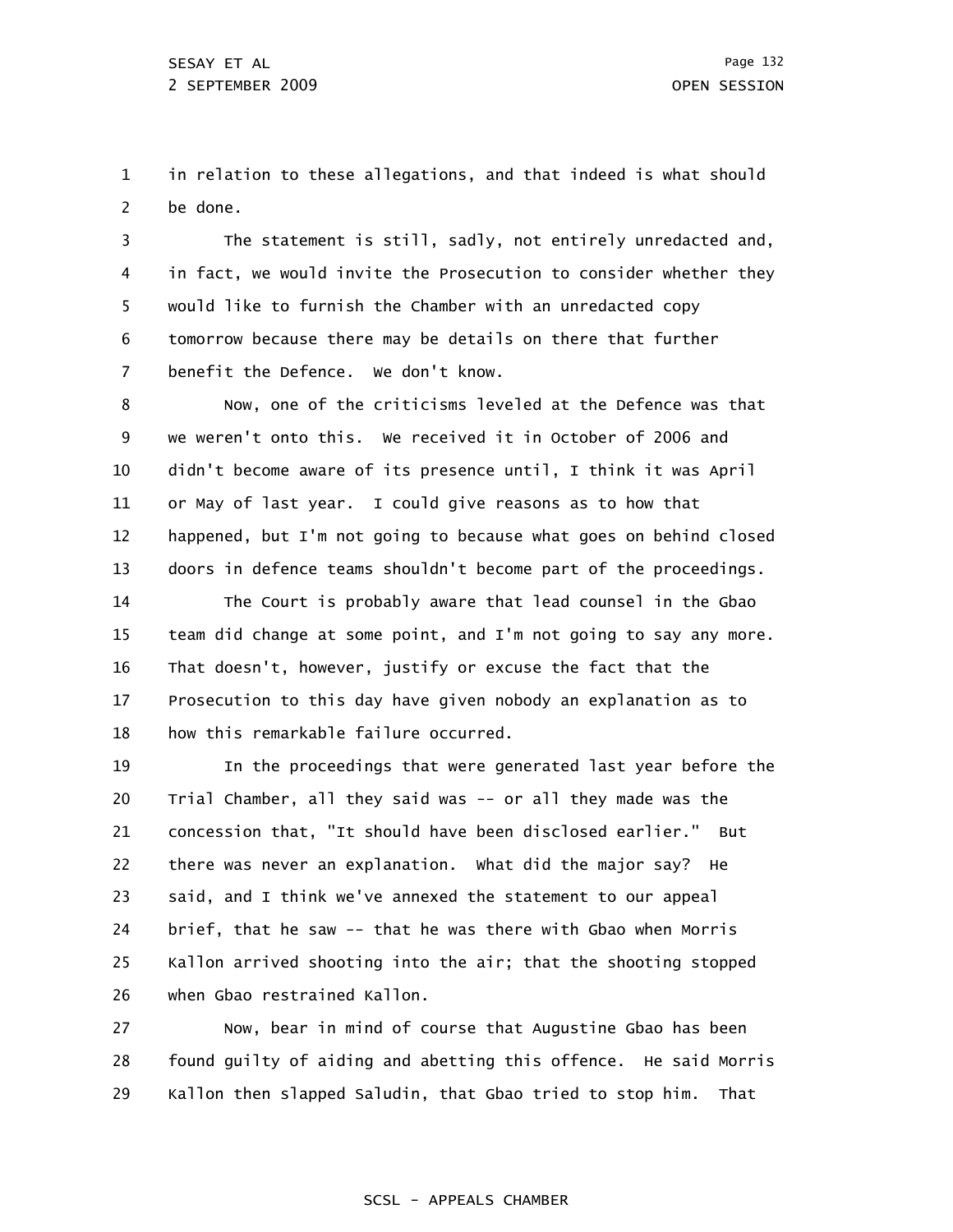1 2 3 4 5 after the RUF took Jaganathan away, the Kenyan major followed with peacekeepers in a vehicle, but the RUF stopped them down the road, looted them, beat them. It only stopped when Augustine Gbao arrived. Augustine Gbao told the RUFs there to return the peacekeepers' weapons, but they refused.

6 7 8 9 Gbao received 25 years imprisonment by virtue of the Trial Chamber's finding that at some point during these events he developed both the mens rea and the actus reus to attack the two peacekeepers I've mentioned.

10 11 JUSTICE WINTER: Sorry to interrupt, very shortly. This evidence you have cited now was not admitted, true?

12 13 14 15 16 17 MR CAMMEGH: No, it wasn't. It wasn't. And, my Lady, I will go into the reasons why. What is crucial, and the Chamber will see this within the statement, is that there is the line Kallon, Gbao and X, redacted, did X to resolve the situation. It actually is a sentence which remarkably serves the benefit of Mr Kallon just as it does Mr Gbao.

18 19 20 21 22 23 Now, in a separate ground I'm going to discuss the culpability in relation to Gbao on these offences, but I'm hoping at this opening juncture to persuade the Court to, in effect, de novo examine our complaint in the hope that the entire allegations can be stayed in any event. I'll go into the evidence in a little bit more detail in due course.

24 25 26 27 28 29 But it is hard, if that man did give evidence, if he had given evidence, it might have been quite hard for the Trial Chamber to have found, if that witness had testified and come up to proof, that Mr Gbao - and indeed at that point Mr Kallon - had the mens rea and the actus reus to commit the offences in relation to Saludin and Jaganathan.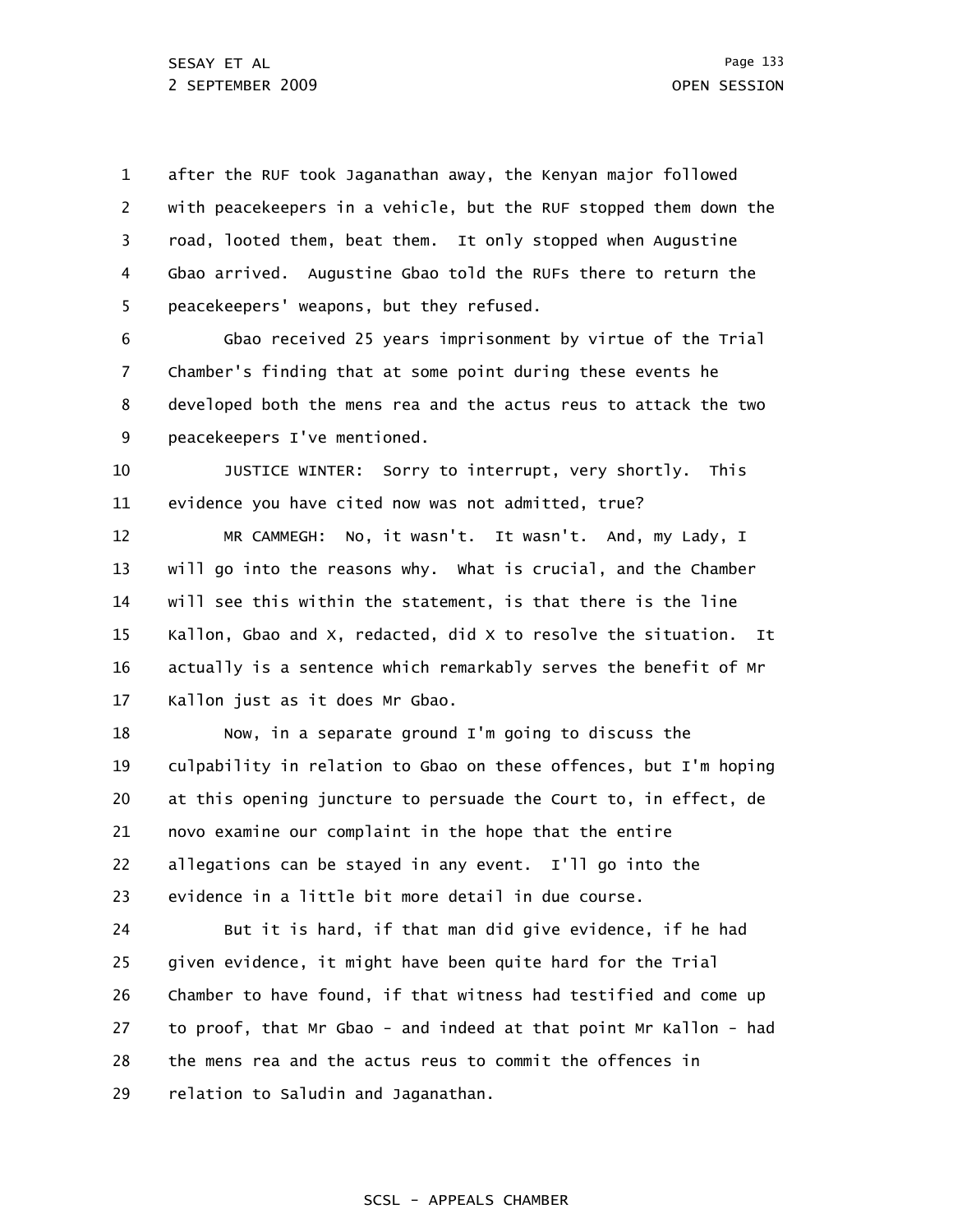1 2 3 4 5 6 The Prosecution put the statement away and instead what they did, albeit - almost, it would seem, as a substitute - was call Colonel Ngondi, who was the Kenyan major's direct superior, who testified to a hearsay conversation he had with that major who was reporting the shooting, et cetera, on the scene. Ngondi was not clear as to who it was who had abducted the Kenyan major.

7 8 9 10 11 12 13 14 15 16 The second witness was Jaganathan himself who gave an account which was clearly relied upon by the Trial Chamber in order to convict Gbao. He claimed, ironically, that Augustine Gbao appeared at Teko Barracks in Makeni after the Kenyan major had been -- implicitly after the Kenyan major had been stopped on the road, escorting the Kenyan major, who was bleeding from the mouth, at which point Mr Gbao retrieves rifles from the boot of his car. One might have thought that had the Kenyan major referred to that in his statement, it might have been more worthy of belief.

17 18 19 20 21 22 23 The prejudice here, of course -- it was found that there was no material prejudice on the basis of the Defence's tardy complaint -- but if the major had testified, it would have been tantamount to getting Gbao off the hook. If the statement had merely been disclosed, Jaganathan could have been confronted with it in cross-examination. So could Ngondi. We were deprived of that.

24 25 26 27 28 29 I'm not going to say any more for the purposes of the abuse argument, and I don't want to indulge in any flowery language as to how this offends the spirit and development of this type of international justice, but it does. And rather than hide behind the bushel of "Oh, there's no prejudice because the Defence were late in complaining about it," why is it that the Prosecution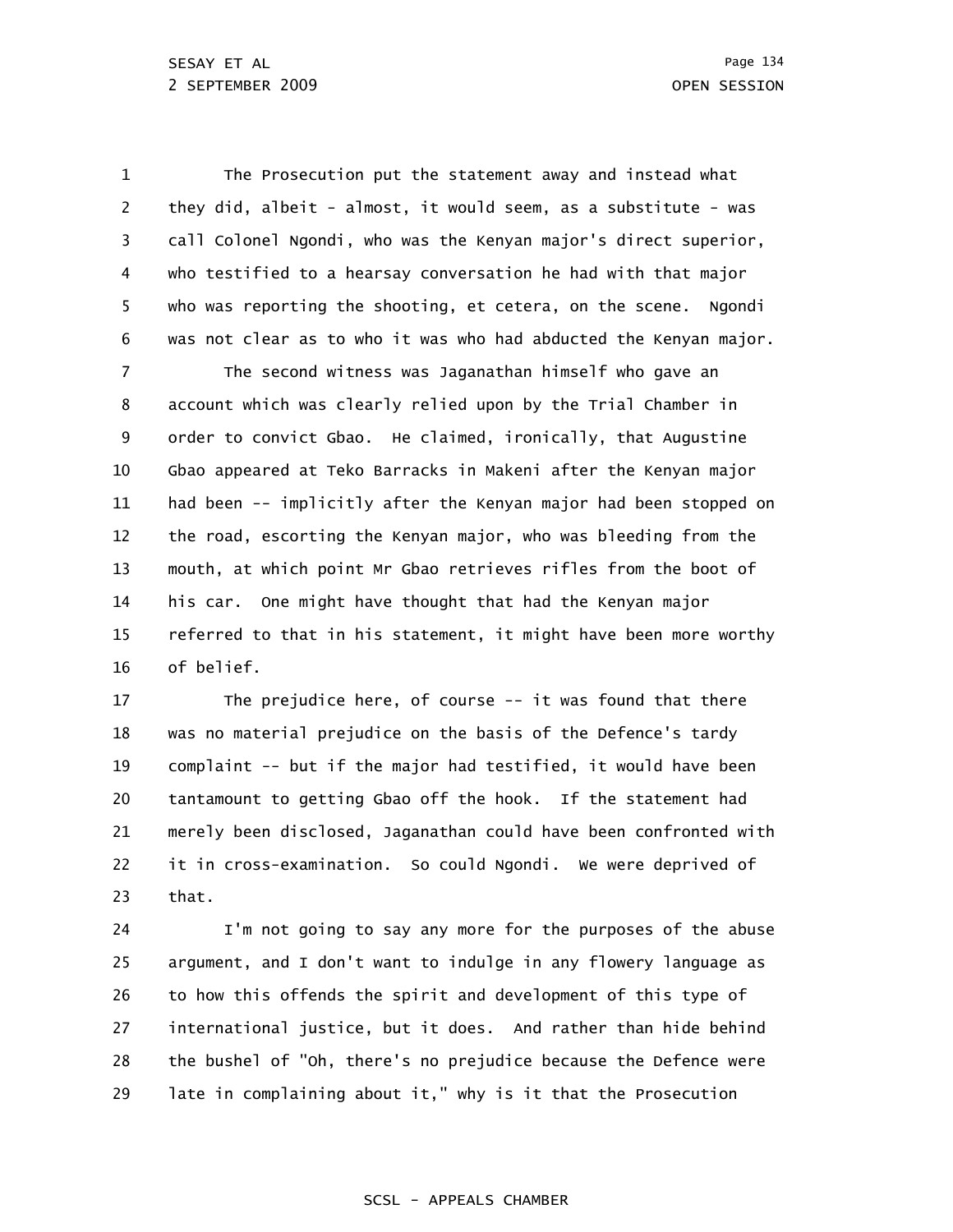1 2 3 4 don't just front it up and say, "You're right, we failed to disclose it. This is why. I'm sorry, we were wrong, and because we were wrong we will do the honourable thing and we will agree for these proceedings to be stayed."

5 6 7 8 9 10 But they don't do that; they continue, knowing that they have this document that doesn't help Gbao; it absolves him. And they are happy to run the risk of him receiving 25 years for an offence which a senior Kenyan officer, not only on the ground but someone who has alleged to have been a victim by another witness, says did not happen.

11 12 13 14 It's extraordinary, it's deplorable and it's unforgivable, and it stains the whole nature and raison d'être of this tribunal if it's allowed to lie, we say. I'm sorry to get emotional, but 25 years is a long time for a 62 year old man.

15 16 There was an important decision at the ICC last year in the case of Lubanga. Mr Justice Adrian Fulford said this:

17 18 19 20 "It is sufficient that where there is a violation ... " I'm sorry, in relation to the test for abuse, rather than talk about material prejudice, he appears to widen the ambit of the Judge's discretion.

21 22 23 "It is sufficient that this has resulted in a violation of the rights of the accused in bringing him to justice." I've explained, I hope, amply what the violation was.

24 25 26 27 28 29 "The question to be addressed is whether proceedings with the Prosecution under any or all of the counts brought against the accused would contravene the Court's sense of justice." That is what I'm appealing to today; due to pre-trial impropriety or misconduct. My Lady, my Lords, I'm not even going to suggest it was mala fides. It might have been someone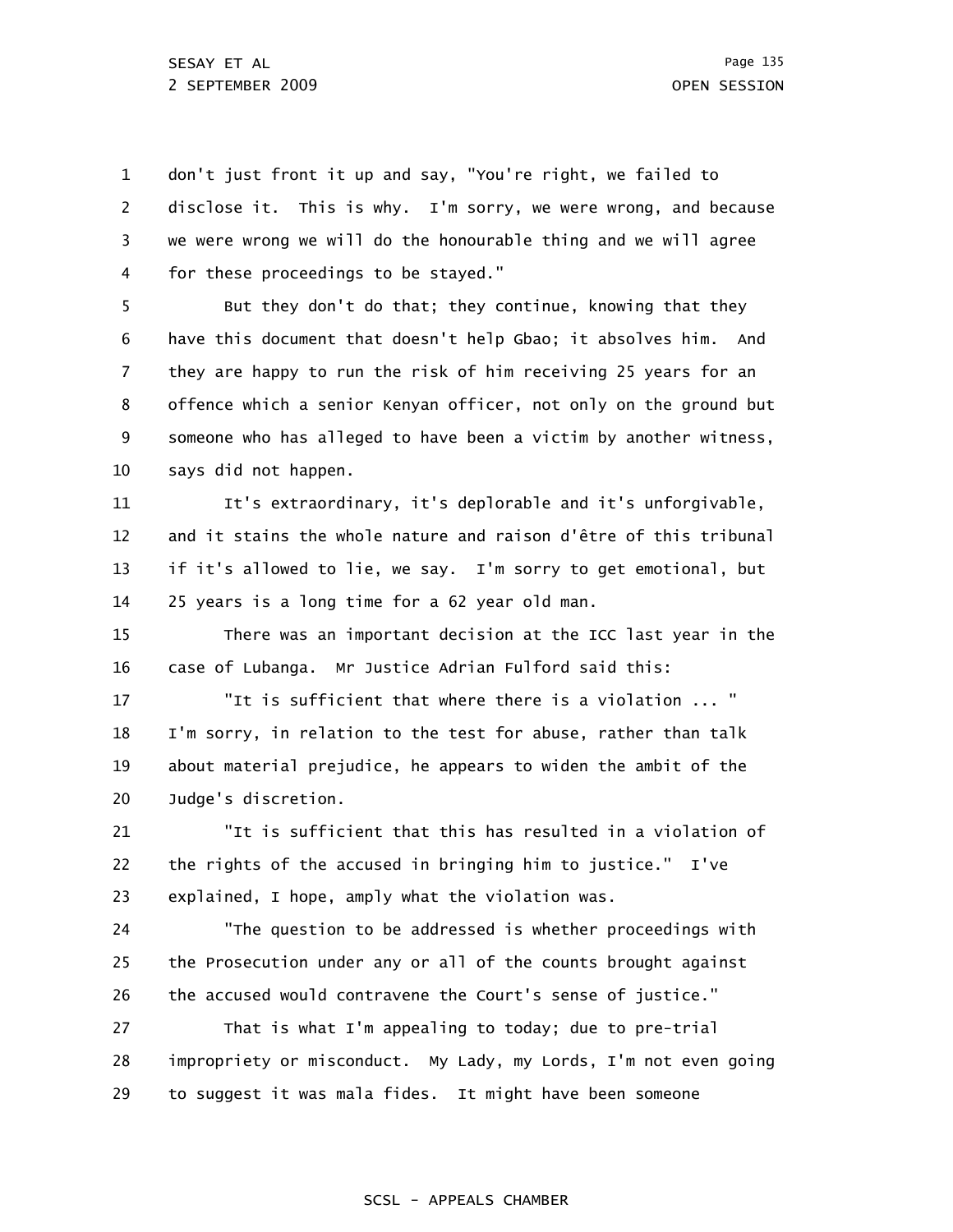1 2 3 4 5 6 accidentally dropping it behind a cupboard. It doesn't matter. It happened. And we were deprived the opportunity to test the evidence. However, perhaps I'm being generous, because one cannot avoid the smell of suspicion at something that was done deliberately and should never, ever have been permitted to happen again.

7

That is my argument in relation to that.

8 9 10 11 12 13 14 15 The final argument on the counts is our ground 16, where we suggest, we submit, that the Trial Chamber did not properly find the requisite actus reus or mens rea whilst convicting Gbao of aiding and abetting certain alleged attacks against Major Saludin and Lieutenant-Colonel Jaganathan. This is a little complicated, and if I appear to be reading it, I apologise, but like everything else, this is, I hope, exhaustively and comprehensively recorded in our hard copy appeal brief.

16 17 18 19 20 21 22 23 24 25 26 27 28 I want to start with the findings of fact that were the foundation upon which this conviction was found. It was found, and I do apologise, the references will be in our appeal brief. I don't have the actual references to the Trial Chamber judgment here. But what was found was that Gbao went to the camp at Makump on 1 May with 30 or 40 armed men in the light of five RUF having been what he suspected to have been forcibly disarmed. Secondly, it was found that Gbao spoke to various individuals, including Jaganathan, at the scene, and one of the quotations from that conversation was, "Give me back my men or I will not move an inch from here." Important to note that Gbao was standing on the road outside the camp when he said those words. There was never any suggestion, and there has never

29 consequently been any finding, that Gbao ever entered the camp at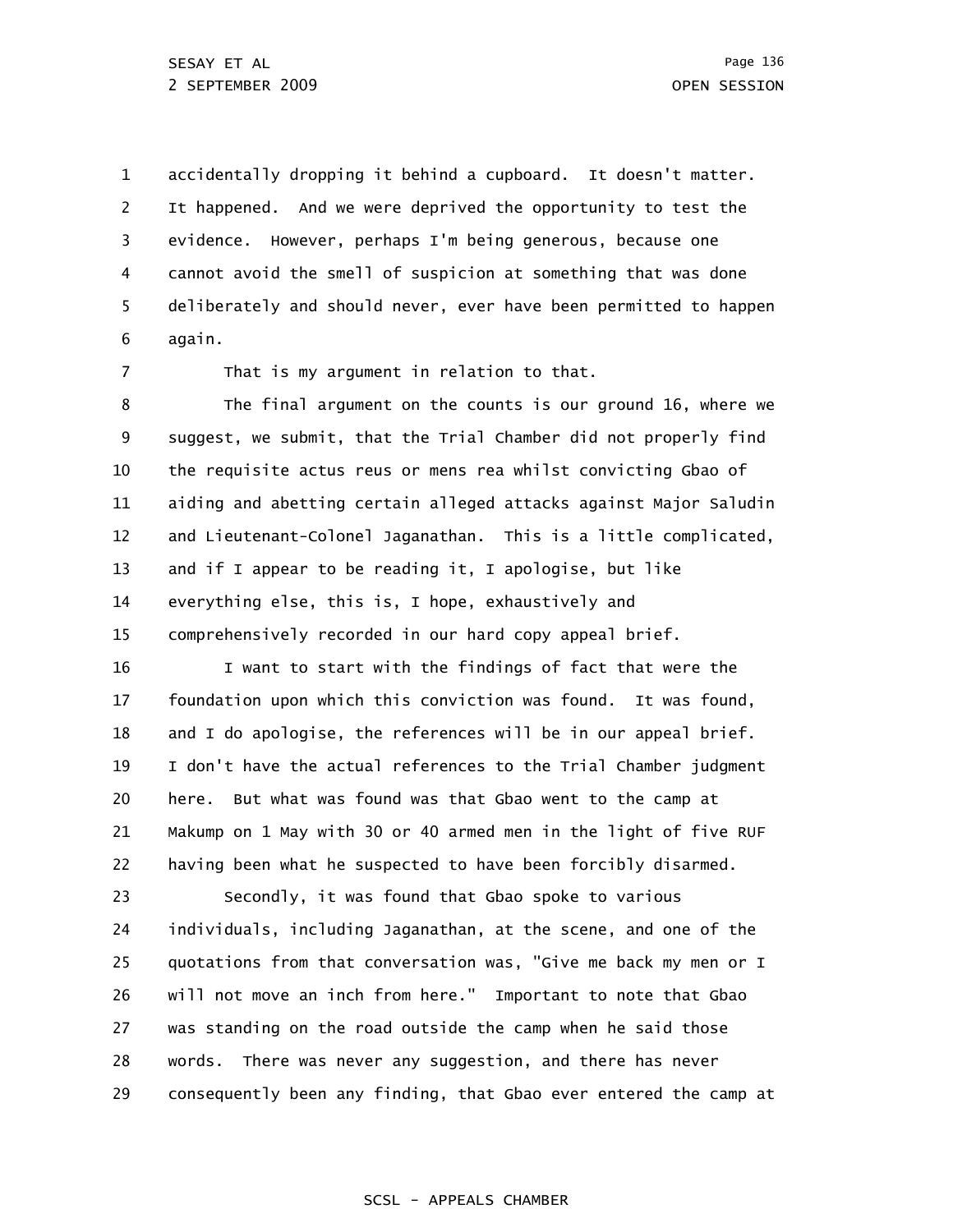1 all.

2 3 4 5 The third finding is that Ngondi told Maroa, who was a peacekeeper, to go to the scene. This is a Major Maroa. After Major Maroa arrived, it was found that Morris Kallon arrived firing a gun and that Gbao tried to calm him down.

6 7 8 9 10 11 The fourth pertinent finding here is that Morris Kallon was found to have entered the camp, to have assaulted Saludin and Jaganathan. Gbao remained outside. As Jaganathan passed Mr Gbao, being taken by Morris Kallon, he tried to speak to Gbao, who merely did not make any move and was seen to be holding by then an AK-47.

12 13 14 15 16 17 18 19 20 21 Sadly, the only eyewitness of Gbao's arrival at the scene and his consequent behaviour right up to the abduction, the only unbroken testimony, was that of a Defence witness, DAG-111, who was not impeached at all during the course of his evidence by co-defence counsel or indeed by the Prosecution or indeed by the Trial Chamber, but for reasons not explained, sadly, his testimony was ignored when it came to the Trial Chamber's ultimate findings. We don't put that in as a ground of appeal as itself but it is something that we say was unexplained and unfortunate.

22 23 24 25 26 27 28 What were the legal findings that flowed from the factual findings? They were, firstly, in relation to actus reus, the act of arming himself with an AK-47 amounted to Gbao's tacit approval of Kallon's attacks on Saludin and Jaganathan, and that by so doing, he had a substantial effect on the perpetration of the crime that was about to take place, or that was taking place or had taken place. I'll deal with that in a moment.

29 The second actus reus finding was that Gbao had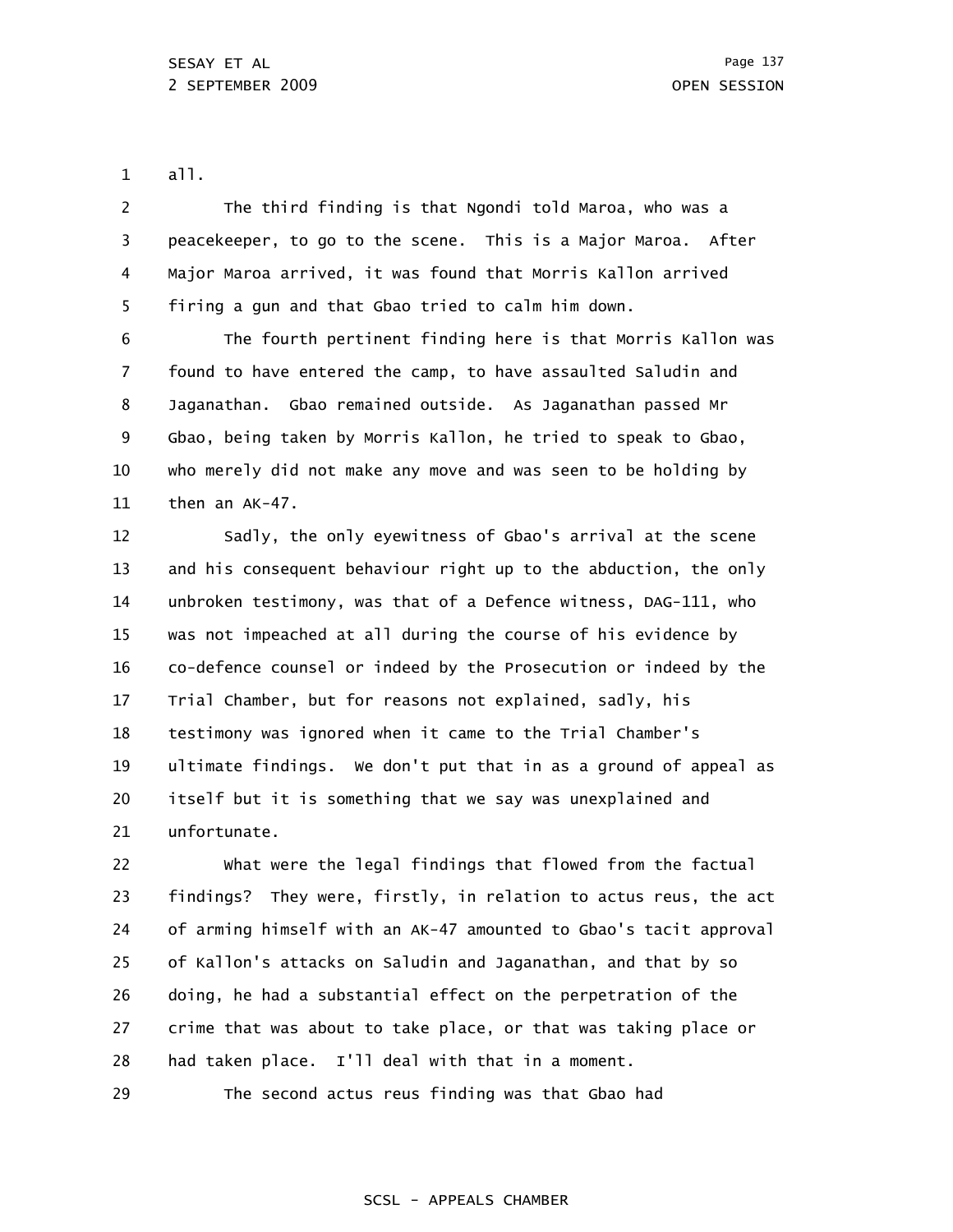1 2 3 4 5 6 7 deliberately fomented an atmosphere of hostility and orchestrated the armed conflict at the camp. I will, of course, deal with these in turn but it's necessary that we go through them one by one. As far as mens rea is concerned, it was found that the only reasonable inference to be drawn was that, as Gbao took up arms, he had the requisite mens rea for the attack and intended to assist Morris Kallon thereby in its commission.

8 9 10 11 12 13 14 15 16 17 What do we say is wrong with those factual and legal findings? First of all, this: We submit that the Trial Chamber did not find that Gbao made a prior agreement with Morris Kallon to attack the peacekeepers. Why? Well, even if it's right, even if it was properly found that Augustine Gbao tacitly approved or encouraged the assaults on Jaganathan and Saludin, his act of taking up an AK-47 and standing passively while Jaganathan asked him for help as Kallon was leading him to Kallon's car happened after, according to the evidence, both the UN peacekeepers Saludin and Jaganathan had been assaulted.

18 19 20 21 22 23 Now, common sense dictates that it is obviously required for any ex post facto aiding and abetting that the agreement has to be extant, in existent, at the time of the execution of the crime. It's not something that can be made later on and retroactively imputed to a crime that's already taken place. It's common sense.

24 25 26 27 28 29 We referred to an authority, I think, Blagojevic on that point and, in fact, at paragraph 278 of the Trial Chamber's judgment, the Trial Chamber appeared to make the same legal finding. It's not controversial, we say, it's a pure common sense and well-established precept of law. But without such a finding of a prior agreement, that is to say an agreement before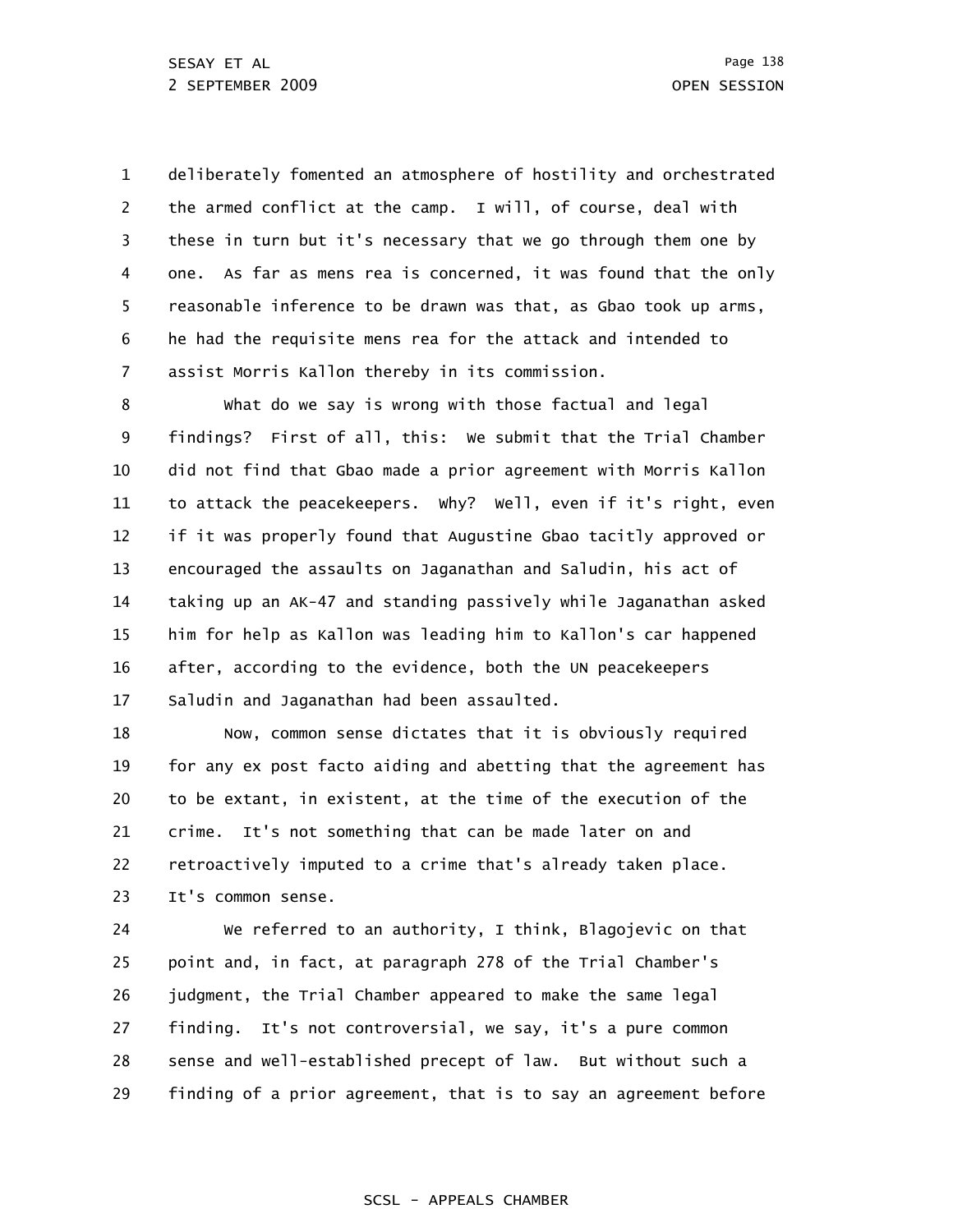1 2 3 4 the assaults took place, then we say that the finding that Augustine Gbao aided and abetted the assaults at all must be arbitrary. The evidence of the agreement is not made out. You can't agree to something after the event.

5 6 7 8 9 10 11 12 13 14 15 16 17 18 19 The second argument that we raise is a very simple one, and that is that in arming himself with an AK-47, Gbao could not possibly be found properly to be tacitly approving or encouraging Kallon to commit the assault on Saludin. Why not? Because the offence had already taken place. The evidence and the findings were that Kallon went into the camp, punched Saludin, came out again and then I think got involved with Major Jaganathan. How can Gbao be found to have tacitly agreed to an assault on a man inside a camp? Incidentally, I emphasise inside the camp. Gbao was always outside. There's no evidence that he even saw Saludin being assaulted, much less that he'd spoken to Kallon to make an agreement, and in fact there was never any evidence produced and no finding made that Gbao and Kallon even so much had a conversation that day prior to Kallon's arrival at the camp. And what of the evidence that -- and the findings that

20 21 22 23 Augustine Gbao actually tried to restrain Morris Kallon from shooting and from beating Jaganathan at a later stage? These findings, these ultimate findings of guilt we say fly in the face of common sense.

24 25 26 27 28 We also, and this is where it gets quite complicated, we state, we aver that the Chamber erred in finding that the actus reus and the mens rea of Count 15 was established by Gbao's acts because his actions at the camp did not substantially affect the commission of those two assaults.

29

I'm going to deal with this very briefly because I see time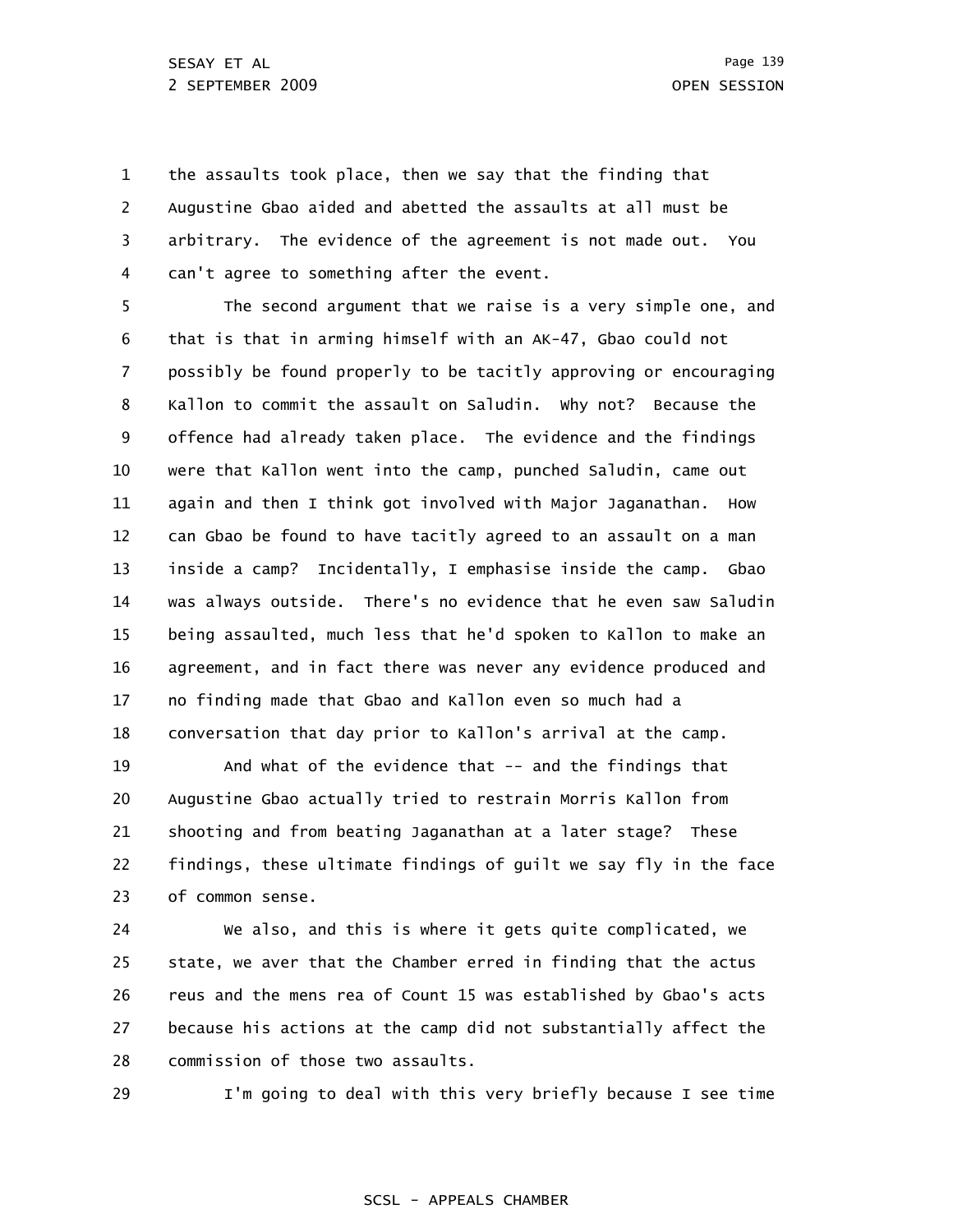1 2 3 4 5 6 7 8 9 10 is running out, but I do urge the Court to study this part of ground -- whichever ground it is. To put it simply, we say this: Actus reus, as I've already said, the act of taking up the gun was found to amount to tacit approval or encouragement of the assaults. In order for that finding to be made, for tacit approval to be indicated by in essence someone just standing there with a gun and doing nothing, there has to be a finding that Gbao would have had a kind of superior authority over Kallon such that by his non-interference he could rightly be seen to be tacitly approving and encouraging of Kallon's acts.

11 12 13 14 15 16 17 Well, common sense here of course is that Kallon was the battle group commander. He was way above Gbao in the hierarchy. And in actual fact when Jaganathan was asked, "Was there anything Gbao could have done to have stopped your -- Kallon taking you away at this point?" He himself said, "No, he couldn't." "Why?" "Because of the" -- and I quote, "hierarchy of the RUF "and that Gbao was, "powerless".

18 19 20 21 22 23 24 25 26 27 28 29 Further we argue that the non-interference couldn't possibly amount to a substantial contribution to the commission of the crime against Jaganathan. Gbao hadn't entered the camp, he had never been found or seen to be issuing orders to the 30 or 40 men who were alleged to have come with him. He tried to placate Kallon earlier. He was still outside the camp when Jaganathan was abducted. We give a whole list of reasons to justify that point, as we do our third point on this issue, that we argue the substantial contribution could not - well, there wasn't one, but even if there was - it couldn't possibly be seen to have had a significant legitimising or encouraging effect on the principal perpetrator.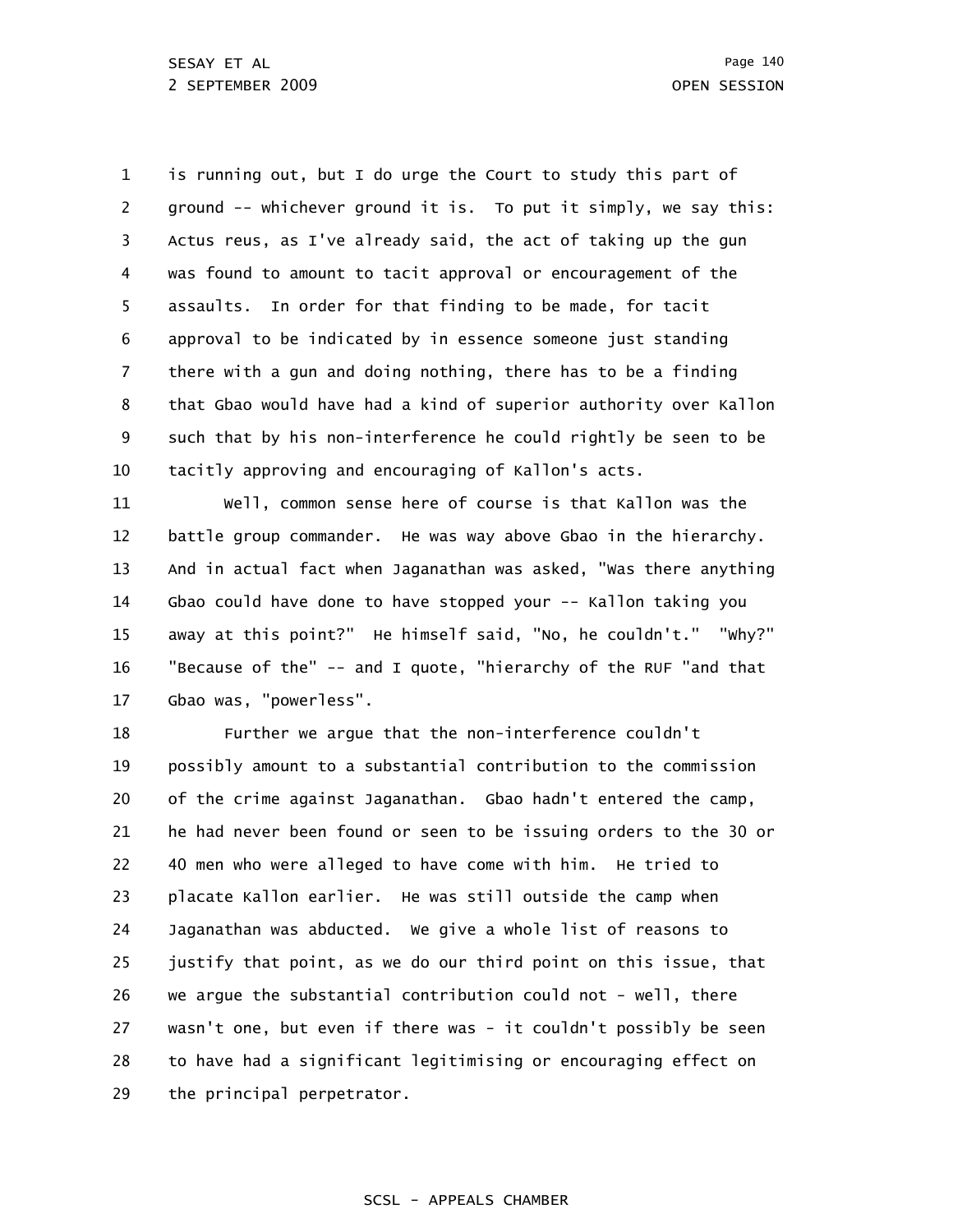1 2 3 4 5 6 There were no findings that Gbao's presence would have been seen as encouragement to commit the offences. And again I reiterate what I said about him trying to placate the perpetrator. And finally on this sub-issue, no findings that the perpetrator knew of the aider and abettor, that's Gbao's, tacit approval.

7 8 9 10 11 12 13 14 15 The second limb of actus reus was that Gbao orchestrated the conflict, fomenting an atmosphere of hostility. Well, very briefly, I say this: There was no criminal conduct until Kallon arrived. Gbao's highest threat was he wouldn't move an inch from the road. He stayed outside for a whole hour before the trouble broke out. He came unarmed. He was never seen to issue orders. He tried to cool down Kallon. No attempt by him to harm the peacekeepers and no evidence that he and Kallon had been in contact prior to the events.

16 17 18 Mens rea is the third issue that the Trial Chamber found and then, thankfully, I can move off UNAMSIL and hopefully finish for the last half an hour on sentencing.

19 As I have said, it was found by --

20 JUSTICE WINTER: Twenty minutes.

21 22 MR CAMMEGH: Is it 20? Then my co-counsel has made a grave error.

23 24 25 26 27 28 29 Mens rea was deemed from - or Gbao's intent was deemed from the - forgive me, I'll read it out again. "The only reasonable inference to be drawn is that Gbao had the requisite mens rea as he took up arms." I hope I've sort -- I've dealt with this point already, to be found to have the intent of supporting offences that already happened by holding an AK-47 would, we say, make no sense. Saludin had already been assaulted, as I said, and in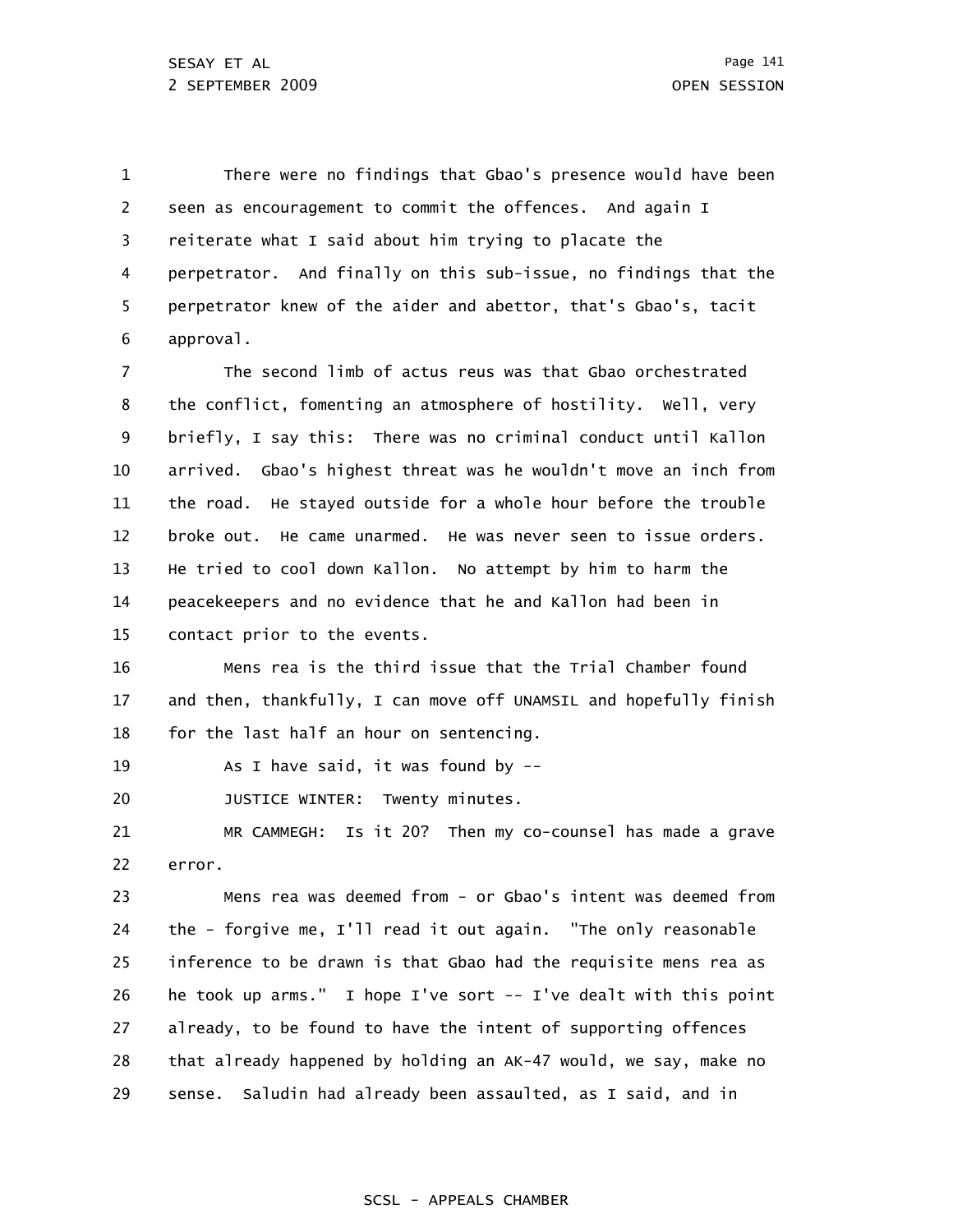1 2 3 4 5 6 7 8 9 10 11 12 relation to Jaganathan, the account on which the Judges made that finding of mens rea and intent was simply this: Jaganathan saying that when he was being taken to the car by Kallon, Gbao was standing there with an AK-47 and made no move. "He suddenly," and I quote "sobered up, didn't respond when Jaganathan tried to speak to him, just froze, stood statue-like." We say that far from indicating an intent or a tacit approval, that would be consonant with Jaganathan's explanation on Gbao's behalf that he was afraid of the hierarchy of the RUF, that he was powerless, and it conforms with the general cowardly reputation that Gbao had. I hope the points are clear. They're better explained in the brief.

13 14 I'd like very briefly to move to sentencing. I believe I have about ten minutes. Twenty. Thank you.

15 16 17 18 19 Ground 18 is where we claim that the Trial Chamber were manifestly excessive in their sentence, overstating criminal culpability in Augustine Gbao, and understating the mitigating nature of acts during -- by him during and after the war, as well as other issues.

20 21 22 I was reminded by Mr Justice King earlier on of the founding sort of authorities or -- yes, authorities to sentence. And, of course, we are aware of those.

23 24 25 26 27 28 29 Essentially, the Chamber has to consider features of gravity, features in aggravation, and those that could be found to be mitigating factors. Sub-ground A of 18 is where we claim that the Trial Chamber did not correctly assess the gravity of Gbao's alleged crimes. Gravity, of course, includes an overview of scale and brutality of the accused's role, of the degree of suffering of the victims, and their overall vulnerability.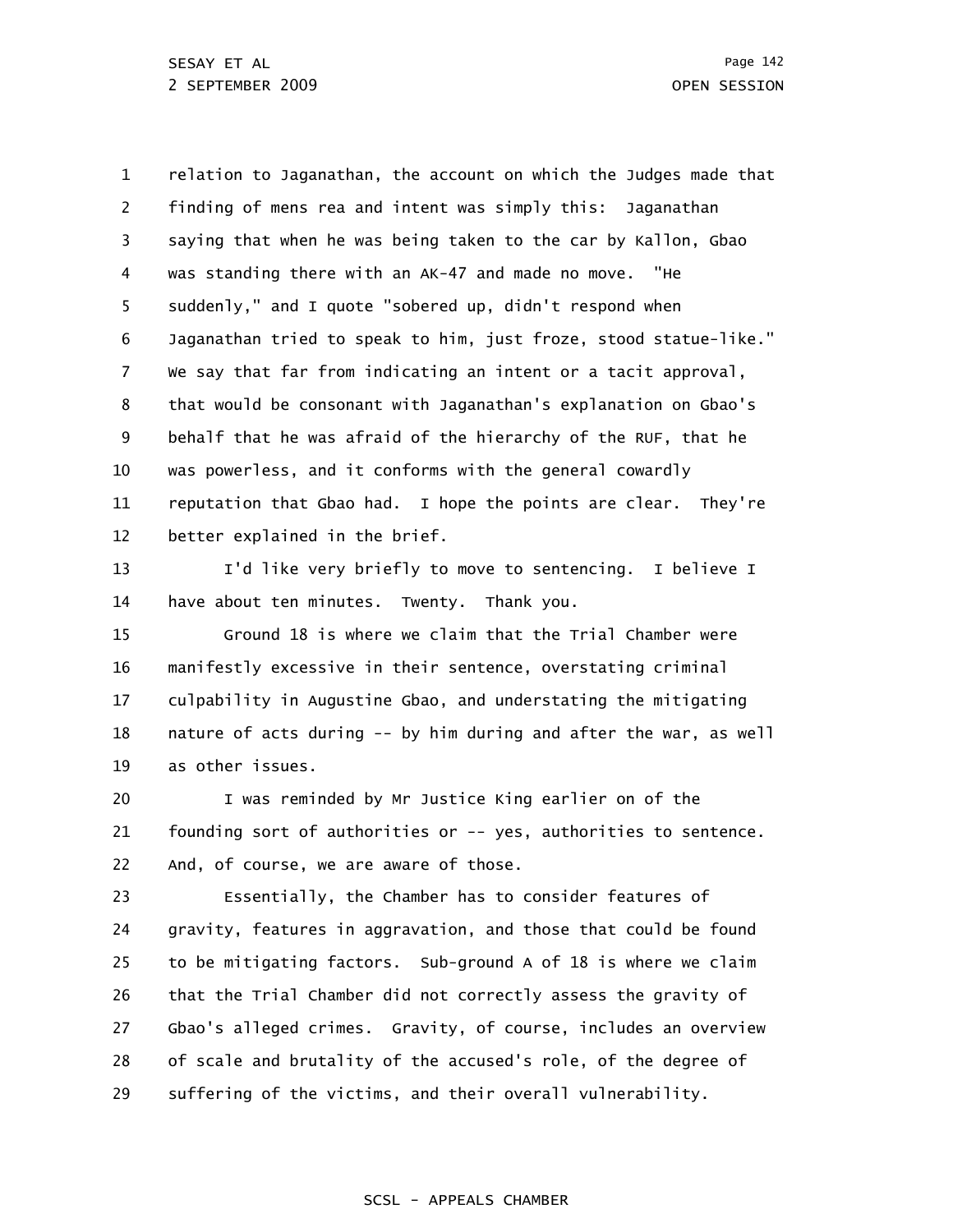1 2 3 4 5 6 7 Our objections are several. First of all, I won't go into too much detail here but we submit that in terms of gravity, the Trial Chamber wrongly included findings of various crimes which Gbao had actually been acquitted of. In Annex 3 we list 22 examples where, although Gbao had been acquitted as a JCE member, he appeared to have been sentenced as such in the sentencing judgment.

8 9 10 11 12 13 It is sensible and fair that in assessing gravity, one's individual circumstances must be paramount, even those convicted within a JCE. In particular, what we find is that Gbao being acquitted of many offences outside Kailahun, in Bo, Kenema and Kono, particularly pursuant to Counts 1 and 2, he appeared nevertheless to have been sentenced for those.

14 15 16 17 18 19 20 More remarkably, we say, is in relation to the UNAMSIL attacks, Count 15, where the Trial Chamber appeared, perhaps accidentally, to take account of all of the criminality that emanated from events following 1 May 2000 rather than the two matters for which Gbao was convicted on that day. As I've said, there were 14 separate attacks that we were able to find. Those are catalogued in Annex 5.

21 22 23 24 25 26 Other errors, we find that in relation to forced marriage, as I've said before, the finding of guilt on those counts seemed to be purely based on impermissible evidence from an expert. It would appear that consequently sentencing has been based on the impermissible expert -- or impermissible findings from an expert's evidence.

27 28 29 Similarly, in paragraph 113 of the sentencing judgment, it appears that Gbao was sentenced for various offences in Kono taking place outside the JCE, and in relation to enslavement,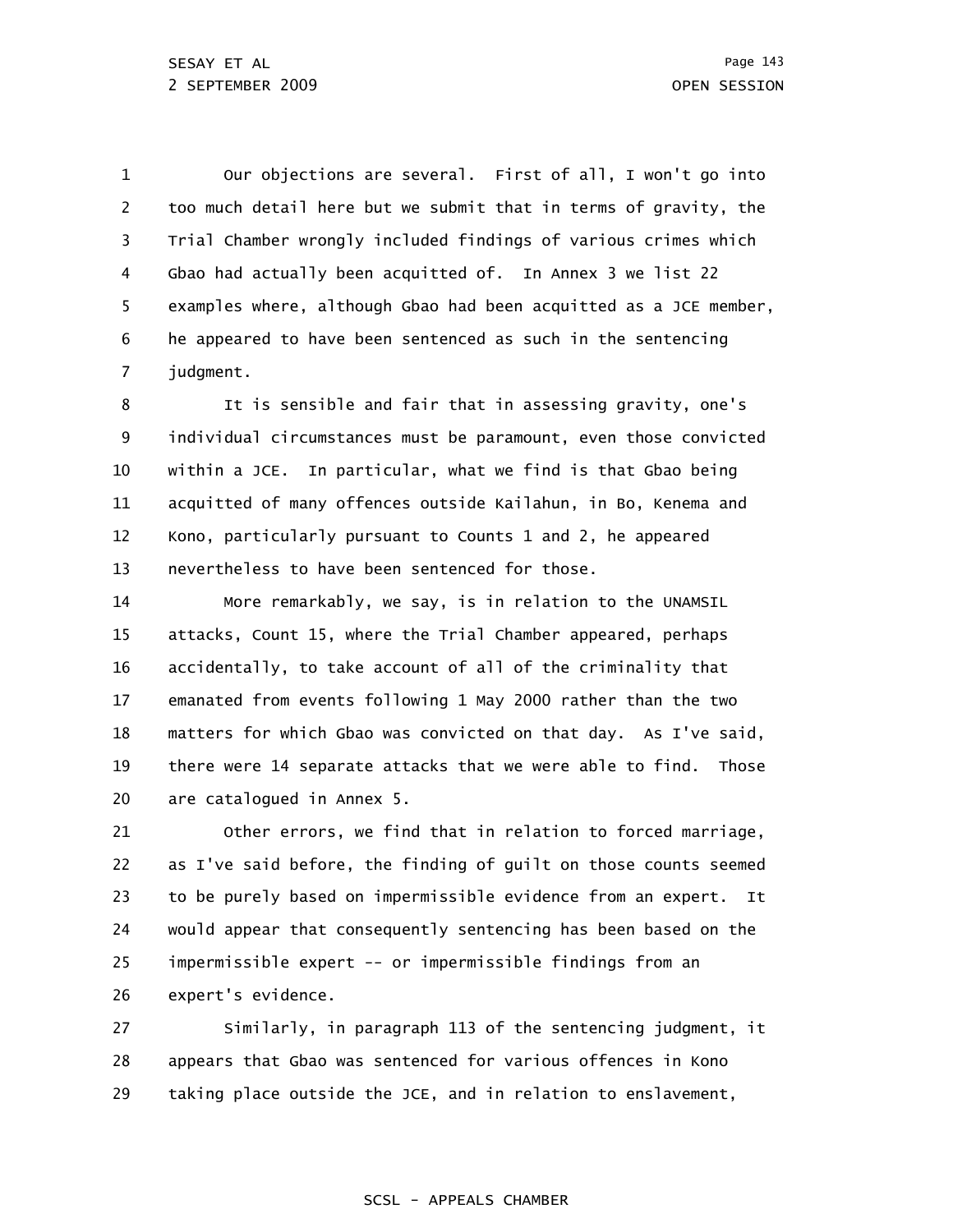1 2 3 paragraph 370 of our appeal deals with where we suggest findings wrongly attributed to Gbao in relation to enslavement were sentenced as well.

4 5 6 7 8 9 10 11 We suggest also that the sentencing judgment did not accurately reflect the gravity of Mr Gbao's conduct. It failed to acknowledge his limited role in the JCE. I've already been through the factors which I suggest show that he wasn't a member of the plurality, and I repeat those there. As I have already said, convicted of not having -- nevertheless not having fired a shot and never having ordered a shot to be fired. Twenty five years however, for membership of the JCE.

12 13 14 15 16 17 18 19 20 21 22 23 We say that the Trial Chamber failed to take note of their own finding that Gbao did not personally commit any crimes in any district, including Kailahun District, a fairly remarkable finding when one considers the trial has taken five years; that he was not directly involved and didn't directly participate in any crimes in Bo, Kono, Kenema. And there are other features there listed which I commend to the Court, which I don't have time to go through now. Despite that, he received 25 years imprisonment, based on instructing ideology and a limited role in planning forced farming. This is according to the paragraph 270 of the sentencing judgment. That was the limit of his involvement in the JCE.

24 25 26 27 28 29 His conduct in relation to Count 15, we say was particularly remarkable or, rather, the sentence was particularly remarkable, particularly as the Trial Chamber in their sentencing judgment at paragraph 264 said this, "The Chamber recognises that Gbao was not primarily responsible for the attack and may not have been able to prevent it, although he remains criminally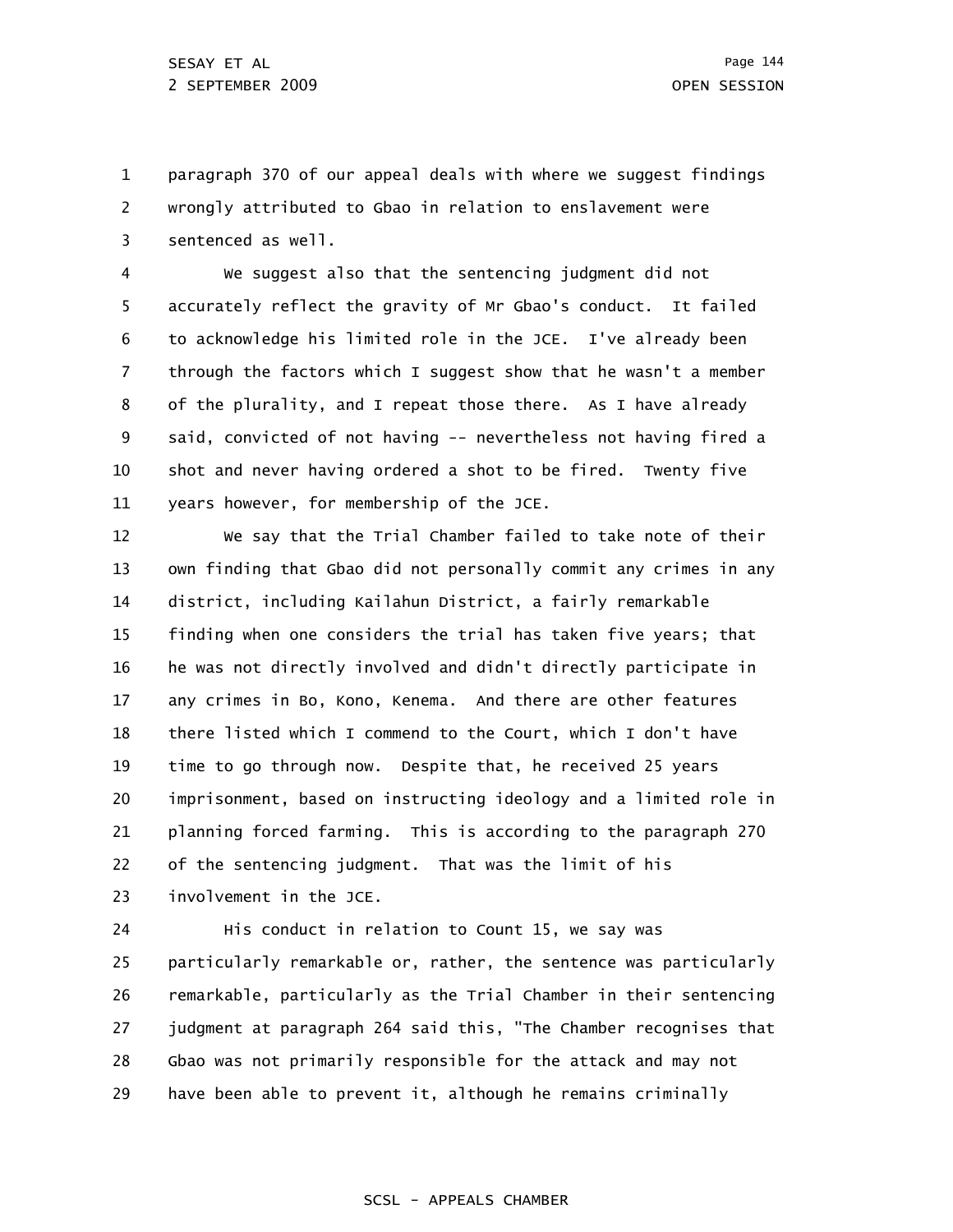1 2 3 4 5 responsible for his direct involvement in it." If he could get 25 years with that concessionary type of sentiment being expressed by the Trial Chamber, goodness alone knows what he would have received if his criminality had been found to be more serious.

6 7 8 9 10 11 I move now to ground 18(B), where we deal with aggravating factors. I'm going to make this very short, but an aggravating factor was found in relation to the aiding and abetting Count 15 insofar as Gbao was seen to be tacitly approving or encouraging the attack by Kallon on Jaganathan, thereby aiding and abetting it.

12 13 14 15 16 17 18 In order to find that tacit approval, as I've already indicated in arguments on that relevant ground, Gbao needed to be found to have had superior authority such as non-interference amounted to tacit encouragement. We say, of course, that that is a prerequisite to the offence -- or to the actual ingredients of the offence. It can't additionally be said to be an aggravating factor.

19 20 21 22 23 24 25 Secondly, the aggravating factor was attributed to Gbao's act based upon his leadership position alone, not actions demonstrating how he abused his position. I'm sorry, that's our appeal point. We say that the aggravating factor was wrongly attributed to Gbao's acts based on his leadership position alone, and no reference was made to how his actions might have demonstrated how he abused his position.

26 27 28 29 In short, the Trial Chamber failed to show how he abused his position and therefore failed to show how an aggravating feature could be derived. Again, the better argument is seen in our relevant sub-ground.

## SCSL - APPEALS CHAMBER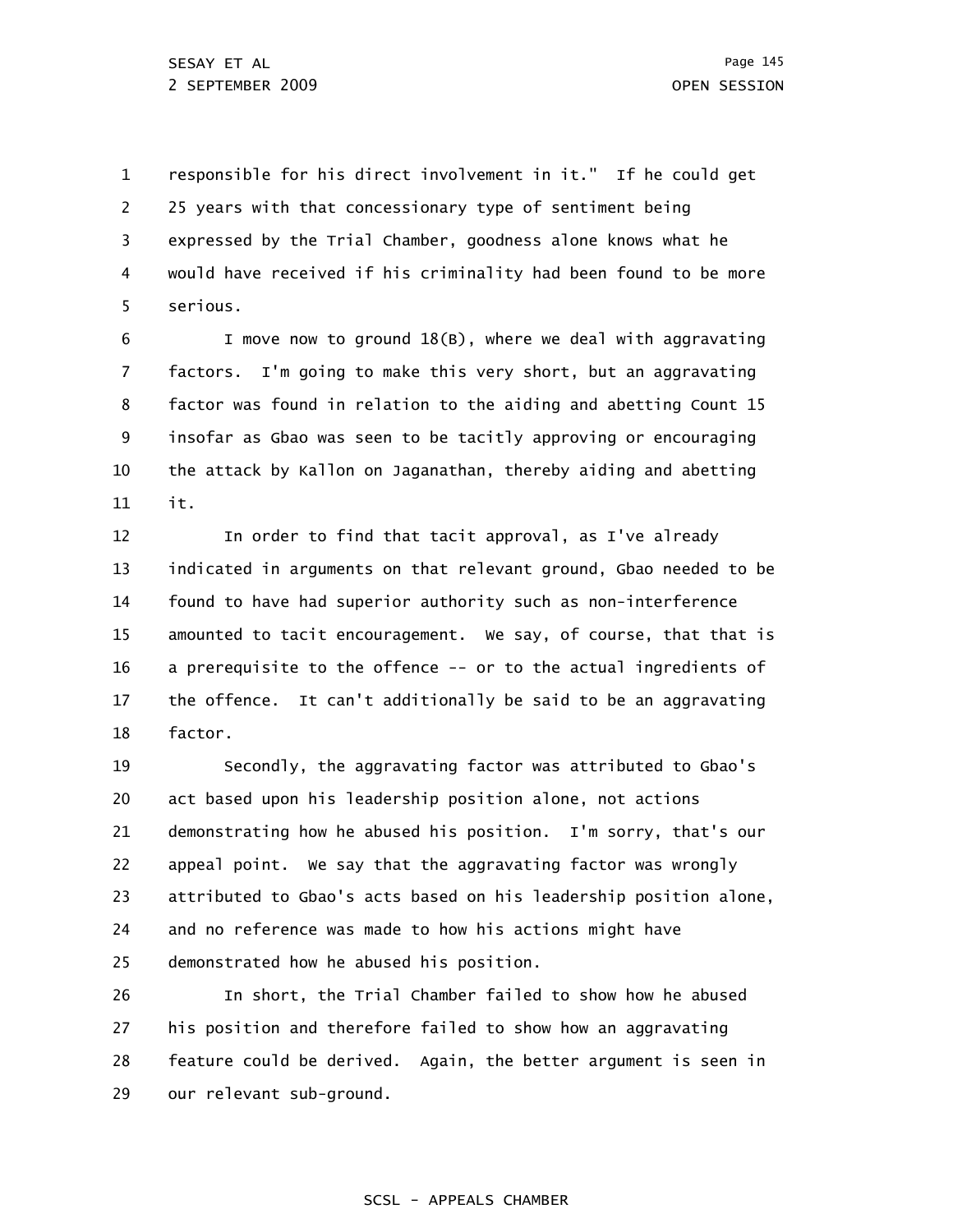1 2 3 4 5 6 7 8 9 10 11 12 13 Finally on this issue of aggravating factors, two points: First of all, being a senior RUF at Makump should not be found to be sufficient to show an aggravating feature without a concomitant showing of effective control. All the evidence showed that Gbao had no control over Kallon at all, or the fighters who committed the crimes. It's notable that the 30 and 40 soldiers with Gbao were specifically said by Jaganathan not to have got involved in the trouble at all, which indicates that those who did were obviously outside Gbao's control. He had no power of control. He tried to prevent the thing escalating, failed to do so. It's therefore wrong to attribute an aggravating factor to him on the basis that he had some kind of effective control. He clearly, we say, didn't.

14 15 16 I've already said that there is no proper finding to the effect that Gbao abused his position, and I'll say no more about that subpoint here.

17 18 19 I'm clearly going to run out of time when it comes to the rest of our objections to the sentence. I'm going to list them very, very briefly and I hope they're self-explanatory.

20 21 22 23 24 25 26 27 28 29 First of all we say that the Chamber accepted Gbao's age and the fact of his lack of previous convictions as mitigating but rejected one extremely important issue and that is the supreme likelihood that he's going to serve his sentence abroad. As I've said, he's 62 years old. One knows about life expectancy of Sierra Leonean individuals. One knows that he's probably very well-treated in custody now, but that's not actually the point. The point is he has a family, he has children, he knows he's likely never to see them again if the sentence is upheld, unless the UN are able to stump up the money for his family to fly out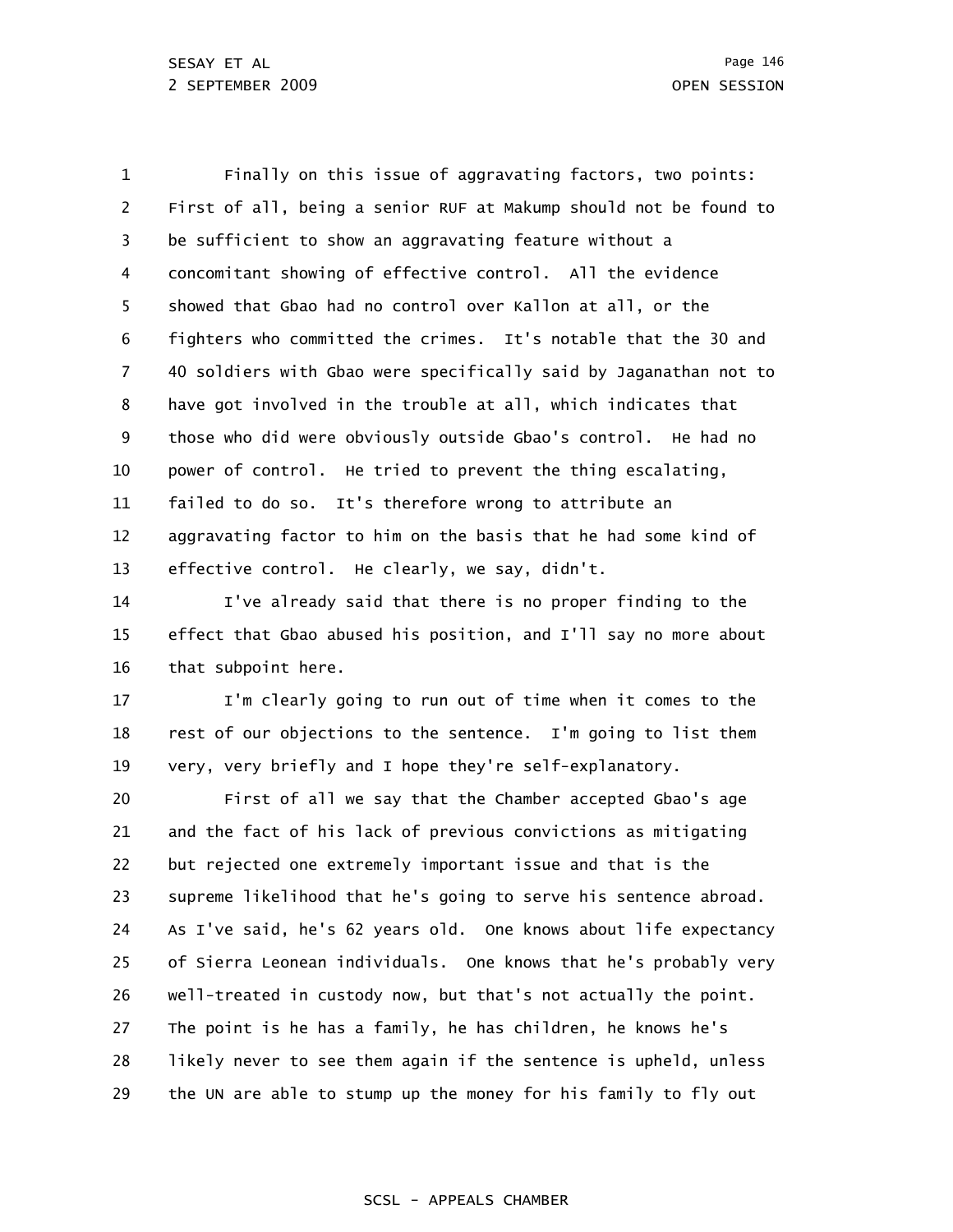1 2 and visit him wherever he is. And that, of course, makes an additional point.

3 4 5 6 7 8 9 10 We say that his personal and family circumstances were entirely ignored, the poverty of his family. Also ignored, we say, and should not have been, was the fact that 25 years really does amount in his case to a life sentence; life meaning life. Little regard -- no regard was paid to his health. He's now been diagnosed as being a diabetic, his general character, and more importantly, to his work in the release of those 35 Kamajors who survived the atrocity committed by Sam Bockarie.

11 12 13 14 15 Again, I commend the appeal brief to the Chamber in respect of mitigating factors. I remind the Chamber that in the words of Mr Justice Boutet, "My learned colleagues have overstated the culpable criminal conduct of Augustine Gbao by passing 25 years imprisonment sentence."

16 17 18 19 20 21 22 23 I'd like to briefly say a word about disproportionality and then I will gladly finish. I take the point of Mr Justice King this morning. But it is extremely important within the ambit of Article 19.2 in sentencing that not only the gravity but the individual circumstances of the accused should be taken into account. In other words, one should look at the -- or give priority to individualising the sentences, looking, in other words, at the totality principle.

24 25 26 27 28 29 I would argue on Gbao's behalf that it is in fact part of the individual circumstances that where someone is found guilty let's take the UNAMSIL issue for example - of doing no more than tacitly approving of the minor, for that is what they were, assaults on two men and the abduction of one of them, it is within his individual circumstances, that whilst he receives

## SCSL - APPEALS CHAMBER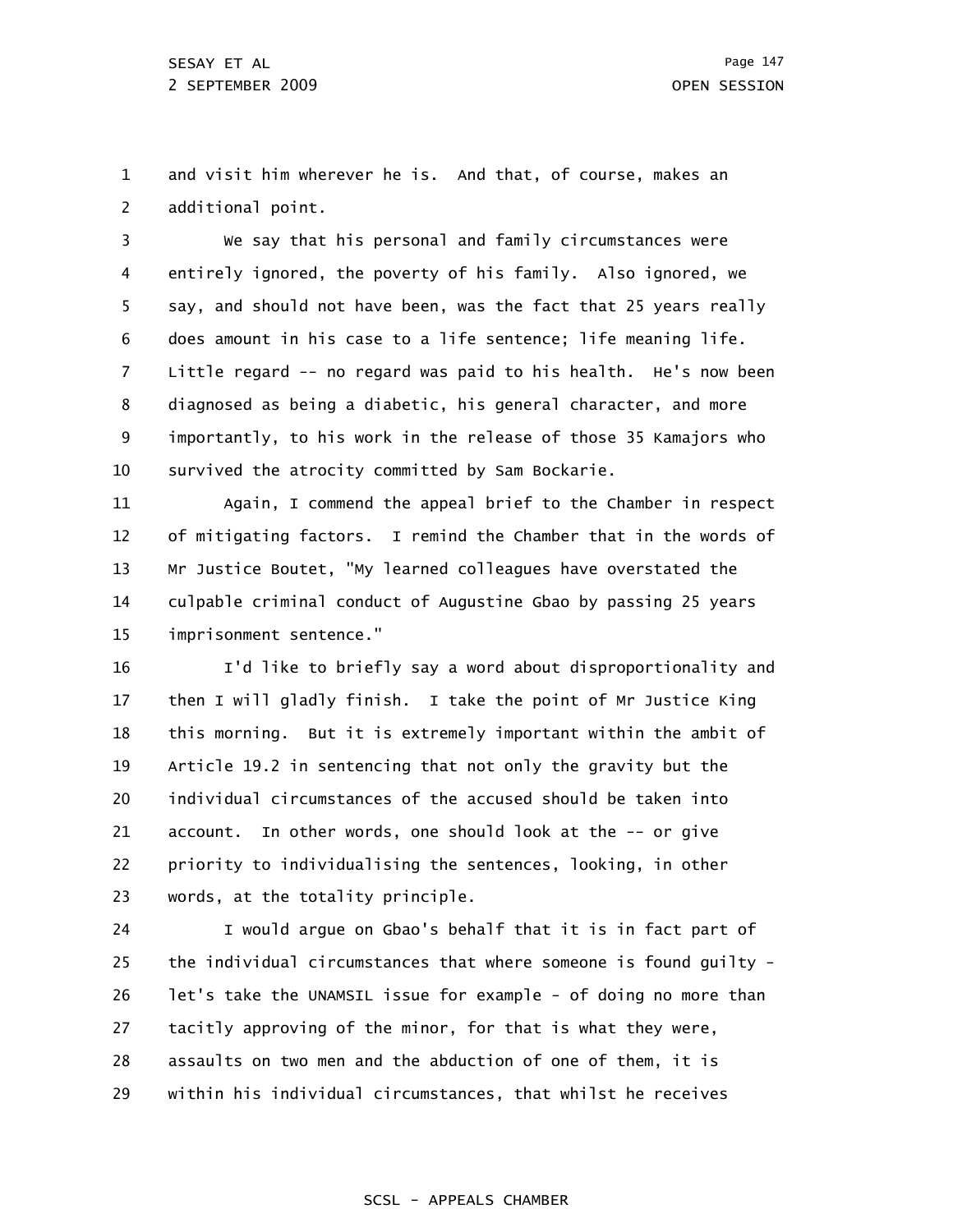1 25 years imprisonment, individuals in other trials, I'm

2 3 featuring - I'm referring mainly to Fofana and Kondewa in the CDF trials - received far less.

4 5 6 7 8 9 10 11 12 13 I don't want to labour this point because it's a little easy to make and I don't want to take a cheap point, but it's a very important one. Fofana aided and abetted the murder and cruel treatment in Tongo Field, aiding and abetting the killing of more than 200 people, including a 12-year old boy; the hacking to death of 20 men and the shooting in the crowd of civilians inter alia. He was the Director of War of the CDF. He was found guilty under Article 6.1 and 3 and was found to have significantly meted out brutality on unarmed civilians who were found to be very vulnerable.

14 15 16 17 18 19 20 21 He received 15 years imprisonment. Kondewa was found to have aided and abetted crimes in Tongo, the hacking to death and arbitrary killings and shooting at civilians. He was the high priest of the Kamajors. He was found guilty on both Article 6.1 and 3. Within one, the large scale and barbaric nature was cited by the Trial Chamber - I believe the Appeal Chamber - and the vulnerability of the victims was emphasised. He received 20 years.

22 23 24 25 26 27 28 29 Gbao received 25 years for participation in a joint criminal enterprise which was found to exist on the basis of evidence that was never proffered and never pled. He was given 25 years for what would appear to be the retrospective agreement or retroactive agreement being imputed to him of the minor assaults of two men, one of whom was later abducted, both of whom of course survived and lived to tell the tale, in the teeth of the existence of a statement that we were not allowed to use,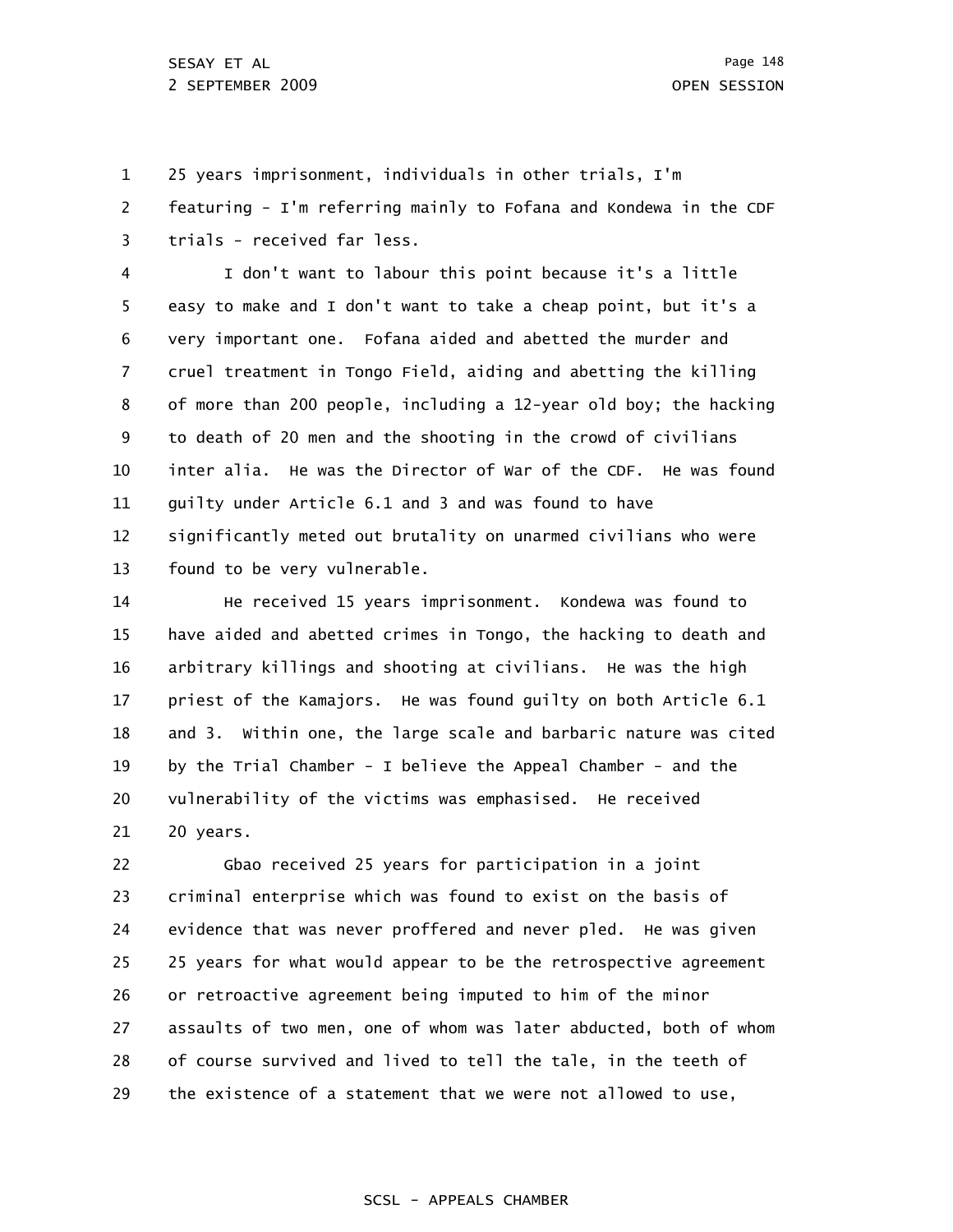1 which suggested very much the contrary.

2 3 4 5 6 7 8 9 10 It is right to say that one has to be very careful when talking about disproportionality in comparing one sentence to another, and there's a good reason for that. It is that, rightly, sentences have to be individually assessed to individuals and individual criminality. That is why I make the point about Kondewa and Fofana, and that is why I say that the very fact of those sentences appear to set a benchmark above which Mr Gbao towers with his 25 years for criminality that barely gets off the floor.

11 12 13 14 15 16 17 18 19 20 21 22 23 24 25 26 27 In order, and I again don't want to appear confrontational, but in order for this Chamber to retain its legacy as a Chamber that trades in fairness and equity, that upholds human rights of the accused just as it has spent years attempting to uphold the human rights of the victims of this terrible war, victims of the terrible crimes of the RUF, it is incumbent, I suggest, on this Chamber to return not just sentences, because of course I'm hoping that Mr Gbao will be absolved of the crimes for which he's been convicted, it is incumbent on this Chamber to properly consider the propriety of convictions, and if after due consideration the Chamber doesn't agree with the Gbao team's submissions, then we respectfully suggest it's incumbent on this Chamber to pass sentences that are realistic, that are representative of the criminality and that are humane, above all to represent itself as a tribunal which is capable and anxious to provide the type of justice in which so much has been invested over these years.

28 29 I hope that the appeal brief that we have presented does a much better job than I've done this afternoon at putting these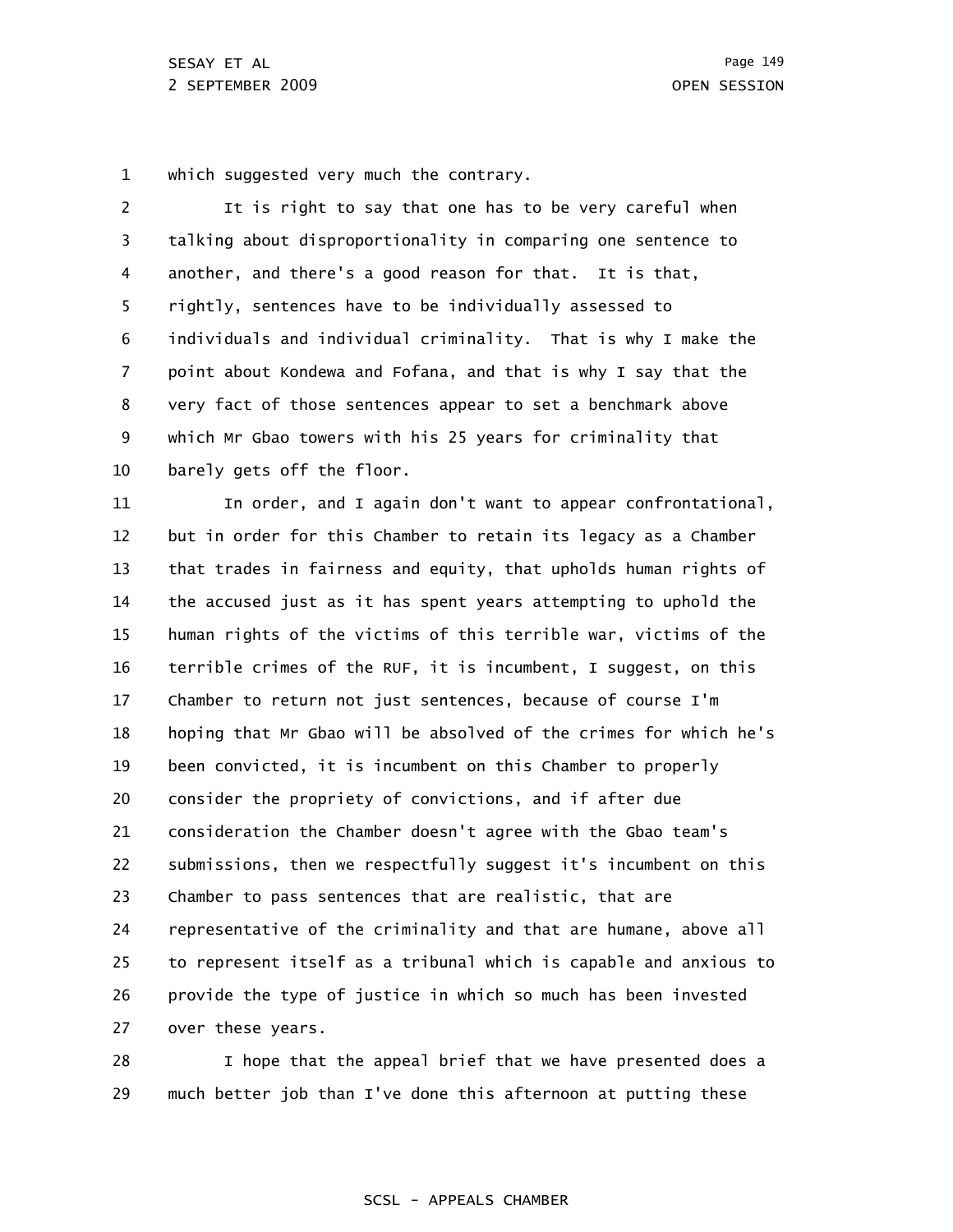1 2 3 4 5 6 7 8 9 10 11 12 13 14 15 16 17 18 19 20 21 22 23 24 25 26 27 28 29 cases, and on that issue I have to pay tribute to my team whose skillful and remarkable input into Gbao's defence has been a privilege to work with, and I pay tribute to them. That is all I have to say. My Lady, my Lords, I commend our appeal brief to the Court. Thank you very much. JUSTICE WINTER: I do thank you, but first before I let you go, is there any questions from the Bench? JUSTICE KING: Yes, I have. JUSTICE WINTER: Okay, Justice King, please. JUSTICE KING: Yes, Mr Cammegh. Bearing in mind the pledge you made in limine not to indulge in emotive hyperbole - I think that was your expression - I would be interested to know your reaction to what the Trial Chamber said in the last sentence of paragraph 1992 of their judgment, and for ease of reference I'll read it out for you. MR CAMMEGH: Thank you. JUSTICE KING: It says there, "The Chamber is satisfied that the non-members who committed crimes were sufficiently closely connected to one or more members of the joint criminal enterprise acting in furtherance of the common purpose that such crimes can properly be imputed to all members of the joint criminal enterprise when the other conditions for liability are fulfilled." What are your views or your reactions? MR CAMMEGH: "Non-members of the joint criminal enterprise," that is the key phrase there. As I discussed in ground 8(d), such a finding is permissible, provided it's not generic and arbitrary. As I said, in order to impute criminality to a member of a joint criminal enterprise -- sorry, I'll start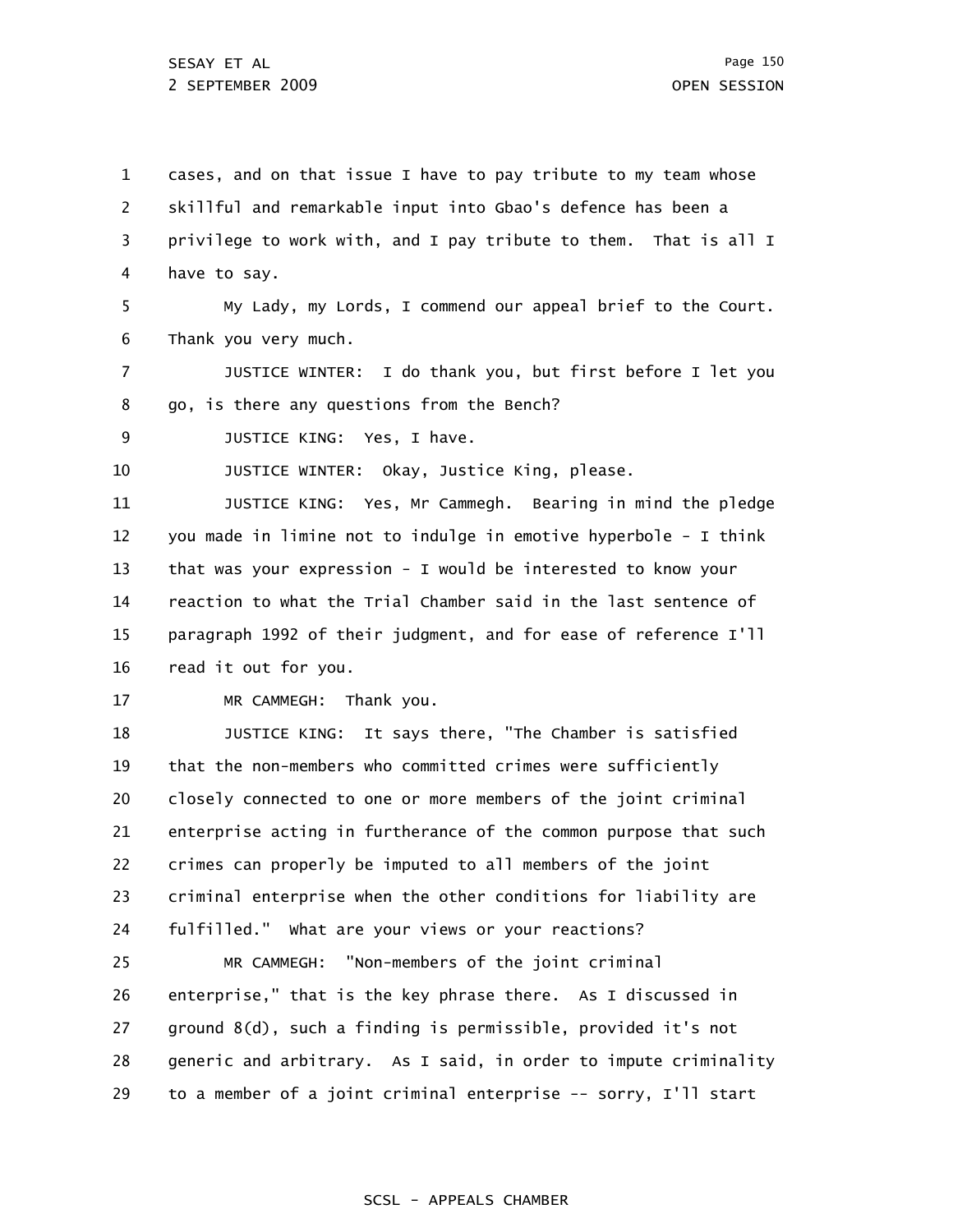1 2 3 4 5 6 7 8 again. In order for the acts of a non-member of the joint criminal enterprise, in other words, a perpetrator, a principal perpetrator, to be imputed to any named member or any of the members of the joint criminal enterprise, two prerequisites have to be satisfied, we submit: The first is that there should be proper findings issued pursuant to properly-received evidence that links the relevant member of the joint criminal enterprise to the relevant non-member, the perpetrator on the ground.

9 10 11 12 That can be done, and I think it was the case of Krajisnik that states that it has to be looked at on a case-by-case basis. It can be done by the existence in evidence of indirect or direct commands, instigation and what have you.

13 14 15 16 17 18 What the Trial Chamber did over and over again was simply to arbitrarily attribute various crimes, and the one in Tikonko was the one that I just randomly quoted, to order the members of the joint criminal enterprise, without making reference to evidence that established that link and without making findings of the same. But that's only one prerequisite.

19 20 21 22 23 24 The second one, as I said, is that those crimes, the crimes in question by the perpetrators or the non-members that my Lord refers to, need to be found to have been committed in furtherance of the common purpose of the joint criminal enterprise. So evidence of both limbs needs to be required before that criminality can be imputed to the relevant member of the JCE.

25 26 27 28 29 In relation to the common purpose argument, what is important, and in a country like Sierra Leone this of course is of paramount importance, is that that crime is shown to be pursuant to the joint criminal enterprise. During the war in this country I don't think anyone would deny that opportunistic,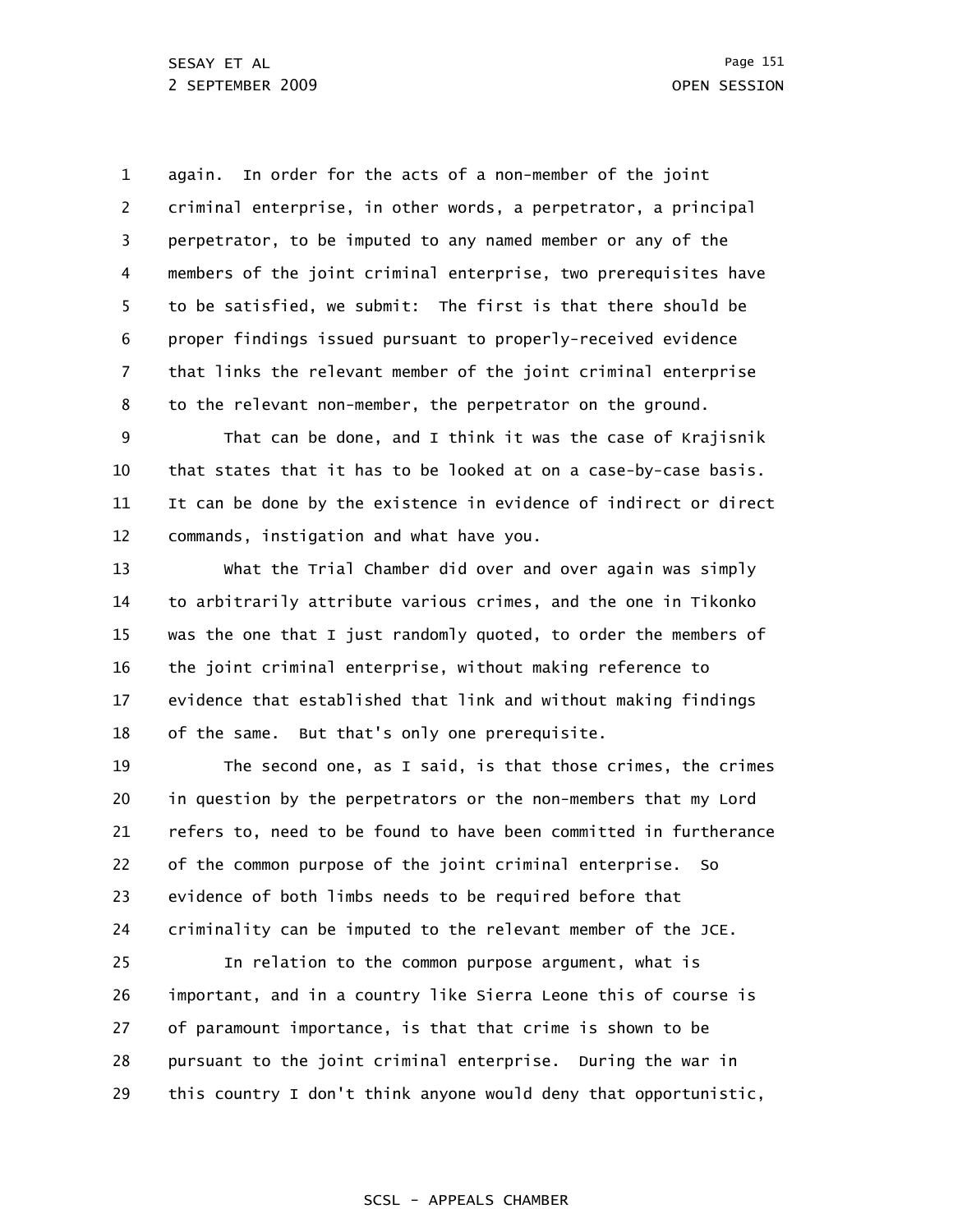1 2 3 4 5 6 evil crimes took place all over the country at all material times, and it's those crimes that have to be isolated. Those are the crimes that should not arbitrarily be brought within the joint criminal enterprise and that is why the requirement to show that the crime was within the common purpose has to be fulfilled. I hope that answers the question, my Lord.

7 8 9 10 11 12 JUSTICE KING: Well, it's gone a great way to being helpful. Sometimes I try to find out the distinction between joint criminal enterprise and superior responsibility. It seems to me that sometimes joint criminal enterprise seems to be so open-ended when you compare it with responsibility, the superior responsibility. What are your views on this?

13 14 15 16 17 18 19 MR CAMMEGH: Indeed, we agree. And that is why, and I don't want to appear patronising to the Chamber, but this is an ideal opportunity for the Chamber to clarify and to confirm the extent to which joint criminal enterprise may operate because we suggest that there is a tendency now to use it as a kind of a catch-all dragnet in which crimes may be imputed to defendants in the absence of more direct evidence.

20 21 22 23 24 25 26 27 28 In relation to 6.3 accountability, we are lucky, of course, in that Mr Gbao was absolved of any responsibility or liability under that concept, but that is an entirely different concept. It is one that anticipates the accused or anticipates guilt in someone who has a command and control over individuals, who is aware that crimes are being committed or has reason to know that crimes are being committed or going to be committed by those individuals and does nothing about it. It's an entirely separate and different form of liability.

29

Keeping the two separate is, of course, important, and by

## SCSL - APPEALS CHAMBER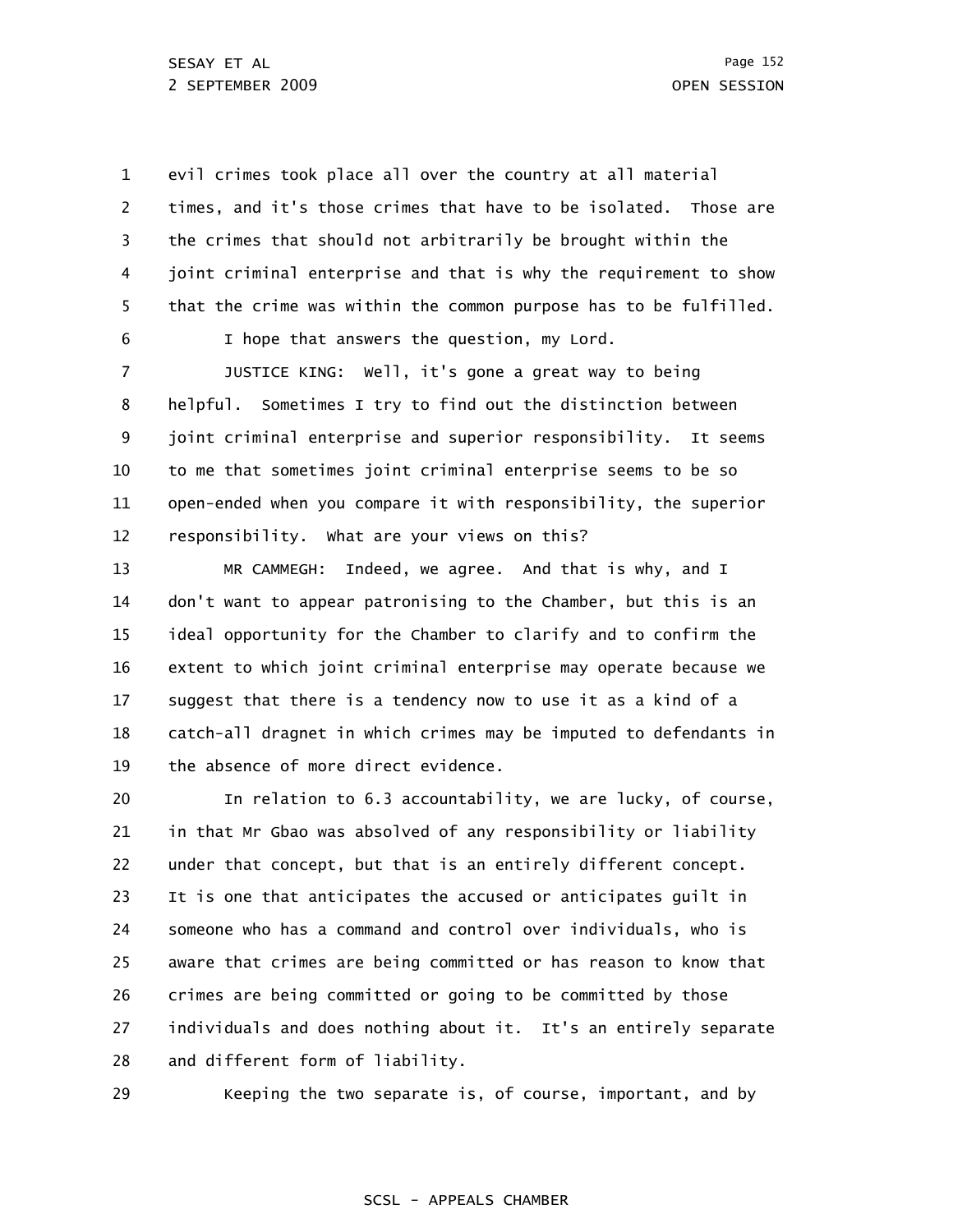1 2 3 4 very reason of the fact that it is impermissible to find culpability under joint criminal enterprise under 6.1 and criminal culpability under -- command responsibility under 6.3 is impermissible.

5 6 7 8 9 10 11 12 13 14 15 16 17 18 19 20 21 22 I repeat, and I gave an example as to where the Appeals Chamber has a tremendous opportunity to assist the development of the law of JCE. There was one particular example in our appeal in which, as I said, Augustine Gbao was imputed to be guilty of offences outside Kailahun District, not by virtue of intent within joint criminal enterprise but by virtue of some sort of reasonable foreseeability in circumstances where the Trial Chamber had already unequivocally ruled that all of those offences, indeed, every single offence pertaining to every single count, 1 to 14, was basic intent, Form 1 JCE. And this, we say, is an opportunity for the Appeals Chamber to say that never again may a Trial Chamber return a guilty verdict on a basic form of JCE using the mens rea from Form 3, reasonable foreseeability instead of intent. Because, as I said earlier on, if someone doesn't intend something, merely reasonably foresees it, it means he cannot be said to be acting in concert with those who did. And a judicial precedent in that area, we say, is crying out to be made.

23 24 25 JUSTICE KING: Thank you. You've been succinct and you seem to have kept your pledge of being -- of not indulging in emotive hyperbole. Thank you so much.

26 MR CAMMEGH: I'm obliged, my Lord.

27 28 JUSTICE WINTER: Any other questions from my colleagues? No.

29 Yes, please.